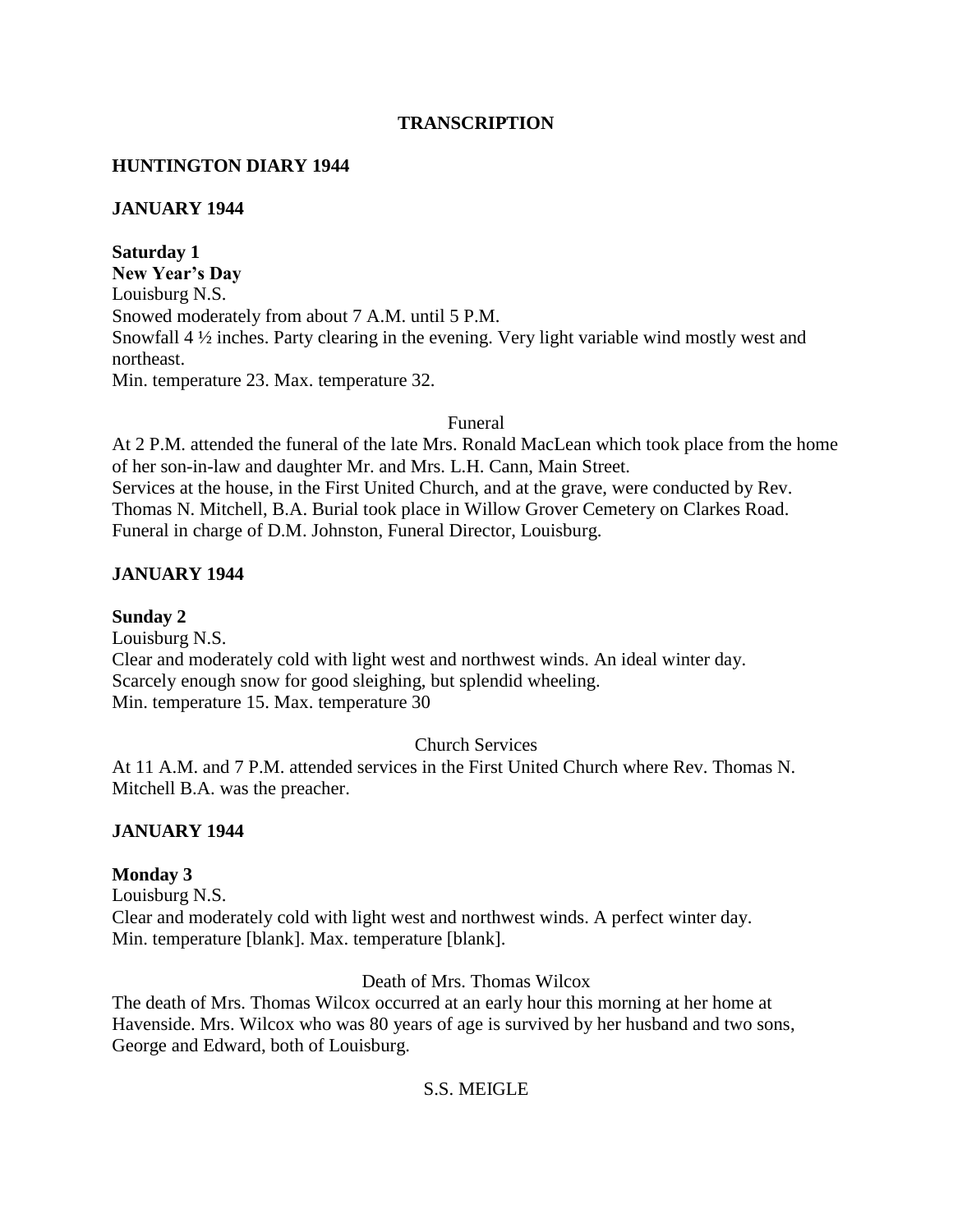Newfoundland steamer "Meigle" arrived for bunker coal. After bunkering she sailed during the night.

# **JANUARY 1944**

# **Tuesday 4**

Louisburg N.S. Clear and moderately cold with light variable wind. A perfect winter day. Min. temperature [blank]. Max. temperature [blank].

# Death of Mrs. F.W. Townsend

The death of Mrs. F.W. Townsend at our home at 2:20 P.M., today after an illness of about two months. She being Emeline's step-mother, we took her to live with us after the death of stepson Wesley Townsend took place in April 1937.

## S.S. HELENA

British Empire Steel and Coal Company's tug "Helena" with the coal company's bunkering barge in tow, arrived from Sydney.

# **JANUARY 1944**

## **Wednesday 5**

Louisburg N.S. Clear but occurring cloudy in the afternoon. Light northeast and east winds. Min. temperature 21. Max. temperature 33

## Funeral

At 1:30 P.M. attended the funeral of the late Mrs. Thomas Wilcox which took place from her late home at Havenside to St. Bartholomew's Anglican Church.

## **JANUARY 1944**

## **Thursday 6**

Louisburg N.S. Clear and comparatively mild with light to moderate northeast wind. Min. temperature 22. Max. temperature 33

## Funeral

The funeral of the late Mrs. J.W. Townsend (Emeline's step-mother) took place at 2:30 P.M. Services at the house, United Church, and grave were conducted by Rev. Thomas N. Mitchell B.A. The following hymns from the United Church Hymnary were sung during the services. At our house no. 637 "The Lord's My Shepherd". At the church no. 456 "When on any day of life the night is falling", 285 "Peace Perfect Peace", 550 "Abide With Me" The pallbearers were: B.M. Spencer, A.W. Stacey, James Crowdis, Hugh Lynk, James F.D. Townsend, and Clifton Townsend. Funeral in charge of D.M. Johnston, Funeral Director, Louisburg.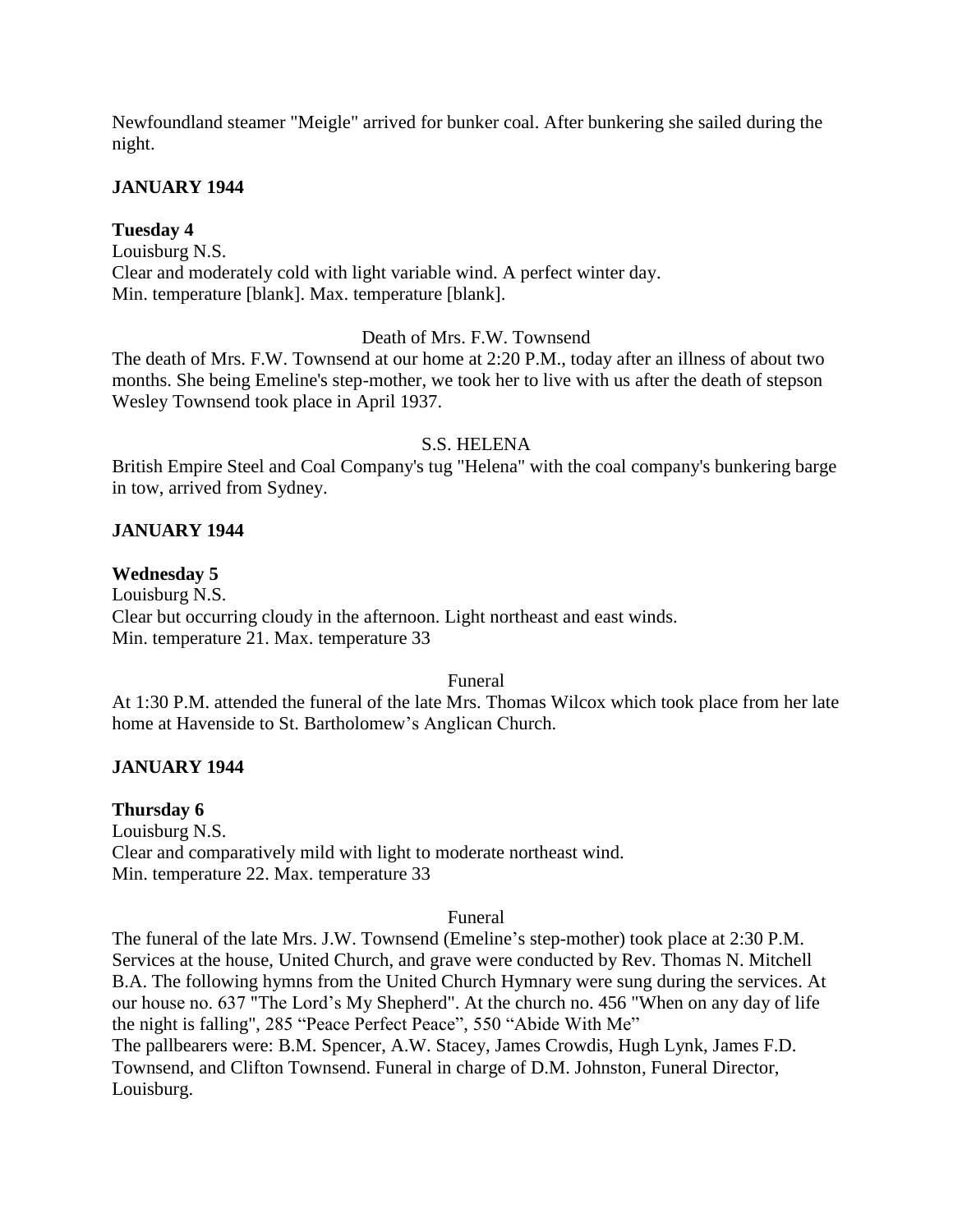# **JANUARY 1944**

## **Friday 7**

Louisburg N.S. Cloudy and chilly, following a clear sky in the morning. Light to moderate northeast winds. Min. temperature [blank]. Max. temperature [blank].

# **JANUARY 1944**

## **Saturday 8**

Louisburg N.S. Cloudy and comparatively mild with moderate northeast to north winds. Min. temperature 26. Max. temperature 32

## Council Meeting

At 6:30 P.M. attended, and presided at a special meeting of the Town Council. Meeting called for the purpose of appointing Louisburg's representative on the Cape Breton County Joint Expenditure Board. On motion of the meeting, Mayor M.S. Huntington was elected to fill that office. Those present were: Councilors: Edison Skinner, James F.D. Townsend, Edward Levy, Guy M. Hiltz, and Lauchlin MacIntyre. Mayor: M.S. Huntington and D.F. Nicholson clerk.

## United Church Congregational Meeting

At 8 P.M. attended the annual congregational meeting of the First United Church, which was held in the church with Rev. Thomas N. Mitchell B.A. presiding. On motion was elected secretary of the meeting.

# Death of Mrs. John R. DeFreise [blank]

## **JANUARY 1944**

**Sunday 9** Louisburg N.S. Moderately cold and mostly cloudy with moderate westerly wind. Min. temperature 14. Max. temperature 28

## Church Services

At 11 A.M. and 7 P.M. attended services in the First United Church where Rev. Thomas N. Mitchell B.A. was the preacher.

## **JANUARY 1944**

## **Monday 10**

Louisburg N.S. Cloudy and moderately cold with moderate to fresh northwest, north and northeast winds.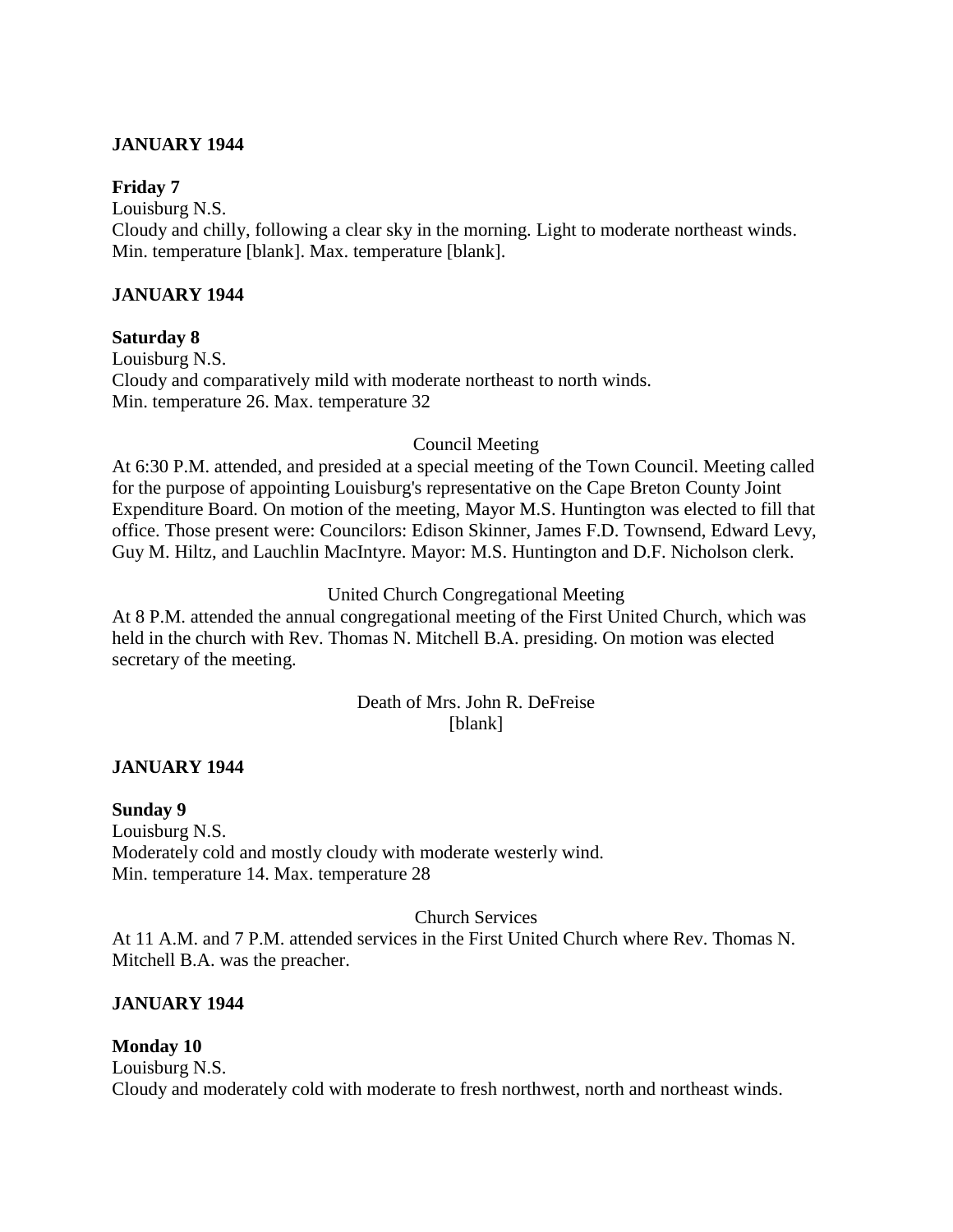Snow squalls in the evening and the early part of the night. Snowfall about 1 inch Min. temperature [blank]. Max. temperature [blank].

## S.S. LIVERPOOL ROVER

Canadian steamer "Liverpool Rover" arrived for a cargo of coal.

# **JANUARY 1944**

# **Tuesday 11**

Louisburg N.S. Cloudy and cool with light to moderate northerly winds. Min. temperature [blank]. Max. temperature [blank].

# S.S. LIVERPOOL ROVER

Canadian steamer "Liverpool Rover" sailed with a cargo of coal. First cargo of coal to be loaded here this season.

Funeral

At 2 P.M. attended the funeral of the late Mrs. John R. DeFreise. Services at the house, United Church, and grave were conducted by Rev. Thomas N. Mitchell B.A. Burial took place in Willow Grove Cemetery on Clarke's Road.

Funeral in charge of D.M. Johnston, Funeral Director, Louisburg.

# **JANUARY 1944**

# **Wednesday 12**

Louisburg N.S. Cloudy and comparatively mild with light moderate variable winds. Snow began to fall at about 1:30 P.M. but was soon followed by light rain which continued for a short time. Snowfall about 1 inch. Min. temperature [blank]. Max. temperature [blank].

Choir Practice As usual, attended choir practice in the First United Church at 8 P.M.

# **JANUARY 1944**

## **Thursday 13**

Louisburg N.S. Cool and mostly clear with light to fresh north and northwest winds. A few light snow squalls in the forenoon. Min. temperature [blank]. Max. temperature [blank].

Dinner Meeting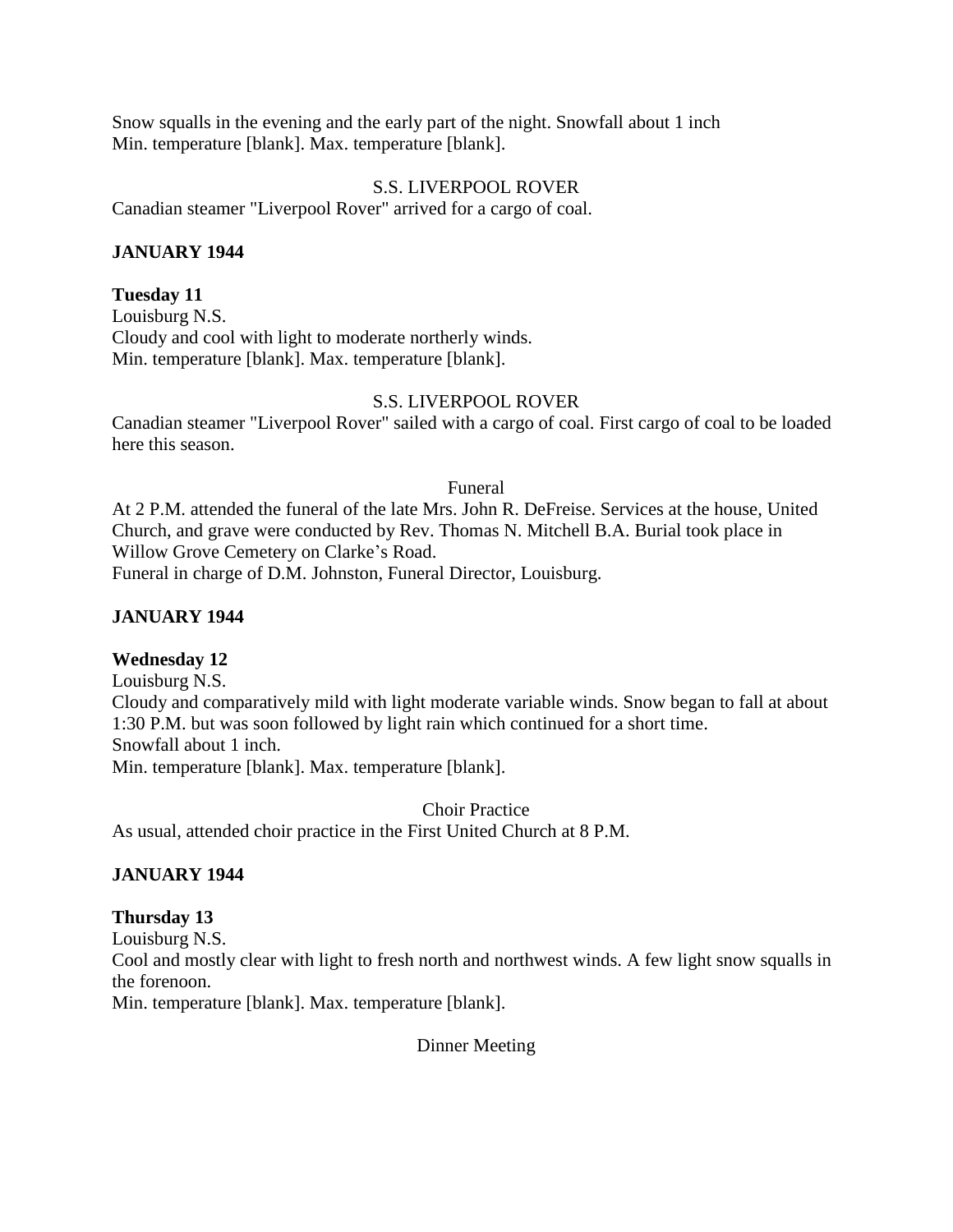At 6:30 P.M. attended a dinner meeting of the men of the First United Church Congregation which was held in Calvin Hall. Meeting held for the purpose of organizing a men's church club, and was presided over by Rev. Thomas N. Mitchell B.A.

# Minesweeper UNGAVA

Canadian minesweeper "Ungava" (J149) arrived at about noon for the purpose of refitting and undergoing repairs. L.H. Cann's Marine Repair plant has the job. She docked at the Government Wharf.

# **JANUARY 1944**

# **Friday 14**

Louisburg N.S.

Clear and moderately cold becoming cloudy in the forenoon. Snow squalls shortly after noon clearing. Light to moderate west and southwest winds. Min. temperature [blank]. Max. temperature [blank].

# S.S. ANNA T

Greek steamer "Anna T." arrived in the forenoon for a cargo of coal.

# S.S. LADY LAURIER

Canadian Government steamer "Lady Laurier" arrived in the evening

# **JANUARY 1944**

# **Saturday 15**

Louisburg N.S. Clear and comparatively mild with light to moderate west and northwest winds. Light snow squalls in the late afternoon. Min. temperature 8. Max. temperature 30.

# S.S. PERAST

Greek steamer "Perast" sailed in the afternoon with a cargo of coal.

# Tug Helena

British Empire Steel and Coal Company's tug "Helena" sailed with the Sydney Boaur Defence Gate boat in tow enroute to Halifax, but meeting strong head wind off the coast returned to port.

# **JANUARY 1944**

**Sunday 16** Louisburg N.S. Cloudy and moderately cold with light to moderate variable wind. Light snow squalls in the afternoon Min. temperature 7. Max. temperature 23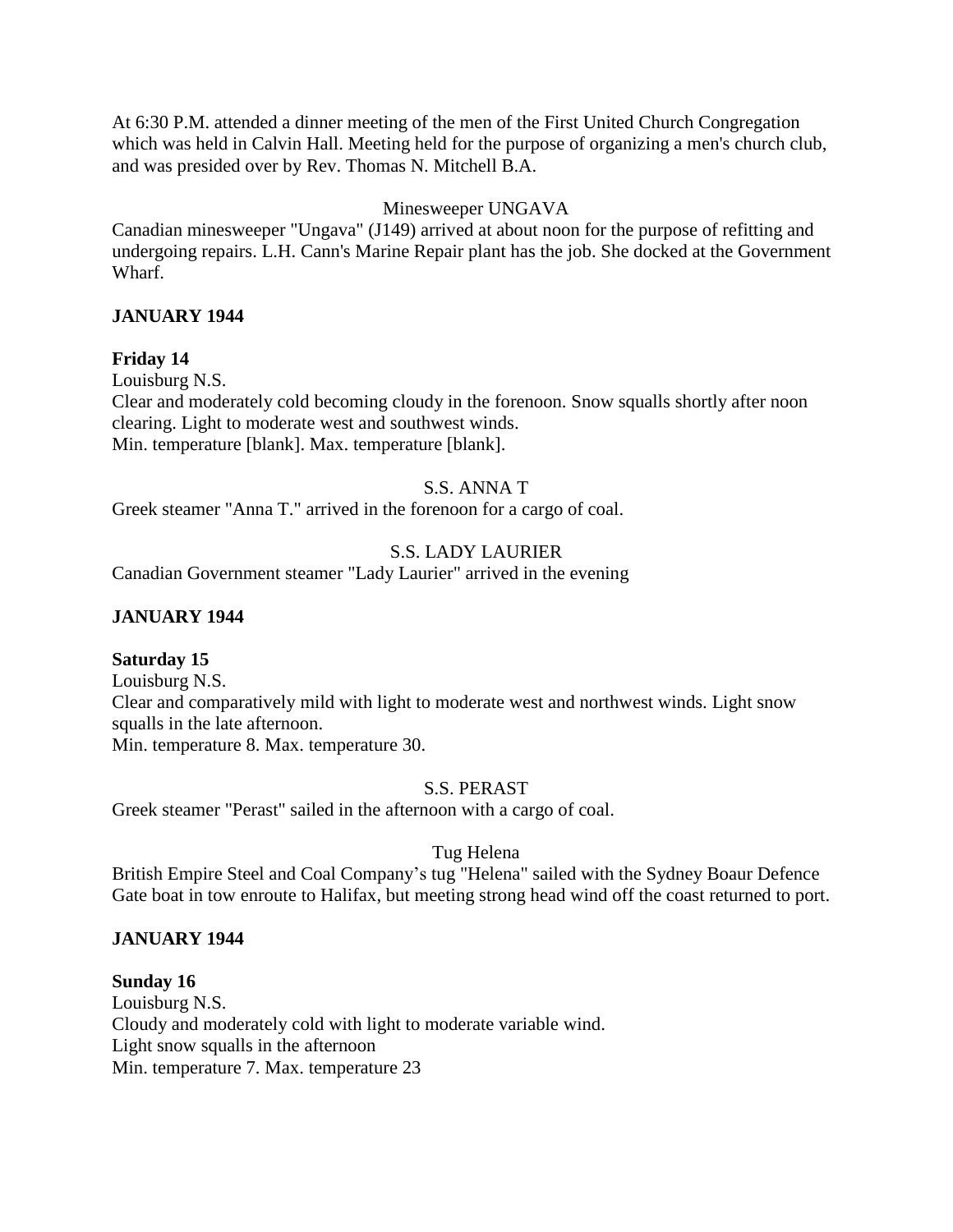#### Church Services

At 11 A.M. and 7 P.M. in company, with Emeline, attended services in the First United Church where Rev. Thomas N. Mitchell B.A. was the preacher

# S.S. HELENA

British Empire Steel and Coal Company's tug "Helena" sailed for Halifax with the Boaur Defence Gate boat which had been stationed at Sydney, in tow.

## **JANUARY 1944**

## **Monday 17**

Louisburg N.S. Moderately cold and remarkably clear with light west and northwest winds. A perfect winter day. Min. temperature 7. Max. temperature [blank].

## Council Meeting

At 6:30 P.M. attended, and presided at, a special meeting of the Town Council. Those present were Councilors: Harold MacQueen, Edward Levy and Lauchlin MacIntyre. Mayor: M.S. Huntington, Chief of Police: D.M. Johnston, Town Clerk: D.F. Nicholson. Meeting called for the purpose of passing a resolution requesting the military authorities to station a medical officer at Louisburg, with permission to attend to civilian population requiring medical attention as well as members of the armed forces

## **JANUARY 1944**

## **Tuesday 18**

Louisburg N.S. Clear and moderately cold with light to moderate west and southwest winds. An ideal day.

## C.B. Joint Expedition Board

Left Louisburg at 8 A.M. on Cameron's bus (Dougall Kennedy driver) enroute to Sydney for the purpose of attending the annual convention of the Cape Breton County Joint Expenditure Board. At 10 A.M. attended the opening session of the Board with warden presiding.

## **JANUARY 1944**

#### **Wednesday 19**

Louisburg N.S.

Cloudy in the early morning, but clearing early. Clear and moderately cold with light winds. An ideal winter day.

## **JANUARY 1944**

**Thursday 20** Louisbourg, N.S.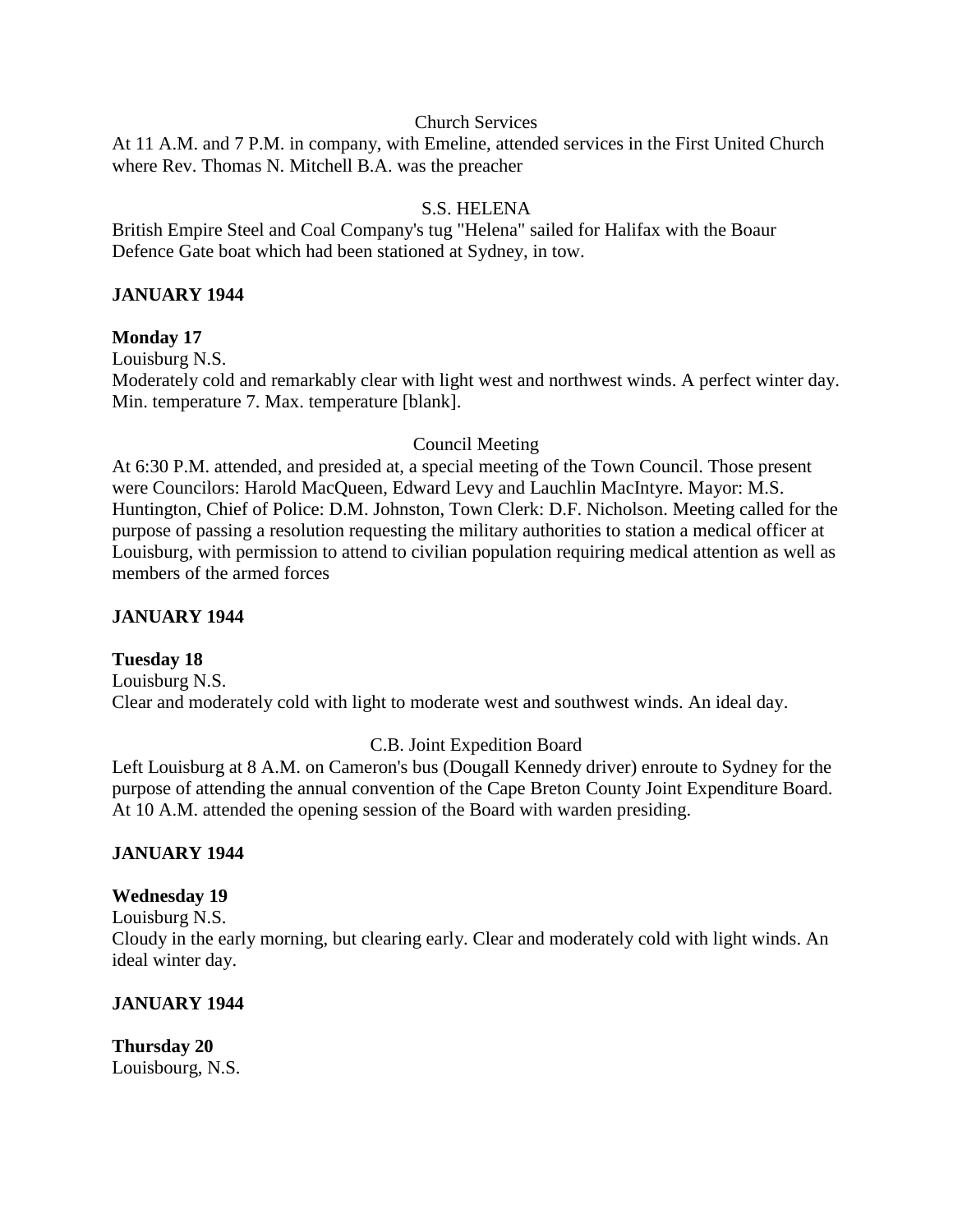Cloudy and cold in the morning. Snow began to fall at about 10 A.M. and continued until the afternoon. Moderate to fresh southwest wind. Snowfall about 4 inches. Min. temperature [blank]. Max. temperature [blank].

# S.S. LIVERPOOL ROVER

Canadian steamer "Liverpool Rover" arrived in the afternoon for a cargo of coal.

# **JANUARY 1944**

**Friday 21** Louisbourg, N.S. Clear and cold with light northwest wind.

# **JANUARY 1944**

**Saturday 22** Louisburg N.S. Cloudy and mild with light southwest and west winds. A few light showers. Min. temperature 31. Max. temperature 38

# **JANUARY 1944**

# **Sunday 23**

Louisburg N.S. Comparatively mild and mostly cloudy with light to moderate westerly wind. Min. temperature 22. Max. temperature 32

Church Services

At 11 A.M. and 7 P.M. in company, with Emeline, attended services in the First United Church where Rev. Thomas N. Mitchell B.A. was the preacher.

# **JANUARY 1944**

# **Monday 24**

Louisburg N.S.

Northeast snowstorm which began at about midnight last night continued until near noon. Partly clearing in the afternoon. Snowfall at least 7 inches. Min. temperature [blank]. Max. temperature [blank].

Meeting of Town Council

At 6:30 P.M. attended, and presided at, a special meeting of the Town Council. Meeting called for the purpose of dealing with the resignation of Councilor Harold MacQueen who resigned his seat in the Council in order to enter the mayoralty contest which begins with nomination, tomorrow and ends with the election which is to take place on Tuesday, February 1. Those present were: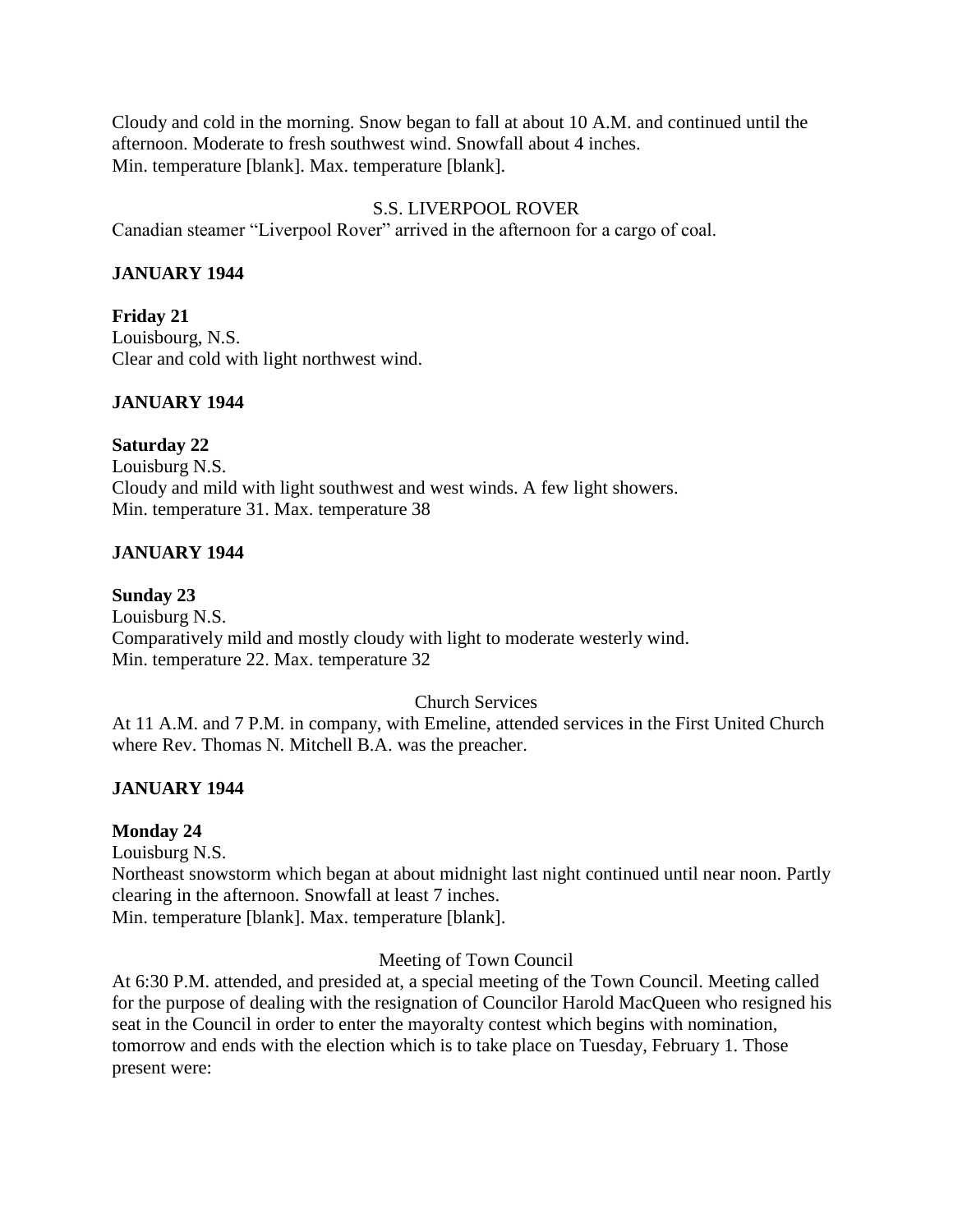Councilors: Edison Skinner, Lauchlin MacIntyre, James F.D. Townsend, and Harold MacQueen. Mayor M.S. Huntington, Town Clerk D.F. Nicholson and Ex-Councilor: Alex G. MacDonald. Councilor MacQueen's resignation was immediately accepted.

# **JANUARY 1944**

# **Tuesday 25**

Louisburg N.S. Moderately cold and partly clear with light to moderate winds Min. temperature [blank]. Max. temperature [blank].

# Nomination Day

This is nomination day, throughout the province of Nova Scotia, for candidates for mayors and councilors in the various towns with the exception of Glace Bay. At Louisburg the following persons were nominated: For mayor: M.S. Huntington and Harold MacQueen. For Councilors: Edison Skinner, Edward Levy, Earl Lewis, Bert Wilcox, Enoch Townsend and Lloyd Harris.

# **JANUARY 1944**

# **Wednesday 26**

Louisburg N.S. Moderately cold and remarkably clear with light to moderate northwest and north winds. Min. temperature [blank]. Max. temperature [blank]. An ideal day

# **JANUARY 1944**

# **Thursday 27**

Louisburg N.S. Cloudy and cold in the morning. Snow began to fall at about 10 A.M. and continued until the afternoon. Moderate to fresh southwest wind. Snowfall about 4 inches. Min. temperature [blank]. Max. temperature [blank].

# S.S. LIVERPOOL ROVER

Canadian steamer "Liverpool Rover" arrived in the afternoon for a cargo of coal.

# **JANUARY 1944**

# **Thursday 27**

Louisburg N.S. Mostly clear and moderately cold with light winds Min. temperature 15. Max. temperature 33.

Navy League Meeting

At 8 P.M. attended the annual meeting of the Louisburg branch of the Navy League of Canada. The meeting was held in the Parish Hall with Wilfred Covey presiding.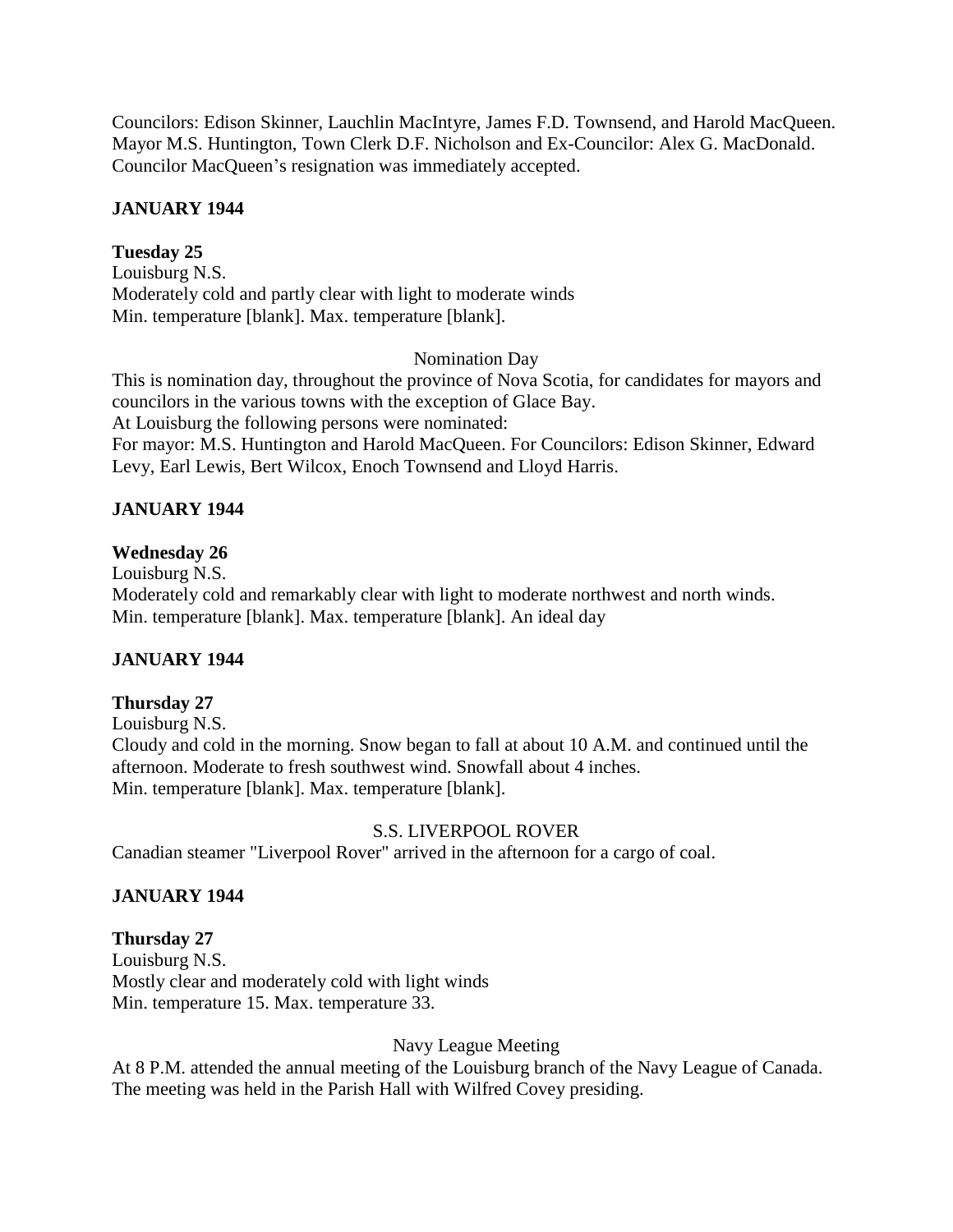## **January 1944**

**Saturday 29** Louisburg N.S. Cloudy and mild with light variable winds. Min. temperature 11. Max. temperature 30.

# Council Meeting

At 7:30 P.M. attended, and presided at, a regular meeting of the Town Council. Those present were Councilors: Edison Skinner, Edward Levy, Lauchlin MacIntyre, James F.D. Townsend, and Guy M. Hiltz, Mayor: M.S. Huntington, Town Clerk: D.F. Nicholson, Chief of Police D.M. Johnston and Ex-Councilor Alex G. MacDonald.

Landing Barges Arrive

In the late afternoon 5 small landing barges arrived from Sydney.

# S.S. FORT TOWNSEND

Steamer "Fort Townsend" arrived at 4:30 P.M. with quite a large number of naval ratings and air force personnel on board. The Fort Townsend has a damaged bow having been in collision with the minesweeper "MAHONE" J159 at about 11 O'clock last night, approximately ninety miles from this port.

# **JANUARY 1944**

## **Sunday 30**

Louisburg N.S. Cloudy and chilly with light to moderate easterly winds. Snow squalls beginning at about 10 A.M. and continuing at intervals during the day. Snowfall about 2 inches. Min. temperature 18. Max. temperature 30.

Church Services

At 11 A.M. and 7 P.M. Attended services in the First United Church, where Rev. Thomas N. Mitchell B.A. was the preacher. Emeline accompanied me to both services.

# **JANUARY 1944**

# **Monday 31**

Louisburg N.S. Clear and moderately cold with light northwest wind. An ideal day. Min. temperature [blank]. Max. temperature [blank]

## **FEBRUARY 1944**

**Tuesday 1**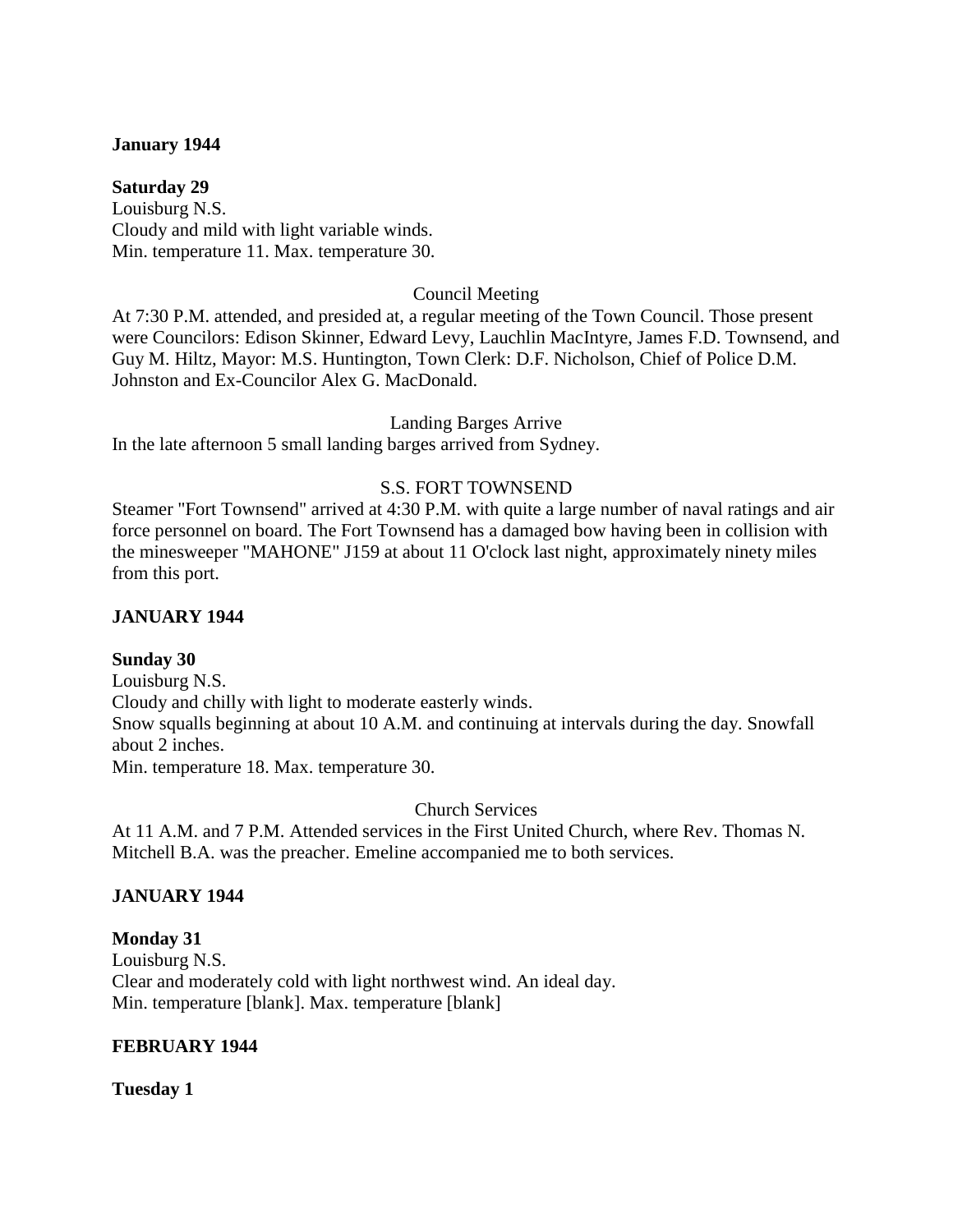Louisburg N.S.

Clear in the morning but became cloudy early in the day. Light northwest wind shifting to easterly in the afternoon. Snow began to fall at about 7 P.M. and continued during the night. Wind increased to gale force during the night.

Min. temperature [blank]. Max. temperature [blank].

|                                                              |                 |                            | <b>Town Elections</b> |
|--------------------------------------------------------------|-----------------|----------------------------|-----------------------|
| Civic Elections held at Louisburg today resulted as follows: |                 |                            |                       |
| For Mayor M.S. Huntington                                    |                 |                            | 296                   |
| C C                                                          | $\epsilon$      | Harold MacQueen            | 129                   |
| Majority for Huntington                                      |                 |                            | 167                   |
|                                                              |                 | For Councilors: Earl Lewis | 240                   |
| cc                                                           | $\epsilon$      | <b>Edison Skinner</b>      | 208                   |
| $\epsilon$                                                   | cc              | <b>Edward Levy</b>         | 200                   |
| $\epsilon$                                                   | $\zeta$ $\zeta$ | <b>Bert Wilcox</b>         | 176                   |
| $\epsilon$                                                   | C               | <b>Enoch Townsend</b>      | 169                   |
| $\epsilon$                                                   | C C             | Lloyd Harris               | 150                   |
|                                                              |                 |                            |                       |

The first three on the list were elected.

Today's majority contest was the first since February 1920, when A.A. Martell, defeated W.E. MacAlpine.

## **FEBRUARY 1944**

## **Wednesday 2**

Louisburg N.S.

Snow storm of last night continued during the forenoon. Strong north-northwest wind during the day. Big snow drifts on the streets and highways. Wind moderated in the late afternoon. Snowfall of last night and today at least 12 inches.

Bus Service Interrupted

No bus service between Louisburg and Sydney today owing to the snow storm and snow drifts on the highway. Buses that left here for Sydney last evening were unable to return.

## **FEBRUARY 1944**

# **Thursday 3**

Louisburg N.S. Cold and partly clear with light winds. Min. temperature 4 below zero.

## S.S. FORT TOWNSEND

Steamer "Fort Townsend" escorted by a corvette, sailed in the early part of the night. This ship arrived here on last Saturday evening with her bow damaged, having been in collision with a minesweeper, about ninety miles of this port. While here she underwent temporary repairs.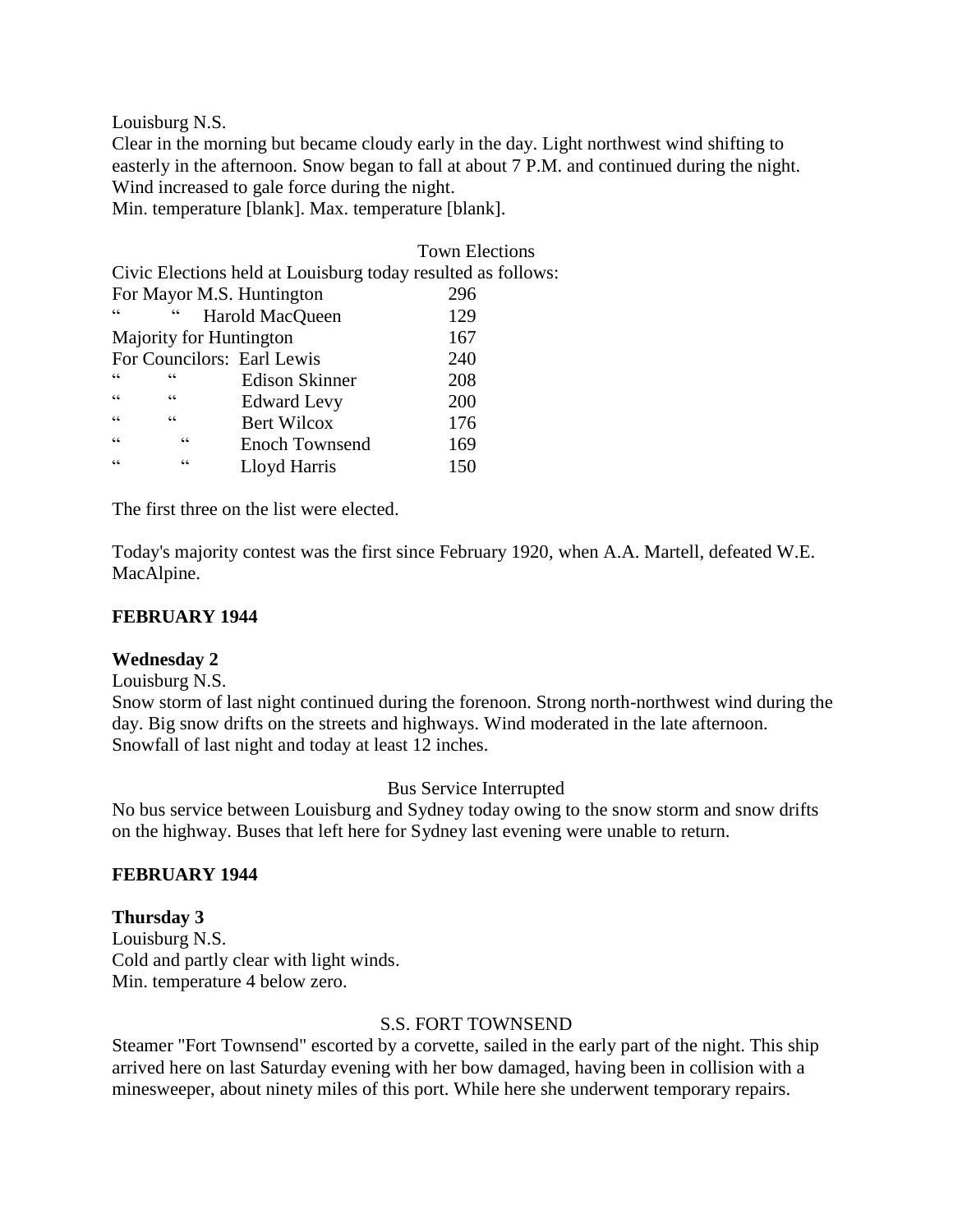# Four Corvettes In Port

This afternoon there were 4 corvettes in port as follows: K 147, K 163, K 228 and [blank]. Did not get the number of the last to arrive. She sailed shortly after reaching this port. I understand as an escort for the Fort Townsend. The first three have been in port for several days.

## **FEBRUARY 1944**

# **Friday 4**

Louisburg N.S. Clear and cold with light to moderate southwest wind. Min. temperature [blank]. Max. temperature [blank].

## Snow Plough Arrives

The arrival of the highway snow plough from Sydney in the afternoon opened up the road from Sydney to Louisburg. The bus service between here and Sydney, which has been tied up since Tuesday night was resumed this evening.

## Death of Mrs. A.D. Cann

The death of Mrs. Arthur D. Cann occurred at about 9:30 this morning at her home at Havenside Louisburg.

## S.S. LORD KELVIN

Cable steamer "Lord Kelvin" with a Corvette escort, sailed this morning.

## **FEBRUARY 1944**

## **Saturday 5**

Louisburg N.S. Clear and cold in the morning, becoming milder during the clear and sunshiny all day. Ideal winter weather. Min. temperature 2. Max. temperature 15.

## S.S. WATUKA

Steamer "Watuka" Capt. Pope sailed in the morning with a cargo of coal.

## Steamers In Port

"HY DROUSSA" (Greek) loading a cargo of coal. "ANNA T" (Greek) in the stream with cargo of coal. Tug "OCEAN EAGLE" at freight wharf. Icelandic "Annie T" sailed at about 4 P.M.

## Council Meeting

At 7:30 attended, and presided at, the annual meeting of the Town Council. Was sworn in as mayor of the Town of Louisburg and in turn administered the oaths of office to the following councilors: Earl Lewis, Edison Skinner and Edward Levy.

## **FEBRUARY 1944**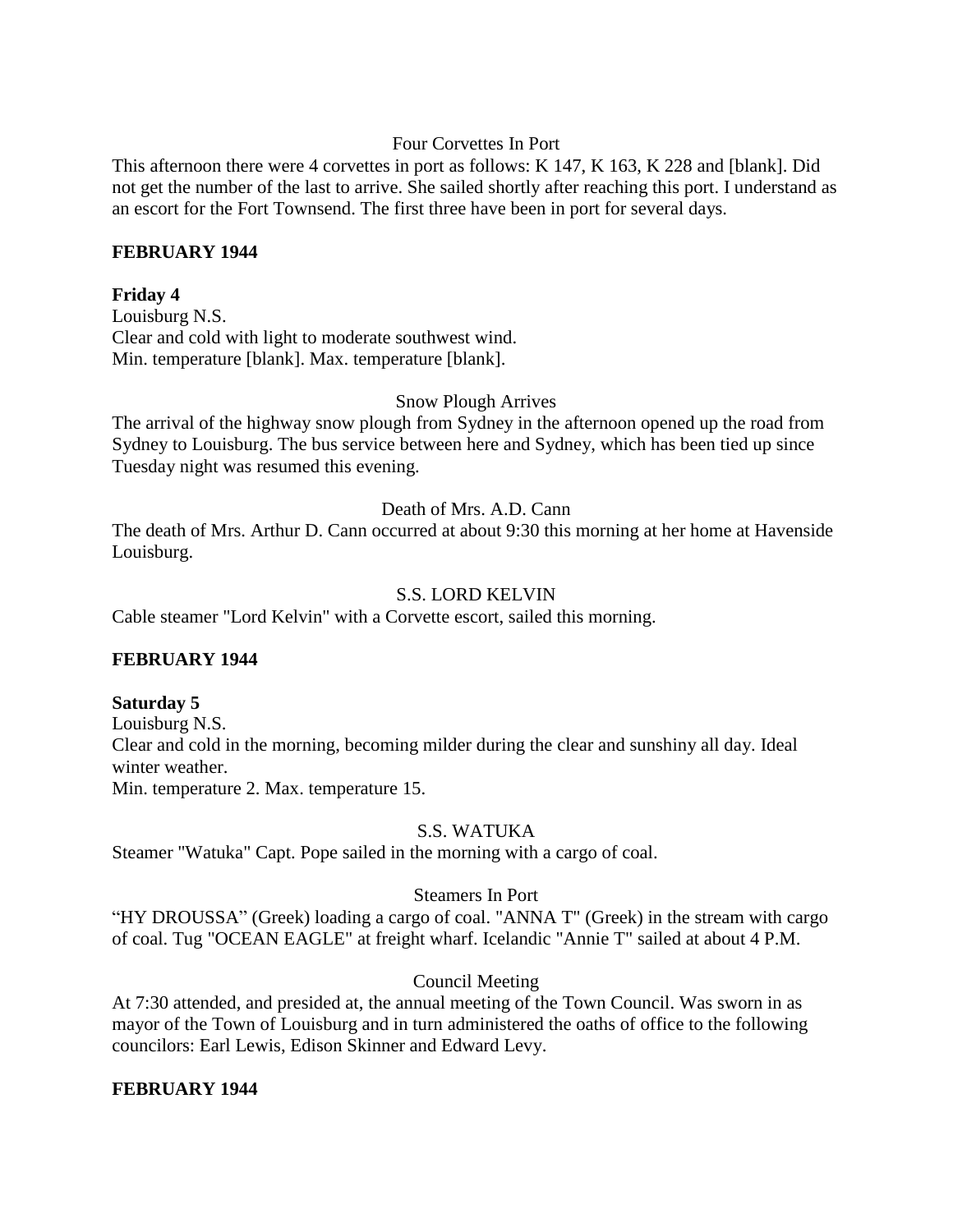#### **Sunday 6**

Louisburg N.S.

Cloudy and mild. Sleet began to fall at about 10 A.M. followed a few minutes later by moderate rain which continued throughout the day. Moderate to fresh southwest wind. Min. temperature 21. Max. temperature 35

# Church Services

At 11 A.M. and 7 P.M. accompanied by Emeline, attended services in the First United Church where Rev. Thomas N. Mitchell was the preacher.

Funeral

In company with Emeline, attended the funeral of the late Mrs. Arthur D. Cann which took place from her late home at Havenside to the Anglican Church (St. Bartholomew's). Services at the house, church and grave were conducted by Rev. (blank) Abbott. Motored to home of the deceased and to the church with Charles Stacey. Service at the home at 2

P.M. Funeral in charge of D.M. Johnston, Funeral Director.

# **FEBRUARY 1944**

# **Monday 7**

Louisburg N.S. Cloudy and chilly with light to moderate northeast wind Min. temperature 18. Max. temperature 35

Sailed

British steamer "Dunsley" and Greek steamer "HY Droussa" with cargos of coal.

Arrived

Canadian steamer "EVELYN B." Capt. Guy.

Arrived British armed trawler "LISCOMB" T 285 last night today.

## **FEBRUARY 1944**

## **Tuesday 8**

Louisburg N.S. Cloudy and moderately cold in the morning, but cloudy early in the day. Light to moderate northwest wind. Min. temperature 8. Max. temperature 27.

S.S. RANDOM S.S. NORTHTON

Newfoundland steamers "Random" and "Northton" arrived for cargos of coal.

Death of F.L. Kelly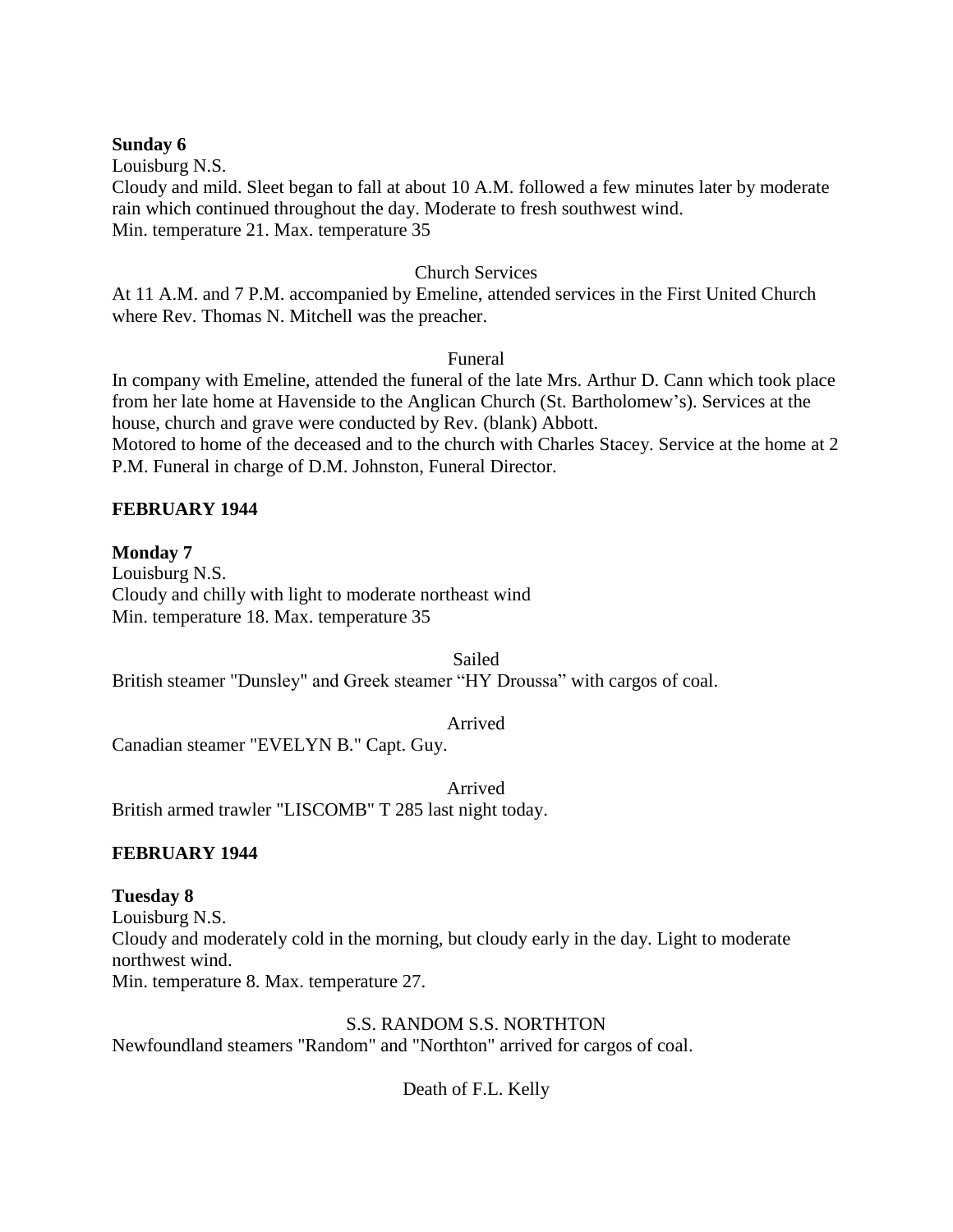Today's issue of the Sydney Post-Record announced the death of Ex-Mayor Fenwick L. Kelly of North Sydney, which took place last night at his home in that town (newspaper article on other side of page).

# **FEBRUARY 1944**

# **Wednesday 9**

Louisburg N.S. Clear and cold with light northwest wind. An ideal winter day. Min. temperature 5 below. Max. temperature 13

## Death of Arnold Severance

Word received today by telephone from Gabarus that Arnold Severance had passed away at 10 P.M. yesterday at the home of Mr. and Mrs. Angus MacAskill, Forchu N.S. Mr. Severance, who was in the 74th year of his age, was born at Juniper Mount, on the south side of the Mira River, where he lived until nearly four years ago when he became ill and went to live with Mr. and Mrs. Heber Huntington at Salmon River, Mrs. Huntington being his niece. After the death of Heber in August 1942, he remained with Mrs. Huntington until July 1943, then returning to his home where he stayed until November or December 1943, when he went to Fourchu and lived at the house of Mr. and Mrs. MacAskill until the time of his death with the exception of a few months spent at his former home at Mira during the summer of 1943.

Later: the remains of the late Mr. Severance were buried in the Baptist Cemetery at Fourchu. The funeral service being conducted by Rev. M.D. MacLeod, United Church minister, who is stationed at Gabarus.

## **FEBRUARY 1944**

## **Thursday 10**

Louisburg N.S.

Cloudy and moderately cold in the morning. Light drizzle of snow began to fall at about 9:30 A.M. Nearly all day. Light southerly wind shifting to southwest and to northwest at night. Thick snow (illegible) and drifting snow with northwest winds in the early part of the night. Min. temperature 1. Max. temperature 31.

## **FEBRUARY 1944**

**Friday 11** Louisburg, N.S. Clear and cold with light northwest wind. An ideal winter day. Min. temperature 3 below. Max. temperature 18

## S.S. SAUREL

Canadian Government Ice Broker "Saurel" Capt. Poole arrived in the evening.

## **FEBRUARY 1944**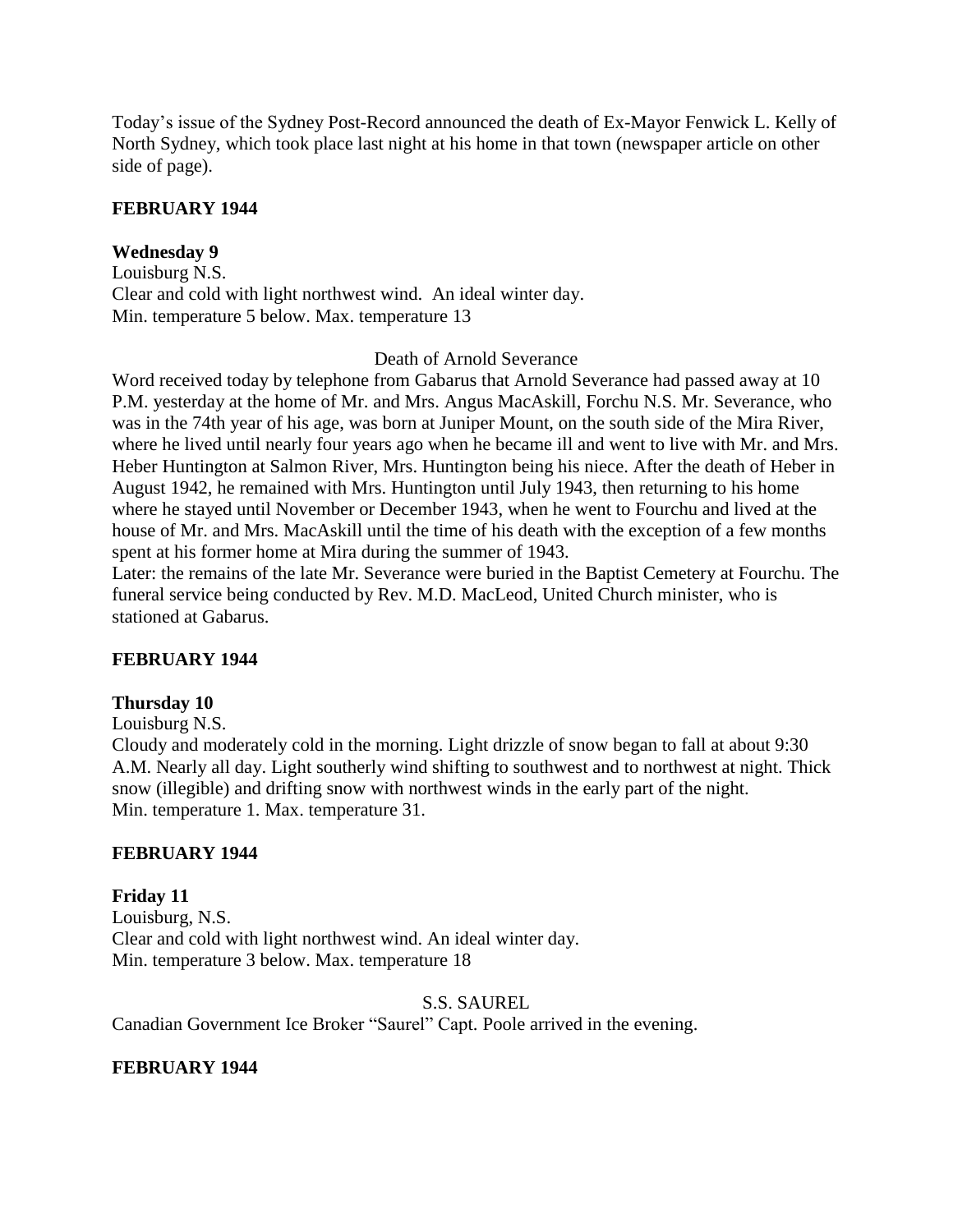# **Saturday 12**

Louisburg, N.S.

Snow storm. Snow began to fall at about 1 A.M. and continued until late in the afternoon when the snow was followed by a light drizzle of rain. Fresh to strong east and northeast winds which shifted to north and northwest during the night.

Snowfall about 12 inches.

Min. temperature zero. Max. temperature 30.

Train and bus service interrupted.

No bus service between Louisburg and Sydney today owing to the highway being blocked with snow as a result of today's storm.

Train due here from Glace Bay, at 4:15 P.M. did not reach here until 6:45.

# S.S. RANDOM S.S. NORTHTON

Newfoundland steamers "Random" and "Northton" sailed in the morning with cargos of coal.

# S.S. HYDRUSSA

Greek steamer "Hydrussa" arrived for a cargo of coal.

# Ratepayers Meeting

At 8 P.M. attended, and presided at, a meeting of the ratepayers in the Town Office. Meeting called for the purpose of voting on a resolution penned by the Town Council on January 29, 1944, having as its purpose the exemption from taxpayers of the Navy League Hut and land in the town of Louisburg, while it is being used for Navy League purposes. The resolution with a slight amendment was carried out by a vote of 9 to 2 in favor of exemption.

## **FEBRUARY 1944**

## **Sunday 13**

Louisburg, N.S. Clear and moderately cold with light variable winds, mostly northerly, and ideal winter day. Min. temperature 5. Max. temperature 24

# Church Services

At 11 A.M. and 7 P.M. in company with Emeline, attended services in the First United Church where Rev. Thomas N. Mitchell was the preacher.

# S.S. Watuka

Steamer "Watuka" Cap. Pope, arrived in the morning for a cargo of coal.

# S.S. KYLE S.S. NORTHERN RANGER

Newfoundland steamers "Kyle" and "Northern Ranger" arrived in the early part of the night.

## TRAWLER BAFFIN

British Armed Trawler "Baffin" arrived in the morning.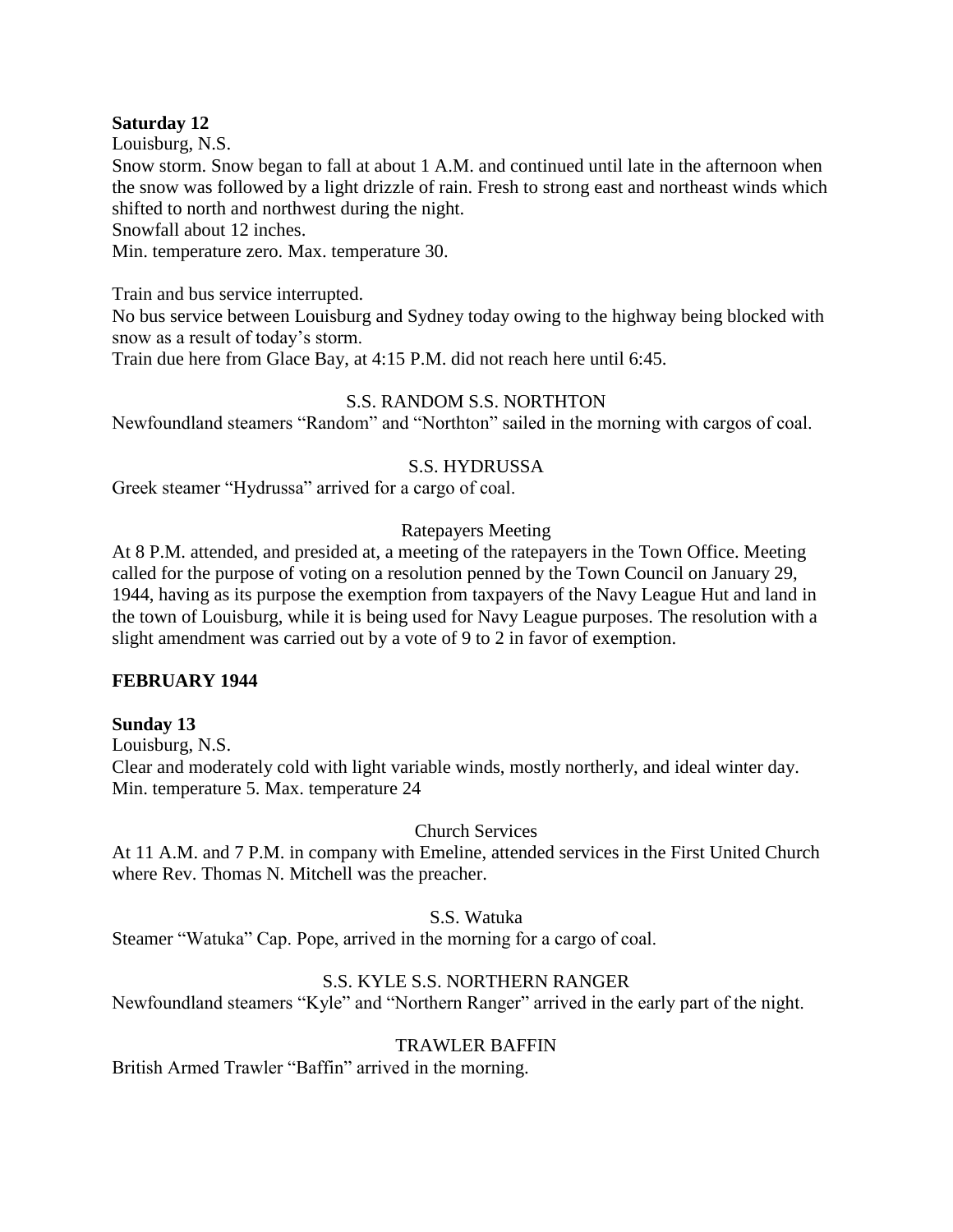# S.S. MAKENA

Panamanian steamer "Makena" arrived last night or early this morning for a cargo of coal.

# **FEBRUARY 1944**

# **Monday 14**

Louisburg, N.S. Clear and moderately cold with light to moderate westerly wind. Min. temperature 2. Max. temperature 30.

# **FEBRUARY 1944**

# **Tuesday 15**

Louisburg, N.S. Cloudy and mild. Rain began to fall at about 10 A.M. and continued until late in the afternoon. Moderate to strong south and southeast winds, shifting to southwest in the afternoon Min. temperature [blank]. Max. temperature [blank]. Streets very slushy as a result of today's rain.

# S.S. KYLEE

Newfoundland steamer "Kyle" sailed in the morning, with passengers, mails and freight for NFLD.

## **FEBRUARY 1944**

# **Wednesday 16**

Louisburg, N.S. Clear and moderately cold with moderate to fresh northeast winds. Min. temperature [blank]. Max. temperature [blank].

## **FEBRUARY 1944**

## **Thursday 17**

Louisburg, N.S. Clear and cold with light variable winds, mostly westerly. Min. temperature 5 below zero. Max. temperature [blank].

## Arrivals By Sea

4 steamers arrived in the afternoon, three of which were the Canadian steamer PHILIP T. DODGE, British steamers PENHALE and DUNSLEY. Other arrivals were two armed British Trawlers. Three Boom Defence Naval Steams, L005. J04 AND J00. Newfoundland steamer Kyle.

## First United Church Brotherhood

At 8 P.M. attended a meeting of the First United Brotherhood which was held in Calvin Hall with the President William Stewart in the chair. After the business part of the meeting was over,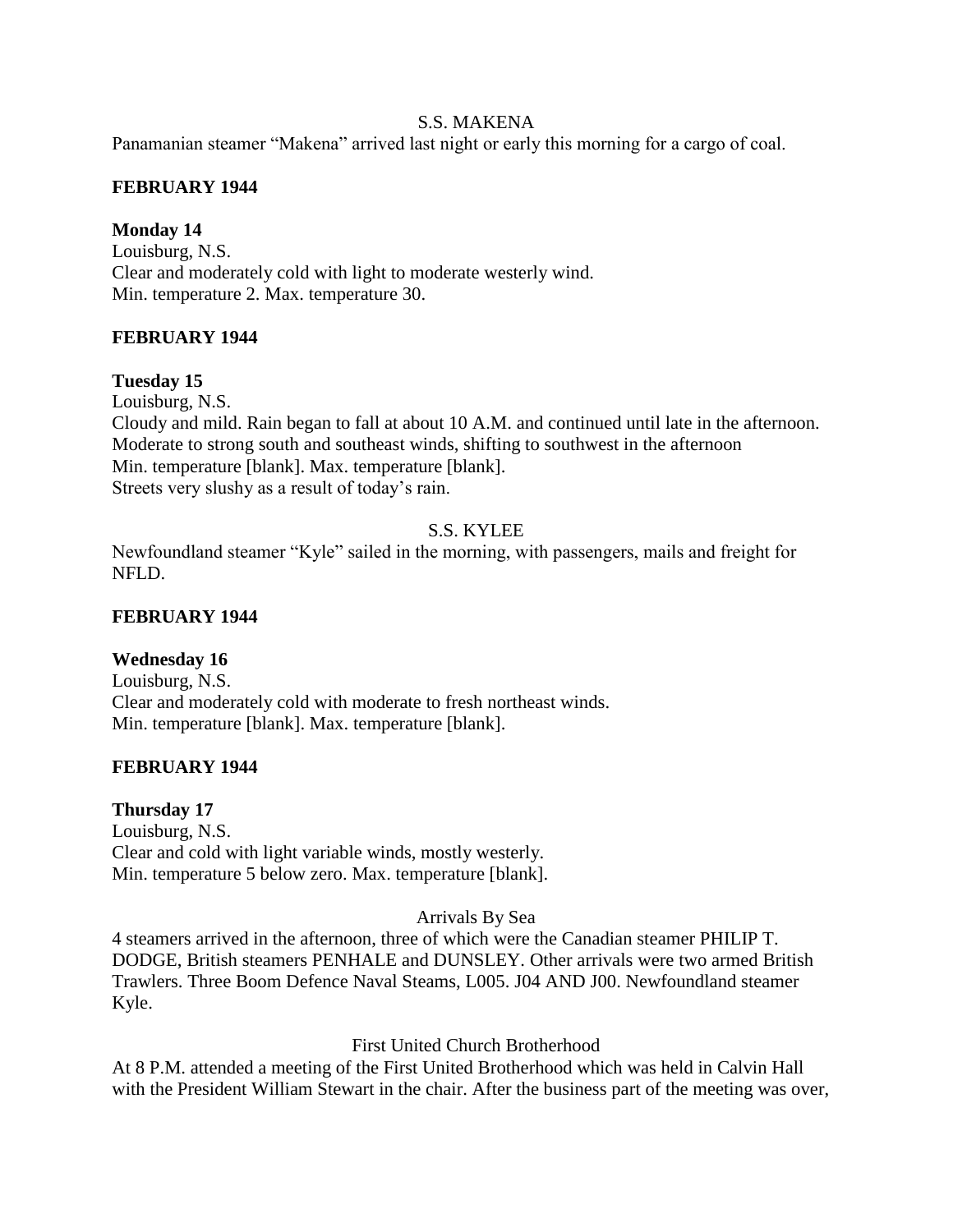during which a constitution was adopted, an address was delivered by Rev. Thomas N. Mitchell B.A. entitled "The World in Which We Live". This is the first meeting since the Brotherhood was organized on January 13 of this year. Beaver, A.W. Stacey, Arthur Townsend, William Hilchey, Duncan MacKay, Oscar Harris, John MacRury, Rev. J.M. Mitchell, William Stewart, D.J. MacIntyre, Edward Levy, M.S. Huntington.

# **FEBRUARY 1944**

# **Friday 18**

Louisburg, N.S. Snowfall of about 1 inch in the morning, followed by rain at about 7:30 A.M. which continued until late in the afternoon. Cleared in the evening. Fresh to strong southeast wind which reached gale force at noon. Winds shifted to southwest and to west and northwest during the early part of the night. Min. temperature [blank]. Max. temperature [blank].

## Drift Ice

Harbour full of slab drift ice in the afternoon.

# **FEBRUARY 1944**

#### **Saturday 19**

Louisburg, N.S. Clear and cold with fresh northwest wind. Min. temperature [blank]. Max. temperature [blank].

Sailings

Canadian steamers: "PHILLIP T. DODGE" and "WATUKA". Greek Steamer: "HYDRUSSA" sailed with cargos of coal. Newfoundland steamers: [blank].

## **FEBRUARY 1944**

**Sunday 20** Louisburg, N.S. Clear and cold with light northwest wind. Min. temperature 5 below zero. Max. temperature 11.

## Church Services

At 11 A.M. and 7 P.M. in company, with Emeline, attended services in the First United Church where Rev. Thomas N. Mitchell B.A. was the preacher.

## **FEBRUARY 1944**

## **Monday 21**

Louisburg, N.S. Snow began to fall in the early morning, and continued moderately until about 5 P.M.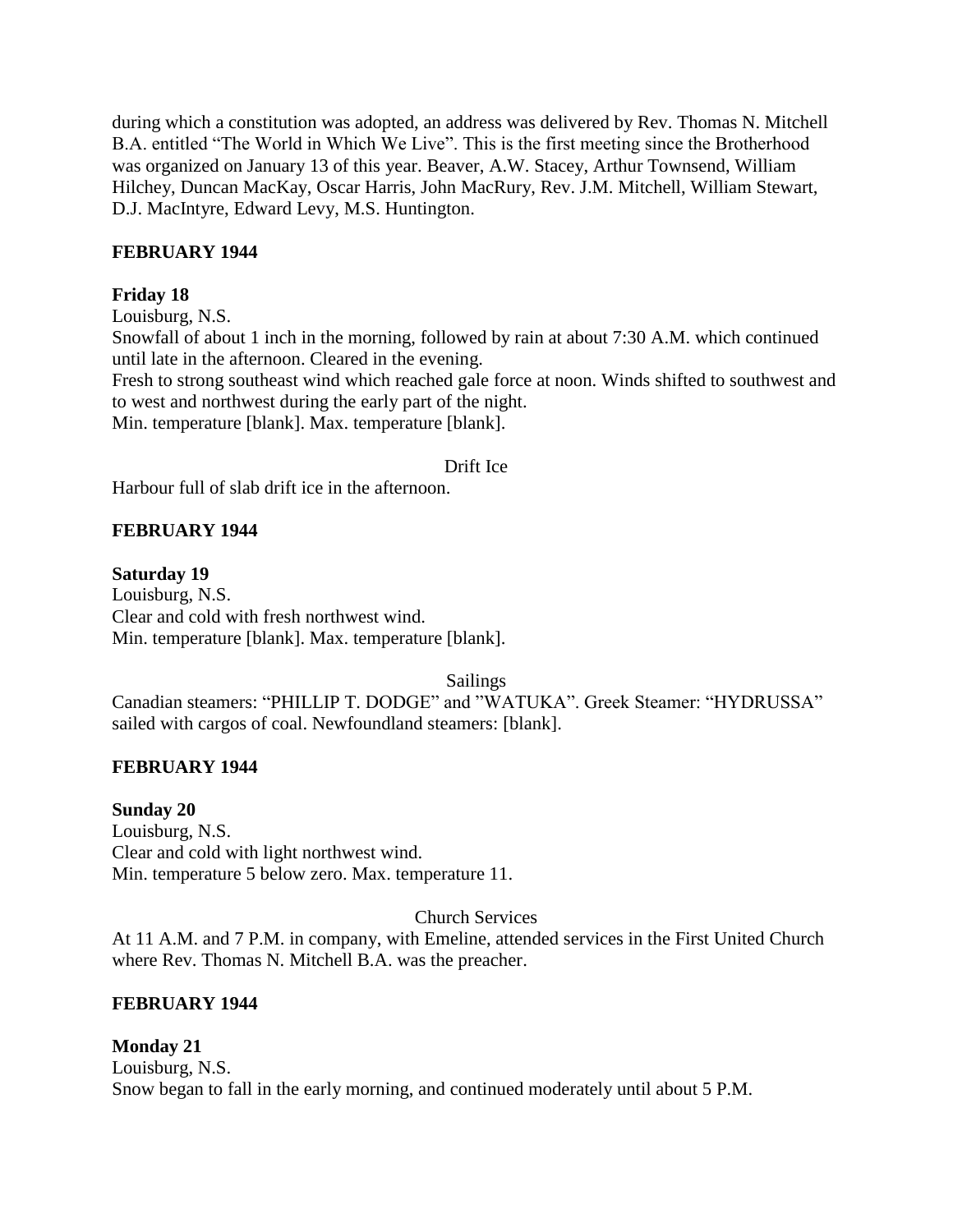Light southwest wind which shifted to west and northwest in the evening. Snowfall 5 inches. Min. temperature [blank]. Max. temperature [blank].

# **FEBRUARY 1944**

# **Tuesday 22**

Louisburg, N.S.

Clear and moderately cold with light northwest wind which became visible in the afternoon. Min. temperature [blank]. Max. temperature [blank].

## Assessment Appeal Court

At 2 P.M. attended, and presided at, the annual session of the Assessment Appeal Court which was held in the Town Office. Court consisted of Mayor M.S. Huntington (chairman) and Town Councilor: Edison Skinner and Lauchlin MacIntyre. The findings of the court are as follows: Burt Hardy and Rod MacDonald. An appeal against an assessment of \$50.00 each on personal property on grounds of not owning any property in town; appeals granted. Appeal of the Eastern Aid and Service Station against assessment of \$1500.00. Assessment reduced to \$1350.00. Appeal of A.R. Hare against an assessment of \$ [blank] on building personal property: assessment reduced to \$[blank]. Court, on its own motion, cancelled assessment of \$100.00 of land on Wolfe St. formerly owned by Thomas B. Peck, and purchased by the Town of Louisburg, and placed on assessment of \$200.00 on land on the same street, sold to the same Thomas Peck by the Town of Louisburg. Assessment of \$[blank] on LeValle property on Wolfe St. cancelled, it becoming exempt owing to purchase by the Town, for an athletic field.

## Meeting of School Board

At 7:30 P.M. attended, and presided at the annual meeting of the School Board. Those present were: councilors: Edison Skinner, Edward Levy, M.S. Huntington, Frank O'Keefe, and Harold Wilson, the two last mentioned being Provincial Government representatives. On motion M.S. Huntington was reelected chair having extended on his  $25<sup>th</sup>$  year on the School Board 19<sup>th</sup> year as chairman.

# **FEBRUARY 1944**

## **Wednesday 23**

Louisburg, N.S.

Mostly clear in the morning, but becoming cloudy and light to moderate southeast wind shifting to east in the afternoon.

## Arrivals By Sea

Canadian steamer "LIVERPOOL ROVER" and Greek steamer "ANNA T" both for cargos of coal.

## Sailings

British steamers "DUNSLEY" and "PENHALE" Panamanian steamer "MAKENA" all with cargos of coal.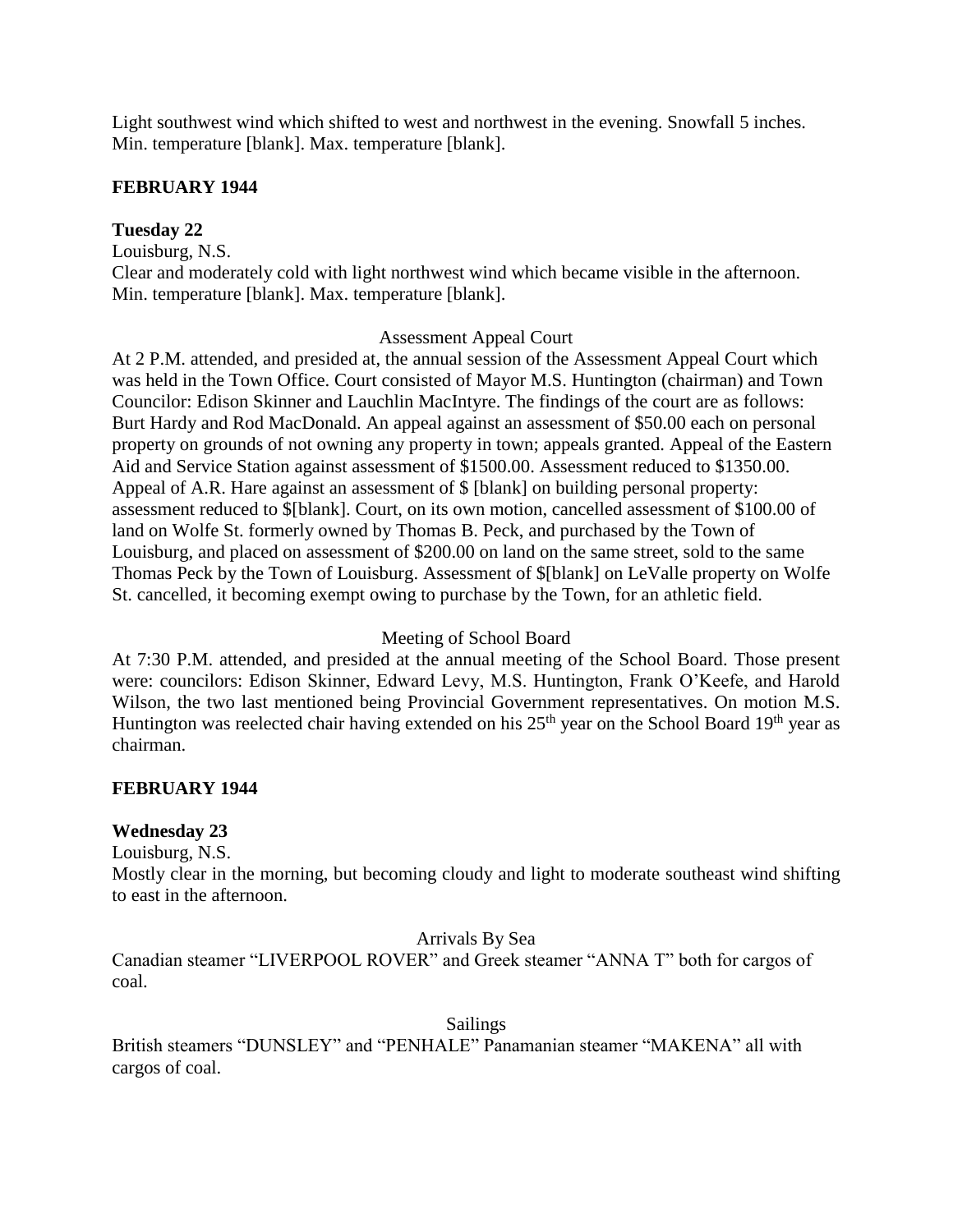# **FEBRUARY 1944**

## **Thursday 24**

Louisburg, N.S. Cloudy and comparatively mild with light moderate northeast wind. Light drizzle of rain for a short time in the forenoon. Min. temperature [blank]. Max. temperature [blank].

#### Drift Ice

Coast and harbour blocked with drift ice.

# S.S. KYLE S.S. NORTHERN RANGER

Newfoundland steamers "Kyle" and "Northern Ranger" with passengers, mails and freight from Newfoundland.

Arrived

Two Armed British Trawlers, assisted by the "Ocean Eagle", arrived at about noon.

# **FEBRUARY 1944**

## **Friday 25**

Louisburg, N.S.

Cloudy and mild with light northwest wind. Light snow squalls of intervals during the day. Min. temperature 26. Max. temperature 35.

## S.S. SAUREL

Canadian Government steamer "Saurel" arrived in the evening, also a Corvette, both of which anchored in the stream.

## Nomination Day for By-Election

The following nominations were filed at the office by the Town Clerk today, for the By-Election to take place on March 3: Ex-Councilor Harold MacQueen and Charles Bagnall.

## **FEBRUARY 1944**

## **Saturday 26**

Louisburg, N.S. Cloudy with light snow squalls, with moderate to fresh north northwest and north winds. Snowfall about 1 inch.

Armed trawlers and microsweepers in port. LISCOMB, MAGDALEN, BAFFIN, Microsweepers: UNGAVA, undergoing repairs and refilling.

Council Meeting At 7:30 P.M., attended, and presided at, a regular meeting of the Town Council.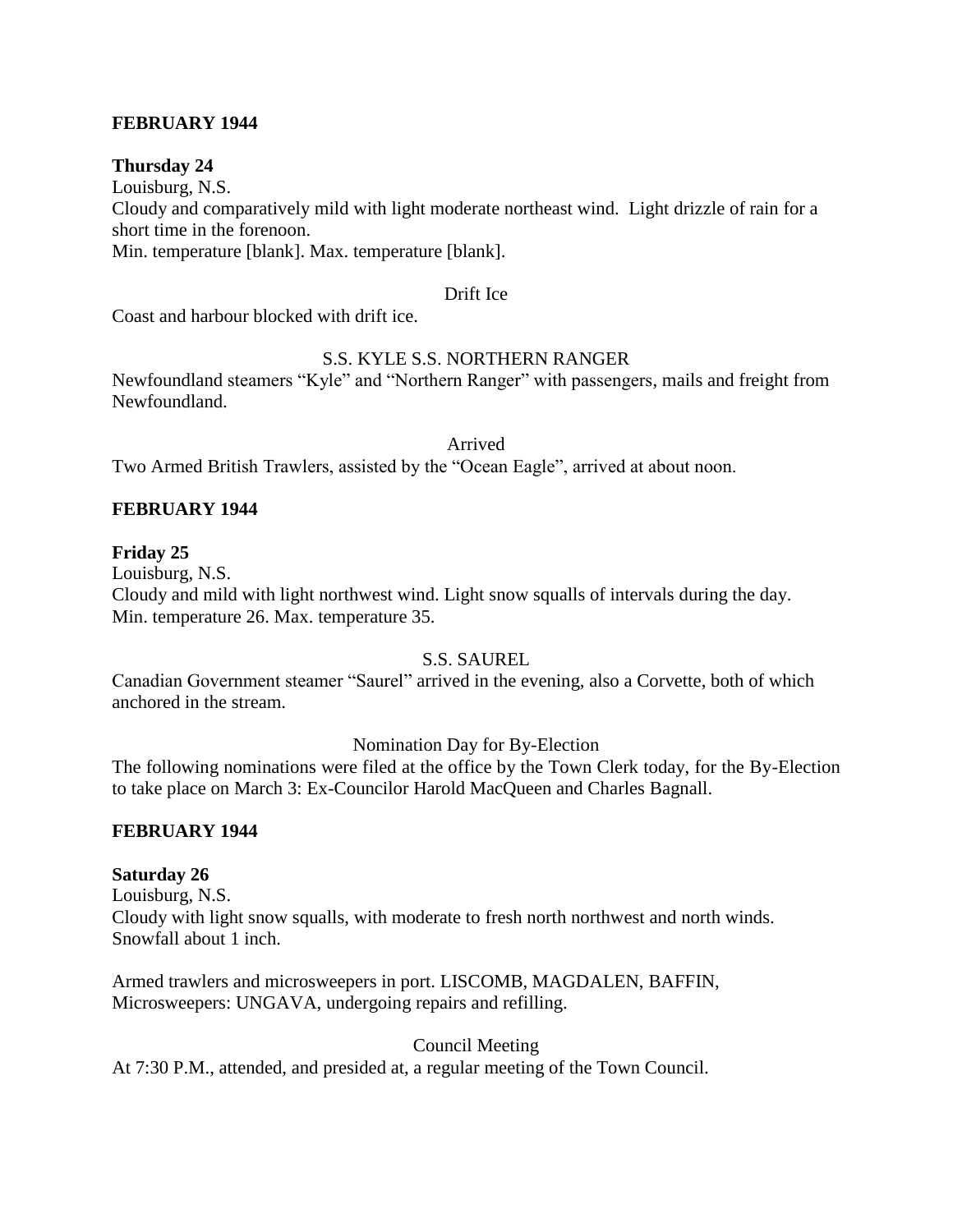Those present were: councilors: Edison Skinner, Edward Levy, Lauchlin MacIntyre, and Earl Lewis, mayor M.S. Huntington, Town Clerk, D.F. Nicholson, Chief of Police, D.M. Johnston, ex councilors: Alex G. MacDonald, and Harold MacQueen. Charles Bagnall and Alistar MacDonald. Nellie Kaye representing the Sydney Post-Record.

## **FEBRUARY 1944**

# **Sunday 27**

Louisburg, N.S. Mild and partly clear with light northeast wind. Min. temperature 26. Max. temperature 36.

## Church Services

At 11 A.M. and 7 P.M. in company, with Emeline, attended services in the First United Church where Rev. Thomas N. Mitchell B.A. was the preacher

## S.S. KYLE

Newfoundland steamer "Kyle" arrived at about 9 P.M. with passengers, mails and freight from Newfoundland.

# **FEBRUARY 1944**

**Monday 28** Louisburg, N.S. Cloudy and mild with some fog, and a few light showers. Light northeast wind. Min. temperature 27. Max. temperature 36.

## **FEBRUARY 1944**

**Tuesday 29** Louisburg, N.S. Cloudy and mild with light northeast wind Min. temperature 30. Max. temperature 40.

# S.S. EVELYN B. S.S. WATUKA

Canadian steamers "Evelyn B." and "Watuka" arrived for cargo of coal.

# S.S. LIVERPOOL ROVER

Canadian steamer "Liverpool Rover" sailed with a cargo of coal.

# S.S. ANNA T

Greek steamer "Anna T" sailed with a cargo of coal, but returned to port owing to having damaged her bow in the drift-ice off this port.

# S.S. KYLE S.S. NORTHERN RANGER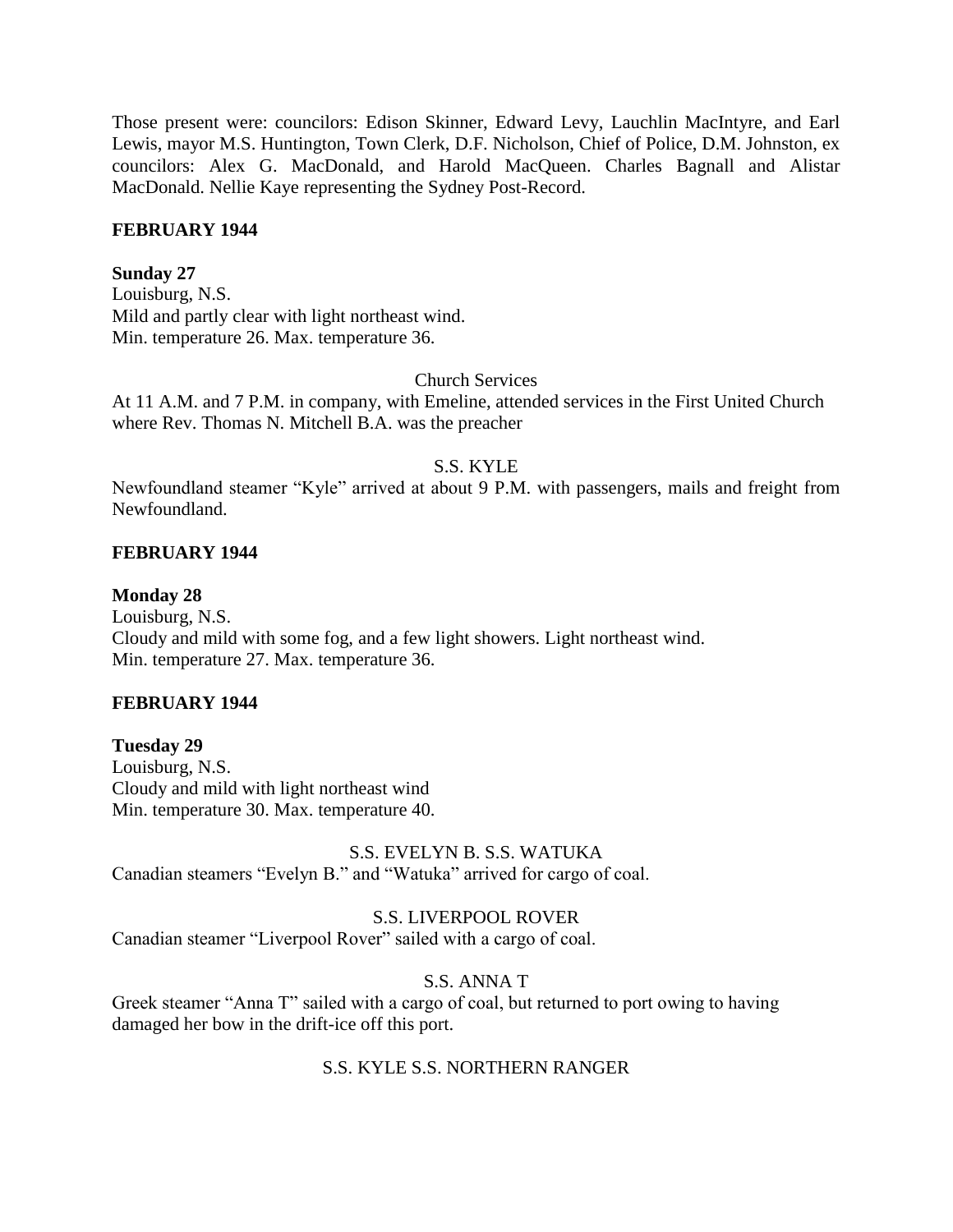Newfoundland steamers "Kyle" and "Northern Ranger" sailed in the morning for NFLD with passengers, mails and freight.

# **MARCH 1944**

# **Wednesday 1**

Louisburg, N.S. Cloudy and mild with a light drizzle of rain at times during the day. Light northeast wind. Snow melting fast and streams of water running along the streets. Min. temperature 28. Max. temperature 36

# S.S. PANCHITO S.S. MAKENA

Panamanian steamer "Panchito" and "Makena" arrived in the early part of the night for cargos of coal.

# **MARCH 1944**

# **Thursday 2**

Louisburg, N.S. Cloudy and cold with occasional light-snow squalls. Strong northerly wind reaching moderate gale force at times. Min. temperature 11. Max. temperature 33.

# S.S. KYLE

Newfoundland steamer "Kyle" arrived last night with passengers, mails and freight from NFLD.

# **MARCH 1944**

# **Friday 3**

Louisburg, N.S. Clear and cold with northwest gale winds moderated to some extent in the evening. Min. temperature 3. Max temperature 10

# Town Election

An election was held today in this town for the purposes of filling a vacancy on the Town Council Board. Result as follows: Charles Bagnall 146, Herald MacQueen: 56, majority for Bagnell 90. This vacancy on the Council Board was caused by the resignation of Councilor Herald MacQueen on January 24, for the purpose of contesting the seat of the Mayoralty. On February 1, 1944, MacQueen was defeated by Mayor M.S. Huntington by a vote of 296 to 129 at the regular town elections on February 1.

# **MARCH 1944**

# **Saturday 4**

Louisburg, N.S. Cold and mostly cloudy with fresh to strong northwest wind, which moderated in the evening.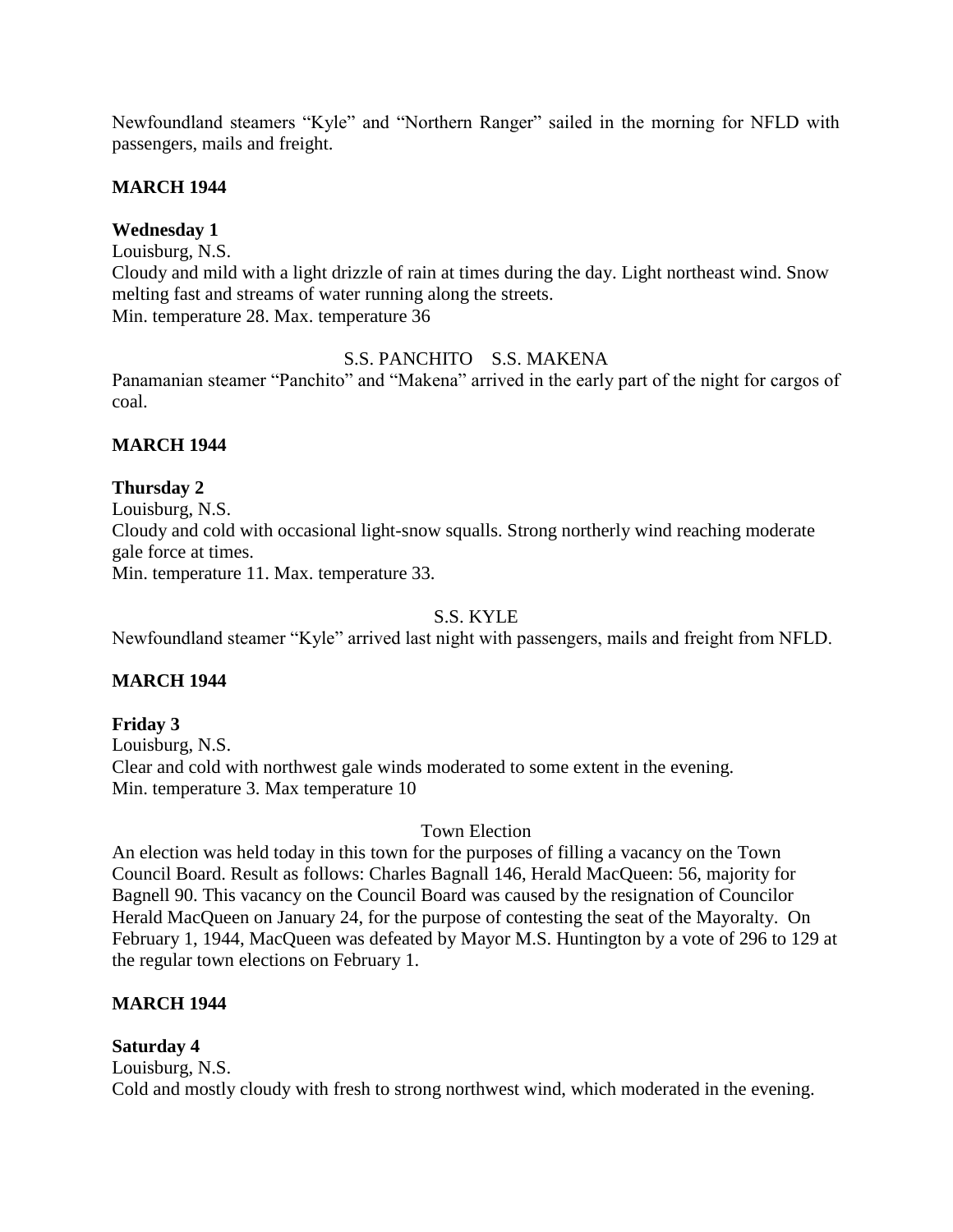Min. temperature 2. Max. temperature 12.

# Council Meeting

At 7:30 P.M. attended, and presided at, a special meeting for regular business, of the Town Council. Those present were, councilors: Edison Skinner, Edward Levy, Earl Lewis and Charles Bagnall, Town Clerk D.F. Nicholson and Mayor M.S. Huntington. Administered the oaths of allegiance and office to the newly elected councilor, Charles Bagnall. The greater part of the session was spent in preparing the estimates of receipts and expenditures for the ensuing year.

## S.S. KYLE

Newfoundland steamer "Kyle" sailed last night, or early this morning with passengers, mails and freight for Newfoundland.

## FIRE

At about 7 P.M. fire alarm sounded for a fire at the home of William MacInnis, of Main and Edward Streets. Firemen responded quickly but before they reached the scene, men from the nearby naval barracks [blank].

## **MARCH 1944**

## **Sunday 5**

Louisburg, N.S.

Cold and mostly cloudy with moderate to fresh northwest wind. Light snow squalls in the morning. Snowfall about 1 inch.

## Church Services

At 11 A.M. and 7 P.M. in company, with Emeline, attended services in the First United Church where Rev. Thomas N. Mitchell B.A. was the preacher.

#### Sailed

Canadian steamers "WATUKA" Capt. Pope, and "EVELYN B." Capt Guy, also Panamanian steamer "PANCHITO" sailed shortly before noon with cargos of coal.

## Minesweeper UNGAVA

Canadian minesweeper "UNGAVA" which has been undergoing repairs and refitting at this port since January 13, 1944 sailed at about 5 P.M.

## **MARCH 1944**

## **Monday 6**

Louisburg, N.S. Moderately cold and mostly cloudy, with light to moderate northwest wind. Min. temperature 6. Max. temperature 28.

## H.M.S. BAFFIN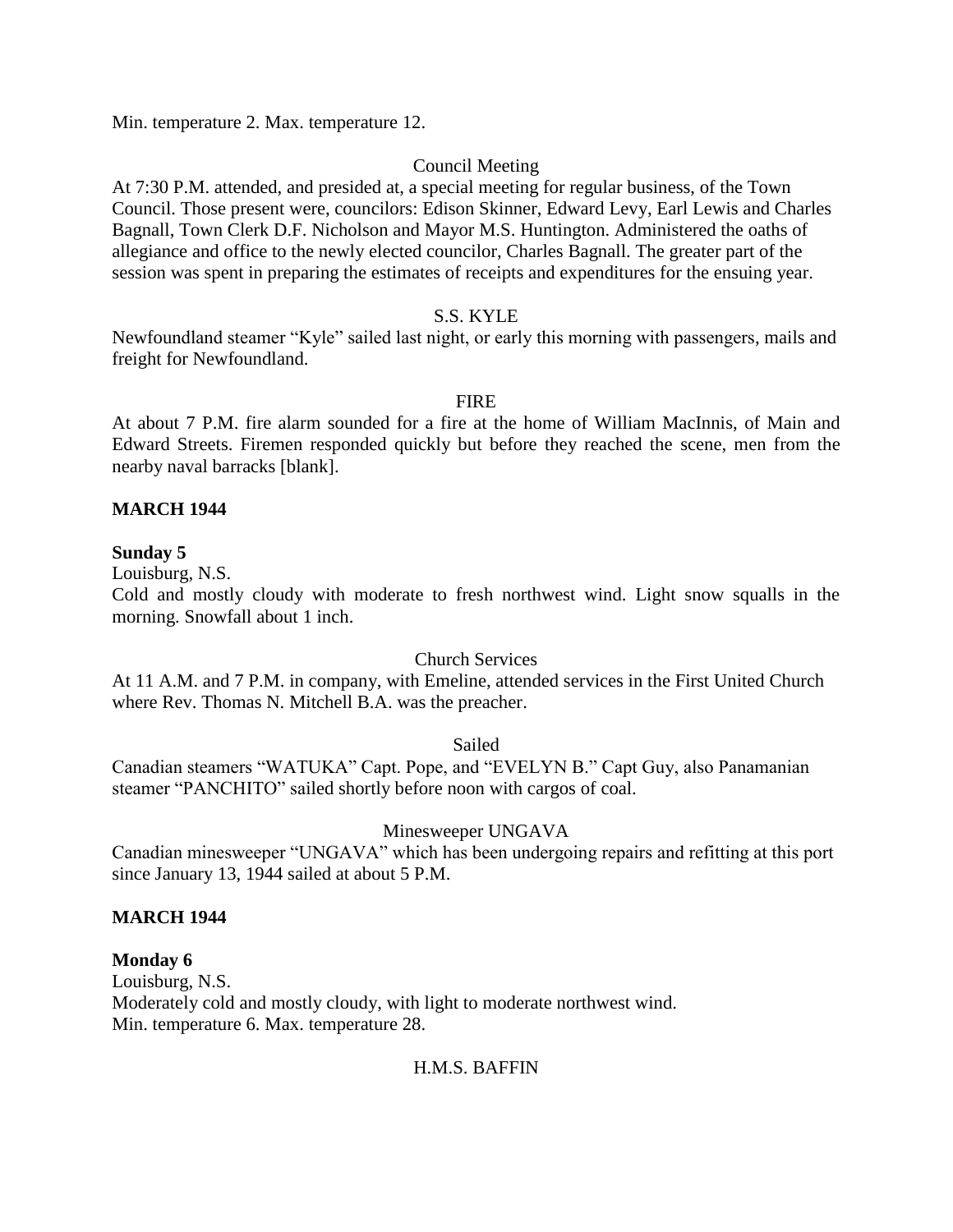Armed British Trawler "BAFFIN" now lying at the Government wharf, where she docked yesterday in to undergo repairs. The work I understand started today, and is to be carried out by the L.H. Cann Marine Repair Plant.

# **MARCH 1944**

# **Tuesday 7**

Louisburg, N.S. Clear and moderately cold in the morning, but became cloudy at noon with higher temperatures. Light variable winds. Min. temperature 7. Max. temperature 34.

# Council Meeting

At 6:30 P.M. attended, and presided at, a special meeting of the Town Council, called for the purpose of endorsing the proposed establishment of fish processing plant in this town, General Seafood's Ltd. Motion to endorse was passed unanimously. Bill proposed by Mr. G.L. Beay of the Department of Municipal Affairs, at the request of the ratepayers of the Town of Louisburg, for the purpose of exempting the Navy League Hut in this town from taxation was read and approved by a vote of the Council. Those present were: Councilors: Edison Skinner, Edward Levy, James F.D. Townsend, Earl Lewis and Charles Bagnall, Mayor: M.S. Huntington, Town Clerk D.F. Nicholson.

# **MARCH 1944**

## **Wednesday 8**

Louisburg, N.S.

Light fall of snow in the early morning, followed by rain which continued until noon, and taking with all of the new snow. Strong southerly wind which shifted to westerly in the evening, and moderating. Partly clear in the late afternoon.

Min. temperature 25. Max. temperature 41

## Drift Ice

Harbour and coast blocked with drift ice as a result of strong southerly winds.

# **MARCH 1944**

## **Thursday 9**

Louisburg, N.S.

Cloudy and mild with light easterly wind in forenoon. Clearing in the afternoon, wind shifting to southwest and west and increasing to a strong breeze which moderated in the evening. Light snow squalls during the early part of the night.

Min. temperature [blank]. Max. temperature [blank].

# S.S. WATUKA S.S. HYDRUSSA

Canadian steamer "Watuka" and Greek steamer "Hydrussa" arrived early in the morning for cargos of coal.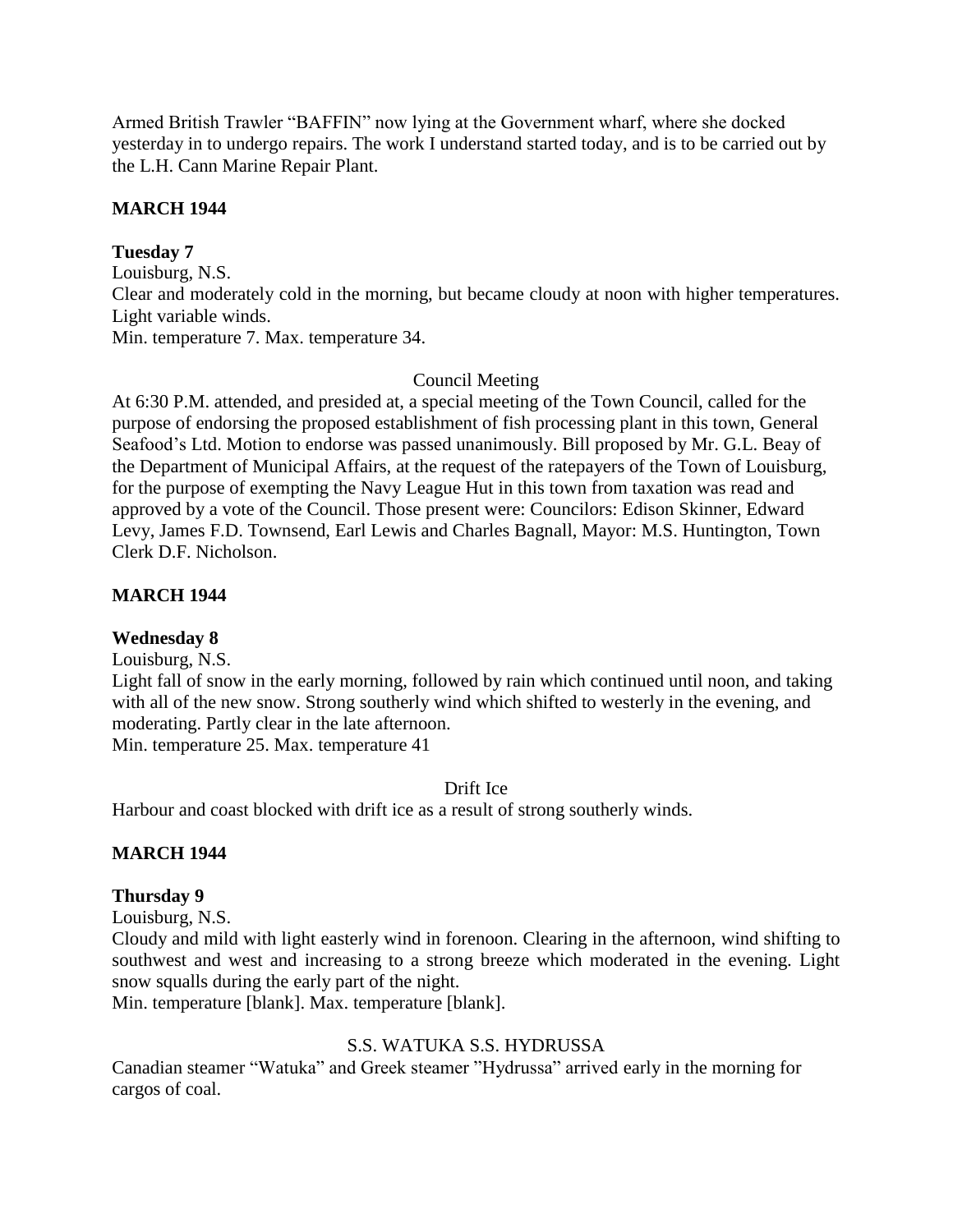## Address By Major Rev. L.B. Campbell

At 8 P.M. attended a meeting of the Brotherhood of the First United Church, in Calvin Hill, where Major the Rev. L.B. Campbell of the First United of Sydney, gave a very interesting address on his experiences overall as chaplain to the Canadian Forces. About 20 persons present.

#### Drift Ice

Harbour and coast blocked with drift ice. Several steamers a shared distance outside the port unable to enter on account of conditions.

#### Blood Donor Clinic

A blood donor clinic was held in the Navy League Hut today under the direction of Dr. Enid MacLeod of Sydney. There were 89 donors.

#### **MARCH 1944**

#### **Friday 10**

Louisburg, N.S. Clear and moderately cold with light to moderate west and southwest winds. Min. temperature 17. Max. temperature 33.

#### Motored to Sydney

Motored to Sydney in the morning in one of Cameron's buses (Dougall Kennedy driver). Made a number of business calls during the day. Received my appointment as executor of the estate of the late Mrs. F.W. Townsend. Had lunch at the "Isle Royale" hotel. Returned home on the 4:30 P.M. bus from Sydney.

#### Meeting of School Board

At 7:30 P.M. attended, and presided at, a special meeting of the school board, called for the purpose of dealing with the application of the school staff for an increase of \$100.00 per year for each of the staff. After considerable discussion on the question of salaries the application was granted unanimously by the Board. Those present were: Commissioners Edward Levy, Frank O'Keefe, Harold Wilson, and M.S. Huntington. Attendance officer: D.M. Johnston, Clerk: D.F. Nicholson. School staff: William Hilchey, (principal), Miss Marion Nicholson (vice-principal), Miss Helen Lynk, Mrs. Angus MacDonald and Miss Edith Martell.

#### **MARCH 1944**

#### **Saturday 11**

Louisburg, N.S. Clear and moderately cold with light west and northwest winds. Min. temperature 11. Max. temperature 28.

#### Council Meeting

At 7:30 P.M. attended, and presided at, a special meeting (for regular business) of the Town Council. Those present were: Councilors: Edison Skinner, James F.D. Townsend, Edward Levy,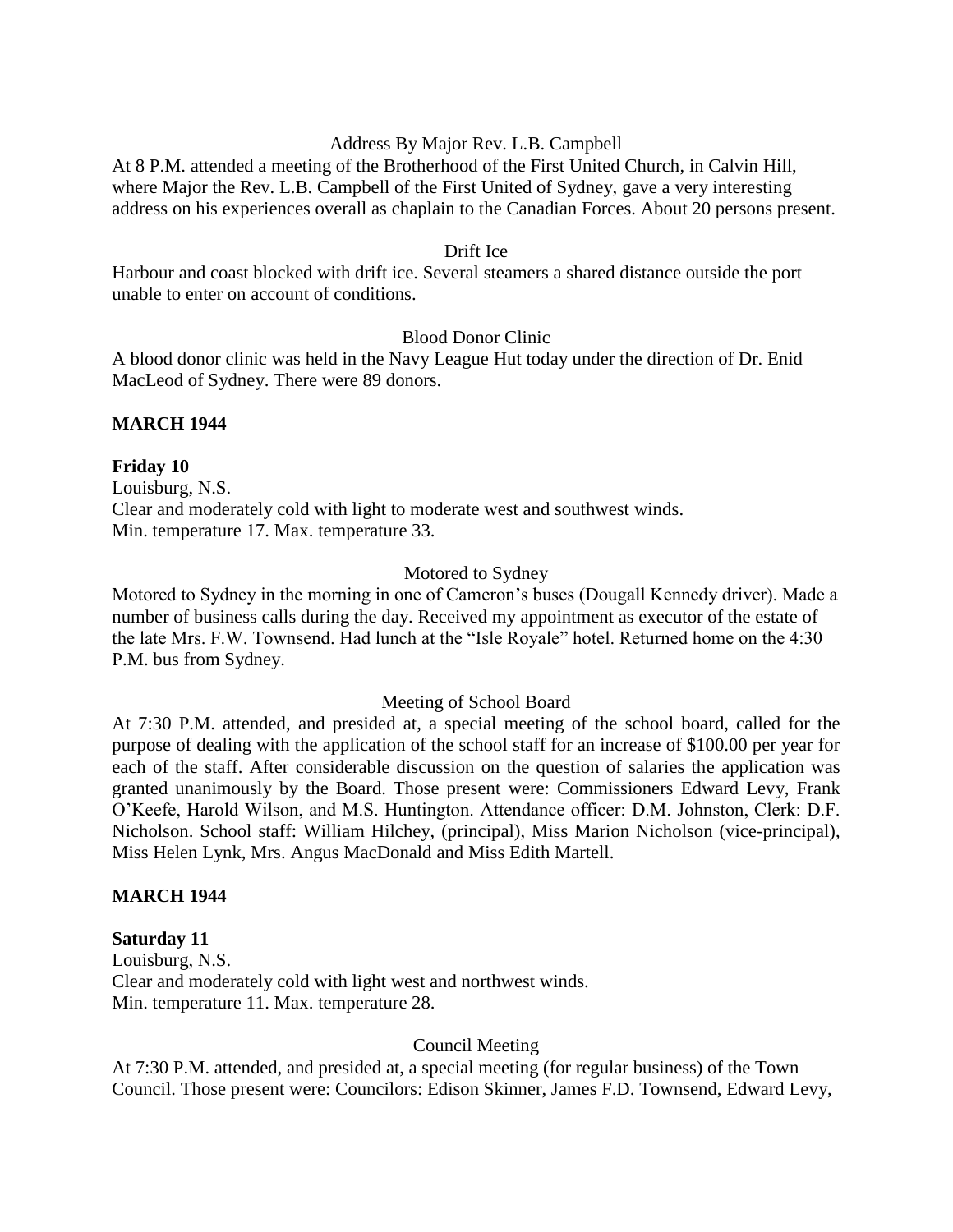and Earl Lewis. Mayor: M.S. Huntington, Town Clerk: D.F. Nicholson, and Chief of Police D.M. Johnston. Estimates for the current year of receipts and expenditures as follows: Receipts: 17214.09, Expenditures: 16737.00 were passed by the Council, and tax rate set at 5.75 by a vote of 3 to 1. For the rate of 5.75: Councilor Skinner, Levy, and Townsend. Against: Lewis. Earl Lewis and I favored a rate of 6 per cent.

#### Steamers in Port

Ten steamers in port today, exclusive of tug and smaller craft, including steamers. "EVELYN B" "RANDOM" "PHILIP T. DODGE" "KYLE" "NORTHERN RANGER" and "DALWARNIC". S.S. KYLE sailed in the afternoon.

# **MARCH 1944**

# **Sunday 12**

Louisburg, N.S. Clear and sunshiney with light west and southwest winds. Min. temperature 6. Max. temperature 26.

## Church Services

At 11 A.M. and 7 P.M. in company with Emeline attend services in the First United Church, where Rev. Thomas N. Mitchell B.A. was the preacher.

## **MARCH 1944**

## **Monday 13**

Louisburg, N.S. Mild and mostly cloudy with light variable wind. Min. temperature 18. Max. temperature 36.

# Motored To Sydney

Left here for Sydney at 1 P.M. in of Cameron's buses, (D.J. Kennedy driver) for the purpose of attending a meeting of the Cape Breton Advisory Board of the Canadian National Institute for the Blind. Met in the dining room of the "Isle Royale" hotel at 2:30 P.M. with Dr. Frank O'Neill presiding.

## **MARCH 1944**

## **Tuesday 14**

Louisburg, N.S. Rain beginning in the early morning and continuing until about 10 A.M. Partly clear during the afternoon. Min. temperature 19. Max. temperature 41. Light southwest wind shifting to west and northwest.

Explosion on board S.S. PHILIP T. DODGE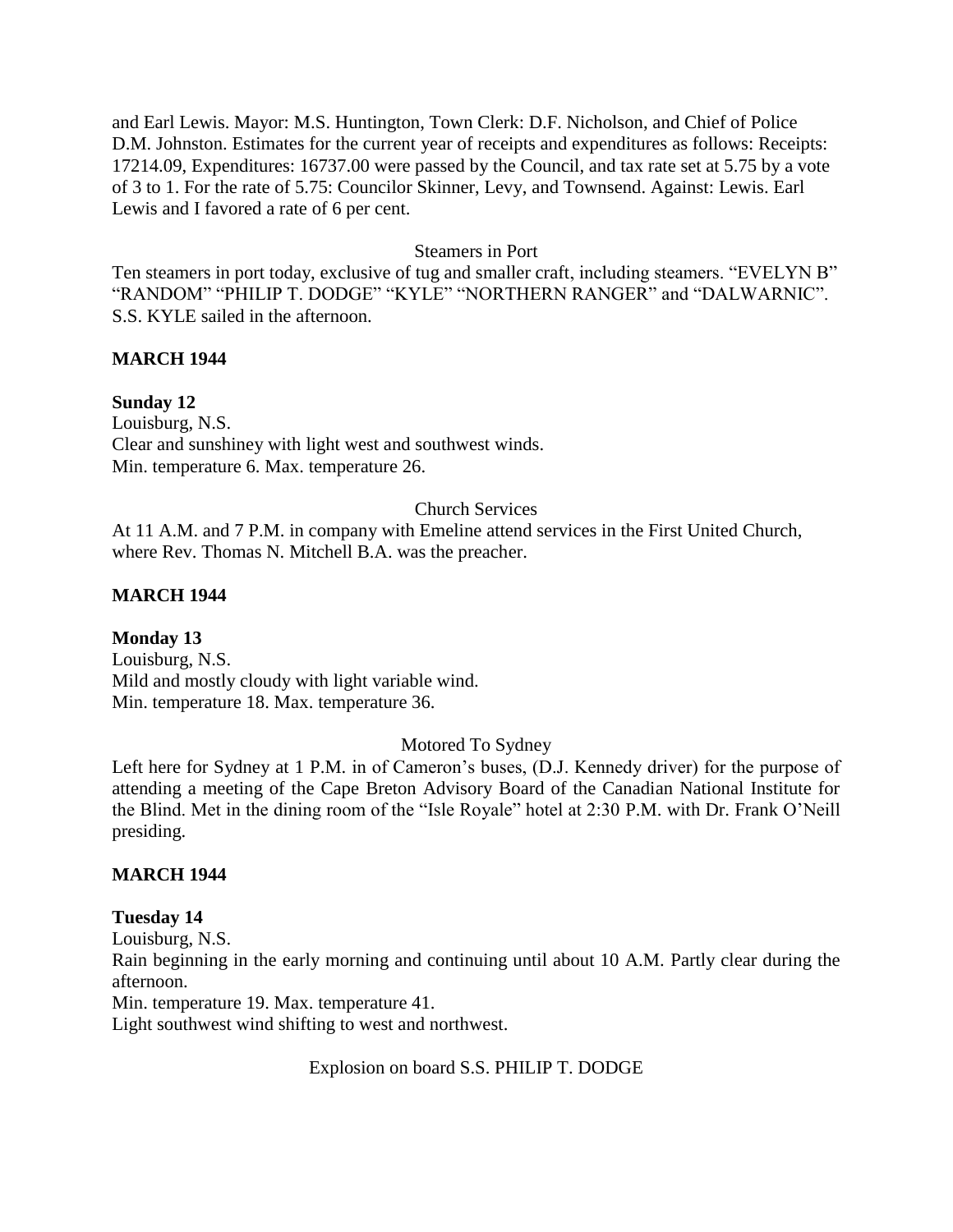At 1:45 A.M. a heavy explosion on board the steamer "Philip T. Dodge", Captain [blank] shook the houses, and awakened nearly all persons in town and surrounding district. This boat had loaded a cargo of coal two or three days ago and was lying at anchor off Slattery's Paint, when the explosion occurred. Many of our citizens thought it was a bombing raid or that a ship had been torpedoed in the harbour. I was awakened by the report and on looking out of a window I could see a shower of sparks, several hundred feet in the air, over the harbour. I immediately rushed to the waterfront where I could see the ships on fire, and tugs going to her assistance. The fire was extinguished in a short time, after which I returned home. No person was injured on board the steamer except one man who had both hands burned while fighting the fire. The explosion is said to have been caused by coal gas having accumulated in the hull of the ship which caught fire from spontaneous combustion.

# **MARCH 1944**

# **Wednesday 15**

Louisburg, N.S.

Cloudy and chilly with moderate to fresh northeast wind. Light snow squalls at intervals during the day.

Min. temperature [blank]. Max. temperature [blank].

# PHILIP T. DODGE DOCKED

The steamer PHILIP T. DODGE, on which an explosion took place at an early hour this morning, was docked at the freight wharf this forenoon. On a visit to the wharf I noticed that many of the hatch sections had been blown clear of the ship, and had been picked up in the harbour, with sections broken and splintered were strewn about the deck. Booms were ripped from the masts and lay in a mass of wreckage.

# **MARCH 1944**

**Thursday 15** Louisburg, N.S. Clear and cool with light winds, mostly southwest. An ideal day. Min. temperature 13. Max. temperature 30

# **MARCH 1944**

## **Friday 17**

Louisburg, N.S. Light fall of snow in the early morning, followed by rain at 9 A.M. Light drizzle of rain during the greater part of the day. Foggy during the afternoon and evening. Min. temperature 24. Max. temperature 39

## Death of Mrs. Josiah Spencer

The death of Mrs. Josiah Spencer, occurred at her house in Mira Gut, C.B. N.S. today. Mrs. Spencer who before her marriage, was Margaret Jane MacDonald, was 93 years of age. Her mother was Miss [blank] Huntington, a sister to my grandfather, William Huntington.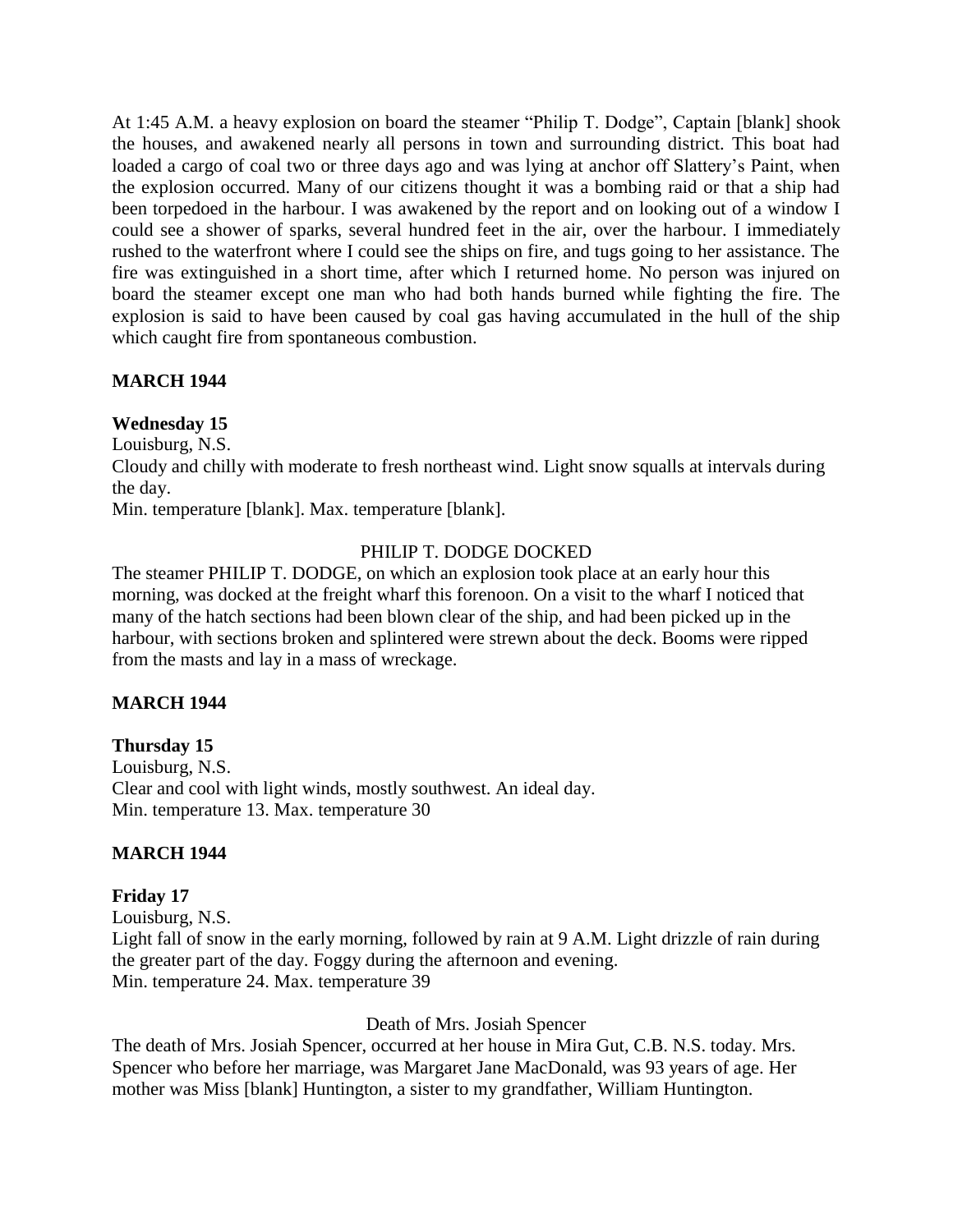Mrs. Spencer is survived by two sons, Charles and Everette, the former with whom she lived. Also one sister, Mrs. Ruth Ward of Concord Massachusetts U.S.A. Later, the funeral of the late Mrs. Josiah Spencer took place on Sunday the  $19<sup>th</sup>$ . Services conducted by Rev. J.L. DeWolfe, pastor of Baptist Church in Glace Bay. Burial took place in the Anglican Cemetery.

## **MARCH 1944**

#### **Saturday 18**

Louisburg, N.S.

Cloudy and mild. Cleared during the forenoon. Light to moderate west and southwest wind. Min. temperature 30. Max. temperature 43.

Arrived By Sea

Six steamers, and two British Armed Trawlers, the T274 and T279, arrived in the afternoon. Included among the steamers were the "WATUKA" "PANCHITO" "KYLE" DALWARNIC" "MAKENA" "VIS".

#### **MARCH 1944**

#### **Sunday 19**

Louisburg, N.S. Cold and mostly clear with fresh to strong northwest wind. Light snow squalls. Min. temperature 4. Max. temperature 32 (early morning).

#### Church Services

At 11 A.M. and 7 P.M. in company, with Emeline, attended services in the First United Church, where Rev. Thomas N. Mitchell B.A. was the preacher.

## **MARCH 1944**

#### **Monday 20**

Louisburg, N.S. Cloudy and cold, moderating during the day. Light variable winds, mostly southwest. Min. temperature 3. Max. temperature 29.

#### S.S. KYLE

Newfoundland steamer "Kyle" sailed in the morning for NFLD with passengers, mails and freight.

#### **MARCH 1944**

**Tuesday 21** Louisburg, N.S. Clear and cold with fresh northeast wind. Min. temperature 12. Max. temperature 29.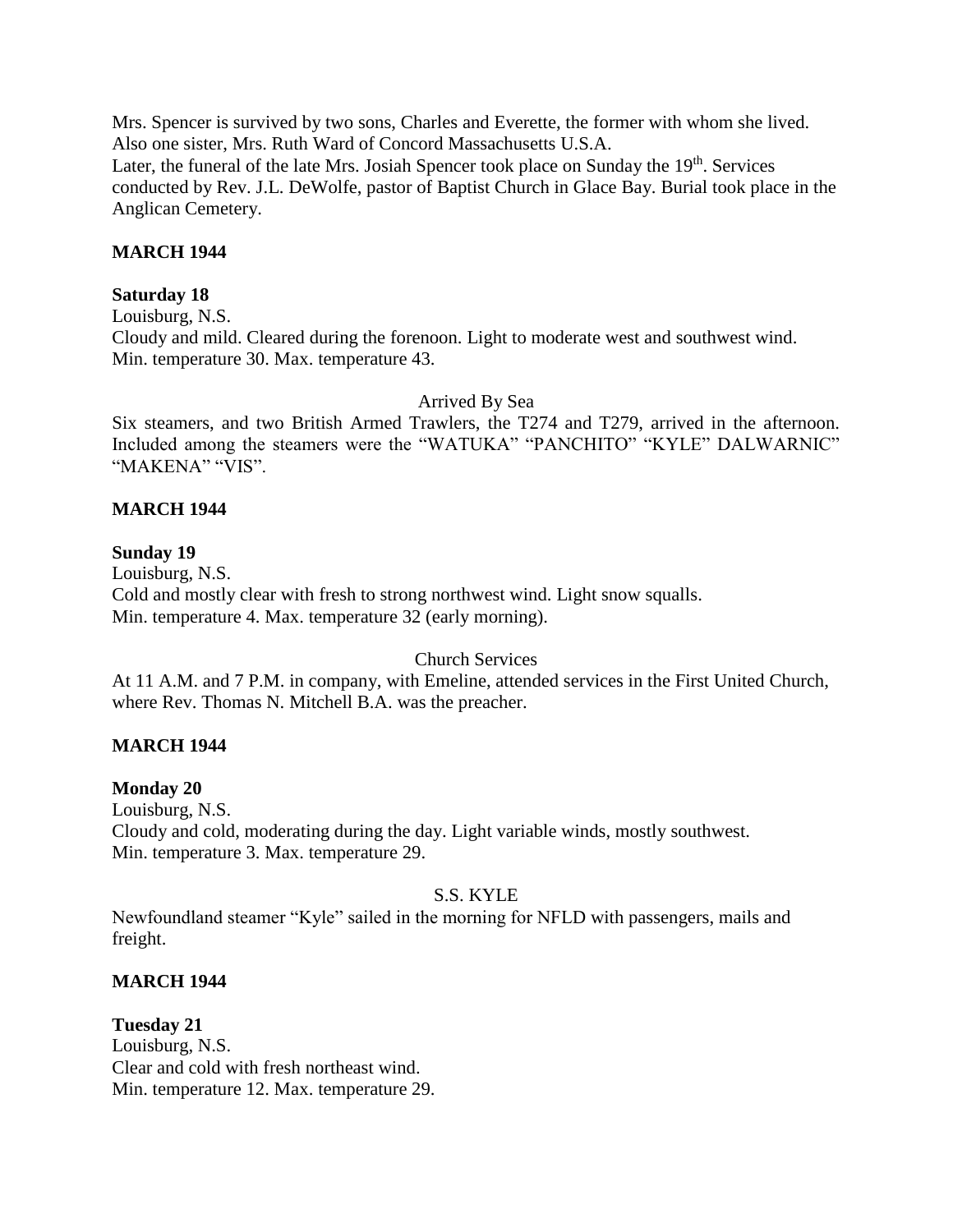## Sailings Steamers "WATUKA" "PHILIP T. DODGE" "MAKENA" "PANCHITO" and "DALWARNAE" sailed at about 10 A.M. with cargos of coal.

## **MARCH 1944**

# **Wednesday 22**

Louisburg, N.S. Clear and cold with moderate to fresh northeast wind. Min. temperature 9. Max. temperature 30.

## S.S. WATUKA LOST

Word received this evening, the Canadian steamer "Watuka" Capt. Ben Pope, had been lost while enroute from the port to Halifax N.S. Crew is said to have been saved with the exception of one man. The Watuka sailed from here at about 9:30 A.M. yesterday in convoy, with four other ships, all coal laden. No details, as yet, as to where and when the loss occurred. At least five members of her crew belonged to Louisburg including Raymond Martell (second engineer) Charles Martell [blank] William Troke, Gordon Troke, and Philip Tutty, second mate.

# **MARCH 1944**

## **Thursday 23**

Louisburg, N.S. Clear and comparatively mild with light to moderate variable winds mostly southwest. Min. temperature 9. Max. temperature 39.

## No. 4 Ration Book Arrived

No. 4 Ration Book for distribution from March 26 to April 1 arrived at the town office this morning, having been shipped by train from the Glace Bay Ration Board. Shipment said to contain 3000 books on checking them for 3.007. This shipment is to serve all districts south of the Mile River.

Visited Town Hall in the afternoon and packed parcels for the various districts as follows: Main a dieu: 450, Mira Gut: 200, Catalone: 200, Gabarus: 200, leaving a balance of 1557 for the Town of Louisburg. At Main a dieu Westwood Martell is handling the distribution, Gabarus Councilor G.W. Mann, Catalone Ernest Bishop and Mira Gut Councilor Alex Ferguson. Councilor Ferguson took part of his parcel, at the Town Hall, this evening.

#### Meeting of Volunteer Ration Book Distribution

At 7:30 P.M. attended, and presided at, a meeting of those interested in the distribution of the No. 4 Ration Book in the Town and District of Louisburg. Meeting held in Town Office. Those present were: Mrs. Charles Bagnall, Mrs. Frank O'Keefe, Mrs. D.J. MacLeod, Mr. R.A. Peters, M.S. Huntington. A number of other workers who had offered their services were unable to be present. At this meeting it was decided to hold the Louisburg distribution of books, in the clinic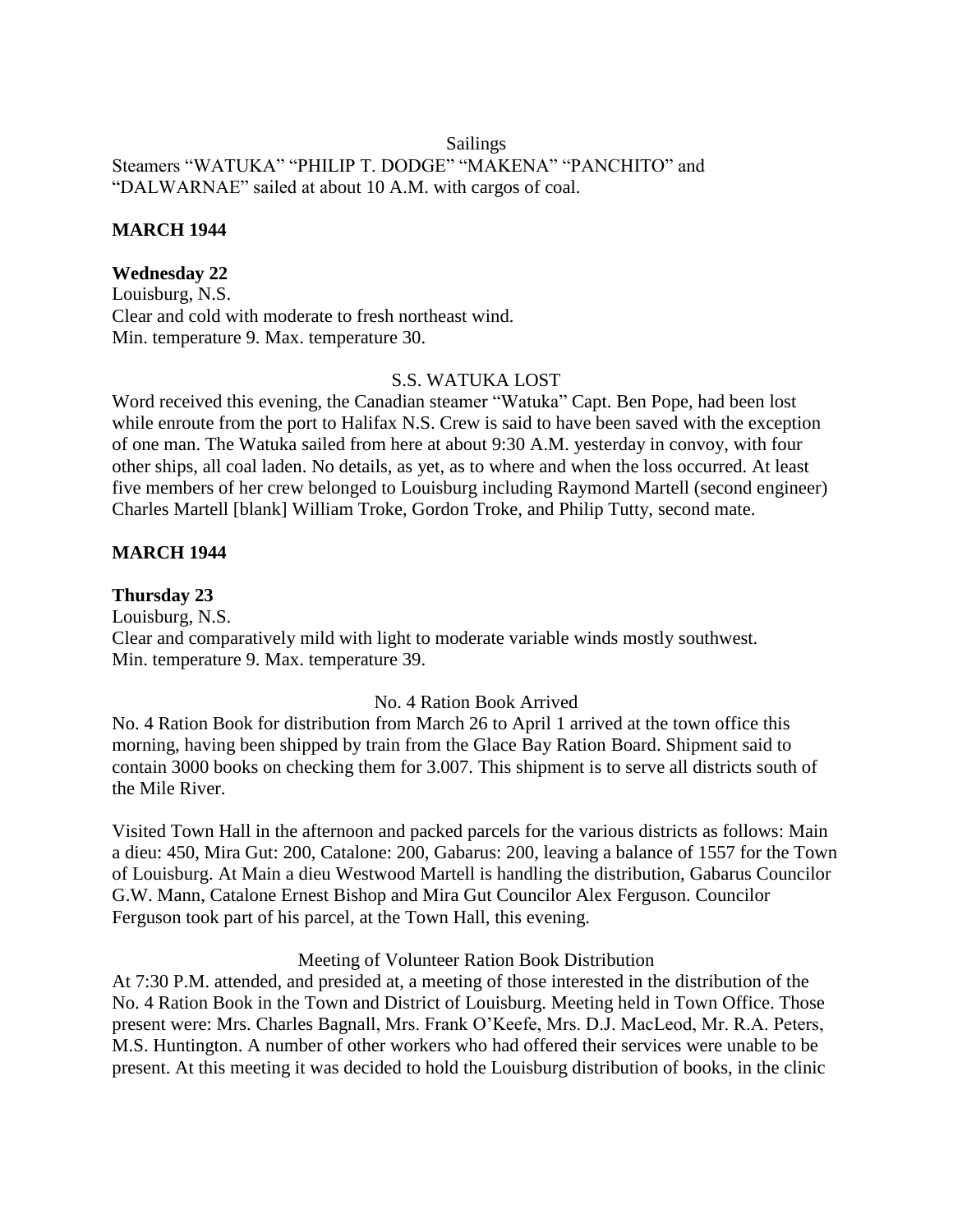room in the school building on Tuesday, Wednesday, and Thursday March 29<sup>th</sup> and 30th, from 10 A.M. to 5 P.M. on each day.

# **MARCH 1944**

# **Friday 24**

Louisburg, N.S.

Heavy rain beginning in the early morning continued until the afternoon. Fresh to strong southeast winds reached gale force shortly after noon but moderated later in the evening. Min. temperature 26. Max. temperature 39.

## Convoy Arrives

A convoy consisting of six steamers arrived at about 8 P.M. consisting of the following: "EVELYN B." "MAKENA" "HYDRUSSA" "ANNA T" "DUNSLEY" and "CAMPUS".

## Meeting of Board of Stewarts

At 8 P.M. attended a meeting of the Board of Stewarts of the First United Church, which was held at the home of Edison Skinner. Those present were: William Stewart, Donald Wilson, Edward Levy, Edison Skinner, John H. Skinner, Oscar Harris, R.J. MacLeod, Donald Beaver, and M.S. Huntington. At this meeting Edison Skinner and William Stewart were reelected chairman and secretary, respectively, for the ensuing year.

# S.S. KYLE

Newfoundland steamer "Kyle" sailed last night or early this morning with passengers, mails, and freight for NFLD.

## **MARCH 1944**

## **Saturday 25**

Louisburg, N.S. Clear mild and springlike with light to fresh northwest and west winds. Min. temperature 28. Max. temperature 44.

## Council Meeting

At 7:30 P.M. attended, and presided at, a regular meeting of the Town Council. Those present were: councilors Edison Skinner, Edward Levy, Earl Lewis, Lauchlin MacIntyre, and Charles Bagnall, Mayor M.S. Huntington, Town Clerk: D.F. Nicholson, Chief of Police: D.M. Johnston, Wilfred Tutty, William Tutty, Jr. Sergeant Fred Kyte.

# ICEBREAKER S.S. SAUREL ARRIVES WITH RESCUED AIRMEN

Canadian Icebreaker, "Saurel", Captain Poole, arrived, and landed three airmen, who were a week stranded on an ice floe in the Gulf of St. Lawrence before being rescued by the Saurel at about 8:45 P.M. on March 21, 1944. The names of the three men according to a story published in the Halifax Chronicle of March 24, are as follows: D.A. Derval, pilot, Kildonan, Manitoba, A.A. Ferguson, assistant pilot, Seven Islands Quebec, L. Nigneault, passenger, Cap Whittle, Quebec. A plane based at the Dartmouth Air Station, piloted by Flying Officer Thomas J.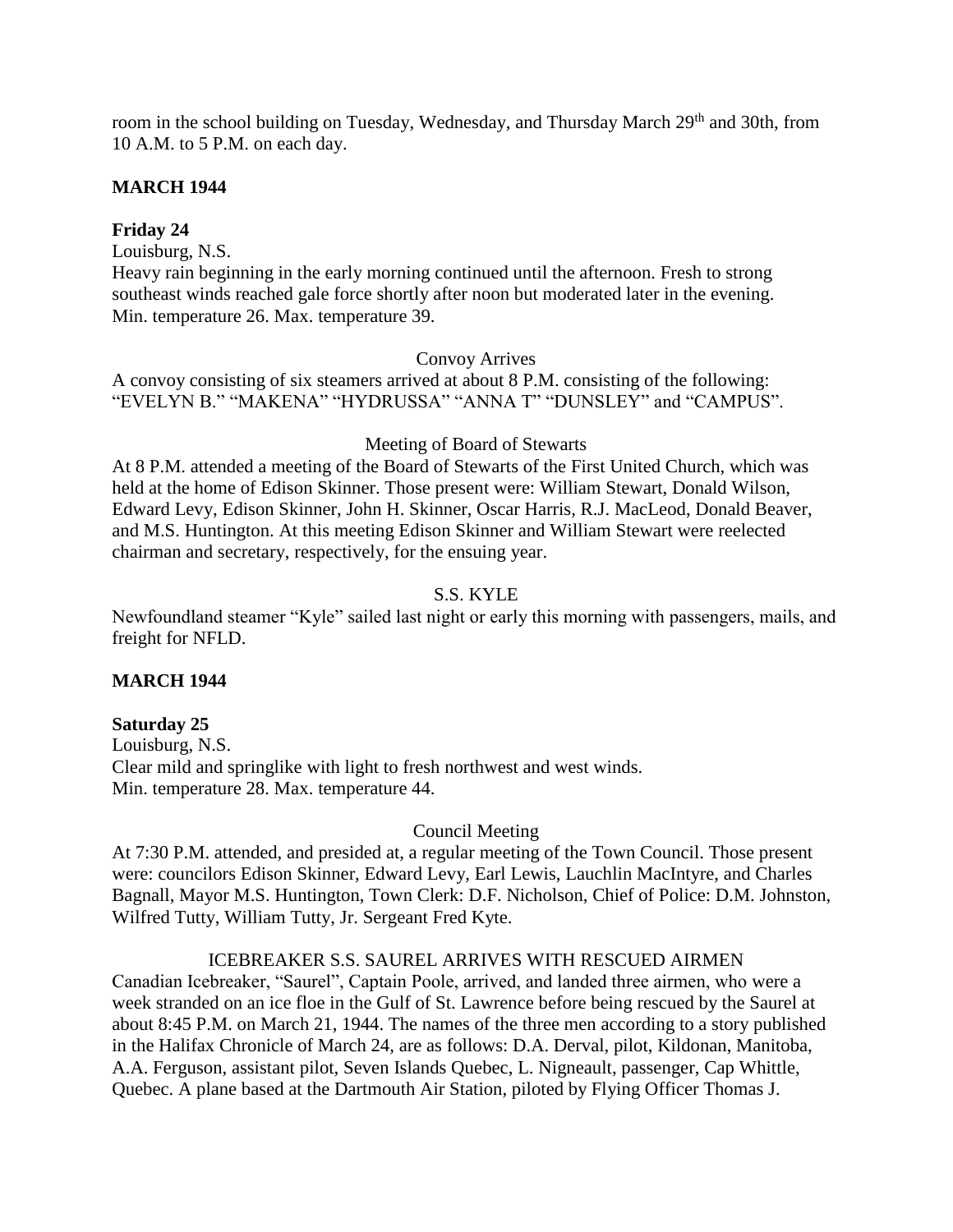Harrison, located the men on an ice floe east of the Island of Anticoste: on the 21<sup>st</sup>, and directed the Saurel, which was about 19 miles away, to the spot where the men were later rescued and taken on board. The three airmen were the crew of a Quebec Airways plane that had to make a forced landing, on the ice, on March 14, while on a routine flight to Harrington Harbour on the north side of the Gulf of St. Lawrence.

# **MARCH 1944**

# **Sunday 26**

Louisburg, N.S. Clear and mild, becoming cloudy at noon. Cloudy with light showers during the afternoon, with a flash of southwest winds. Min. temperature 26. Max. temperature 43.

# Church Services

At 11 A.M. and 7 P.M. in company, with Emeline, attended services in the First United Church, where Rev. Thomas N. Mitchell B.A. was the preacher. The choir had 23 members present at the evening service.

# **MARCH 1944**

# **Monday 27**

Louisburg, N.S. Clear and cold with strong northeast wind, which moderated in the evening. Min. temperature [blank]. Max. temperature [blank].

# **MARCH 1944**

# **Tuesday 28**

Louisburg, N.S. Light drizzle of soft snow which began in the early part of the morning continued all day, the most of it milling as it fell. Light southwest to south winds shifting to northwest during the early part of the night.

Min. temperature [blank]. Max. temperature [blank].

Ration Book No. 4 Distribution

The distribution of No. 4 Ration Book was begun today in the Town of Louisburg, under the direction of R.A. Peters.

# **MARCH 1944**

# **Wednesday 29**

Louisburg, N.S.

Cloudy and moderately cold in the morning, clearing during the forenoon. Bright and sunshiney during the afternoon. Moderate northwest wind.

Min. temperature [blank] max. temperature **[**blank].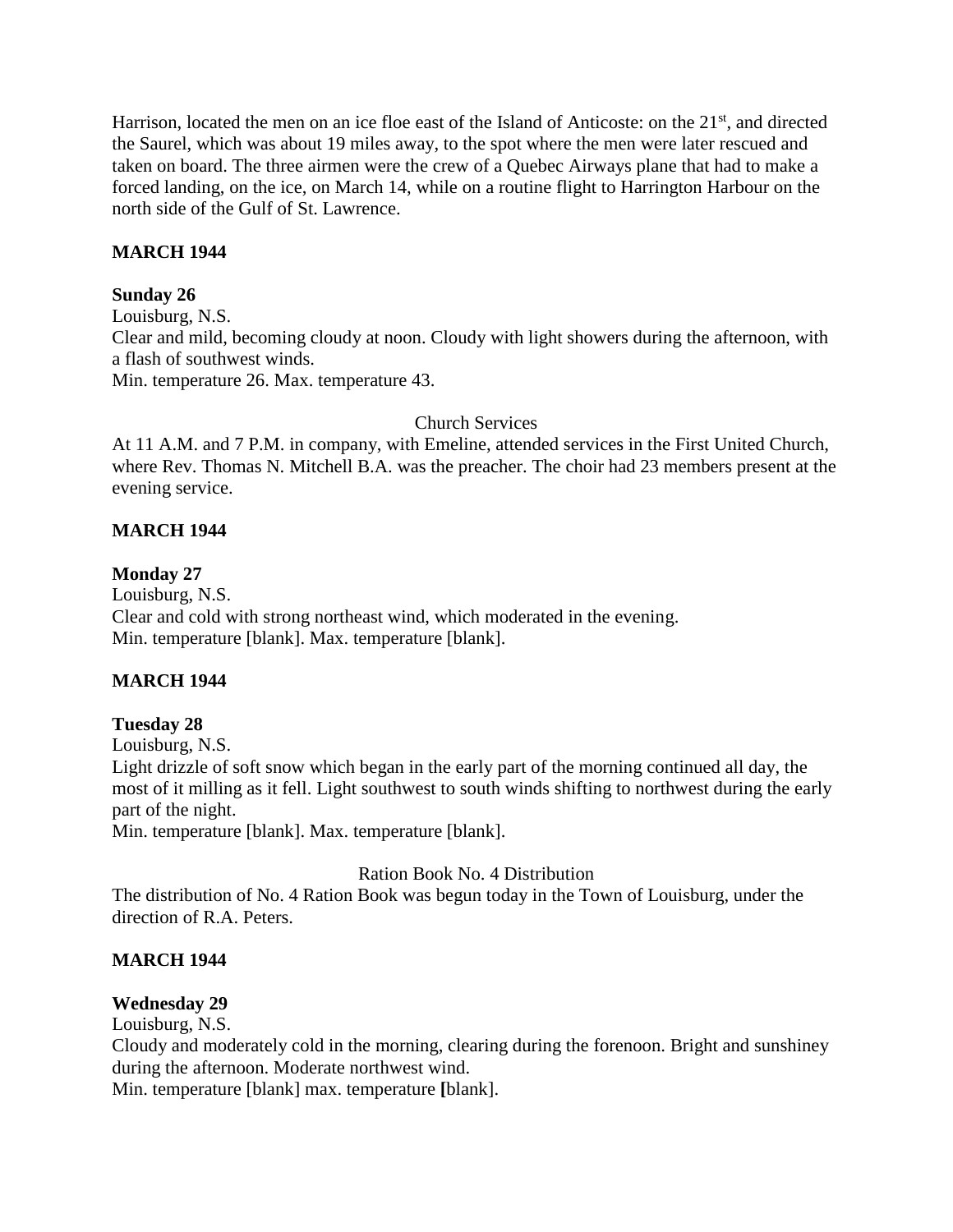## Motored To Sydney

Motored to Sydney at 8 A.M. in one of Cameron's buses (D.J. Kennelly Driver). Made a number of business calls in the forenoon. Had lunch at the Isle Royale hotel. At 2:30 P.M. attended a meeting of the County Board of Health, held in the council chamber in the county building, with chairman R.A. MacKinnon presiding. Those present were: Mayor D.W. Morrison, Glace Bay, mayor A.L. MacBannick, Sydney Mines, mayor James MacDonald, Dominion, Councilor MacInnis, North Sydney, mayor M.S. Huntington Louisburg, Dr. Beckwith Sydney, Miss Judith Williams (secretary).

# **MARCH 1944**

# **Thursday 30**

Louisburg, N.S. Clear and cool with light to moderate northeast wind. Min. temperature [blank]. Max. temperature [blank].

# S.S. EMPIRE HAYWOOD

British Steamer "Empire Haywood" arrived in the morning and anchored in the stream.

# Death of Joseph Rousou

The death of Joseph Rousou, a life-long resident of this town occurred today at the City Hospital in Sydney N.S. Mr. Rousou who was about 67 years of age had been in poor health for a considerable length of time. He is survived by two sons and four daughters, also one brother and one sister.

## **MARCH 1944**

## **Friday 31**

Louisburg N.S.

Cloudy and cool with light mist and silver thaw in the morning. Light rain and hail squalls in the afternoon. Snowing during the night. Light southeast wind. Min. temperature [blank]. Max. temperature [blank].

# **APRIL 1944**

## **Saturday 1**

Louisburg N.S.

Cloudy, chilly, and drizzly, with light snow squalls at intervals. Light to moderate northerly wind shifted to northeast in the evening and increasing.

Min. temperature 30. Max. temperature 58.

## S.S. PLAVNIK S.S. MAKENA

Steamer "Plavnik" and Panamanian steamer "Makena" arrived in the evening for cargo of coal.

Funeral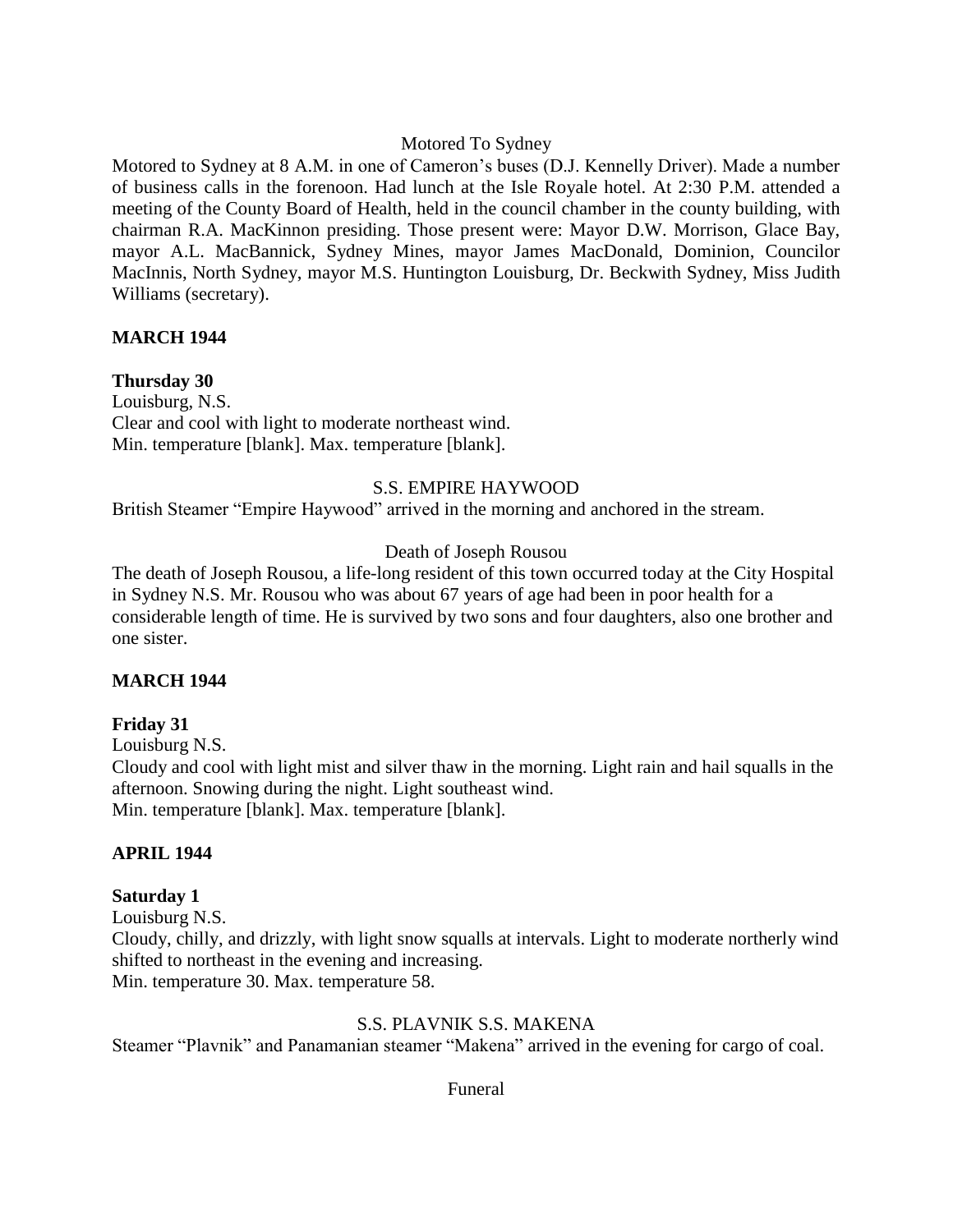At 2 P.M. attended the funeral of the late Joseph Rausou. Services at the house, First United Church, and grave were conducted by Rev. Thomas N. Mitchell B.A. pastor of the First United Church. Burial took place in the United Church Cemetery on Clarke's Road.

# **APRIL 1944**

# **Sunday 2**

Louisburg N.S. Clear and cool with moderate winds.

# Left for Halifax

George Lewis and I motored to Sydney, in the evening, with Earl Lewis, for the purpose of catching the outgoing evening train enroute to Halifax N.S. Our visit to Halifax is in connection with the establishing of a modern fish processing plant for the Town of Louisburg. Councilor Edward Levy, who is also a member of the delegation, left here on last Thursday for Chester N.S. and is to meet George Lewis and myself at Halifax on our arrival. Lewis and Levy represent the Louisburg Board of Trade while I represent the Town of Louisburg, though not officially appointed by the Town Council. Lewis and I left Sydney on the Halifax train at 7 P.M.

# Church Service

At 11 A.M., in company with Emeline, attended service in the First United Church, where Rev. Thomas N. Mitchell B.A. was the preacher.

## S.S. "PANAGHIS"

Greek Steamer "Panaghis" has arrived for the purpose of being happened for the iron and trade, in the service of the British Empire Steel and Coal Corporation.

## **MARCH 1944**

# **Monday 3**

Halifax N.S. Cloudy in the morning but clearing during the forenoon. Mild with light northerly winds.

## Arrived At Halifax

Arrived at Halifax on C.N.R. train at about 9:15 A.M. Met Councilor Edward Levy, the other member of the Louisburg delegation, at the railway station. Had breakfast at Nova Scotia Hotel, while George Lewis made arrangements with Thomas Gauston, general manager for Nova Scotia for Edward Sea Foods Ltd. and M.A. Patterson, M.L.A. for Cape Breton West, for our meeting with Mr. Gauston, Mr. Patterson, and Dr. Douglas Cooper, advisor to the Nova Scotia Department of Industries. Shortly after 10 A.M. we met in room 617, which had been reserved for us, where the following persons were present: Thomas Gauston, Dr. Douglas Cooper, George Lewis, Edward Levy, Eric Lewis, and myself.

## Death of Elmer Fiander

The death of Elmer Fiander, occurred late this afternoon on Main Street Louisburg, after an illness of several months. Mr. Fiander who was about 53 years of age is survived by his wife and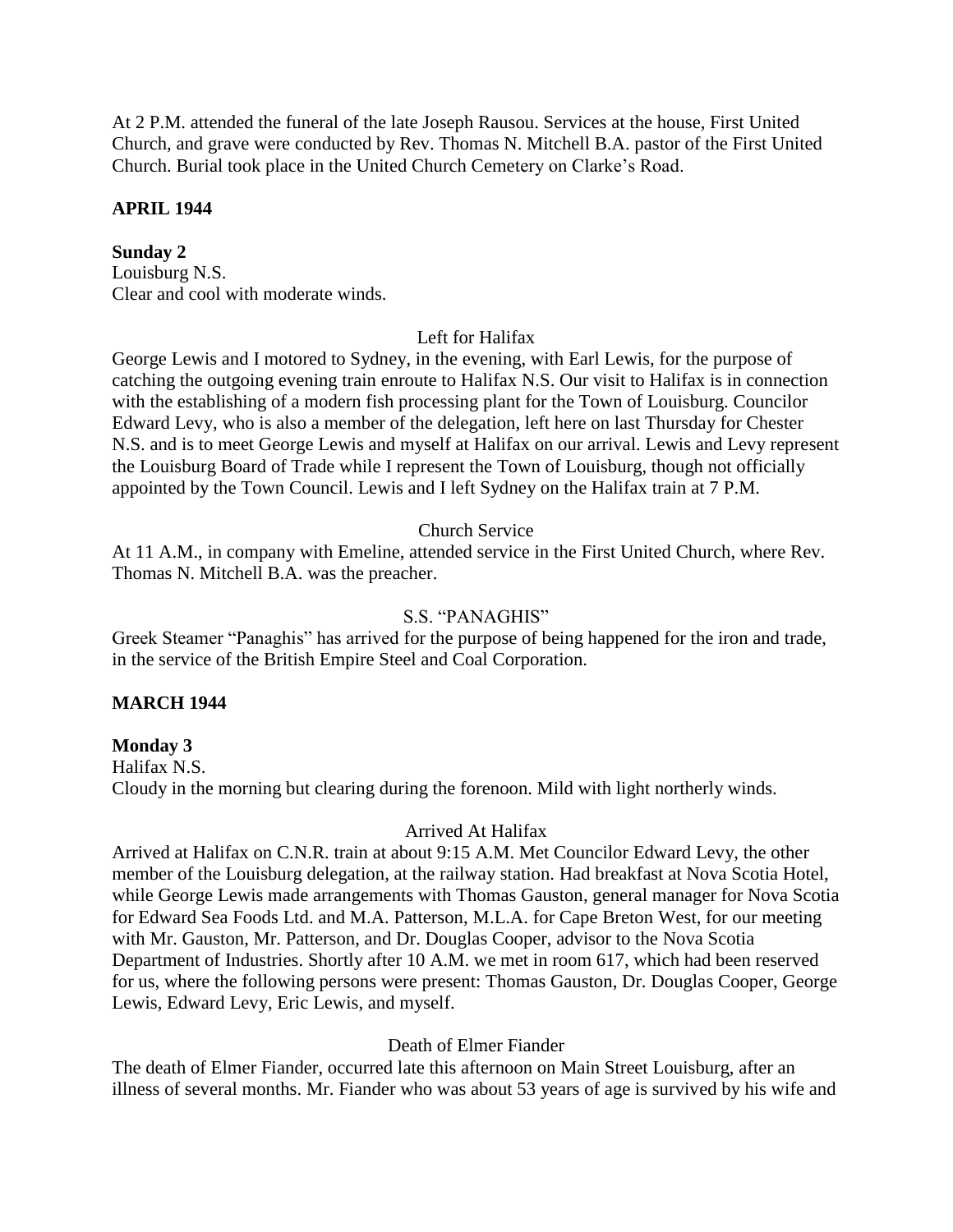two daughters. The daughters are Mrs. William Coveydue and Mrs. Thomas MacKinnon, both living at Louisburg.

# **APRIL 1944**

# **Tuesday 4**

Sydney, N.S. Clear and cool with light to moderate northwest wind.

# Arrived From Halifax

George Lewis, Councilor Edward Levy, and I arrive at Sydney from Halifax on the C.N.R. train at about 10:40 A.M. Lewis and Levy proceeded to Louisburg, with Earl Lewis who met us at the railway station. I remained at Sydney for the purpose of attending a dinner meeting to be held at the "Isle Royale" hotel at 6:30 P.M. called by H.J. Kelley for the purpose of making arrangements for and discussing the forthcoming Victory Loan campaign.

# Dinner Meeting: Victory Loan

At 6:30 P.M. attended a dinner meeting, at the "Isle Royale" hotel, which was called for the purpose of discussing matters in connection with the  $6<sup>th</sup>$  Victory Loan campaign, which opens on the 24<sup>th</sup> of this month. Those present, were: H.J. Kelly (County Chairman) Dick Logue, D.N. MacDonald (County Organizer) all of Sydney, Johnston Chew and Chas Myers, Glace Bay, Lloyd Weatherbee, James R. MacNeil and David Morrison, New Waterford, John MacMillan and John Farr, North Sydney, William Cuzner and [blank] McTaggar, Sydney Mines, [blank] Hines Glace Bay, M.S. Huntington, Louisburg.

The County of Cape Breton Objective in the coming loan is \$5,625.000, distributed as follows: City of Sydney: \$3,144,400, Glace Bay \$1,198,100, North Sydney: \$438,800, New Waterford: \$421,500, Sydney Mines \$320,600 Louisburg: \$101,200. Returned home on the Louisburg and Sydney Bus, leaving Sydney at 11:30 P.M.

# **APRIL 1944**

## **Wednesday 5**

Louisburg, N.S. Cloudy and comparatively mild with light variable winds. Min. temperature about 20. Max. temperature 40.

## S.S. PANCHITO S.S. MAKENA S.S. HYDROUSSA

Panamanian steamer "Panchito" "Makena" and Greek steamer "Hydroussa" sailed in convoy, with cargos of coal.

# **APRIL 1944**

**Thursday 6** Louisburg, N.S.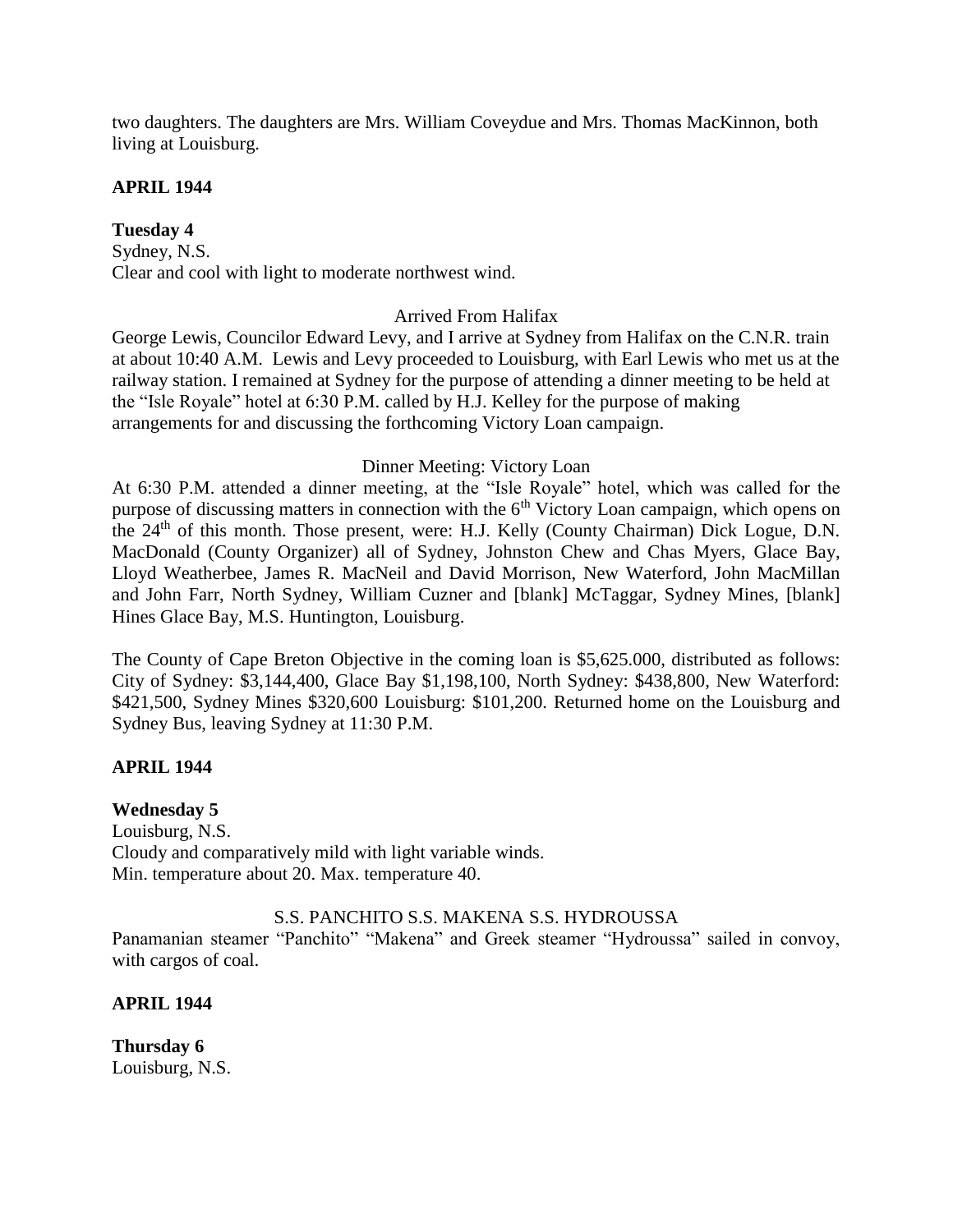Cloudy in the morning, but becoming clear early in the forenoon. Mild with light variable wind mostly southwest.

Min. temperature 22. Max. temperature 40.

# S.S. KYLE

Newfoundland steamer "Kyle" arrived last night or early this morning, with passengers, mails and freight from NFLD.

## Funeral

At 2 P.M. attended the funeral of the late Elmer Fiander which took place from his house on Main Street. Services at the house, Big Lorraine Anglican Church and grave were in charge of Rev. Joseph Abbott. Burial took place in the Anglican Cemetery at Big Lorraine.

# **APRIL 1944**

# **Friday 7 Good Friday**

Louisburg, N.S.

Clear in the morning, becoming cloudy early in the forenoon. Chilly and rain moderate southwest wind. With a few light snow squalls, with increasing wind at night. Clearing during the night.

Min. temperature 21. Max. temperature 38.

# Church Service

At 7:30 P.M. in company, with Emeline, attended service in the First United Church, where Rev. Thomas N. Mitchell B.A. was the preacher. 21 members of the choir present.

## S.S. FOUNDATION ARANMORE

Steamer Foundation Aranmore, Capt. Power arrived during the night.

# **APRIL 1944**

# **Saturday 8**

Louisburg, N.S. Clear and springlike with light variable winds. Min. temperature 26. Max. temperature 45.

## Meeting of Official Board

At 8 P.M. attended a meeting of the Official Board of the First United Church, held in the church with the following persons present: Rev. Thomas N. Mitchell B.A. Edison Skinner, John H. Skinner, Arthur M. Townsend, John M MacDonald, Donald Wilson, Charles Bagnall, M.S. Huntington, and Mrs. D.J. MacIntyre.

# S.S. OCEAN EAGLE

Tug "Ocean Eagle" sailed for Newfoundland.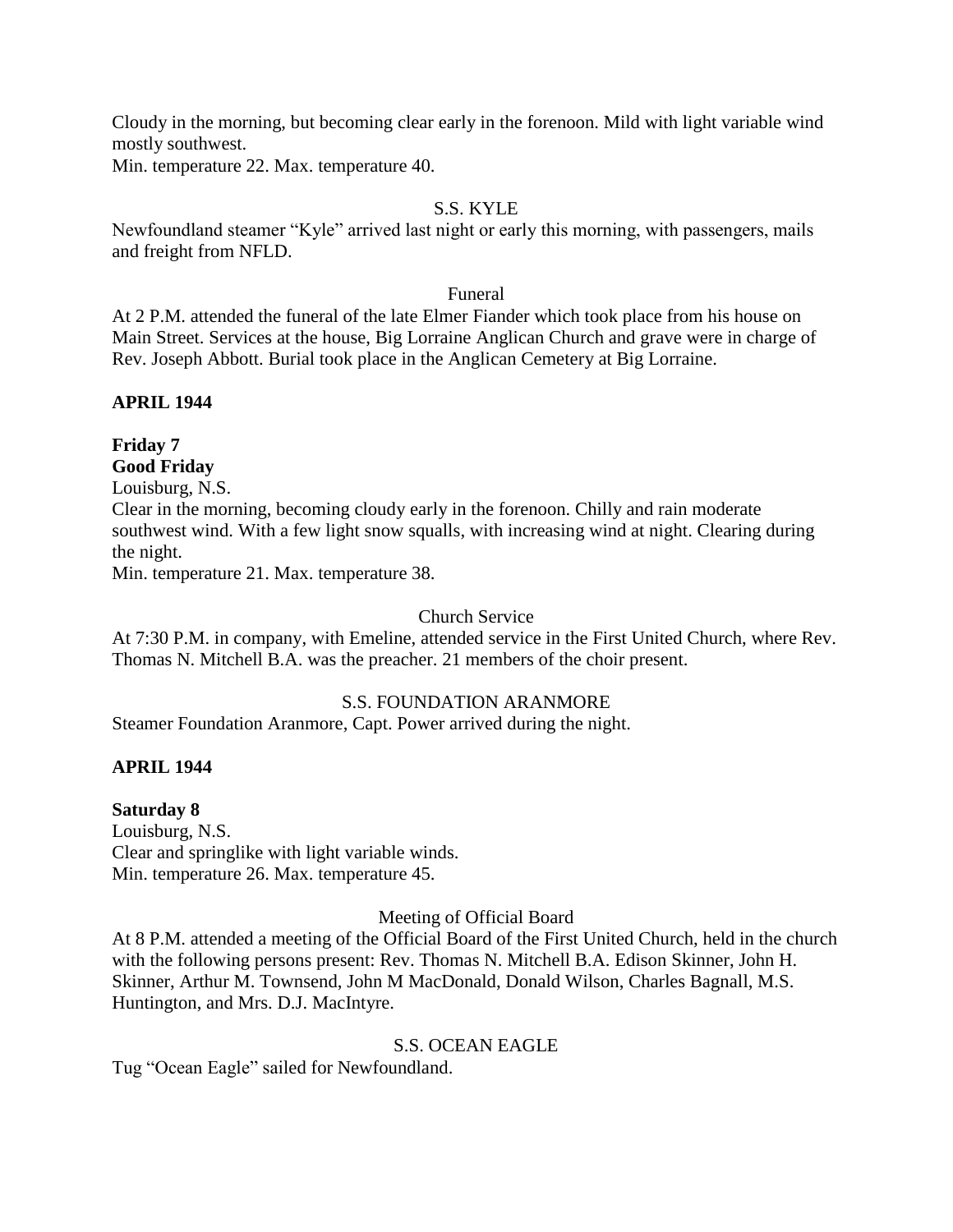## **APRIL 1944**

#### **Sunday 9 Easter Sunday**

Louisburg, N.S. Cloudy and mild with light southwest wind. Light snow squalls in the early morning and slight traces of snow in the air during the forenoon. Min. temperature 28. Max. temperature 45.

# Church Services

At 11 A.M. and 7 P.M. in company with Emeline, attended service in the First United Church, where Rev. Thomas N. Mitchell B.A. was the preacher. Sacrament of the Lord's Supper disbursed in the morning. Special Easter music at both services. 22 members out to morning services and 24 in the evening. 7 persons united with the church at the morning service. Names as follows:

D.J. MacIntyre, [blank] MacIntyre, Blanche MacDonald, Flora MacKinnon, and Mrs. Abram Harris.

# **APRIL 1944**

# **Monday 10**

**Easter Monday**

Louisburg, N.S. Cloudy with showers in the afternoon. Heavy rain during the evening and night. Min. temperature 27. Max. temperature 36

## **APRIL 1944**

## **Tuesday 11**

Louisburg, N.S. Clear and cool with moderate to strong northwest wind. Min. temperature 25. Max. temperature 40.

## **APRIL 1944**

# **Wednesday 12**

Louisburg, N.S.

Cloudy and somewhat chilly with light variable winds, southerly in the afternoon, increasing at night and shifting to southeast. Snow and sleet during the early part of the night. Snowfall about 2 inch followed by rain.

Min. temperature 22. Max. temperature 45

## S.S. EVELYN B. S.S. DALAWARNIC

Steamers "Evelyn B" and "Dalwarnic" sailed in the morning with cargos of coal.

## **APRIL 1944**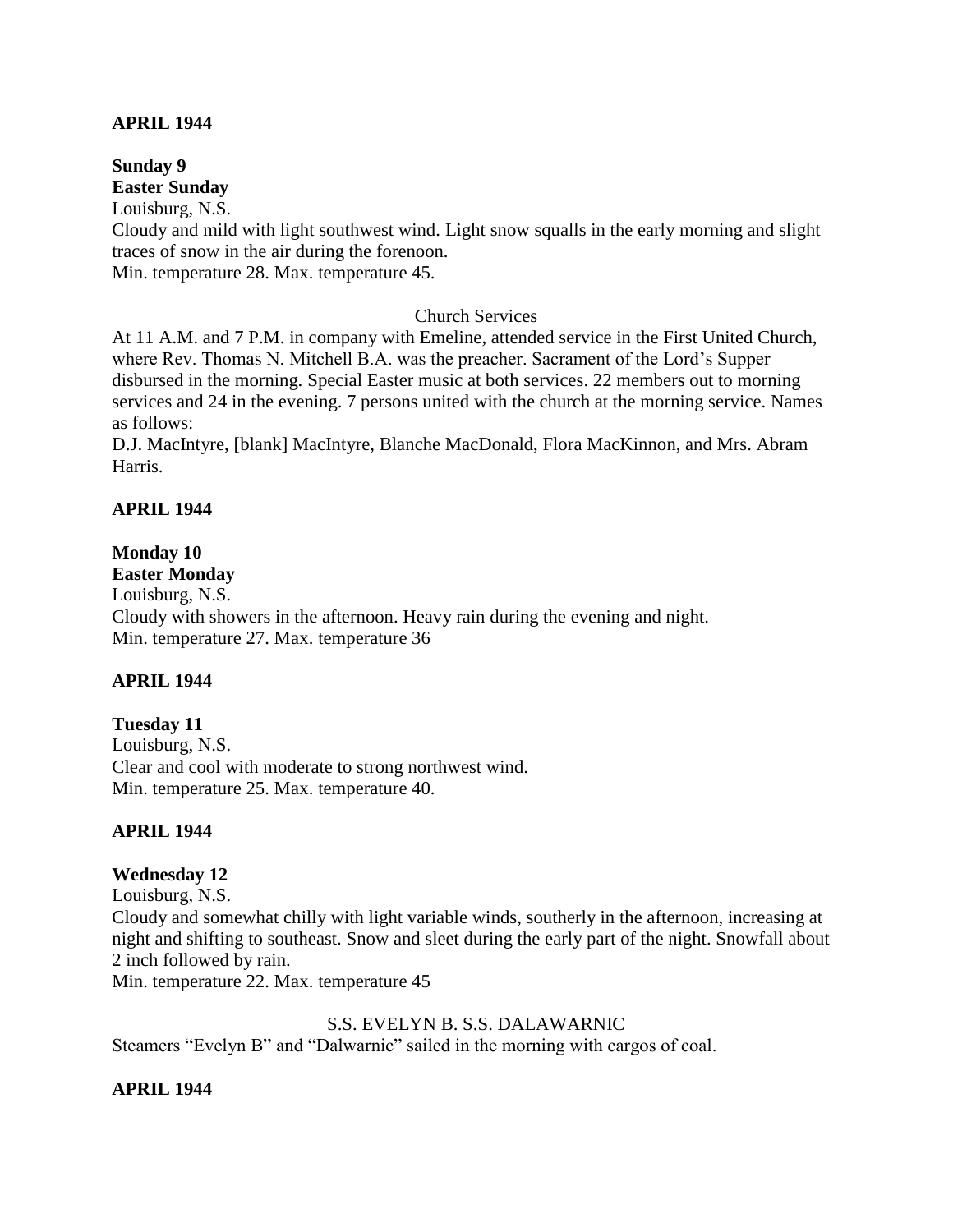# **Thursday 13**

Louisburg, N.S.

Light rain and silver thaw in the early morning. Snowing and foggy during the day, and late into the night. Snow fall of last night nearly all disappeared during the day. Light southwest wind. Min. temperature 29. Max. temperature 43.

# Drift-Ice

Harbour and coast blocked with drift ice. First heavy ice this season.

# **APRIL 1944**

# **Friday 14**

Louisburg, N.S. Coal and mostly cloudy with fresh to strong westerly wind. Min. temperature 28. Max. temperature 38.

## Drift Ice

Drift ice being held in the eastern end of the harbour by strong westerly wind. Ice moved off the coast during the day.

# Convoy Arrives

A convoy consisting of the following steamers arrived in the afternoon: Panamanian steamers "MAKENA" Greek Steamers: "HYDRUSSA" and "ANNA T".

# **APRIL 1944**

## **Saturday 15**

Louisburg, N.S. Clear and cool with strong northwest wind, sometimes reaching gale force, and which did not calm in the evening. Min. temperature 26. Max. temperature 45.

## **APRIL 1944**

# **Sunday 16**

Louisburg, N.S. Cloudy and chilly. Rain began to fall at about 10 A.M. and continued moderately late in the night. Light to moderate southeast and east winds. Min. temperature 25. Max. temperature 35.

Drift-Ice

Loose drift ice in the harbour.

Church Services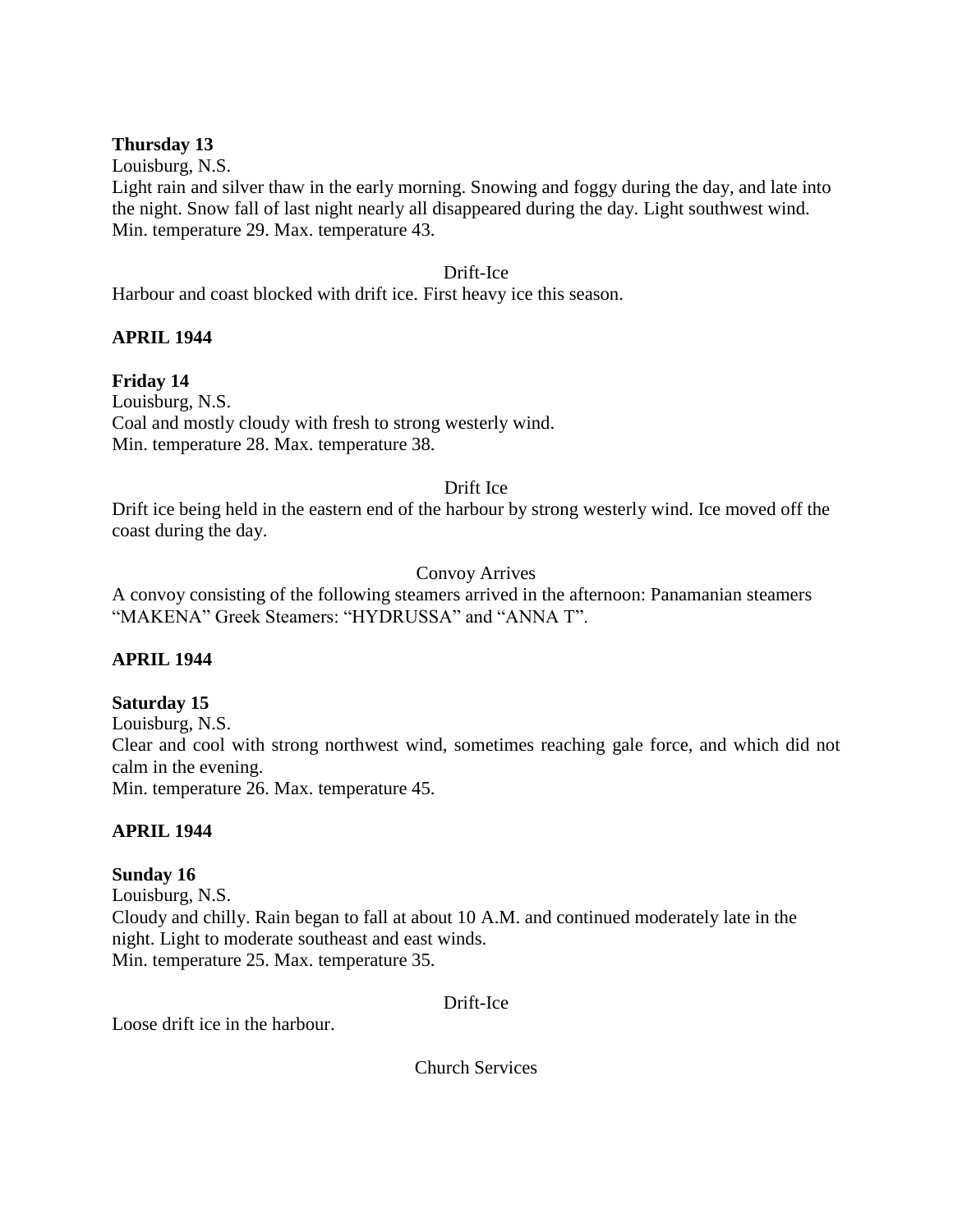At 11 A.M. and 7 P.M. in company with Emeline, attended service in the First United Church, where Rev. Thomas N. Mitchell B.A. was the preacher. 23 members of the choir present at the evening service, 17 in the morning.

# **APRIL 1944**

# **Monday 17**

Louisburg, N.S. Clear and cool with light to moderate north east wind. Min. temperature 29. Max. temperature 41.

# S.S. CORNER BROOK

Steamer "Corner Brook" arrived in the afternoon and anchored in the eastern end of the harbour.

# Death of Mrs. Mark Luddington

The death of Mrs. Mark Luddington took place at an early hour this morning at the Glace Bay General Hospital where she had gone for treatment several weeks ago.

# **APRIL 1944**

# **Tuesday 18**

Louisburg, N.S. Coal and mostly cloudy with light to moderate northeast wind. Min. temperature 28. Max. temperature 44.

Convoy Sails

A convoy consisting of steamers: "HYDRUSSA" "MAKENA" "ANNA T" and "CORNER BROOK" sailed in the morning. The first named three coal leader.

# **APRIL 1944**

## **Wednesday 19**

Louisburg, N.S. Clear and cool with light to moderate variable winds. Min. temperature 25. Max. temperature 49.

# Meeting of County Health Board

Motored to Sydney in one of Cameron's buses (Joseph Price driver) leaving here at 8 A.M. Made a number of business calls at Sydney during the forenoon. Had lunch at "Isle Royale" hotel. At 2 P.M. attended a meeting of the Cape Breton Board of Health which was held in the Council Chamber of the County Court House, with Chairman R.A. MacKinnon presiding. Those present were: R.A. MacKinnon (chairman), Miss Judith Williams (secretary), Mayor D.J. MacLean, Sydney, Mayor D.W. Morrison, Glace Bay, Mayor Alex G. MacBannick, Sydney Mines, Councilor MacInnis, North Sydney, Mayor James MacDonald, Mayor M.S. Huntington, Louisburg. Returned home by bus, leaving Sydney at 4:30 P.M.

S.S. John Cabot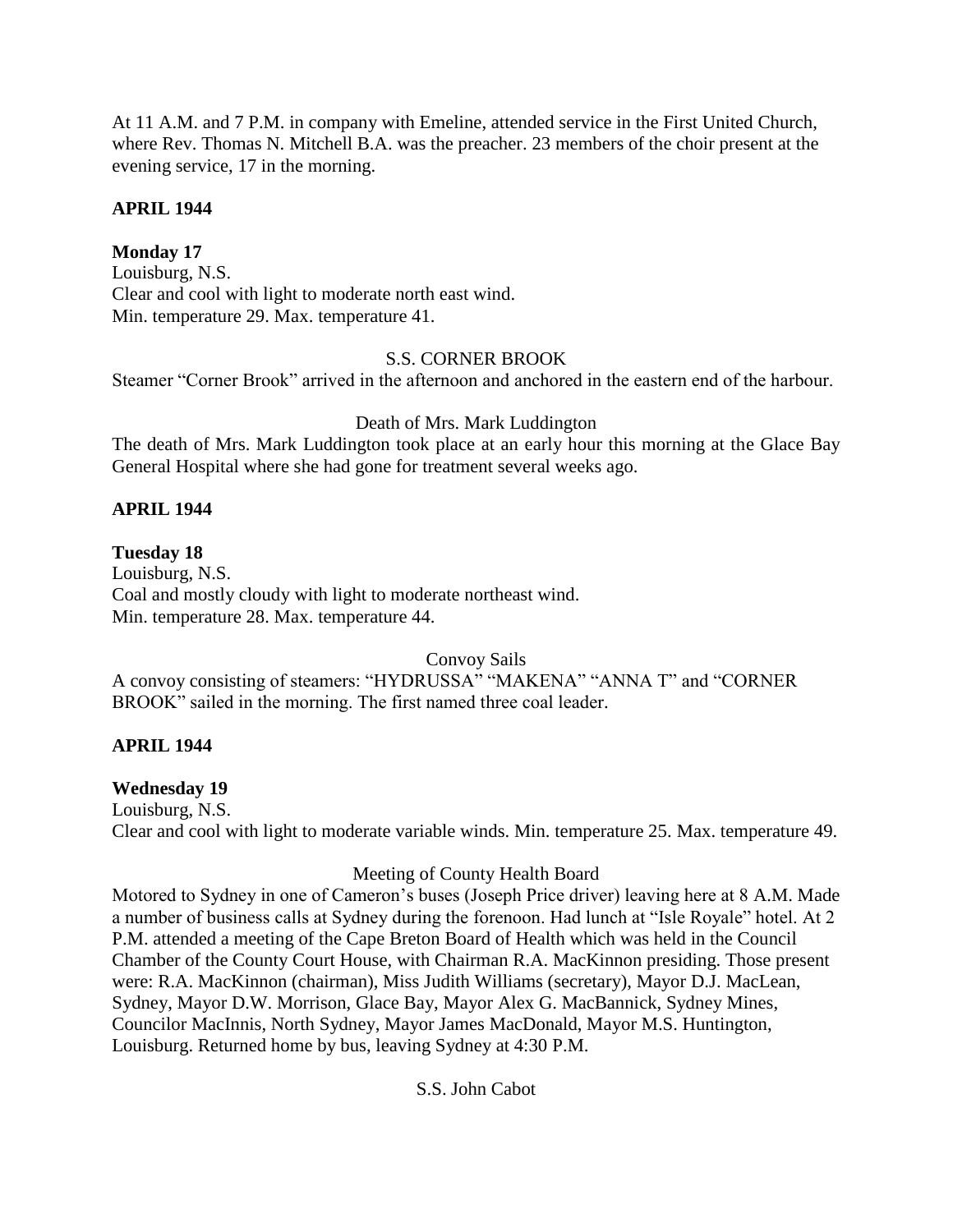Steamer "John Cabot" arrived.

# **APRIL 1944**

**Thursday 20** Louisburg, N.S. Cool and mostly clear with light to moderate variable winds. Min. temperature [blank]. Max. temperature [blank].

Convoy Arrives A convoy consisting of three ships arrived in the afternoon.

## **APRIL 1944**

**Friday 21** Louisburg, N.S. Clear and cool with moderate winds. Min. temperature 22. Max. temperature 47. Cloudy in the afternoon.

### 6<sup>th</sup> Victory Loan

At 7:30 attended and presided at, a meeting of the Victory Loan Committee, held in the Town Office. Those present were: Arthur D. Cann, G.B. Hiltz, Earl Lewis (secretary), George Lewis, William Stewart, D.F. Nicholson and M.S. Huntington (chairman). The sixth Victory Loan campaign opens on next Monday the 24<sup>th</sup>. Objective for Louisburg and district [blank].

# **APRIL 1944**

#### **Saturday 22**

Louisburg, N.S. Clear and cool with light to moderate variable winds, mostly southwest. Min. temperature 18. Max. temperature 44.

#### **APRIL 1944**

# **Sunday 23** Louisburg, N.S. Clear and cool with light to moderate northeast wind. Min. temperature 24. Max. temperature 40.

#### Church Services

At 11 A.M. and 7 P.M. in company with Emeline, attended service in the First United Church, where Rev. Thomas N. Mitchell B.A. was the preacher. 23 members of the choir present at the evening service.

#### **APRIL 1944**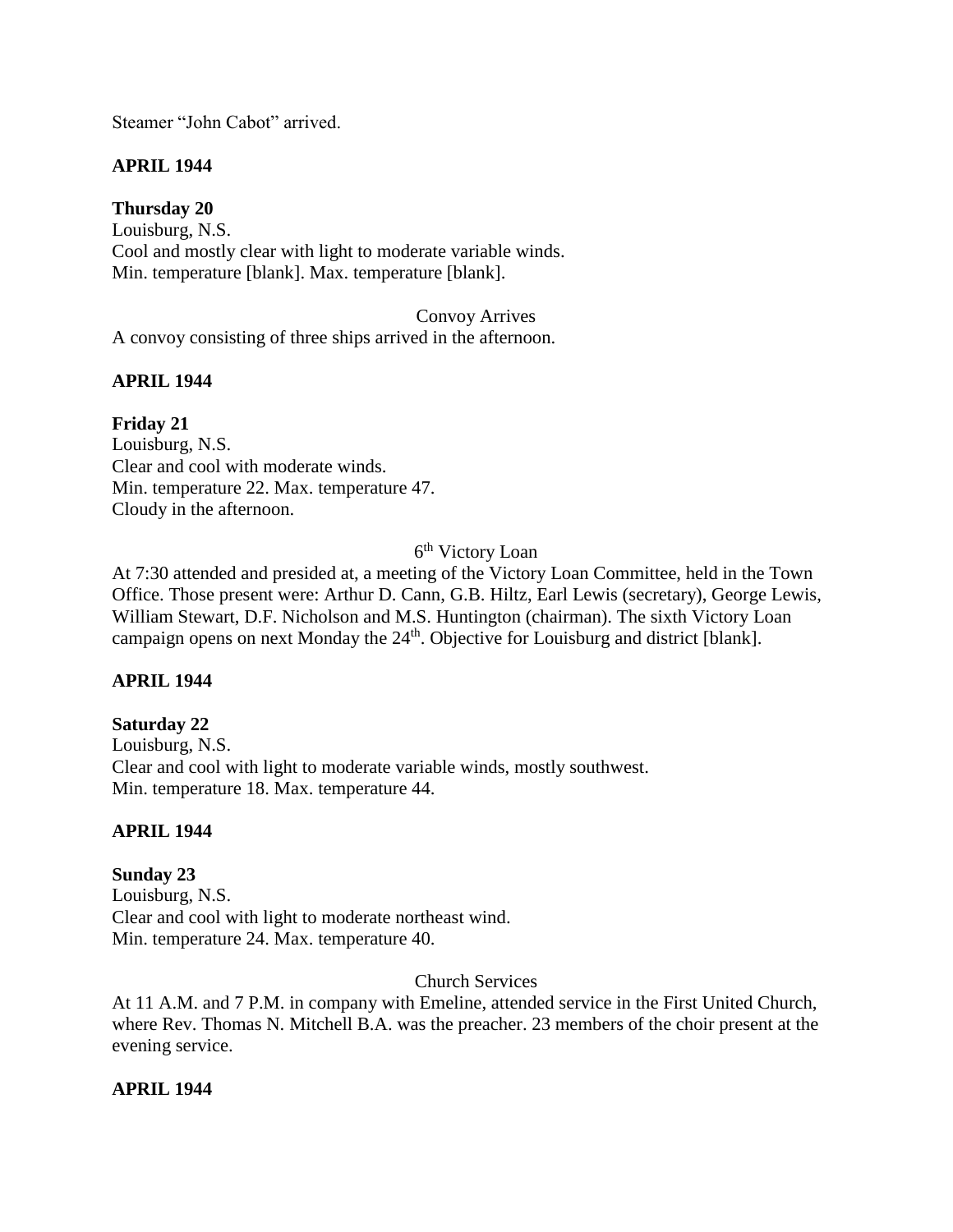## **Monday 24**

Louisburg, N.S. Clear and cool with light to moderate southeast wind. Min. temperature 20. Max. temperature 42

### Death of Lenora Martell

The death of Miss Lenora Martell occurred at the Cape Breton at about noon today. Miss Martell who was about 49 years of age was for the greater part of her life a resident of Louisburg.

Spanish Trawlers Arrive

Spanish Trawlers "MISTRAL" AND "TRAMONTANA" came into port during the early part of the night.

## **APRIL 1944**

## **Tuesday 25**

Louisburg, N.S.

Snow began to fall about 8:30 A.M. and continued until about 1:30 P.M. when it was followed by sleet and light rain. Foggy during the evening. Cleared during the night. Moderate to fresh southeast wind. Snowfall about 5 inches.

Min. temperature 30. Max. temperature 35

Convoy Sails [blank]

#### **APRIL 1944**

# **Wednesday 26**

Louisburg, N.S. Cool and mostly clear with light to moderate northeast wind. Min. temperature 29. Max. temperature 45.

#### S.S. BERESBORO PARK

Canadian steamer "Beresboro Park" arrived in the evening for a cargo of coal. She is a brand new ship and is said to have been built at the Pictou Shipyards. Carrying capacity of coal about 4000 tons.

#### **APRIL 1944**

# **Thursday 27**

Louisburg, N.S. Cool and mostly cloud with light to moderate variable winds, mostly southeast. Min. temperature [blank]. Max. temperature [blank].

Convoys Arrive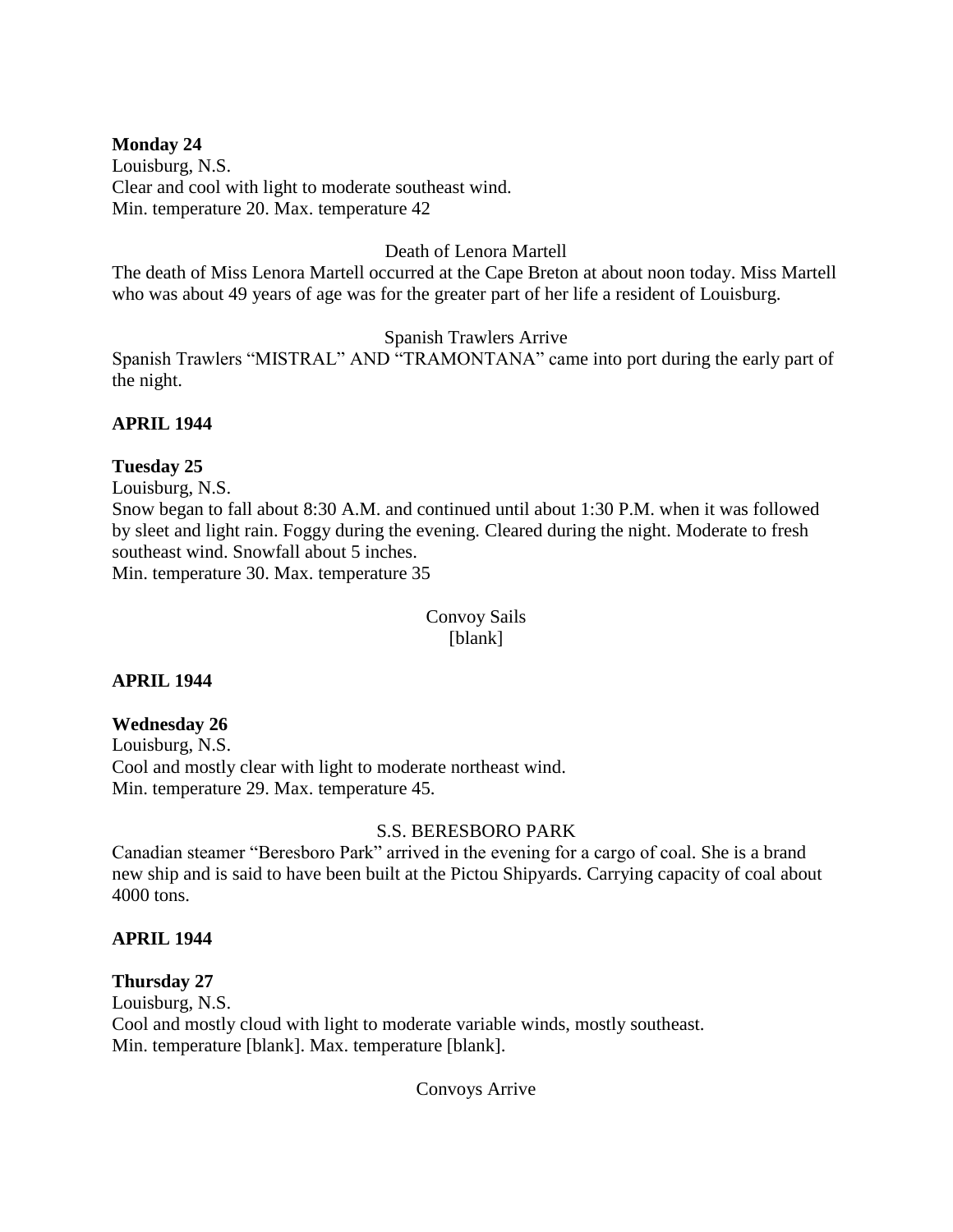A convoy under escort, arrived in the evening consisting of 4 ships.

# **APRIL 1944**

**Friday 28** Louisburg, N.S. Cloudy and cool with light to moderate easterly wind.

# **APRIL 1944**

**Saturday 29**

Louisburg, N.S. Cloudy with moderate to strong chilly northeast wind. Min. temperature 29. Max. temperature 41.

Council Meeting

At 7:30 P.M. attended, and presided at, a regular meeting of the Town Council.

# **APRIL 1944**

#### **Sunday 30**

Louisburg, N.S. Clear and chilly, particularly during the afternoon, with moderate southwest wind. Min. temperature 26. Max. temperature 56.

#### Church Services

At 11 A.M. and 7 P.M. in company with Emeline, attended service in the First United Church, where Rev. Thomas N. Mitchell B.A. was the preacher. 20 members of the choir present in the evening.

## Convoy Sails [blank]

# **MAY 1944**

**Monday 1**

Louisburg, N.S. Cool and mostly cloudy with moderate southwest to west winds. Light shower in the afternoon. Min. temperature 28. Max. temperature 42

#### **MAY 1944**

**Tuesday 2**  Louisburg, N.S. Clear and cool with light to moderate northeast wind. Min. temperature 27. Max. temperature 37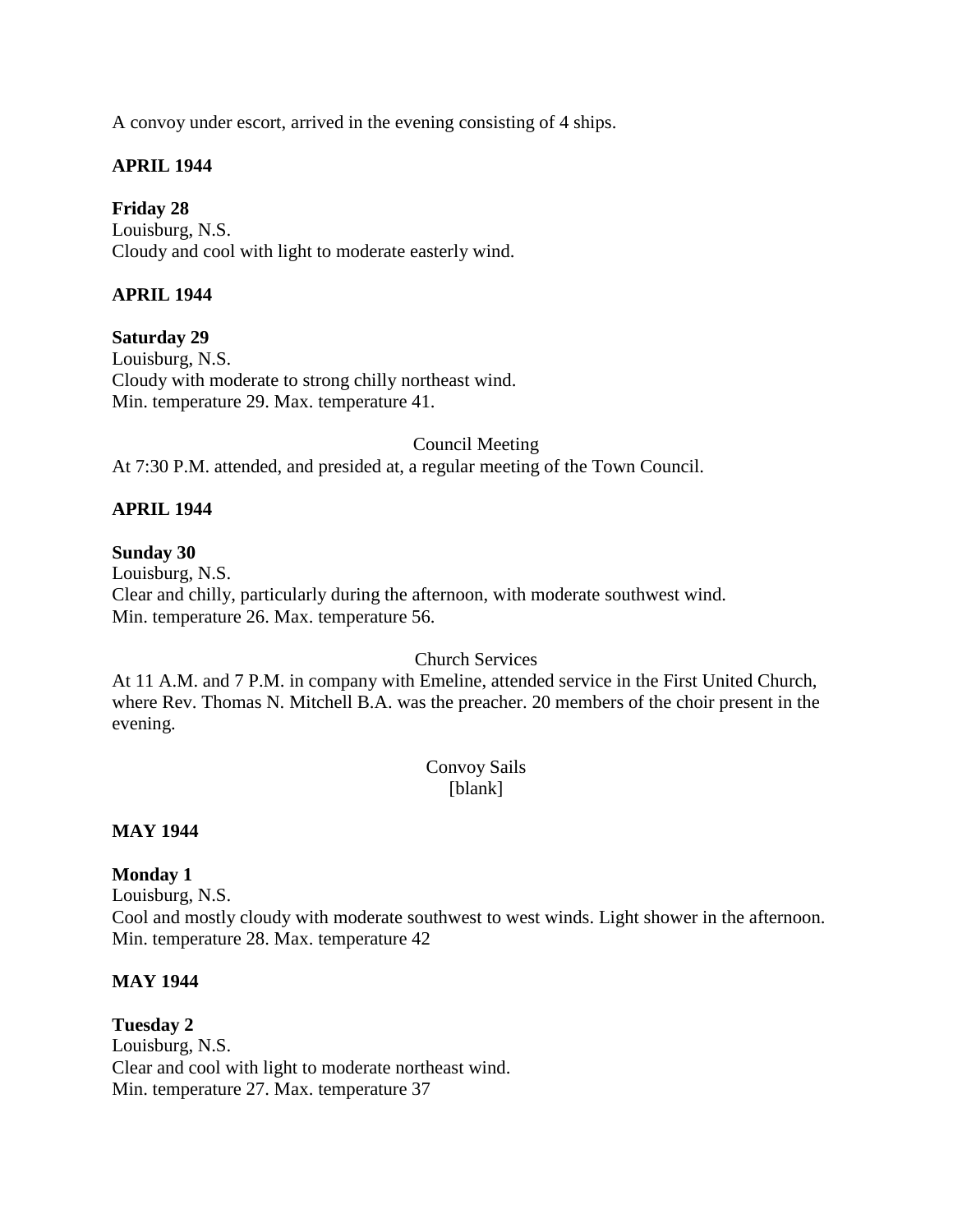## **MAY 1944**

**Wednesday 3** Louisburg, N.S. Clear and cool with light to moderate southwest wind. Min. Temperature [blank]. Max. Temperature [blank].

## Meeting of County Health Board [blank]

#### **MAY 1944**

#### **Thursday 4**

Louisburg, N.S. Clear and cool with light to moderate southwest wind. Min. temperature [blank]. Max. temperature [blank].

#### Dr. Cooper and Party Arrive

Dr. [blank] Cooper, Director of Industry and Publicity, for the Province of Nova Scotia, Dr. [blank] Banonou, Deputy Minister of Mines and Mr. J.R. Kay.

## **MAY 1944**

**Friday 5**  Louisburg, N.S. Clear and cool with light to moderate southwest wind. Mild and springlike in the late afternoon and evening. Min. temperature [blank]. Max. temperature [blank].

# S.S. SAUREL

Canadian Government steamer "Saurel" sailed in the afternoon.

# H.M.S. BAFFIN

H.M.S. Trawler "Baffin" which arrived here on March 5 last, has completed repairs and refitting, and sailed today.

#### **MAY 1944**

#### **Saturday 6**

Louisburg, N.S. Cloudy and chilly with light to moderate easterly wind. Min. temperature 33. Max. temperature 45.

#### **MAY 1944**

**Sunday 7**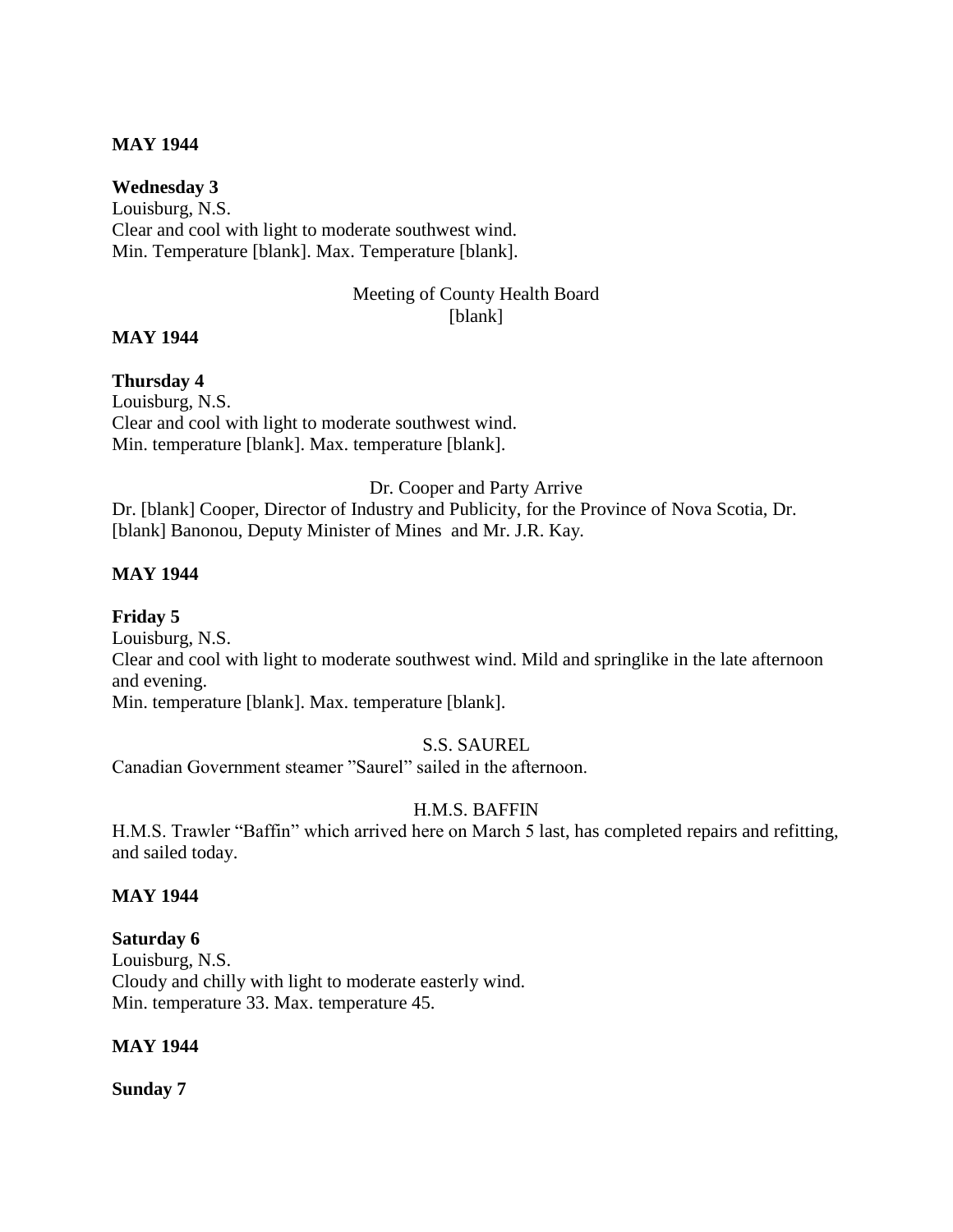Louisburg, N.S. Cloudy, cool and foggy with light to moderate southwest wind. Min. temperature 33. Max. temperature 48.

## Church Services

At 11 A.M. and 7 P.M. in company with Emeline, attended service in the First United Church, where Rev. Thomas N. Mitchell B.A. was the preacher. 23 members of the choir present at the evening service.

# **MAY 1944**

**Monday 8**  Louisburg, N.S. Cloudy, cool and foggy, with light to moderate southwest wind. Misty for a short time in the afternoon. Min. temperature 35. Max. temperature 54.

# **MAY 1944**

# **Tuesday 9**

Louisburg, N.S. Clear and moderately warm with light to moderate southerly wind shifting to northeast. Mild and springlike. Min. temperature [blank]. Max. temperature [blank].

# **MAY 1944**

# **Wednesday 10**

Louisburg, N.S. Clear and cool with light to moderate variable winds. Min. temperature 33. Max. temperature 56. Foggy at night.

> Death of Clarance Peters [blank]

# **MAY 1944**

**Thursday 11** Louisburg, N.S. Cloudy, foggy, misty, and showery with moderate southeast wind. Min. temperature [blank]. Max. temperature [blank]

#### **MAY 1944**

**Friday 12**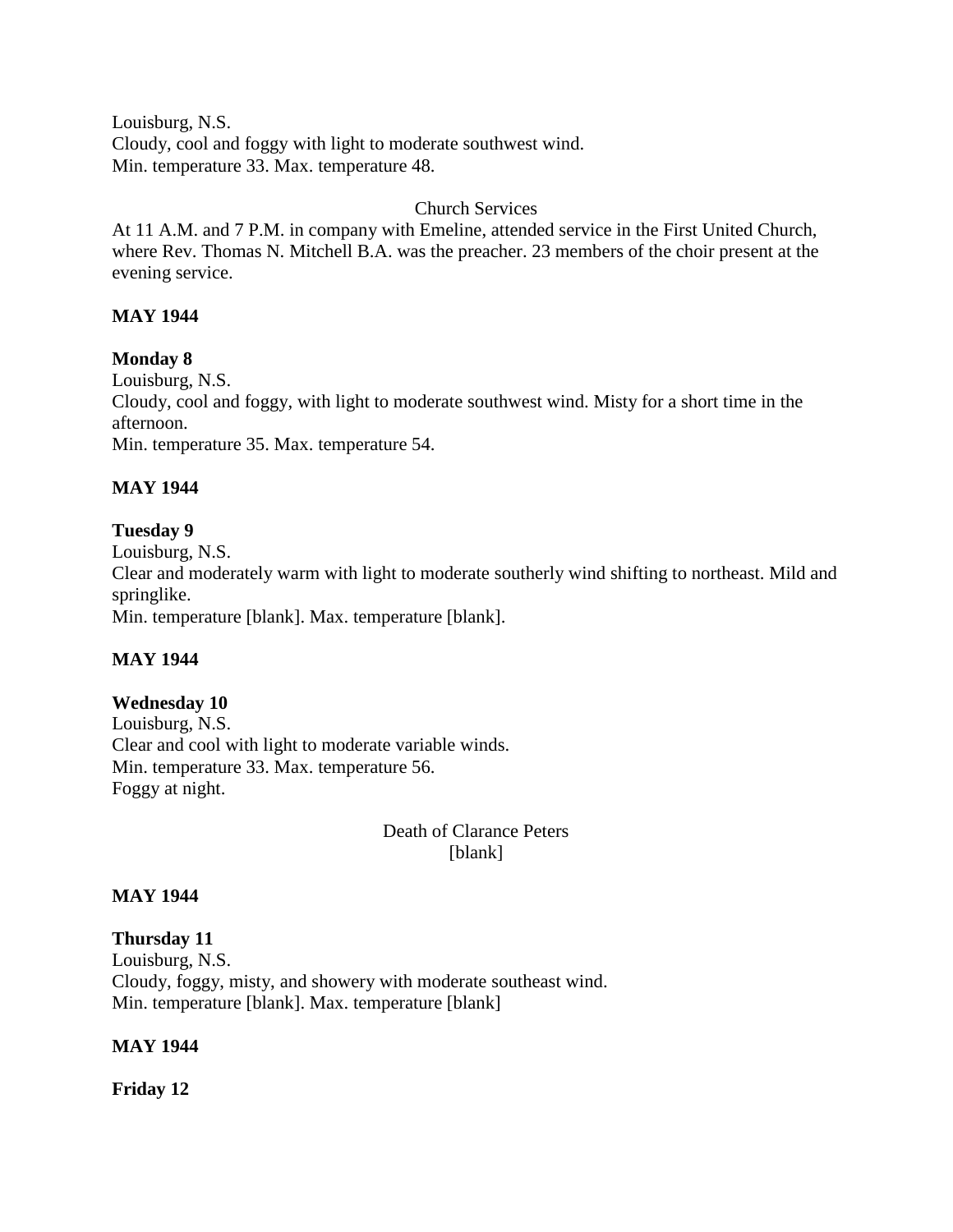Louisburg, N.S. Cloudy and mild. Clearing in the afternoon. Light southwest wind. Min. Temperature [blank]. Max. temperature [blank].

# H.M.C.S. DRUMMONDVILLE

H.M.C.S. minesweeper "Drummondville" arrived and docked at the Government wharf. This ship is hers for the purpose of undergoing repairs and refitting.

# **MAY 1944**

# **Saturday 13**

Louisburg, N.S. Clear and cool with light to moderate southwest wind. Min. temperature 29. Max. temperature 52.

# **MAY 1944**

# **Sunday 14**

Louisburg, N.S. Rain in the morning, cloudy and foggy, partly clearing during the afternoon. Light southwest wind. Min. temperature [blank]. Max. temperature [blank].

**MAY 1944**

# **Monday 15**

Louisburg, N.S. Clear and moderately warm with light to moderate variable winds, mostly northwest.

# Motored to Sydney

Motored to Sydney in the morning for the purpose of attending a meeting of the Cape Breton Advisory Board of the Canadian National Institute for the Blind. Meeting was held at the Isle Royale Hotel at 2:30 P.M. with Dr. Freeman O'Neill presiding.

# **MAY 1944**

# **Tuesday 16**

Louisburg, N.S. Clear and cool with light to moderate southeast wind. Min. temperature 29. Max. temperature 53.

Lobster Fishing Season Opens The Lobster fishing season on the Cape Breton coast opened today.

# **MAY 1944**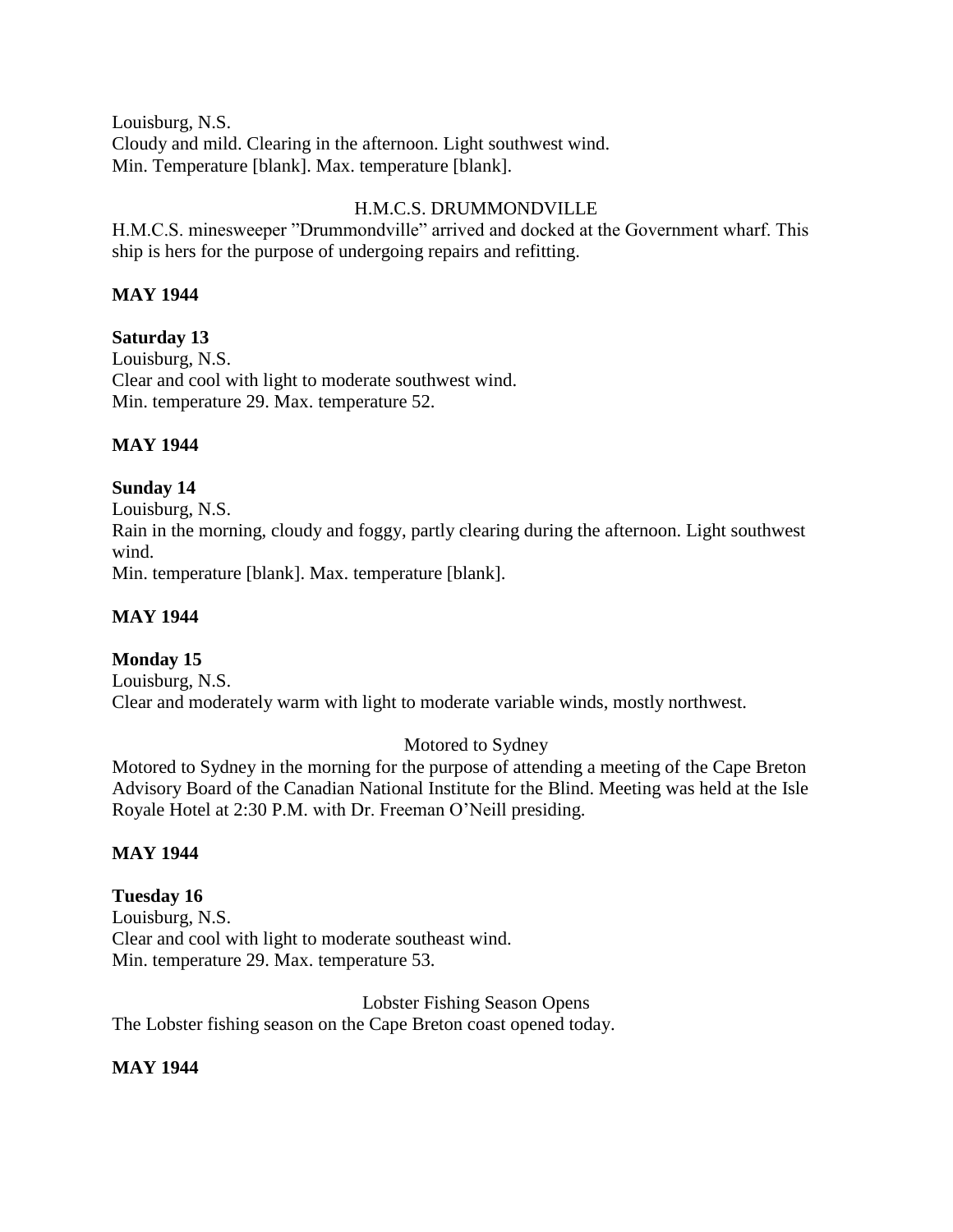## **Wednesday 17**

Louisburg, N.S. Rain in the morning, cloudy, and cool with some fog. Light to moderate winds. Min. Temperature [blank]. Max. temperature [blank].

## **MAY 1944**

# **Thursday 18**

Louisburg, N.S. Cloudy and cool with very thick fog. Partly clearing in the evening. Light southwest wind. Min. temperature [blank]. Max. temperature [blank].

> Girl Guides History List [blank]

# **MAY 1944**

# **Friday 19**

Louisburg, N.S. Clear and cool with moderate to fresh southwest wind. Min. temperature 25. Max. temperature 50.

# **MAY 1944**

# **Saturday 20**

Louisburg, N.S. Clear and cool, becoming cloudy in the afternoon. Moderate to strong southwest wind, moderating in the late afternoon. Min. temperature 26. Max. temperature 51.

# **May 1944**

# **Sunday 21**

Louisburg, N.S.

Clear and moderately warm with light to moderate southwest wind which shifted to northwest at noon.

# Church Services

At 11 A.M. and 7 P.M. in company with Emeline, attended service in the First United Church, where Rev. Thomas N. Mitchell B.A. was the preacher. 23 members of the choir present at the evening service.

# **MAY 1944**

**Monday 22** Louisburg, N.S.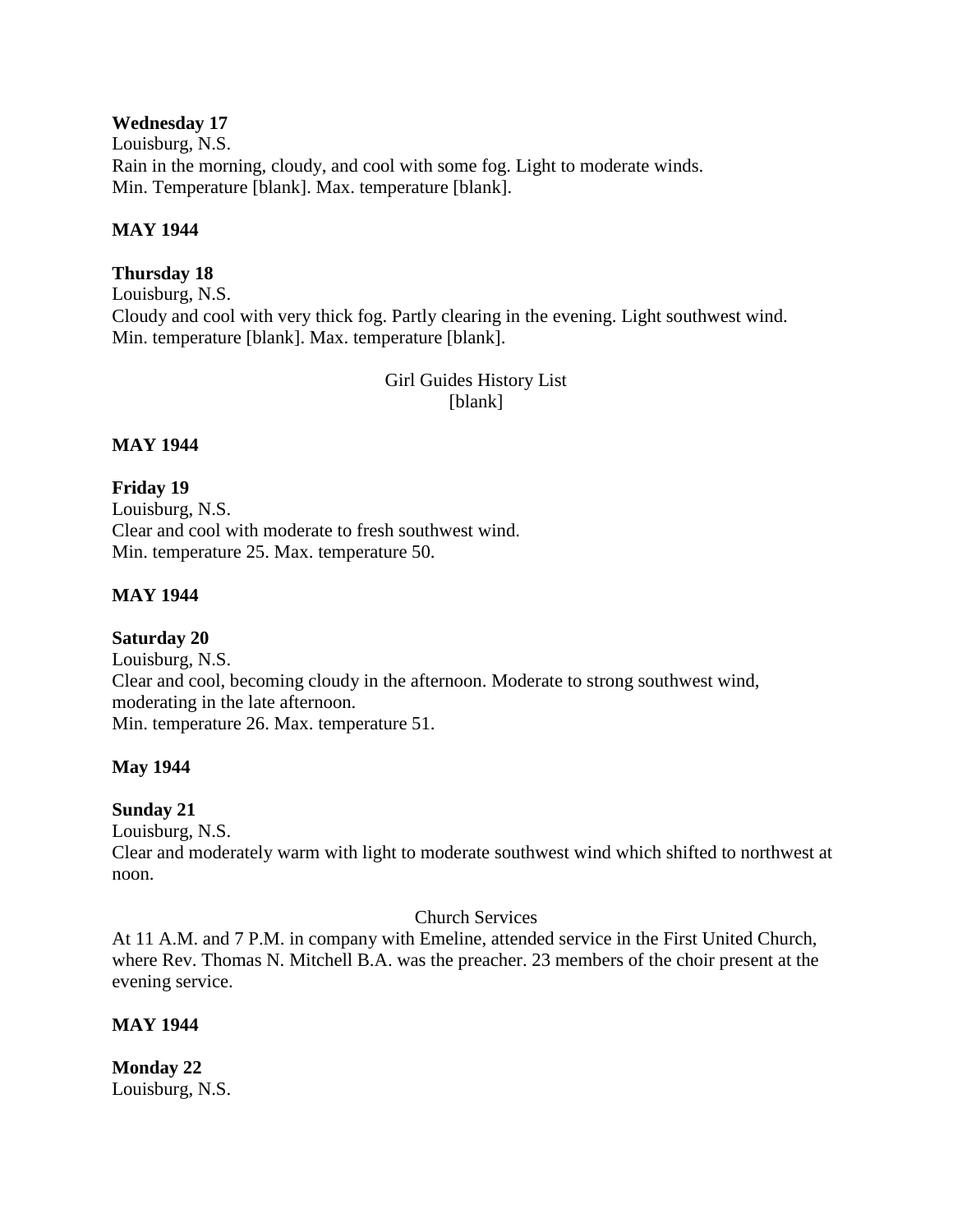Cloud in the morning, but partly clearing shortly before noon. Light to moderate variable winds. Min. temperature [blank]. Max. temperature [blank].

# **MAY 1944**

**Tuesday 23** Louisburg, N.S. Cool and remarkably clear with light northeast winds. An ideal day. Min. temperature 29. Max. temperature 55.

# **May 1944**

**Wednesday 24** Louisburg, N.S. Clear and cool with light winds. Min. temperature 28. Max. temperature 56

# Death of William Tutty

The death of William Tutty took place at the home of Dan MacLean, Main Street, today.

# **MAY 1944**

**Thursday 25** Louisburg, N.S. Clear and cool with light southwest wind.

Min. temperature 27. Max. temperature 57.

# Fish Plant Meeting

At 7:30 P.M. attended, and presided at a meeting of the Citizens of Louisburg, in the Town Office, called for the purpose of organizing a local company to operate a fish and cold storage plant in the Town of Louisburg.

# **MAY 1944**

# **Friday 26**

Louisburg, N.S. Clear and moderately warm with light west and southwest winds. Min. temperature [blank]. Max. temperature [blank].

# Funeral

At 1:30 P.M. attended the funeral of the late Mrs. Tutty which took place at the home of Mr. and Mrs. Dan MacLean, services at the house, Anglican Church at Big Lorraine, and at the grave were conducted by Rev. Joseph Abbott.

# **MAY 1944**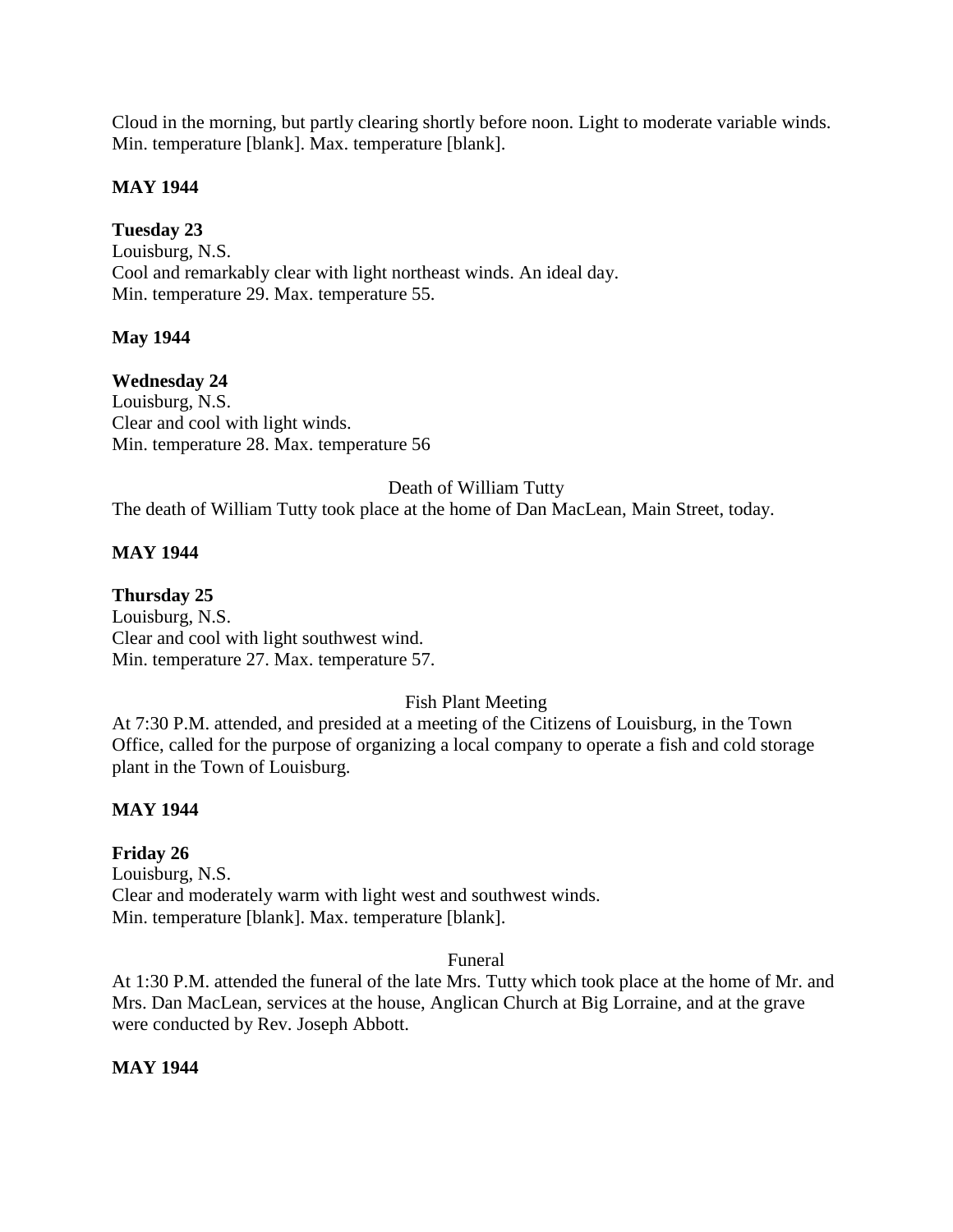## **Saturday 27**

Louisburg, N.S. Clear and moderately warm with light north winds. Min. temperature [blank]. Max. temperature [blank].

# **MAY 1944**

# **Sunday 28**

Louisburg, N.S. Rain in the early morning, cloudy during the forenoon. Partly clear for a while in the afternoon, cloudy at night, with some thunder and lightning at about 8:30. Rainfall about ½ inch. Min. temperature 46. Max. temperature 66.

Church Services

At 11 A.M. and 7 P.M. attended service in the First United Church, in company with Emeline. Both services conducted by Rev. Thomas N. Mitchell B.A.

# **MAY 1944**

# **Monday 29**

Louisburg, N.S. Clear and moderately warm with light wind. Min. temperature 42. Max. temperature 58.

Motored to Sydney In company with Emeline, motored to Sydney.

# **MAY 1944**

# **Tuesday 30**

Louisburg, N.S. Clear and moderately warm with light winds. Max. temperature about 40. Max. temperature 58.

# Fish Company Organized

At 8 P.M. attended, and presided at, a meeting of the Citizens of the Town of Louisburg, held in St. Bartholomew's Parish Hall, called for the purpose of organizing a fish and cold storage company. On motion of the meeting it was decided to organize a company to be known as the Louisburg [blank]. After a short discussion, George D. Lewis was elected President, Arthur D. Cann Vice-President, William Stewart and Bert Wilcox secretary's and Gordon Cameron treasurer. The Provincial Government intends holding a survey, in the near future, to determine the feasibility of establishing a fish plant in this town, with government assistance. The people of Louisburg are to raise at least \$10,000.00 as stock in the company, an amount to be supplemented by a large grant from the Provincial Government, should Louisburg be found suitable for the proposed plant. Those present were: Leo Phalen, Kiley MacDonald, Ivy M. Hiltz, Laurence O'Toole, Ivan Fleet, George Lewis, William Stewart, Edgar Boli, Wilfred Tutty,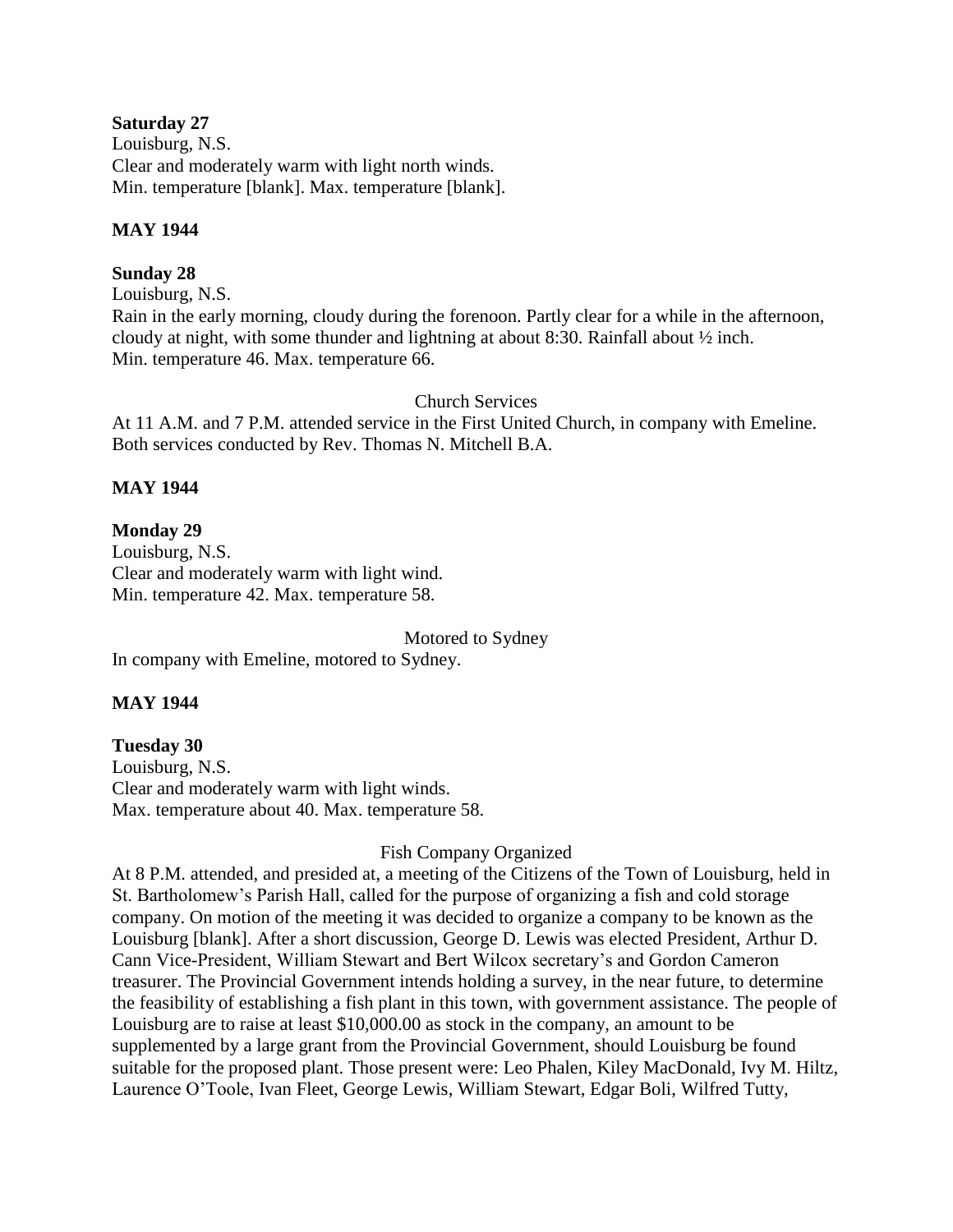William Tutty, Alistar MacDonald, [blank] MacKay, Duncan MacKay, Enoch Townsend, Harold MacQueen, Lloyd Harris, Edward Wilcox, George Wilcox, Fraser Wilcox, John Pope, Rev. D.H. Doyle, L.H. Cann, D.J. Matheson, Hugh Lynk, William Coveydue, Layton Coveydue, William Tiller, Marshall Levy, Arthur D. Cann, Charles Beaver, Harold Rudderham, A.W. Stacey, Clifford Peck, Arthur Martell, Gordon Cameron, Frank Gaineau, Charles Phillips, Arthur M. Townsend, Felix Linden, Guy B. Hiltz, Lauchlin MacIntyre, Vincent Power, Rod MacLeod, Earl Lewis, M.S. Huntington, Charles Beaver, Edward Levy, V. Dougston, Sam Levy, Wilfred Covey, J.W. MacDonald.

# **MAY 1944**

# **Wednesday 31**

Louisburg, N.S. Warm and partly clear with light to moderate variable winds. Light shower of rain in the morning. Min. temperature 45. Max. temperature 72.

## **JUNE 1944**

# **Thursday 1**

Louisburg, N.S. Cloudy and cool with some fog. Rained moderately for several hours in the afternoon, beginning at about 2:30 P.M. Rainfall about ¼ inch. Min. temperature 41. Max. temperature 52.

# **JUNE 1944**

**Friday 2** Louisburg, N.S. Cloudy and cool with some fog. Light winds. Min. temperature [blank]. Max. temperature [blank].

# **JUNE 1944**

# **Saturday 3**

Louisburg, N.S. Cloudy, chilly and misty. Heavy showers in the afternoon. Light to fresh northeast wind. Rainfall slightly more than  $\frac{1}{4}$  inch. Min. temperature [blank]. Max. temperature [blank].

#### **JUNE 1944**

**Sunday 4** Louisburg, N.S. Clear and very cool with moderate to fresh northerly winds. Min. temperature 34. Max. temperature 51.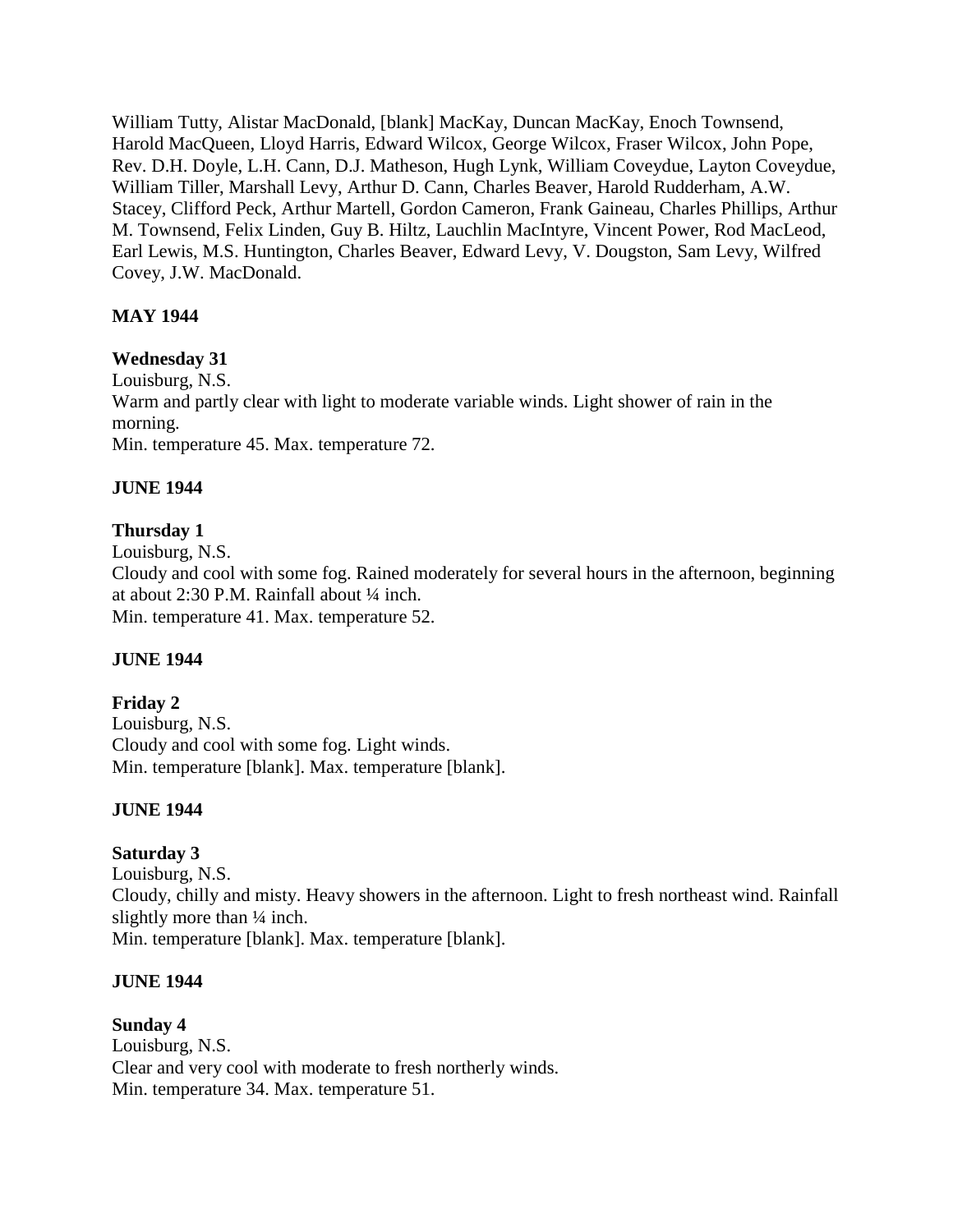## Church Services

At 11 A.M. and 7 P.M. in company with Emeline, attended service in the First United Church, where Rev. Thomas N. Mitchell B.A. was the preacher. 23 members of the choir present at the evening service.

#### **JUNE 1944**

## **Monday 5**

Louisburg, N.S. Cool and mostly cloudy with light to moderate southwest wind. Min. temperature 34. Max. temperature 56.

## **JUNE 1944**

## **Tuesday 6**

Louisburg, N.S.

Clear and cool, following a cloudy, and threatening, morning. Fresh to strong southwest wind. Min. temperature [blank)]. Max. temperature [blank].

## Invasion of Hitler's Europe

Allied Forces, under the supreme command of Gen. Dwight D. Eisenhower, of the United States Army, landed on the coast of France near Gherbourg, and Le Havre, at an early hour this morning.

#### **JUNE 1944**

#### **Wednesday 7**

Louisburg, N.S. Cloudy, foggy and cool.

#### **JUNE 1944**

#### **Thursday 8**

Louisburg, N.S. Clear and moderately warm with light to moderate winds mostly northwest. Min. temperature [blank]. Max. temperature [blank].

#### Board of Trade Meeting at Sydney [blank]

#### **JUNE 1944**

**Friday 9** Louisburg, N.S. Clear and moderately warm with light winds. Min. temperature 40. Max. temperature 70.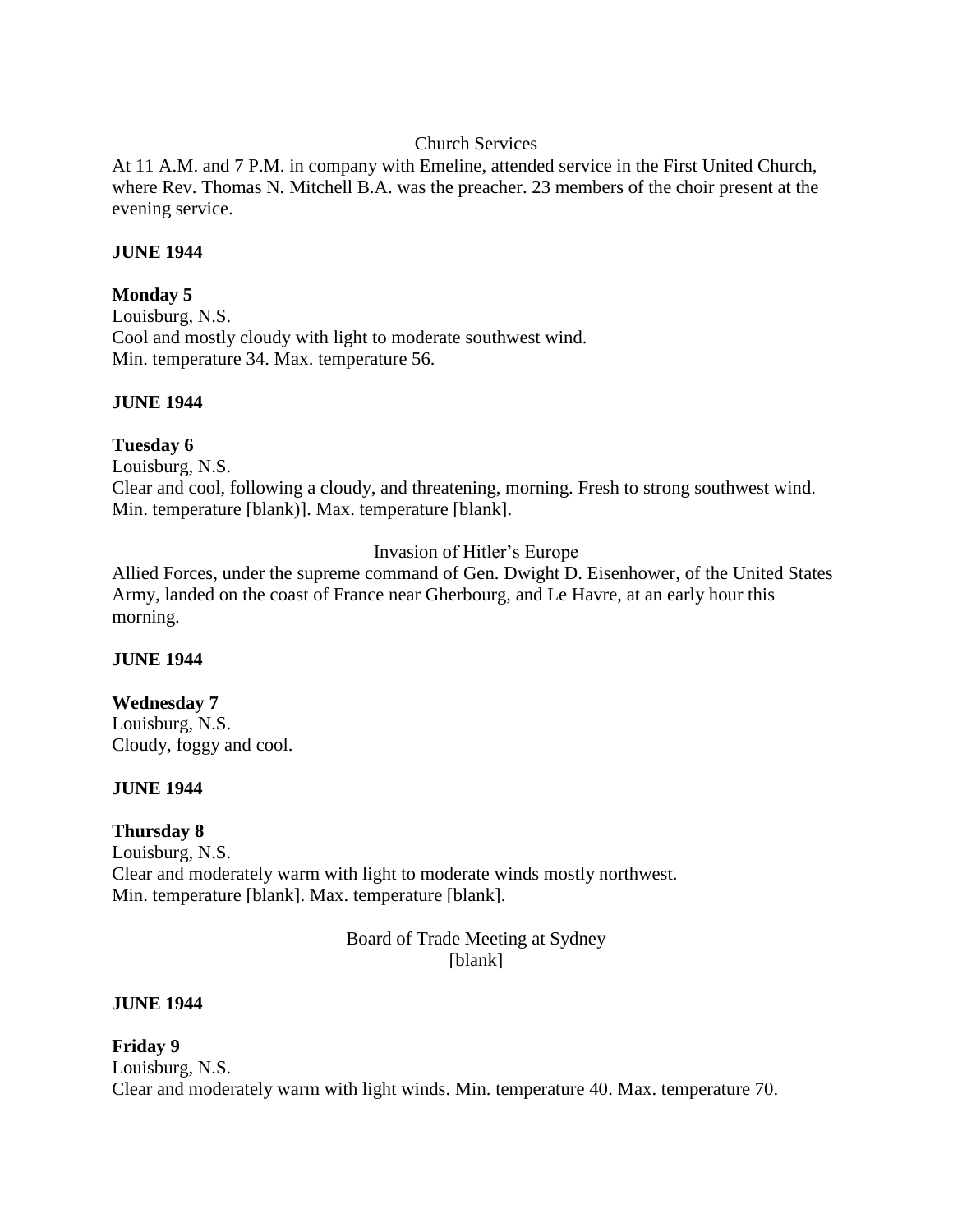### **JUNE 1944**

### **Saturday 10**

Louisburg, N.S. Clear and moderately warm with light to fresh southwest wind. Min. temperature 41. Max. temperature 66

### Meeting of School Board

At 7:30 P.M. attended and presided at, a meeting of the School Board. At this meeting it was decided to paint the school building. The following members of the Board were appointed to supervise the work: Edison Skinner, Edward Levy, and Frank O'Keefe. Invoice for the chairs and desks ordered from the Dominion Chair Company of Bass River N.S. has been received, amounting to \$297.50 (35 desk chairs at \$8.50). Shipment was made on May 31, 1944. Those present at the meeting as follows: Councilors: Edison Skinner, Frank O'Keefe, Edward Levy, and M.S. Huntington. Attendance Officers D.M. Johnston, principal: William Hilchey and excommissioner: Alex G. MacDonald.

## **JUNE 1944**

# **Sunday 11**

Louisburg, N.S. Clear and moderately warm with light southwest wind. Min. temperature 44. Max. temperature 68

#### **JUNE 1944**

### **Monday 12** Louisburg, N.S. Clear and moderately warm with light southwest wind. Min. temperature 48 max. temperature 70

#### **JUNE 1944**

# **Tuesday 13**

Louisburg, N.S. Cloudy with some heavy rain and occasional showers. Thunder in the morning. Light variable winds. Rainfall about 1 inch.

> Meeting of Public Utilities Board Regarding Bus Service [blank]

Spanish Trawler TRAMONTANA Arrives Spanish Trawler "Tramontana" arrives from the fishing banks for bunker coal and other supplies.

#### **JUNE 1944**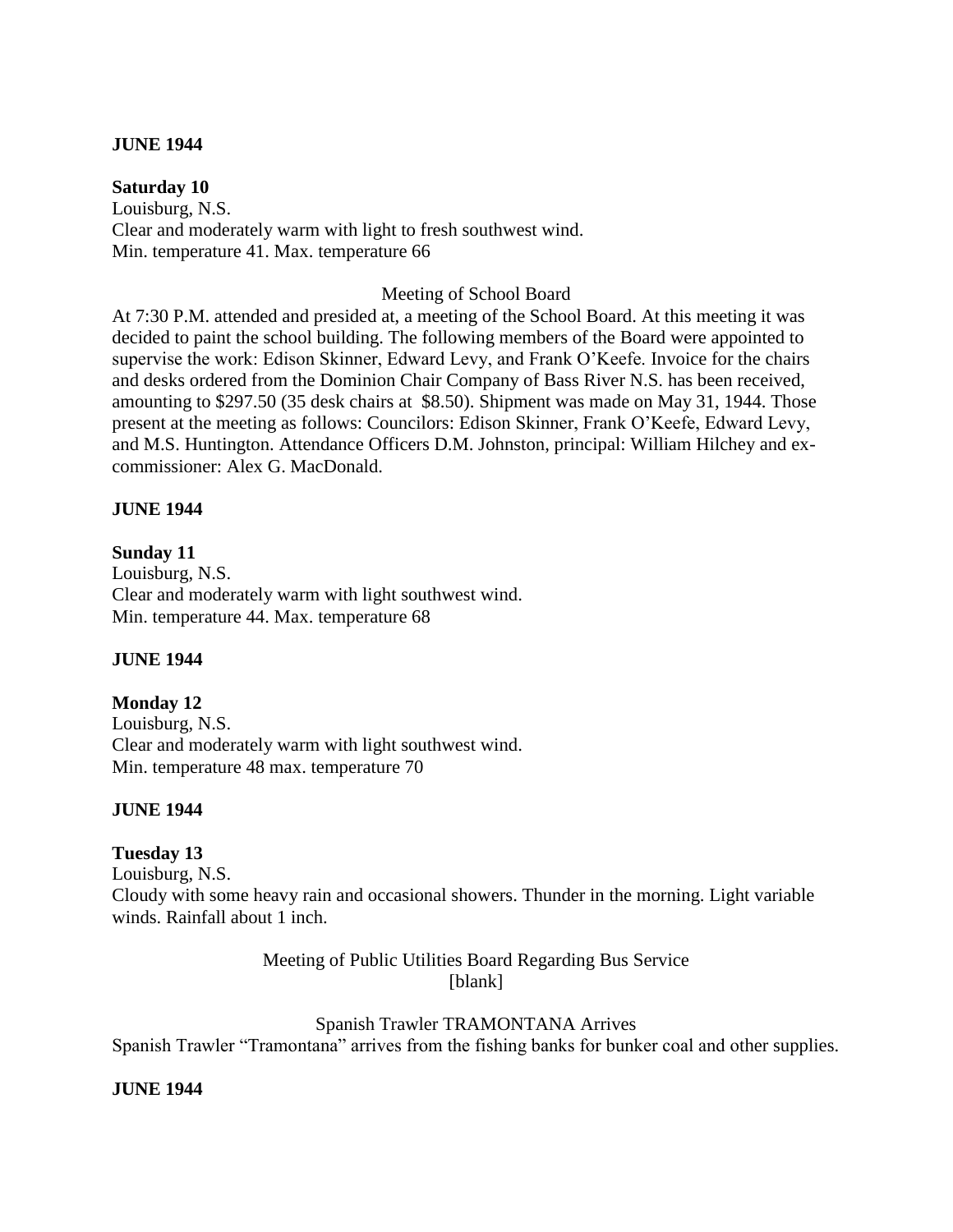### **Wednesday 14**

Louisburg, N.S. Cloudy in the morning, but clearing during the forenoon. Cool with fresh northeast wind. Min. temperature 38. Max. temperature 52.

## Meeting of Public Utilities Board [blank]

## Choir Practice

In company, with attended, as usual, choir practice in the First United Church at 8:15, following the Wednesday evening Fellowship and Bible Classes conducted by Rev. Thomas N. Mitchell B.A. Mrs. John A. MacDonald, organist of the First United Church, owing to ill health is getting leave of absence until the 1<sup>st</sup> of September. Mrs. Charles Bagnall is substituting for Mrs. MacDonald, beginning tonight.

#### **JUNE 1944**

## **Thursday 15**

Louisburg, N.S. Cool and mostly cloudy with light to moderate southwest wind. Min. temperature 41. Max. temperature 66.

#### United States Ambassador Visits Louisburg

The United States Ambassador, to Canada, Hon. Roy Artherton and Mrs. Artherton, accompanied by Mr. Dane Dolan of the United States Office of War Information visited the National Park and Museum of Louisburg, this afternoon, arriving at 6 A.M.

#### Spanish Trawler "MISTRAL" Arrives

Spanish Trawler Mistral arrived in the morning from the fishing banks for bunker coal and other supplies. She was here previously, on May 24, 1944.

#### **JUNE 1944**

#### **Friday 16**

Louisburg, N.S. Cloudy and misty followed by rain early in the evening. Fresh to light southwest wind. Min. temperature 44. Max. temperature 54.

#### **JUNE 1944**

#### **Saturday 17**

Louisburg, N.S.

Rain in the early morning. Cloudy and cool clearing during the afternoon. Light southwest wind. Min. temperature 48. Max. temperature 64.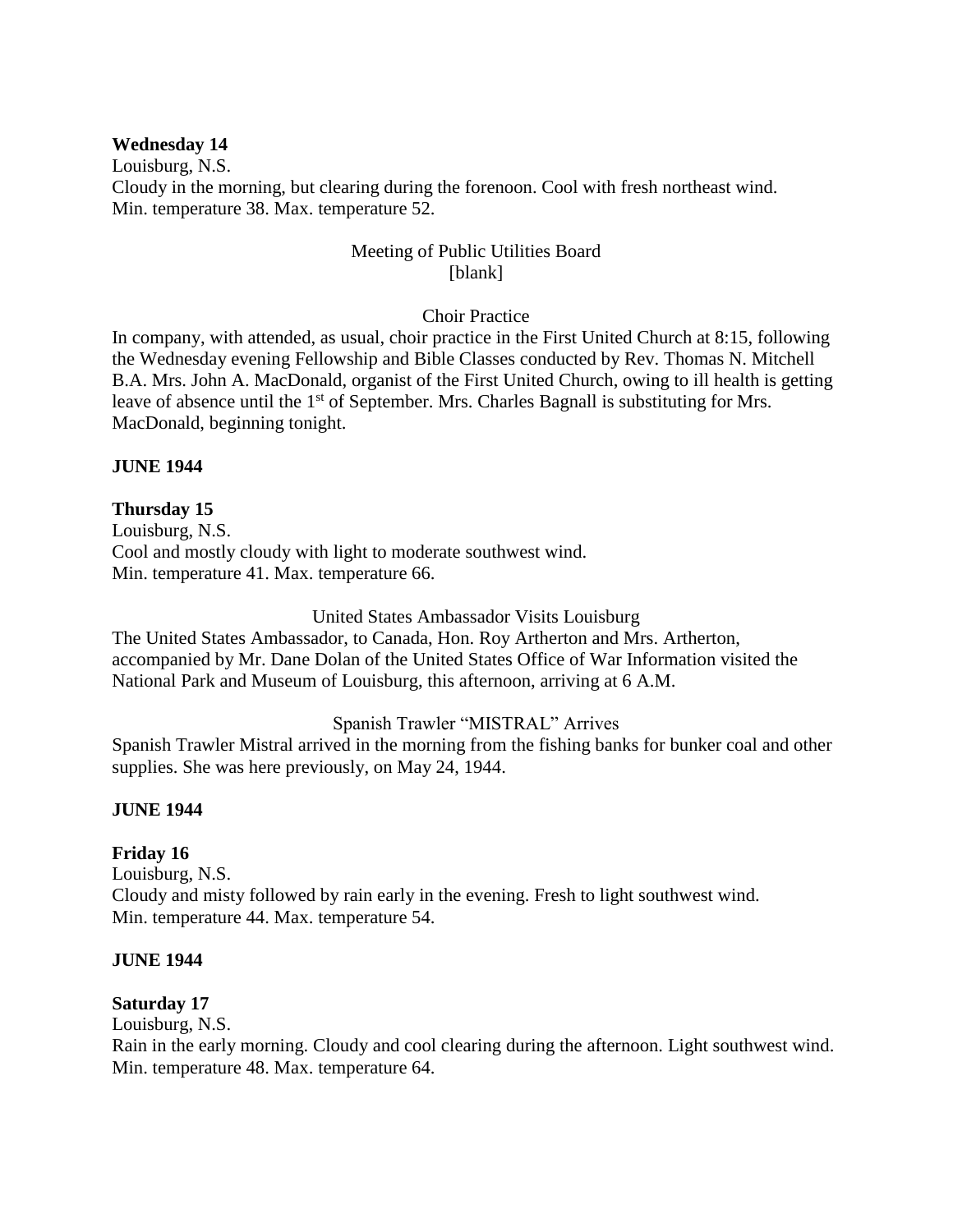#### Meeting of Board of Stewards

At 8 P.M. attended a meeting of the Board of Stewards of the First United Church, led in the church with Chairman Edison Skinner presiding. Those present were: John H. Skinner, John N. MacDonald, Edward Levy, Oscar Harris, William Stewart (secretary), Roderick MacLeod, Edison Skinner, M.S. Huntington.

It was decided to proceed with the repairs to the entrance and tower of the church. New front doors are now in the process of being installed.

#### S.S. TRAMONTANA

Spanish trawler "Tramontana" which arrived here on last Tuesday, sailed today for the fishing grounds.

#### **JUNE 1944**

#### **Sunday 18**

Louisburg, N.S.

Cloudy and cool, with some rain. Thunder and lightning during the afternoon, clearing in the evening. Light variable winds, northwest in the evening, increasing. Min. temperature 44 max. temperature 60

#### Church Services

At 11 A.M. in company with Emeline, attended service in St. Bartholomew's Anglican Church. Service conducted by Rev. Joseph Abbott, the regular pastor.

At 7 P.M. we attended service in the Presbyterian Church Friday evening where the preacher was Mr. Neil MacLean, student minister, who is in charge of the Presbyterian congregation in this town.

#### No Service in United Church

There were no services in the First United Church, Friday evening due to the pastor Rev. Thomas N. Mitchell B.A. being about, attending the conference at Sackville, N.B.

#### **JUNE 1944**

#### **Monday 19**

Louisburg, N.S.

Clear and very cool with strong northerly winds which moderated in the evening. Min. temperature 38. Max. temperature 59.

#### S.S. MISTRAL

Spanish Trawler "Mistral" which arrived here on last Thursday, sailed this afternoon.

#### **JUNE 194**4

**Tuesday 20** Louisburg, N.S.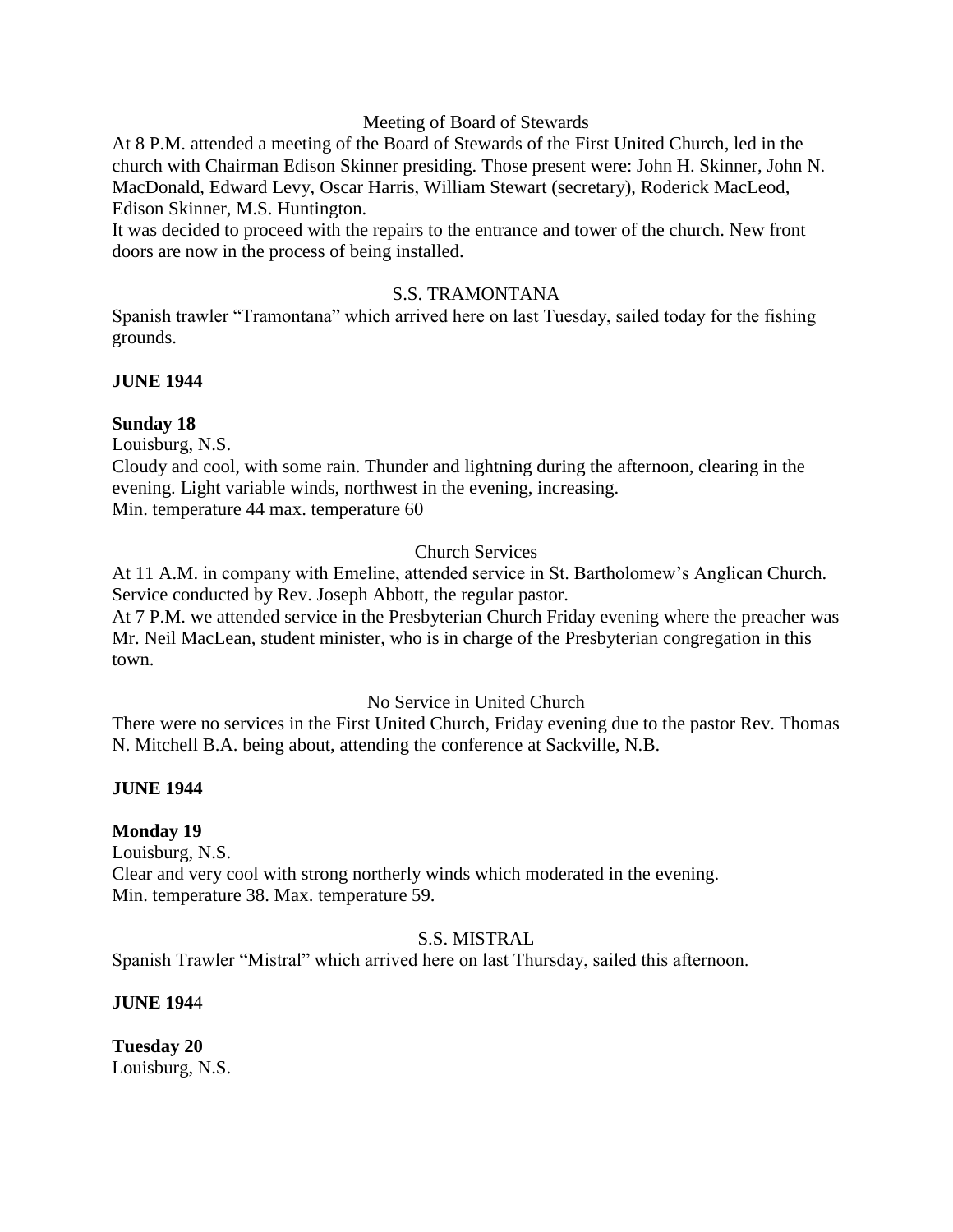Cloudy and cool with occasional light showers during the day with some heavy rain at night. Light to moderate variable winds. Min. temperature 40. Max. temperature 58.

# Meeting of Louisburg Citizens

At 8 P.M. attended, and presided at a meeting of the citizens of Louisburg, called for the purpose of establishing a fish and cold storage plant, for this town. Meeting was held in St. Bartholomew's Parish Hall with about 40 persons present. Dr. [blank] Cooper, Director of Industry and Publicity for the Province of Nova Scotia and Mr. J.R. Kay, engineer, both of Halifax, gave brief addresses on the subject of a fish plant, after which there was a general discussion in which quite a number of those present took part.

## **JUNE 1944**

# **Wednesday 21**

Louisburg, N.S.

Heavy downpour of rain during the forenoon, cloudy, foggy, showery and misty during the remainder of the day. Light to moderate southwest wind. Min. temperature 42. Max. temperature 58

## **JUNE 1944**

## **Thursday 22**

Louisburg, N.S.

Heavy rain in the early morning. Foggy, misty with occasional light showers during the day. Cleared partly in the evening. Light southwest wind. Rainfall of Tuesday night, yesterday and early this morning. About 1 ¾ inches.

Min. temperature [blank]. Max. temperature [blank].

#### **JUNE 1944**

#### **Friday 23**

Louisburg, N.S.

Cloudy, and foggy during the first half of the day. Partly clear in the afternoon, becoming foggy at night.

Min. temperature [blank]. Max. temperature [blank].

# School Closing

At 10:30 A.M. visited the Town School and distributed prizes to the prize winners, in the various grades, including the Household Services Classes. I was accompanied by Mrs. Harold Rudderham, resident of the Louisburg branch of the Women's Institute, and Mrs. D.A. MacMillan, who distributed prizes, 15 in all, on behalf of the Women's Institute. Schools in Louisburg closed for the annual holidays.

> Meeting of School Board [Blank]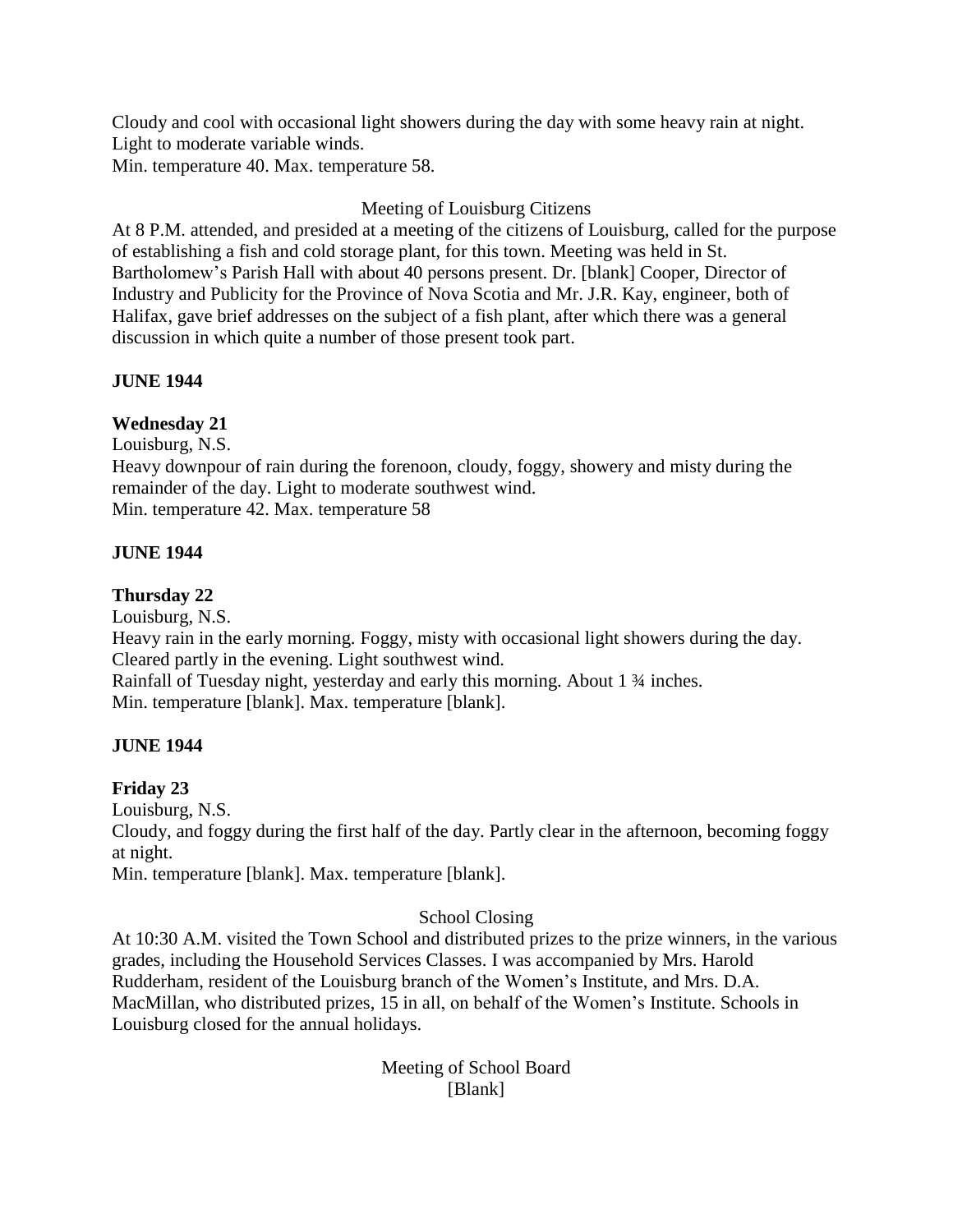### **JUNE 1944**

### **Saturday 24**

Louisburg, N.S. Cloudy and foggy, partly clearing during the afternoon, with fog again at night. Min. temperature 48. Max. temperature 65.

## Meeting of School Board

At 7 P.M. attended, and presided at, a special meeting of the School Board. Those present were: commissioners: Edison Skinner, Edward Levy, Frank O'Keefe and M.S. Huntington (chairman) D.F. Nicholson (Clerk) William Hilchey (principal).

## Meeting of Town Council

At 7:30 P.M. attended a regular meeting of the Town Council. Those present were: councilors Edison Skinner, Edward Levy, Lauchlin MacIntyre, Charles Bagnall, and Earl Lewis, clerk: D.F. Nicholson, Police Officer: D.M. Johnston, and ex-councilor Alex G. MacDonald.

## **JUNE 1944**

## **Sunday 25**

Louisburg, N.S.

Cloudy and foggy with light to moderate easterly wind. Heavy rain during the greater part of the afternoon and evening. Rainfall: about ¾ inch.

Min. temperature 48. Max. temperature 60.

#### Church Services

At 11 A.M. and 7 P.M. in company with Emeline, attended service in the First United Church, where Rev. Thomas N. Mitchell B.A. was the preacher. 23 members of the choir present at the evening service.

# **JUNE 1944**

#### **Monday 26**

Louisburg, N.S.

Cloudy and foggy with a few heavy showers and thunder. Partly clear for a short time in the afternoon.

Min. temperature 51. Max. temperature 58.

#### Motored To Sydney

Went to Sydney in the morning on one of the Sullivan buses (Dan MacPherson driving) and attended the farewell of the late John R. MacIsaac, which was held from his late home on Bay View Street, Sydney, to Sacred Heart Roman Catholic Church at 10:30 A.M. I visited the home and attended the funeral services at the church.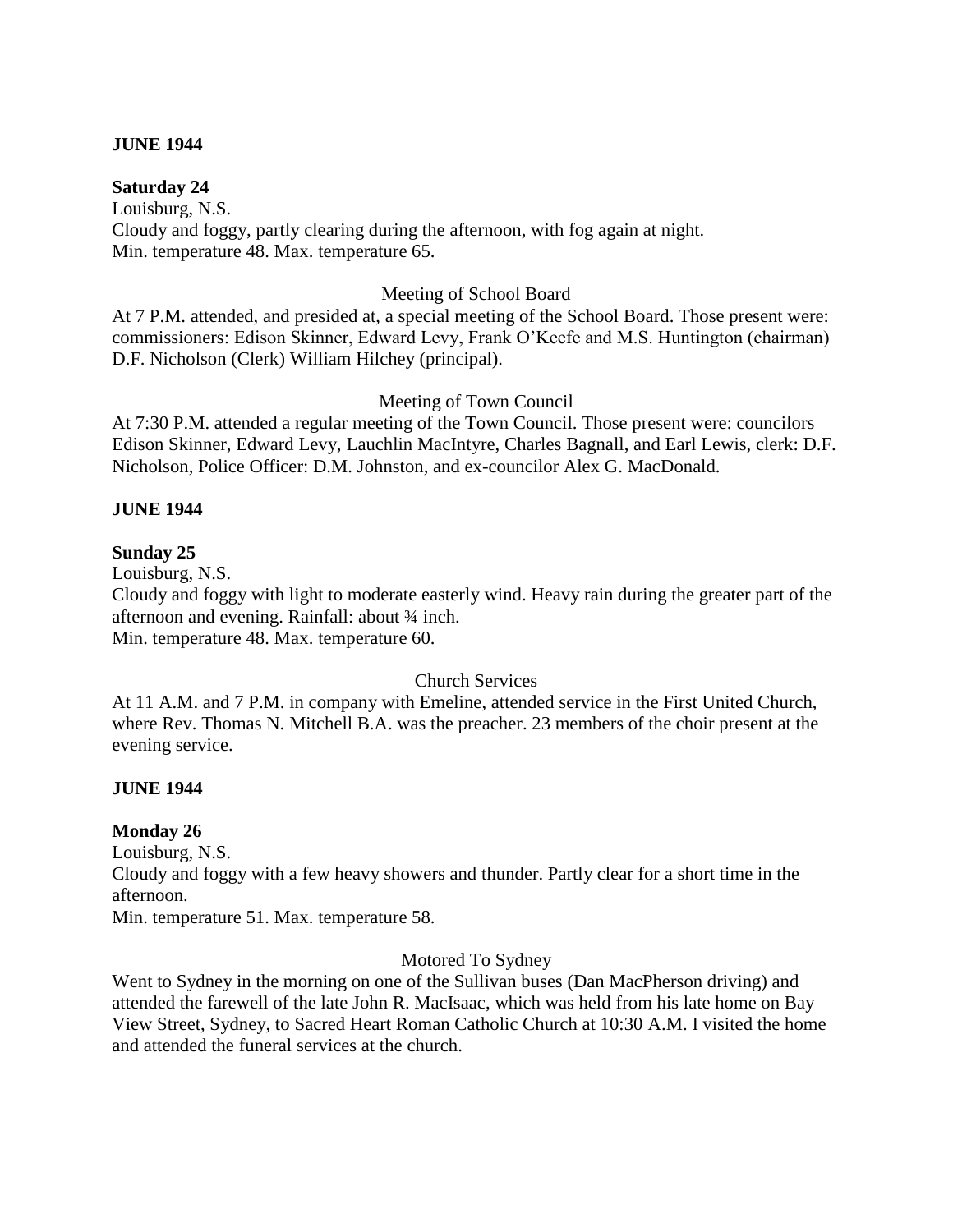# **JUNE 1944**

**Tuesday 27** Louisburg, N.S. Mostly clear and moderately warm with light to moderate southwest wind. Min. temperature 48. Max. temperature 64.

### **JUNE 1944**

## **Wednesday 28**

Louisburg, N.S. Warm and mostly clear with light to moderate southwest wind. Min. temperature 48. Max. temperature 84.

#### **JUNE 1944**

## **Thursday 29**

Louisburg, N.S. Clear and warm with light to moderate southwest wind. Min. temperature 50. Max. temperature 80

## **JUNE 1944**

#### **Friday 30**

Louisburg, N.S. Happy and warm with light variable winds, easterly in the late afternoon and evening. Light shower of rain in the afternoon and distant thunder. Min. temperature 54. Max. temperature 79

# **JULY 1944**

**Saturday 1**

Louisburg, N.S.

Clear and moderately warm with fresh northeast wind which moderated early in the day, and shifted to southwest in the afternoon. A very pleasant day. Min. temperature 49. Max. temperature 67

#### **JULY 1944**

#### **Sunday 2**

Louisburg, N.S.

Moderately warm and remarkably with light to moderate northeast wind. An ideal summer day. Min. temperature 45. Max. temperature 68.

#### Church Services (Anniversary)

At 11 A.M. 3 P.M. and 7 P.M. in company with Emeline attended anniversary services in the First United Church, where Rev. L.B. Campbell of St. Andrew's, United Church, Sydney N.S.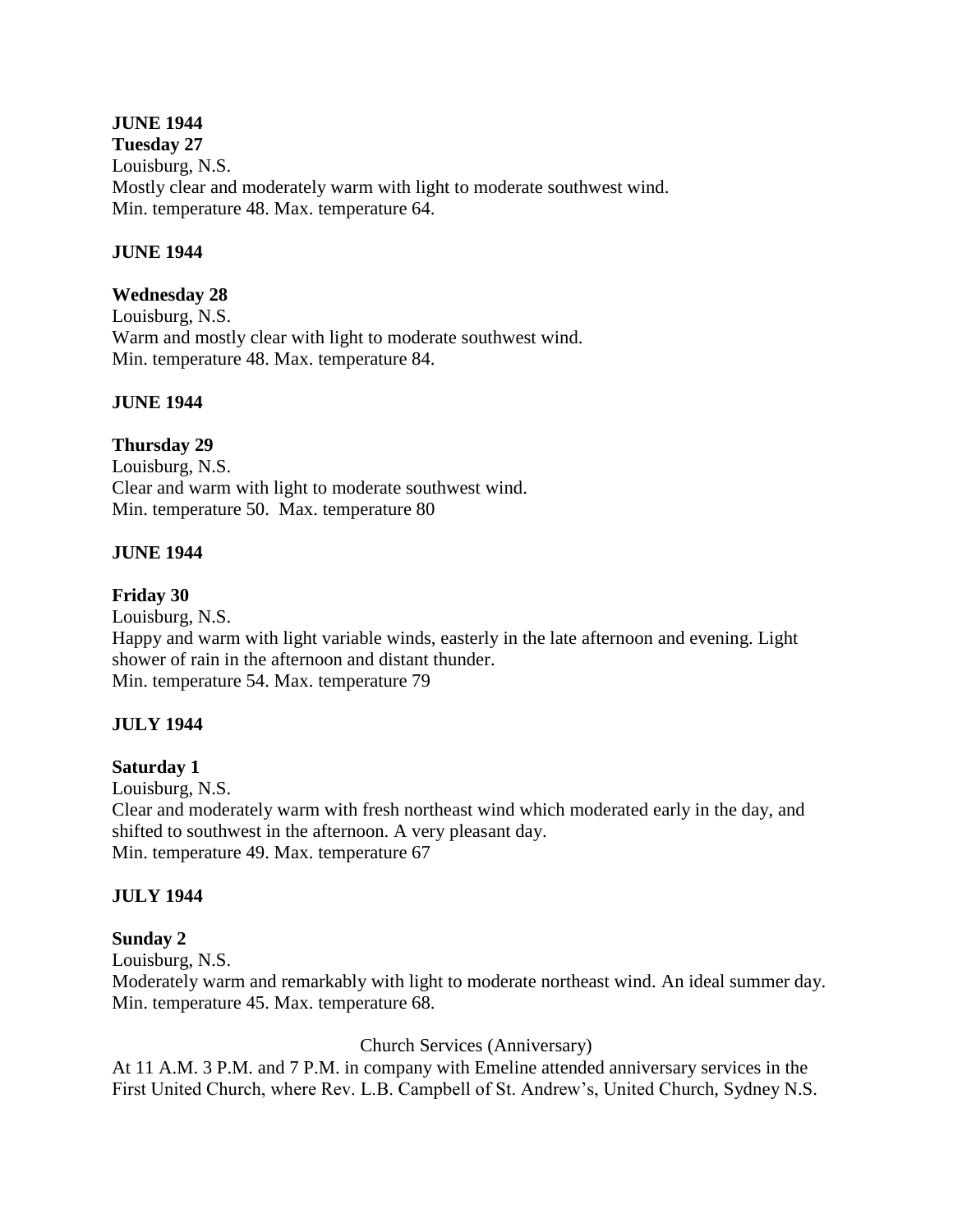was the preacher at all of the services. Rev. Thomas N. Mitchell, B.A. pastor of the United Church Louisburg exchanged pulpits with Rev. L.B. Campbell. Special music by the choir with Mrs. Charles Bagnall, organist, M.S. Huntington, director. 20 members of the choir present at 11 A.M., and 18 at 3 P.M. and 7 P.M. It was announced by Rev. L.B. Campbell, that Mr. Mitchell was resigning his charge at Louisburg having received a call from Richmond Melbourne United Congregation, in the province of Quebec which he had accepted.

# **JULY 1944**

## **Monday 3**

Louisburg, N.S. Mostly clear and moderately warm with moderate easterly wind. Min. temperature 46. Max. temperature 67

## Marriage

At 3 P.M. in company with Emeline, was present at the marriage of Clarance Edward McGuirre to Miss Mary Marguerite MacKinnon, daughter of Mr. and Mrs. William MacKinnon of West Louisburg. The marriage took place in the First United Church with Rev. Thomas N. Mitchell B.A. performing the ceremony. A solo "O Promise Me" was sung by Mrs. Dan MacKinnon. The United Church Choir, under the direction of M.S. Huntington, with Miss Lila Skinner at the alter was also present and sang "O Perfect Love," no. 238 in the Hymnary.

# Navy Lug Sailed

Naval Lug "W 31"which had been here since June 23, sailed in the late afternoon with a scow in tow.

# **JULY 1944**

# **Tuesday 4**

Louisburg, N.S.

Cloudy in the morning, but cleared early in the forenoon. Warm with light southerly wind. An ideal day.

Min. temperature 53. Max. temperature 70.

# **JULY 194**4

# **Wednesday 5**

Louisburg, N.S.

Heavy thunder and lightning storm with some rain beginning between 3 and 4 A.M. Cloudy and warm during the day with some fog in the late afternoon and evening. Rainfall about  $\frac{1}{4}$  inches. Min. temperature 56. Max. temperature 74.

# Meeting of School Board

AT 6:30 P.M. attended, and presided at, a special meeting of the School Board, held for the purpose of granting a further appropriation of \$100.00 for to finance the painting of the school building. Those present were: commissioners Edison Skinner, Frank O'Keefe, Edward Levy,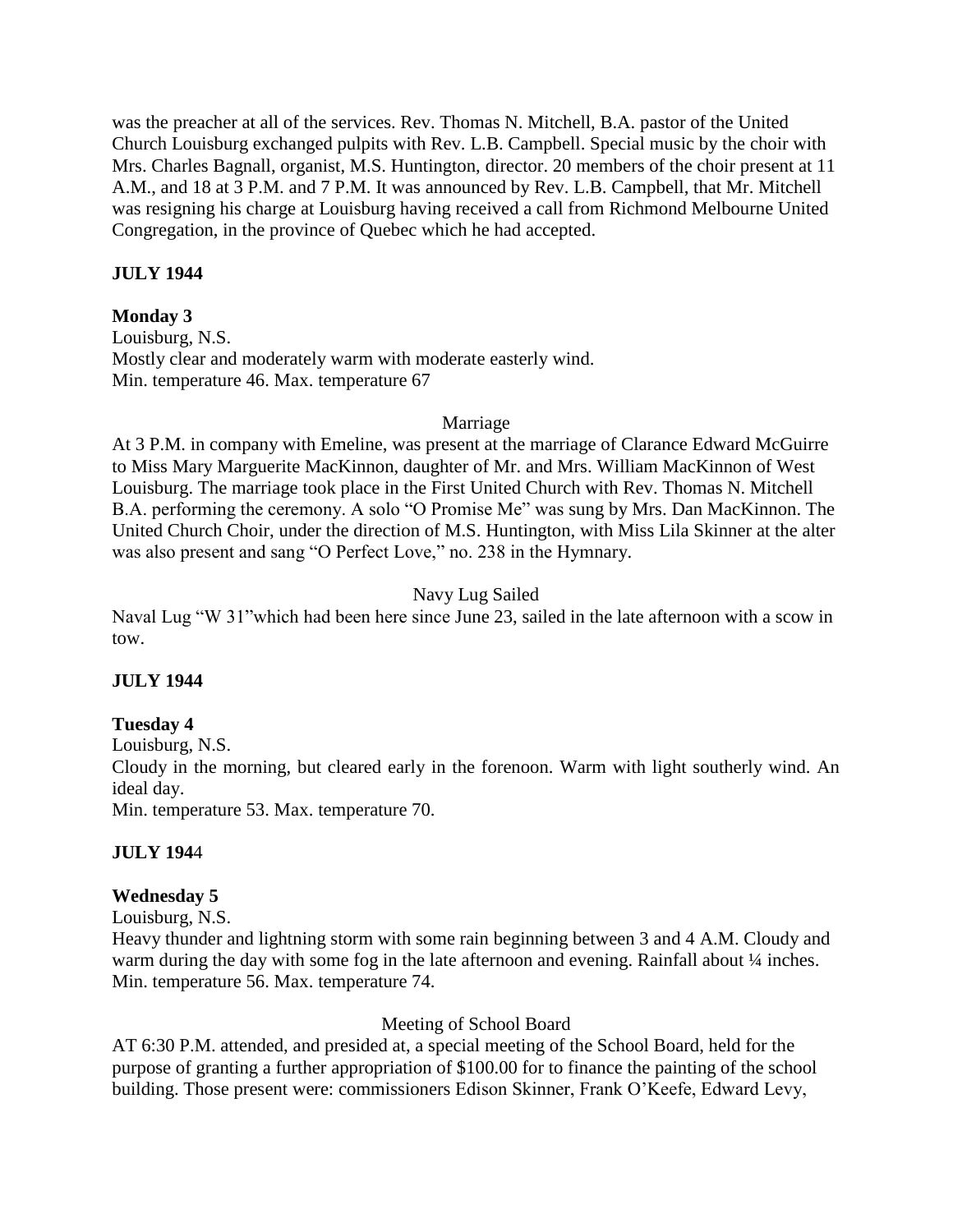Harold Wilson and M.S. Huntington (chairman) attendance officer D.M. Johnston, Harold Rudderham and John Hill.

### Choir Practice

At 7:30 P.M. in company with Emeline, attended the usual Wednesday Evening Fellowship and Bible Class in the First United Church, which was followed by the usual mid-week Choir practice.

#### Damaged By Lightning [Blank]

Marriage

At 3 P.M. in company with Emeline, was present at the marriage of Howard Walter, a naval rating from H.M.C.S. Drummondville, to Miss Jean Lloyd of Greenwall Ontario. Ceremony performed by Rev. Thomas N. Mitchell, B.A. in the First United Church.

## **JULY 1944**

**Thursday 6** Louisburg, N.S. Warm and mostly cloudy with southwest wind which shifted to north in the evening, accumulating to a fresh breeze. Min. temperature 56. Max. temperature 77.

#### **JULY 1944**

# **Friday 7**

[Blank]

#### **JULY 1944**

**Saturday 8** [Blank]

#### **JULY 1944**

**Sunday 9** [Blank]

**JULY 1944**

**Monday 10** [Blank]

**JULY 1944**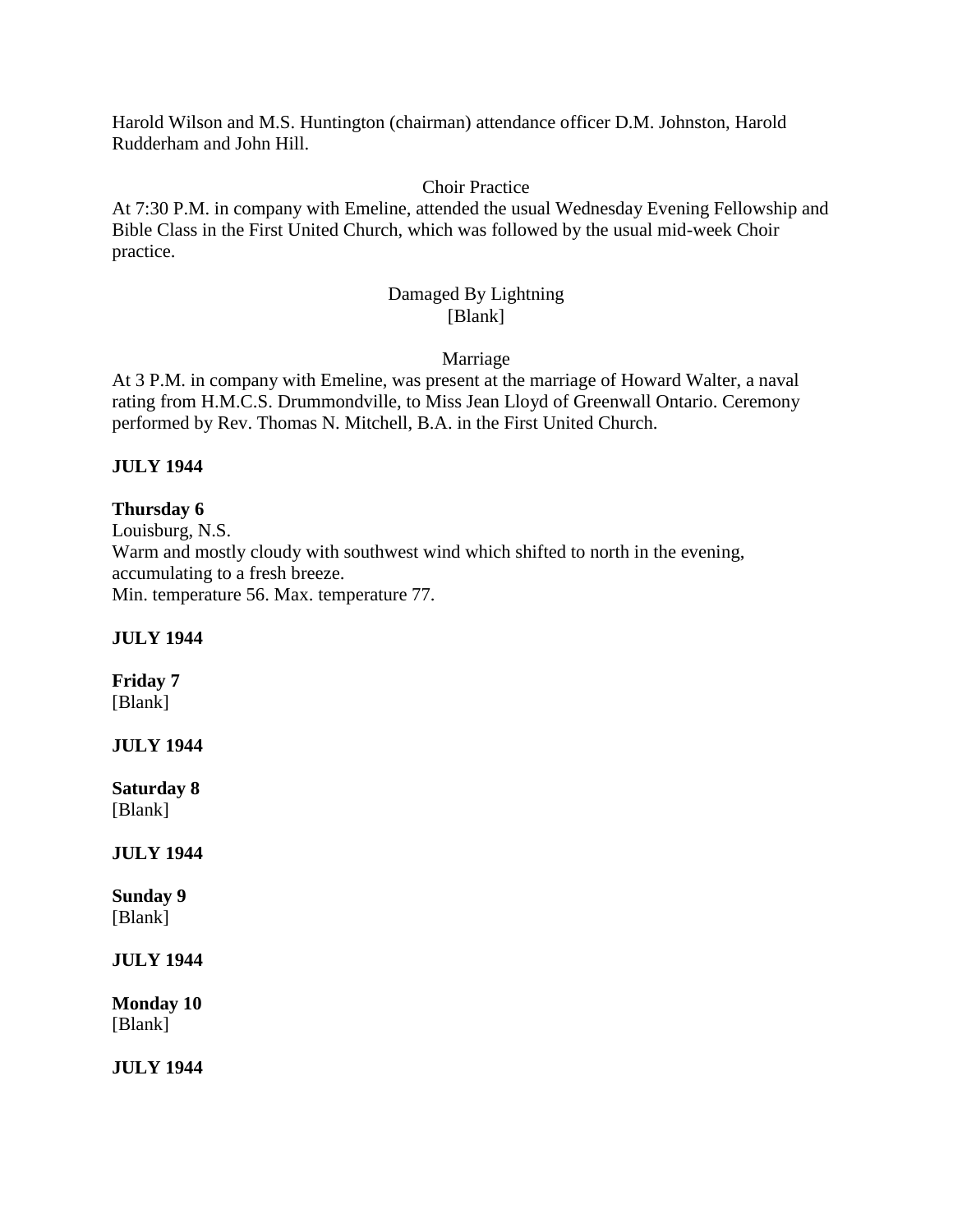**Tuesday 11** [Blank]

**JULY 1944**

**Wednesday 12** [Blank]

**JULY 1944**

**Thursday 13** [Blank]

**JULY 1944**

**Friday 14** [Blank]

**JULY 1944**

**Saturday 15** Louisburg, N.S. Clear and moderately warm with light to moderate winds. Min. temperature 50. Max. temperature 72.

Council Meeting

At 7:30 P.M. attended, and presided at, a special meeting of the Town Council. Meeting called for the purpose of dealing with a draft of by-laws. Those present were: councilor's Edison Skinner, Edward Levy, James F.D. Townsend, and Charles Bagnall, mayor M.S. Huntington, Clerk: D.F. Nicholson, Chief of Police: D.M. Johnston and ex-councilor Alex G. MacDonald.

# **JULY 1944**

#### **Sunday 16**

Louisburg, N.S. Cloudy, cool and foggy with light to moderate southwest wind. Min. temperature 47. Max. temperature 69.

Church Services

At 11 A.M. and 7 P.M. in company with Emeline, attended service in the First United Church, where Rev. Thomas N. Mitchell B.A. was the preacher. 23 members of the choir present at the evening service.

#### **JULY 1944**

**Monday 17**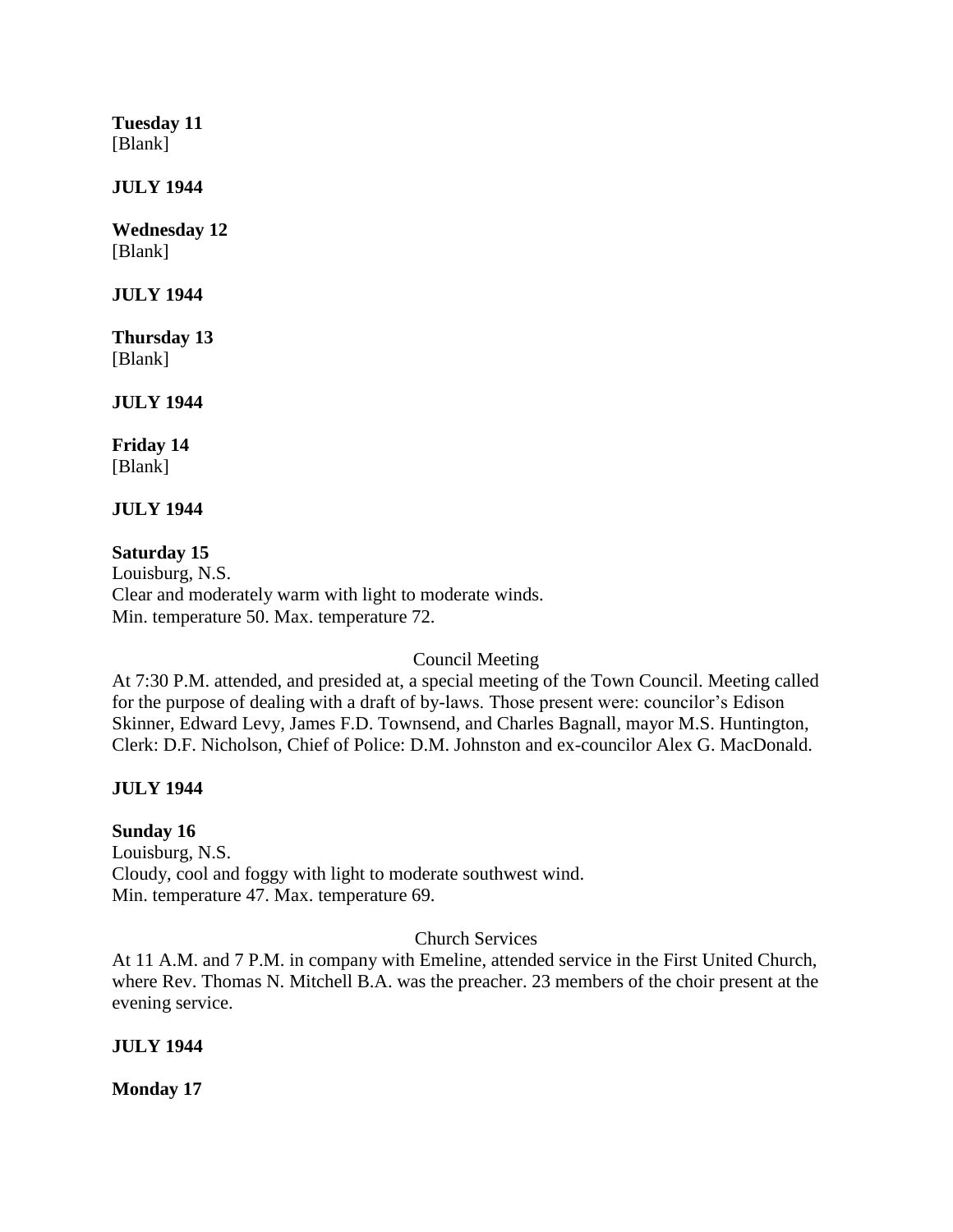Louisburg, N.S. Light showers in the morning, cloudy and foggy with light southwest wind. Min. temperature 55. Max. temperature 67.

### S.S. LADY LAURIER

Canadian government steamer "Lady Laurier" arrived in the morning.

#### S.S. TREMONTANA

Spanish Trawler "Tremontana" arrived in the afternoon.

#### On Vacation

My Clerk, Evelyn Huntington, accompanied by her daughter, Jane, left in the afternoon by motor car for Marion Bridge for her annual vacation of two weeks.

#### **JULY 1944**

#### **Tuesday 18**

Louisburg, N.S. Clear and moderately warm with light to fresh southwest wind. Min. temperature 45. Max. temperature 70.

## Death of Arthur A.J. Kendall

The death of Dr. Arthur J. Kendall, took place this morning at his home, 166 Union Street Sydney, after a brief illness.

#### S.S. LADY LAURIER

Canadian government steamer "Lady Laurier" sailed in the morning.

#### **JULY 1944**

#### **Wednesday 19**

Louisburg, N.S. Clear and cool with moderate to fresh northerly wind. Min. temperature 42. Max. temperature 66.

#### Meeting of County Board of Health

Motored to Sydney in the morning in Sullivan's Bus (Robert MacPherson driver). Arrived at Sydney at about 9 P.M. Met G.A. Strachin, Trawler for Rumsey and Co. Ltd. Toronto, and went to his sample room and gave him an order for Christmas cards and other goods. Made several other business calls. Called to see Mrs. A.J. Kendall, widow of the late Dr. Arthur J. Kendall who passed away on last Monday. Had lunch with G.A. Strachin at the Isle Royale Hotel at 12:30 P.M.

Attended a meeting of the County Board of Health, in the county building at 2:30 P.M. with R.A. MacKinnon presiding. Those present were: Dr. Beckwith, Dr. M.R. MacDonald, Alistar Grant, Mayor Morrison, Glace Bay, Mayor MacCormick, Sydney Mines, Councilor MacInnis, North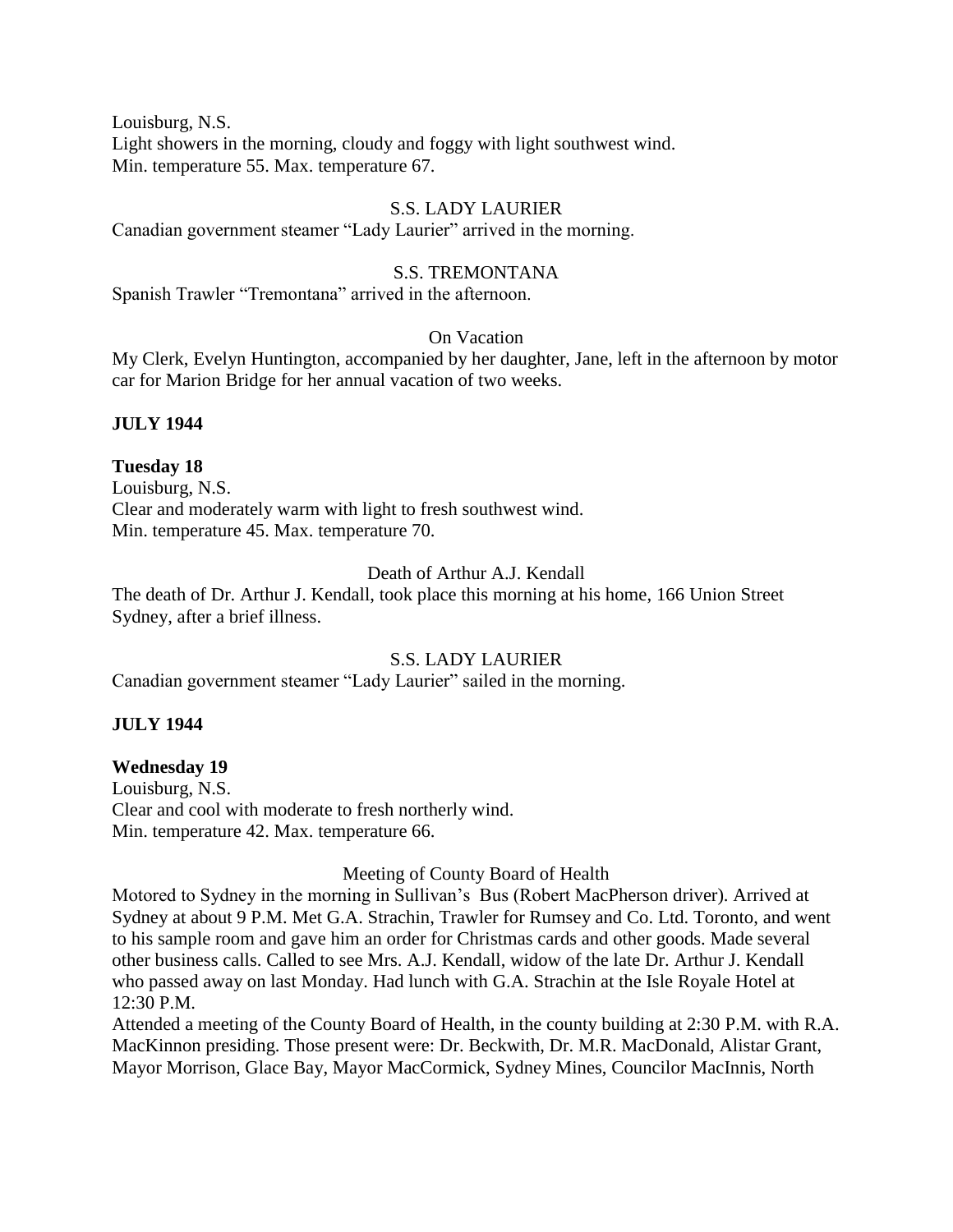Sydney, Councilor's MacNeil New Waterford, Miss Williams, secretary and M.S. Huntington, Louisburg.

Returned home by bus, arriving at about 5:30 P.M.

# **JULY 1944**

# **Thursday 20**

Louisburg, N.S. Clear and warm with moderate to fresh northwest wind which shifted to west and southwest in the afternoon. Min. temperature 50. Max. temperature 83.

# First Sword Fish [blank]

# **JULY 1944**

# **Friday 21**

Louisburg, N.S. Clear and moderately warm during the early part of the day, becoming cloudy shortly before noon with light southwest to southeast winds. Light showers in the afternoon and evening. Foggy at night.

Min. temperature 47. Max. temperature 75.

Funeral of the late Dr. Kendall

Left home at 1 P.M. in Sullivan's Bus Service, enroute to Sydney, for the purpose of attending the funeral of the late Dr. Arthur J. Kendall of Sydney.

# **JULY 1944**

# **Saturday 22**

Louisburg, N.S.

Heavy rain in the early morning, cloudy during the forenoon, clearing at noon, warm in the afternoon and evening. Light southwest wing shifting to northwest.

Spanish Trawler Arrives

Spanish Trawler MISTRAL arrived in the afternoon for supplies and bunker coal.

# **JULY 1944**

# **Sunday 23**

Louisburg, N.S. Clear and warm with light variable winds, mostly northwest. An ideal summer day. Min. temperature 50 max. temperature 79

Church Services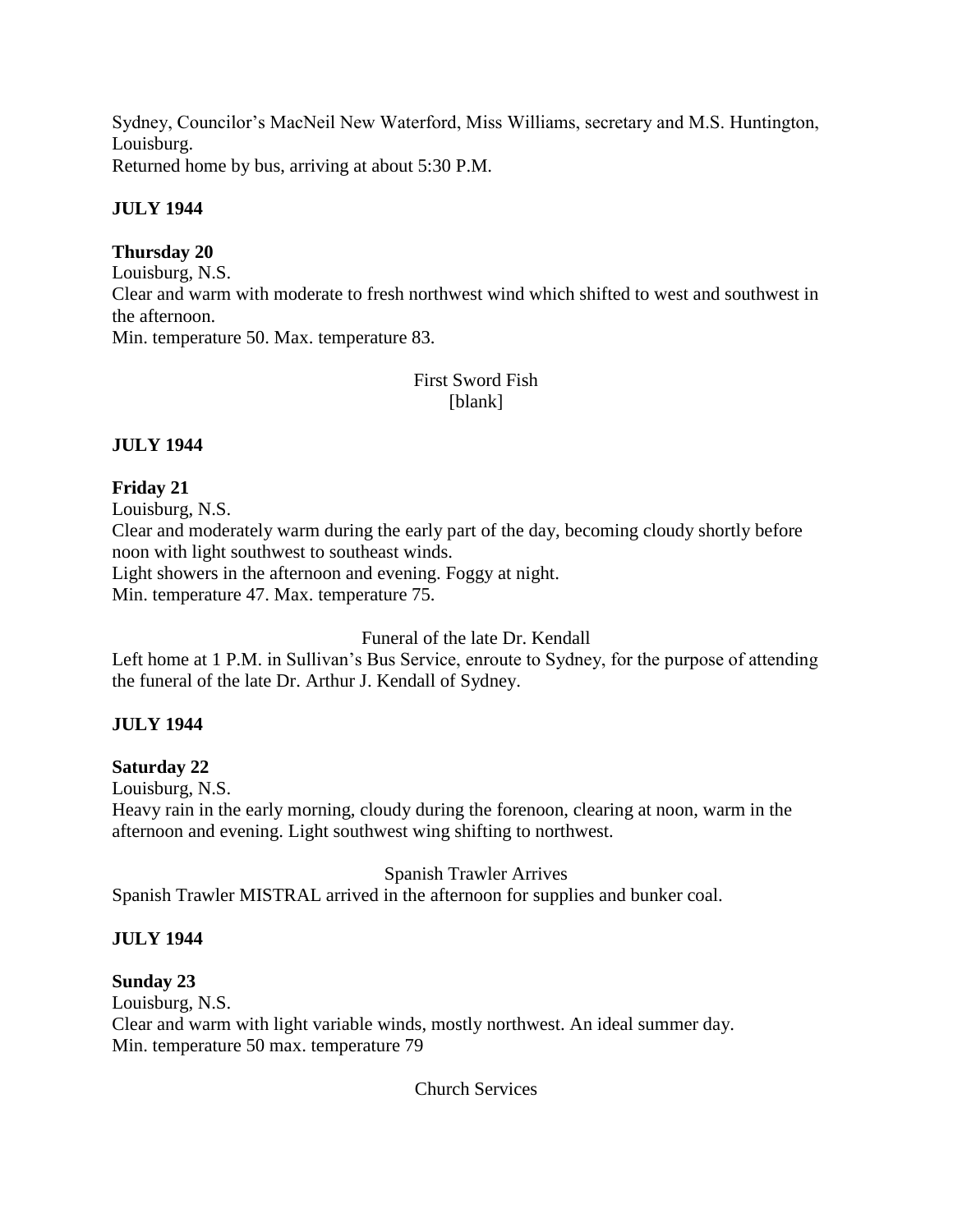At 11 A.M. and 7 P.M. in company with Emeline, attended service in the First United Church, where Rev. Thomas N. Mitchell B.A. was the preacher.

# **JULY 1944**

## **Monday 24**

Louisburg, N.S.

Mostly clear and moderately warm with light to moderate southwest wind. Fog off the coast. Min. temperature [blank]. Max. temperature [blank].

## **JULY 1944**

#### **Tuesday 25**

Louisburg, N.S. Clear and moderately warm with light to moderate southwest wind. Foggy off the coast. Min. Temperature 54. Max. Temperature 73.

## **JULY 1944**

## **Wednesday 26**

Louisburg, N.S. Thunder and lightning with a shower of rain. Cloudy and foggy during the day. Min. temperature 60. Max. temperature 68.

Spanish Trawler Sails

Spanish Trawler "MISTRAL" which arrived here on the 22<sup>nd</sup> sailed this morning for the fishing.

# **JULY 1944**

#### **Thursday 27**

Louisburg, N.S.

Cloudy during the greater part of the day with light variable winds mostly southwest. A few sprinkles of rain in the afternoon. Clear during the morning and early part of the day. Warm. Min. temperature 52. Max. temperature 79.

#### Swordfish

About 90 swordfish were landed here today, being the first to be caught off Louisburg this season. One fish was landed here on the  $20<sup>th</sup>$  of this month, but was caught near Port Bickertown by a boat enroute to this port.

#### **JULY 1944**

**Friday 28** Louisburg, N.S. Cloudy and cool with light to northeast wind. Light showers in the evening. Min. temperature 55. Max. temperature 65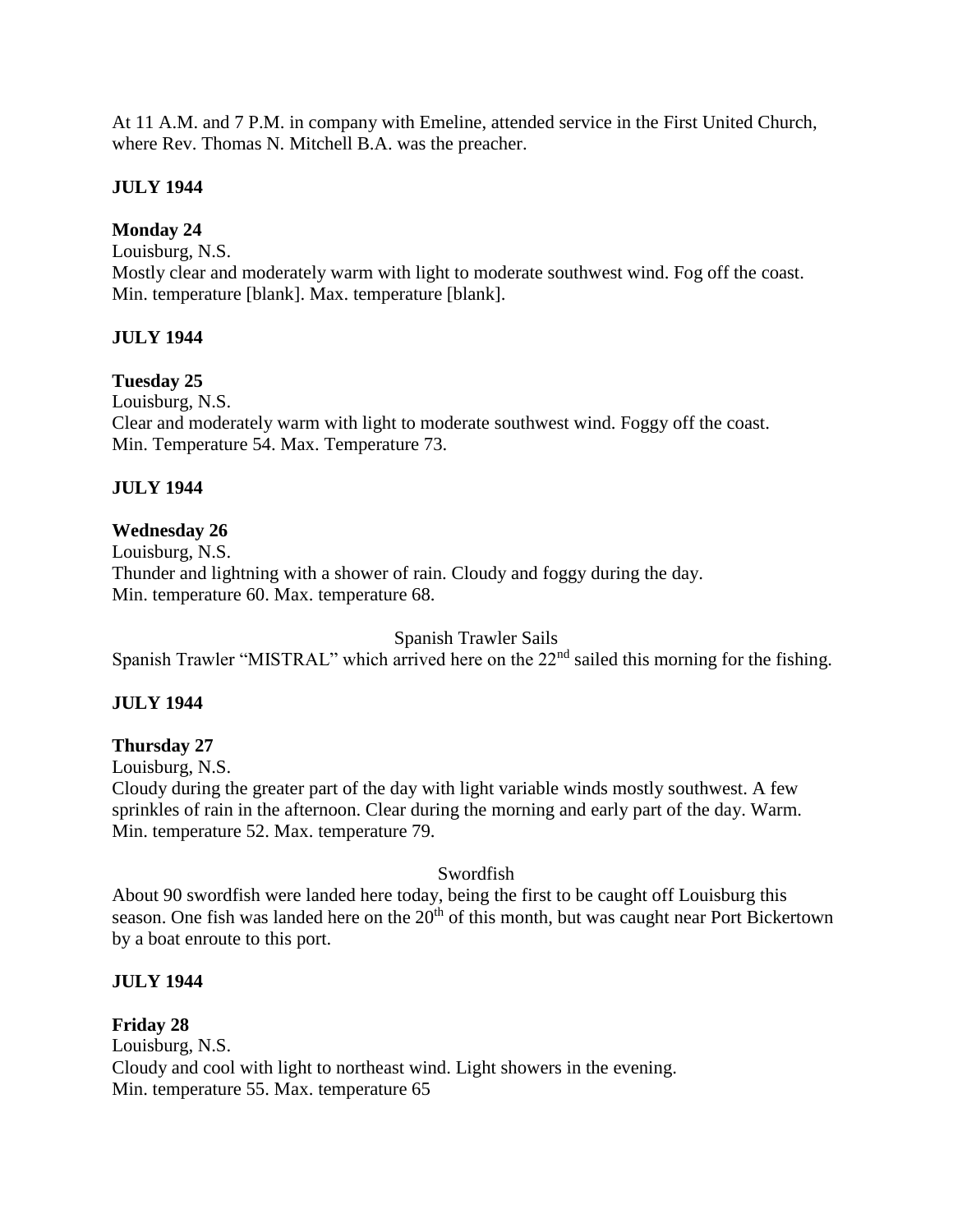## **JULY 1944**

#### **Saturday 29**

Louisburg, N.S. Cloudy and cool with light easterly winds. Min. temperature 54. Max. temperature 65.

#### Council Meeting

At 7:30 P.M. attended and presided at, a regular meeting of the Town Council. Those present were: Councilor's: Edison Skinner, Earl Lewis, Edward Levy, Lauchlin MacIntyre and Charles Bagnall, mayor: M.S. Huntington Town Clerk D.F. Nicholson, Chief of Police: D.M. Johnston and ex-councilor: Alex G. MacDonald.

## **JULY 1944**

## **Sunday 30**

Louisburg, N.S.

Cloudy and cool with moderate south and southwest winds. Rain began to fall at about 1:30 P.M. and continuing moderately during the afternoon and evening. Min. temperature 53. Max. temperature 61.

#### Church Services

At 11 A.M. and 7 P.M. in company with Emeline, attended service in the First United Church, where Rev. Thomas N. Mitchell B.A. was the preacher.

Mr. Mitchell preached his farewell sermon in the evening. His next charge will be Rich/Richmond Melbourne United Church Congregation, in the province of Quebec. Mr. and Mrs. Mitchell and Sam boldly intend leaving here on next Wednesday. At the close of the evening service A.W. Stacey, on behalf of the congregation presented Mr. Mitchell with an address and a purse containing \$92.00 as a token of appreciation.

# **JULY 1944**

#### **Monday 31**

Louisburg, N.S. Cloudy and moderately warm with light variable winds. Min. temperature 57. Max. temperature 68.

#### Funeral

At 2 P.M. attended the funeral of the late [blank] MacDonald, daughter of Mr. and Mrs. Alex MacDonald. Funeral services at the house and grave were conducted by Mr. Neil MacLean, Presbyterian student minister.

#### **AUGUST 1944**

**Tuesday 1**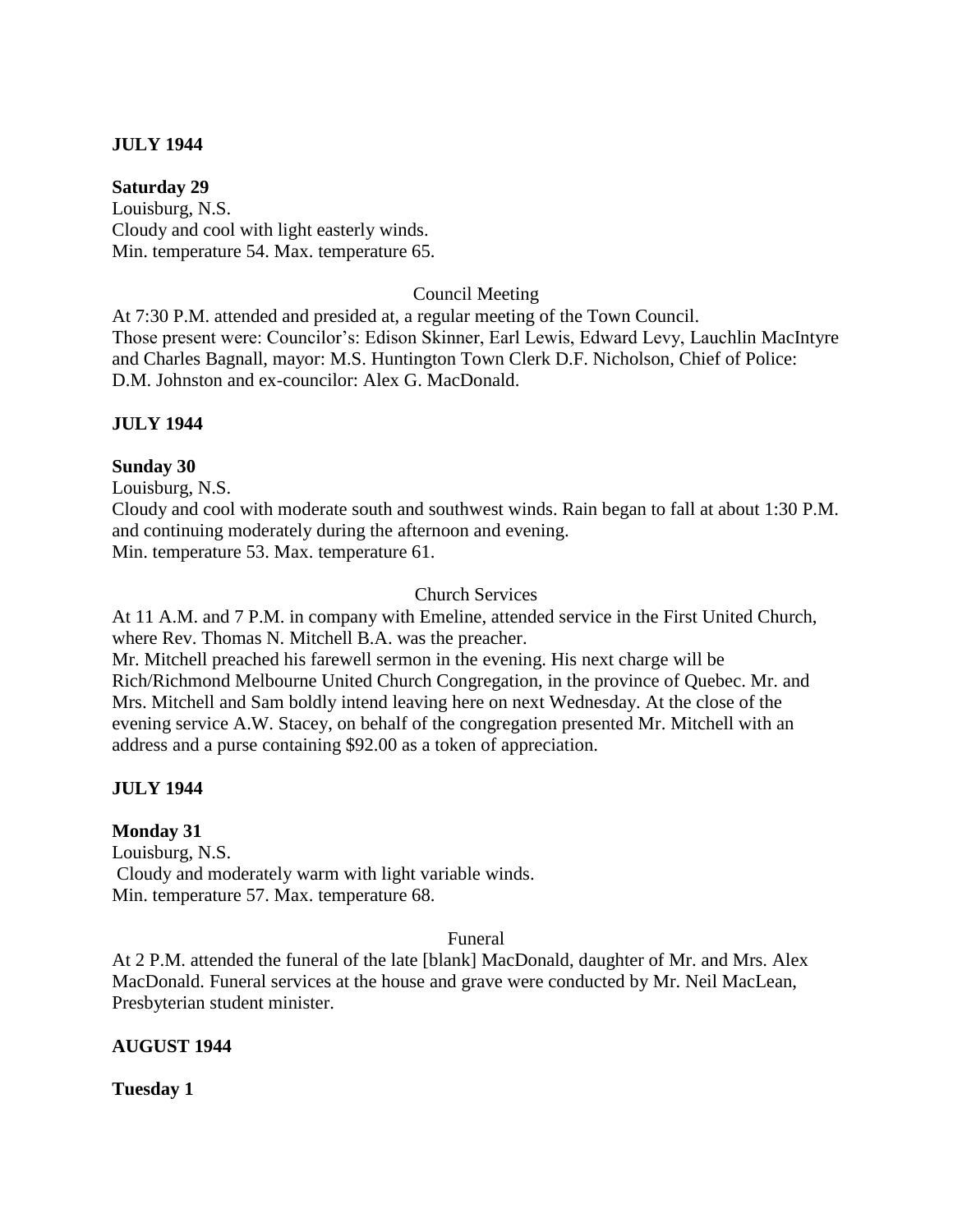Louisburg, N.S. Thunder and a heavy shower of rain at about 6 A.M. Cloudy during the day, with a few light showers. Min. temperature 55. Max. temperature 76.

Motored to Sydney

Went to Sydney at 1 P.M. in Sullivan's Bus Service. Made several business calls at Sydney including a visit to the sample room of the Iron Specialty Co. of Toronto. Returned by bus leaving Sydney at 4:30 P.M.

## **AUGUST 1944**

#### **Wednesday 2**

Louisburg, N.S. Clear and warm with light to moderate variable winds. Min. temperature 52. Max. temperature 85.

## **AUGUST 1944**

**Thursday 3**  Louisburg, N.S. Clear and warm with light to moderate southwest wind. Min. temperature 56. Max. temperature 77.

#### **AUGUST 1944**

**Friday 4**  Louisburg, N.S. Warm and mostly clear with light to moderate southwest wind. Min. temperature 63. Max. temperature 82.

#### **August 1944**

#### **Saturday 5**

Louisburg, N.S. Foggy in the morning, mostly clear during the afternoon, foggy at night. Warm. Light to moderate southern wind. Min. temperature 60. Max. temperature 78.

Meeting of School Board

At 7:30 P.M. attended, and presided at, a meeting of the school board. Those present were: commissioners: Edison Skinner, Frank O'Keefe, and M.S. Huntington (chairman) secretary: D.F. Nicholson, Attendance Officer: D.M. Johnston.

# **AUGUST 1944**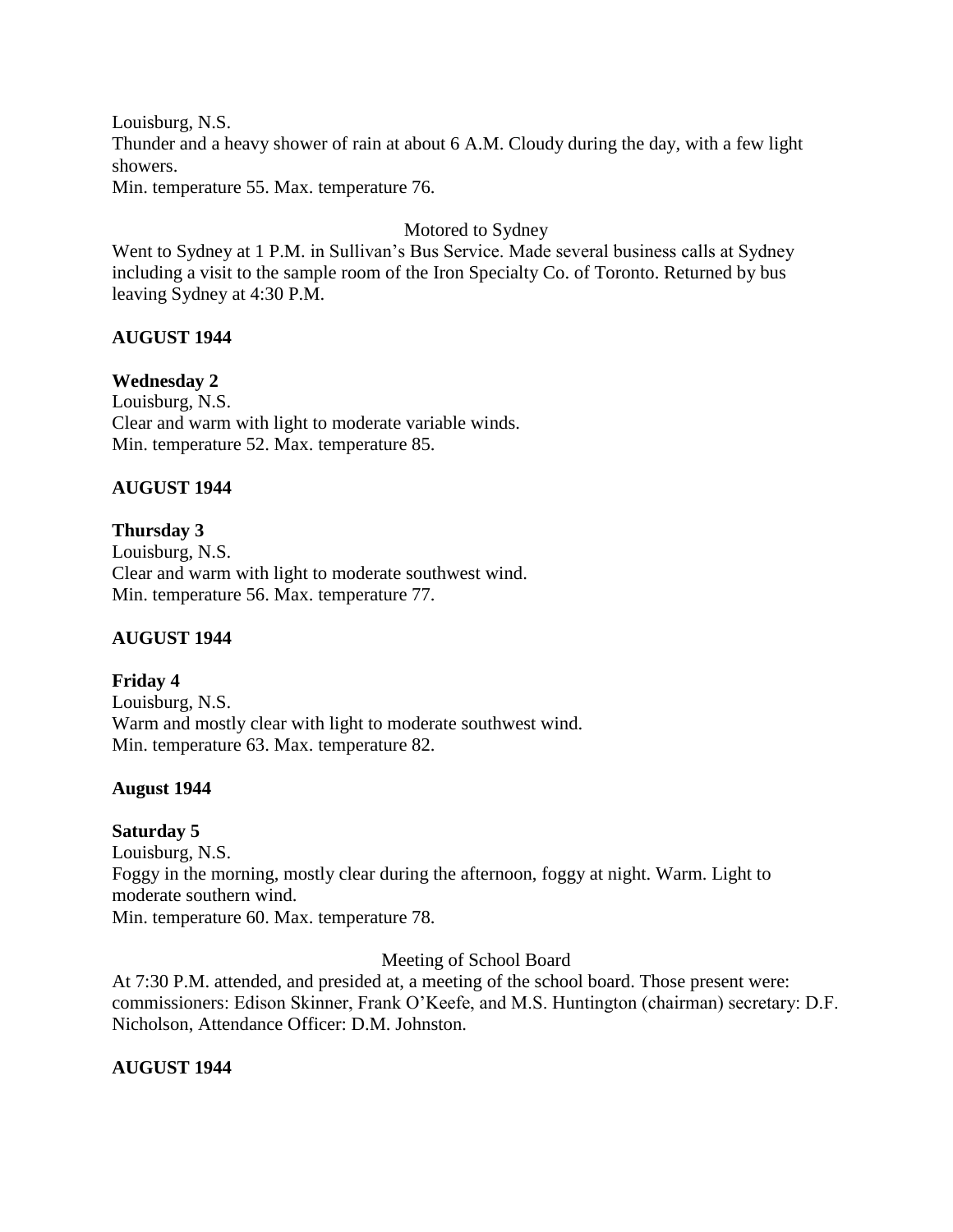#### **Sunday 6**

Louisburg, N.S. Cloudy and foggy but becoming partly clear in the late afternoon and evening. Light to moderate southwest wind shifting to northeast in the evening. Min. temperature 62. Max. temperature 75.

### Church Services

At 11 A.M. and 7 P.M. in company with Emeline, attended service in the First United Church, where Rev. Donald MacLeod, M.A. B.D. at Bloor Street United Church, Toronto, was the preacher. The 3 P.M. service was held specially for the members of the local Orange Lodge (Samuel Moody) who attended in a body.

## **AUGUST 1944**

## **Monday 7**

Louisburg, N.S. Clear and moderately warm with light to moderate northeast wind. Min. temperature 54. Max. temperature 73.

#### To Sydney and Return

Went to Sydney via Sullivan's Bus Service at 1 P.M. arriving back at about 5:30 P.M.

## **AUGUST 1944**

#### **Tuesday 8**

Louisburg, N.S. Clear and moderately with fresh northeast wind. Min. temperature 54. Max. temperature 72

#### **AUGUST 1944**

#### **Wednesday 9**

Louisburg, N.S. Clear and moderately warm with moderate northeast wind shifting to southeast in the afternoon. Min. temperature 53. Max. temperature 70.

#### **AUGUST 1944**

#### **Thursday 10**

Louisburg, N.S. Moderately warm and mostly clear. Cloudy in the evening. Moderate southwest wind. Min. temperature 44. Max. temperature 72.

#### **AUGUST 1944**

**Friday 11**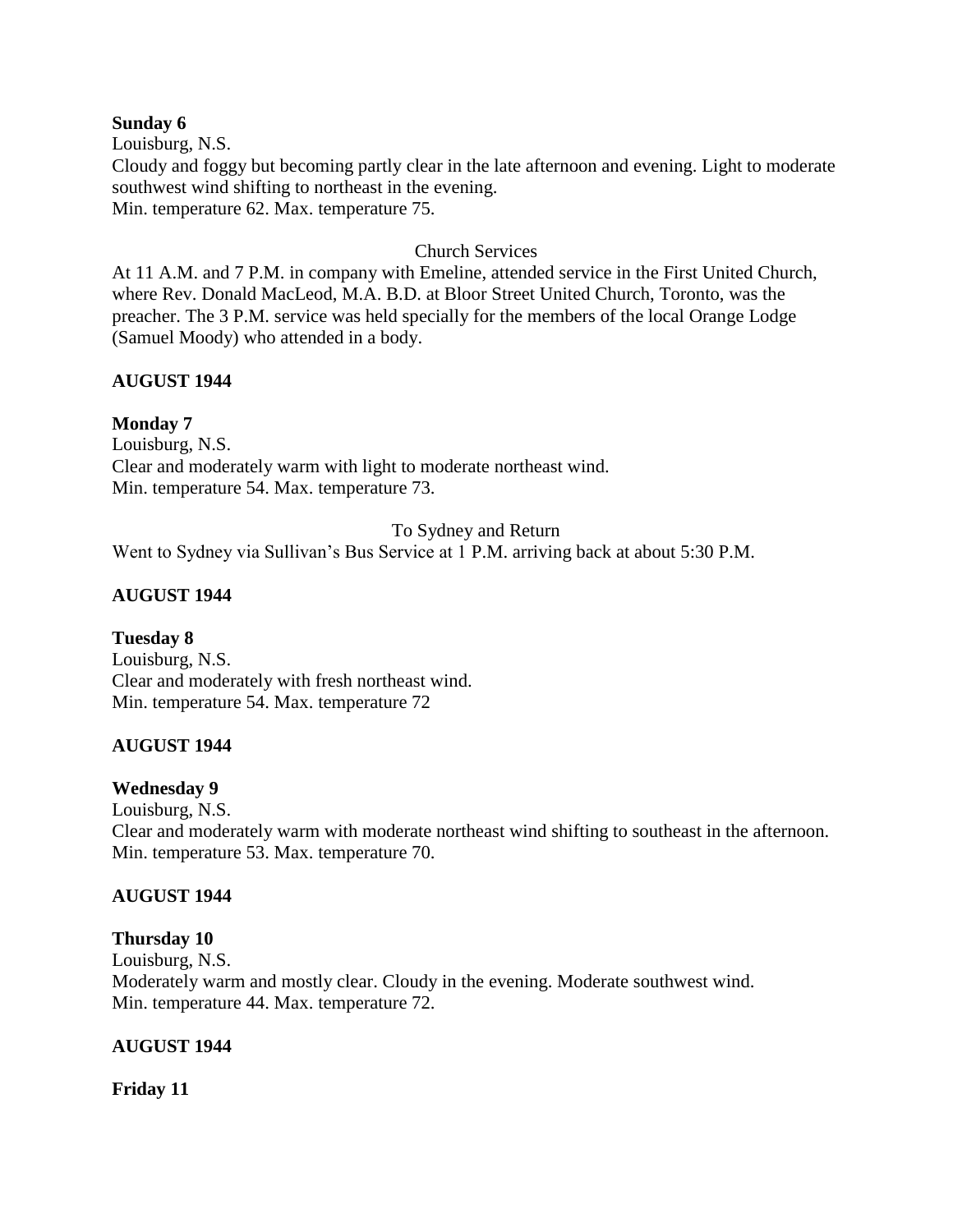[Blank]

**AUGUST 1944**

**Saturday 12** [Blank]

# **AUGUST 1944**

**Sunday 13** [Blank]

**AUGUST 1944**

**Monday 14** [Blank]

# **AUGUST 1944**

**Tuesday 15** [Blank]

**AUGUST 1944**

**Wednesday 16** [Blank]

**AUGUST 1944**

**Thursday 17** [Blank]

# **AUGUST 1944**

# **Friday 18**

Louisburg, N.S. Cloudy and warm with light to moderate southwest wind.

Parrsboro to Truro and Valley

Left Parrsboro at about 2:15 P.M. arrived at Truro at about 4:15 P.M. on board Acadian Bus. Motored to Valley Station with Wafford and Laurie Townsend to the home of Mrs. H.D. Townsend.

# **AUGUST 1944**

**Saturday 19**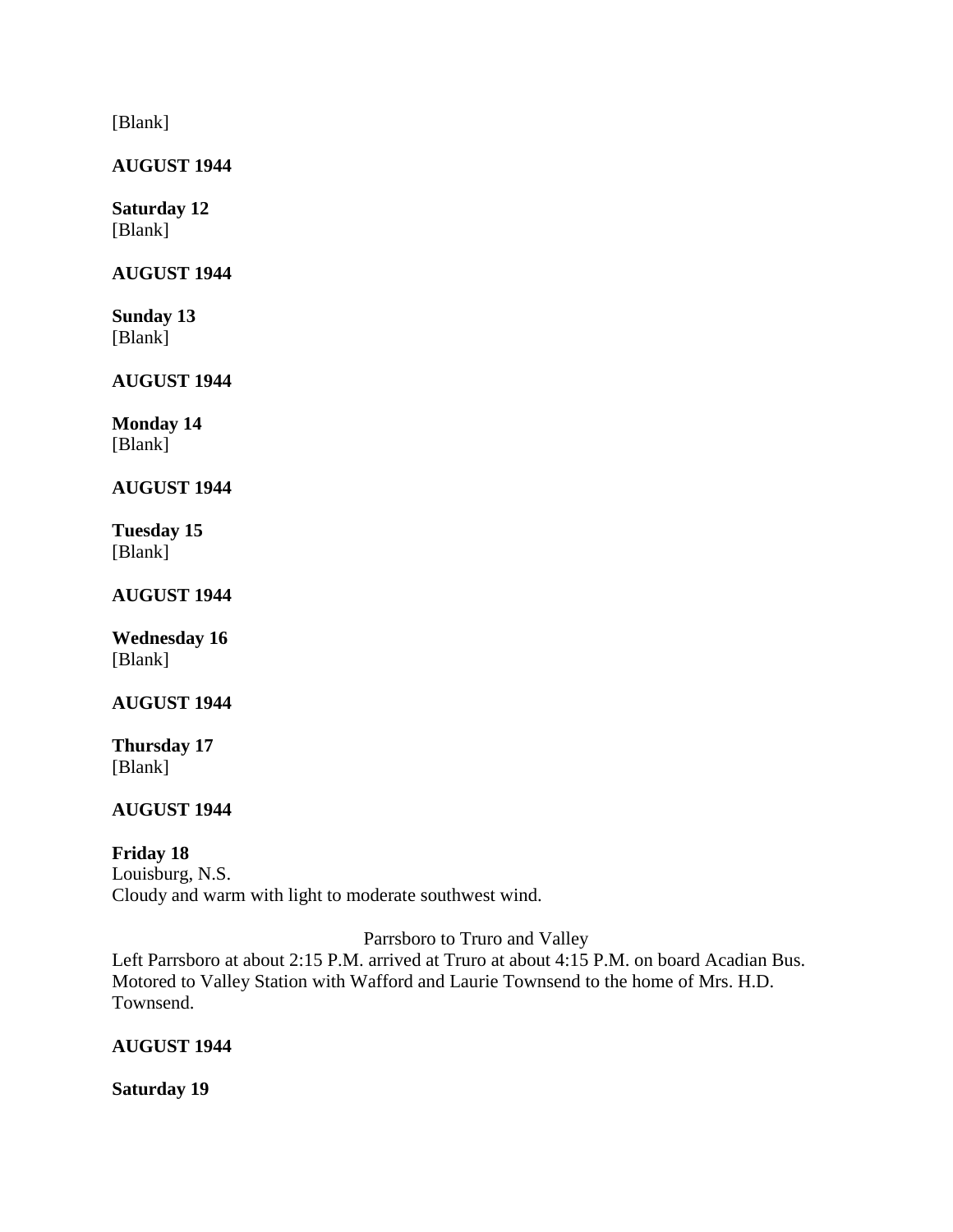Louisburg, N.S. Clear and cool with moderate to fresh northwest wind.

# **AUGUST 1944**

# **Sunday 20**

Louisburg, N.S. Clear and cool with light to moderate west and northwest winds.

# **AUGUST 1944**

**Monday 21** Louisburg, N.S. Moderately cool and mostly clear with light to fresh Southwest wind. Min. temperature 42. Max. temperature 74.

# **AUGUST 1944**

**Tuesday 22** Louisburg, N.S. Cloudy and moderately warm with moderate to fresh southwest wind. Min. temperature 60. Max. temperature 72.

# **AUGUST 1944**

# **Wednesday 23**

Louisburg, N.S. Cloudy and moderately warm with moderate to fresh southwest wind. Shower of rain in the early morning and mist and light shower in the evening. Min. temperature 62. Max. temperature 74.

Choir Practice

At 7 P.M. in company with Emeline, attended the choir practice in the First United Church.

# Death of James Tutty

The death of James Tutty took place at an early hour this morning, at the home of Mr. and Mrs. Dan MacLean, by Lorraine.

# **AUGUST 1944**

# **Thursday 24**

Louisburg, N.S. Cloudy and warm with light winds and some fog. Min. temperature 59. Max. temperature 73.

# **AUGUST 1944**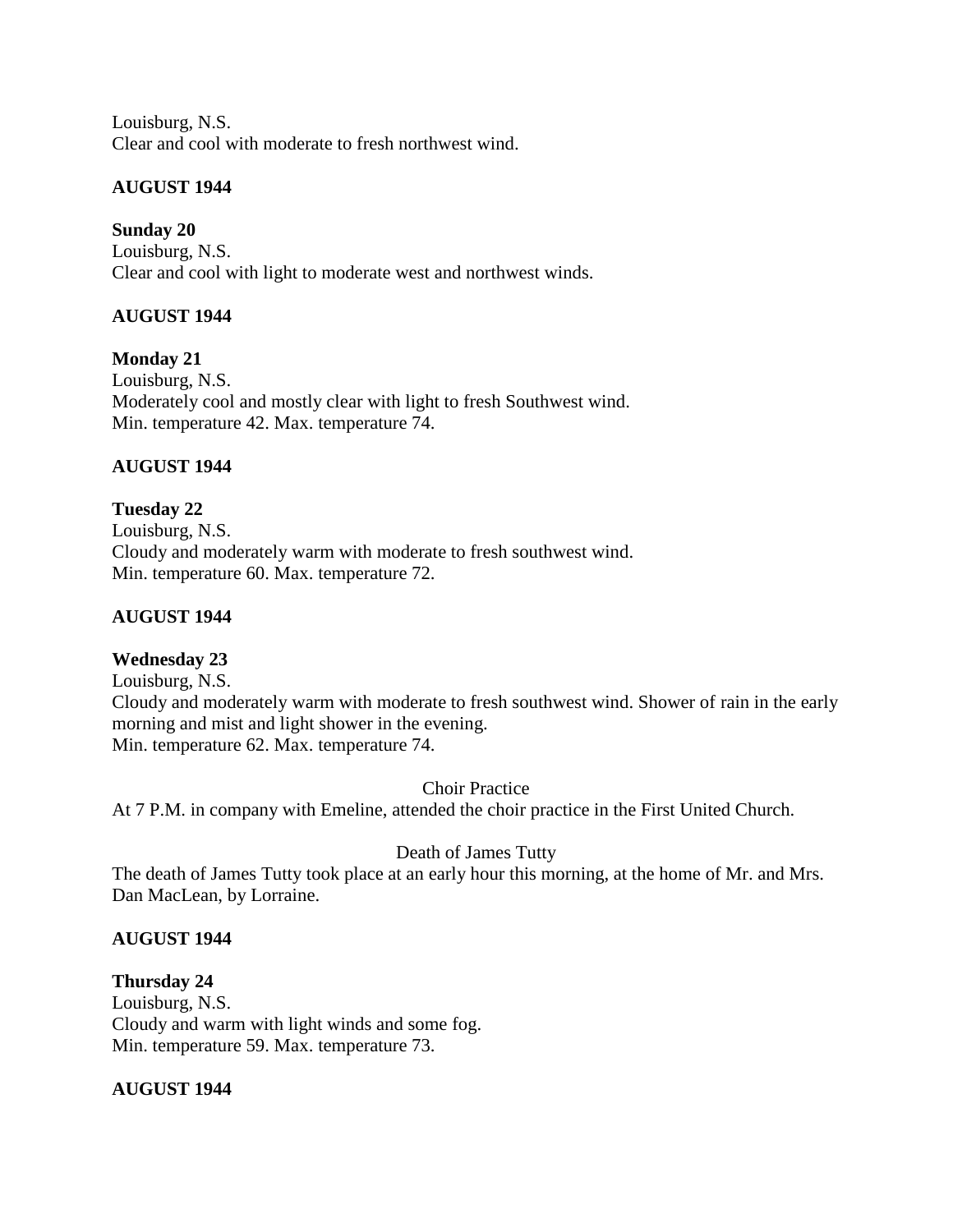## **Friday 25**

Louisburg, N.S. Cloudy and warm, but changing in the forenoon. Light southeast wind, shifting to southwest during the forenoon. Min. temperature 57. Max. temperature 77.

### Funeral

At 1:30 P.M. attended the funeral of the late James Tutty, which took place from the unoccupied home of Mr. and Mrs. Dan MacLean, Main Street, to the Anglican Church at Big Lorraine. Services at the house church and grave by Rev. A.F. Arnold of [blank].

## **AUGUST 1944**

#### **Saturday 26**

Louisburg, N.S.

Clear and moderately warm with light variable winds. Cloudy in the evening, with a very heavy shower of rain between 4:30 and 5 P.M. Rainfall upwards of  $\frac{1}{4}$  inch. Min. temperature 53. Max. temperature 75.

## No Council Meeting

Went to the Town Hall at 7:30 P.M. for the purpose of attending the regular monthly meeting of the Town Council. Those present were Councilors: Earl Lewis and Lauchlin MacIntyre, Clerk: D.F. Nicholson, Police Officer: D.M. Johnston, Mayor M.S. Huntington and Ex-Councilor Alex G. MacDonald. Not sufficient members of the Council being present to form a quarum. No meeting was held.

#### **AUGUST 1944**

#### **Sunday 27**

Louisburg, N.S. Clear for the most part, with light northerly wind. Shower of rain at about 9:30 A.M. Min. temperature 50. max. temperature 69.

#### **AUGUST 1944**

#### **Monday 28**

Louisburg, N.S. Partly clear and moderately warm with moderate to fresh northeast wind. Min. temperature 53. Max. temperature 70. Light showers during the evening.

#### **AUGUST 1944**

**Tuesday 29** Louisburg, N.S.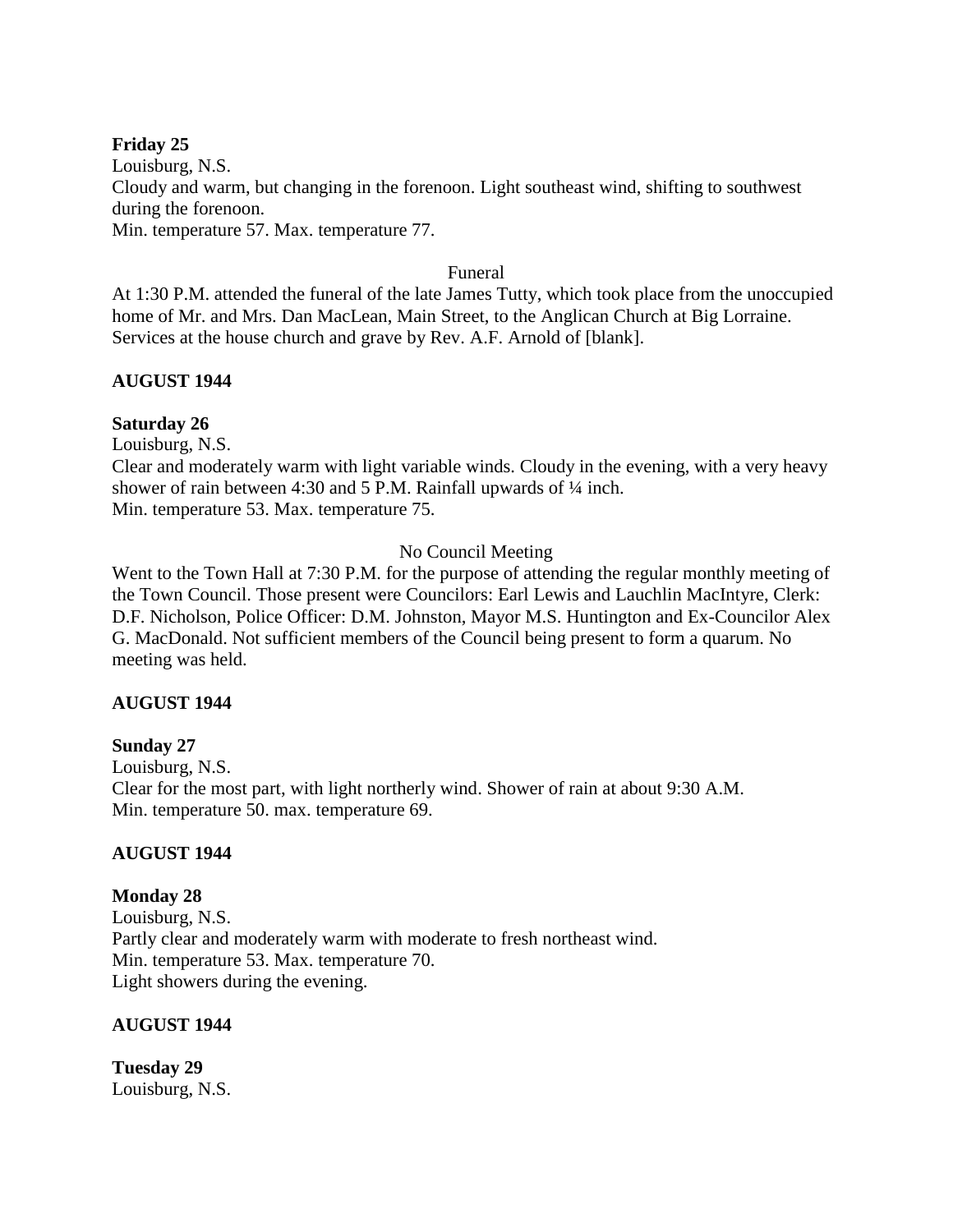Rain in the early morning and mist and light showers during the day and night. Moderate gale from the Northeast developed in the early morning and continued all day. Wind shifting to east, southwest and after noon to southwest. Rainfall about  $\frac{1}{4}$ . Min. temperature 58. Max. temperature 67.

# Gardens Damaged

High wind of today damaged gardens to a considerable extent. Dahlias and other flowers in my garden, as well as beans and other vegetables in the backyard garden suffered on account of the gale.

## **AUGUST 1944**

#### **Wednesday 30**

Louisburg, N.S.

Cloudy, misty with occasional showers. Fresh to moderate southwest wind. Rainfall about ¼ inch.

Min. temperature 56. Max. temperature 70.

# **AUGUST 1944**

## **Thursday 31**

Louisburg, N.S.

Partly clear in the morning. Heavy downpour of rain beginning at about 1 P.M. and continuing for several hours. Rainfall about 1 ½ inch. Light variable winds. Some heavy thunder and lightning at about 1:30 P.M.

Min. temperature 58. Max. temperature 72.

# Struck By Lightning

House owned and occupied by Mr. and Mrs. Stephen Murphy and Neil Murphy was struck by lightning this afternoon and damaged to a considerable extent.

#### **SEPTEMBER 1944**

#### **Friday 1**

Louisburg, N.S. Cloudy and cool clearing at about 2 P.M. Light to moderate northeast wind. Min. temperature 54. Max. temperature 65.

Louisburg to Glace Bay

Left Louisburg on the 8:15 A.M. train enroute to Glace Bay. On arriving at Glace Bay, motored by taxi to the Glace Bay General Hospital where I visited, John N. MacDonald, George Phalen, and Miss Christine MacDonald, all of Louisburg, who are at present patients in the hospital. I also visited Jeremiah Smith Jr. of Louisburg, who is now in the [blank]

#### **SEPTEMBER 1944**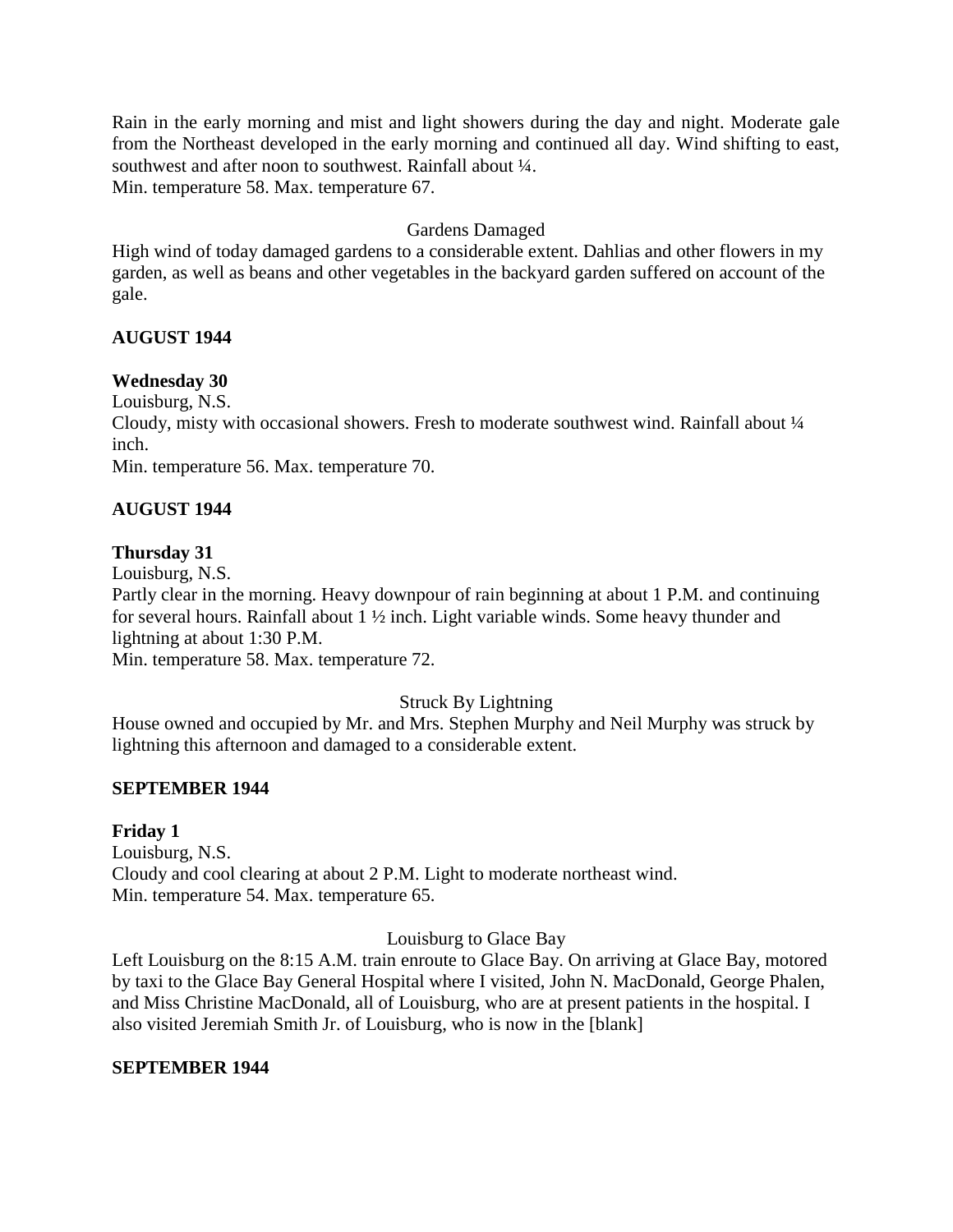#### **Saturday 2**

Louisburg, N.S. Cloudy and moderately warm with light to moderate southwest wind. Min. temperature 54. Max. temperature 69. Light drizzle of rain beginning at about 11 P.M.

### Arrived For a Visit

Clifford and Maria arrived on the train in the evening for a visit. While in town they will be our guests.

#### **SEPTEMBER 1944**

#### **Sunday 3**

Louisburg, N.S.

Cloudy and threatening with light to fresh south southeast wind. Heavy rain, accompanied by thunder and lightning, began to fall at about 3:45 P.M. Showery and misty during the evening and night. Rainfall about.

#### Church Services

At 11 A.M. and 7 P.M. in company with Emeline, attended services in the First United Church, where Rev. E.E. Ashley, of the United Church at Mill Stream, New Brunswick.

#### **SEPTEMBER 1944**

# **Monday 4**

**Labor Day** Louisburg, N.S. Cloudy and moderately warm with light southwest wind. Partly clear for a short time in the afternoon. Some fog at night. Min. temperature 60. Max. temperature 70.

General Holiday (Labor Day)

Most all places of business closed for the greater part of the day. Had shop open for business as follows: 10 A.M. to 1 P.M. 4 P.M. to 6 P.M.

# **SEPTEMBER 1944**

# **Tuesday 5**

Louisburg, N.S. Cloudy and moderately warm with light variable winds. Some fog in the morning, partly clear for a short time in the afternoon. Min. temperature 58. Max. temperature 76.

#### ARMED TRAWLER ANTICOSTI (T274)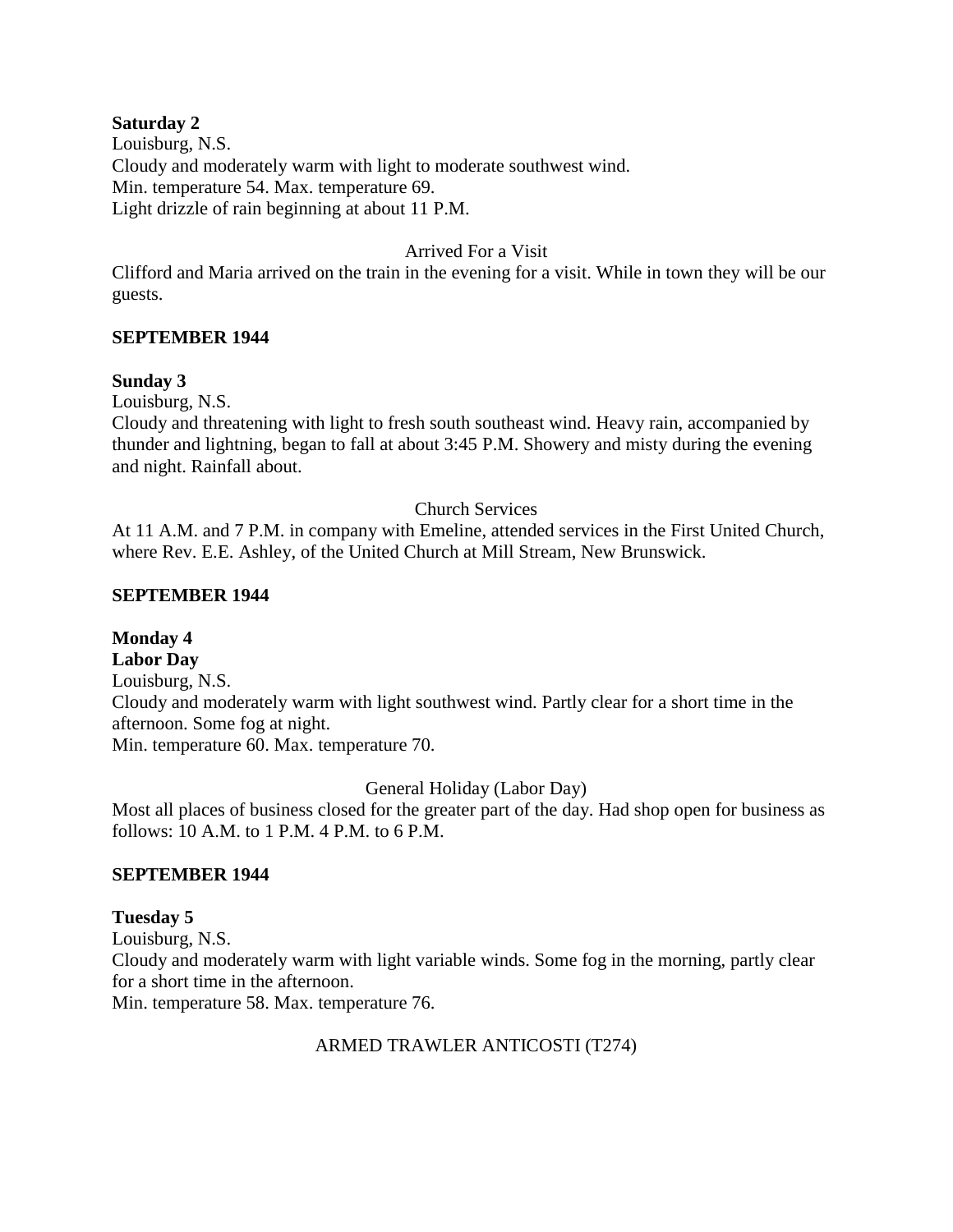British Armed Trawler "Anticoste" which has been here since July 8 undergoing repairs and refitting sailed in the morning. She sailed under the escort of a corvette, which arrived here at about 8:30 A.M.

#### **SEPTEMBER 1944**

## **Wednesday 6**

Louisburg, N.S. Cloudy with some fog. Heavy rain in the afternoon accompanied by thunder and lightning. Light variable winds. Rainfall about 1/4 inch. Min. temperature 57. Max. temperature 69.

## Schools Opened

Public schools throughout the province of Nova Scotia, opened today for the 1944-1945 term. At Louisburg Town Schools, the staff is as follows: Principal William Hilchey, Vice President Marrien Nicholson, Mrs. [blank] Smith, (Edith Martell), Mrs. Angus MacDonald, Miss Helen Lynk, Miss Alfreda Deering.

## **SEPTEMBER 1944**

## **Thursday 7**

Louisburg, N.S. Cloudy in the morning, but clearing early in the day. Light northwest wind. Min. temperature 56. Max. temperature 71.

# **SEPTEMBER 1944**

# **Friday 8**

Louisburg, N.S. Clear in the morning but becoming cloudy in the forenoon. Heavy showers in the early afternoon, followed by mist and some fog. Cleared at about 2:30 P.M. Clear during the evening. Moderate southwest wind. Rainfall about  $\frac{1}{4}$  inch. Min. temperature 50. Max. temperature 70.

#### **SEPTEMBER 1944**

#### **Saturday 9**

Louisburg, N.S. Clear and moderately warm with light to fresh southwest to west winds. Min. temperature 7. Max. temperature 70.

Left for Home

Mr. and Mrs. Clifford Huntington, who have been visiting us since last Saturday, left enroute to their home at Huntington, G.B., on the 8:15 A.M. train. They intend to stay a few days at Mira Gut while on their way home.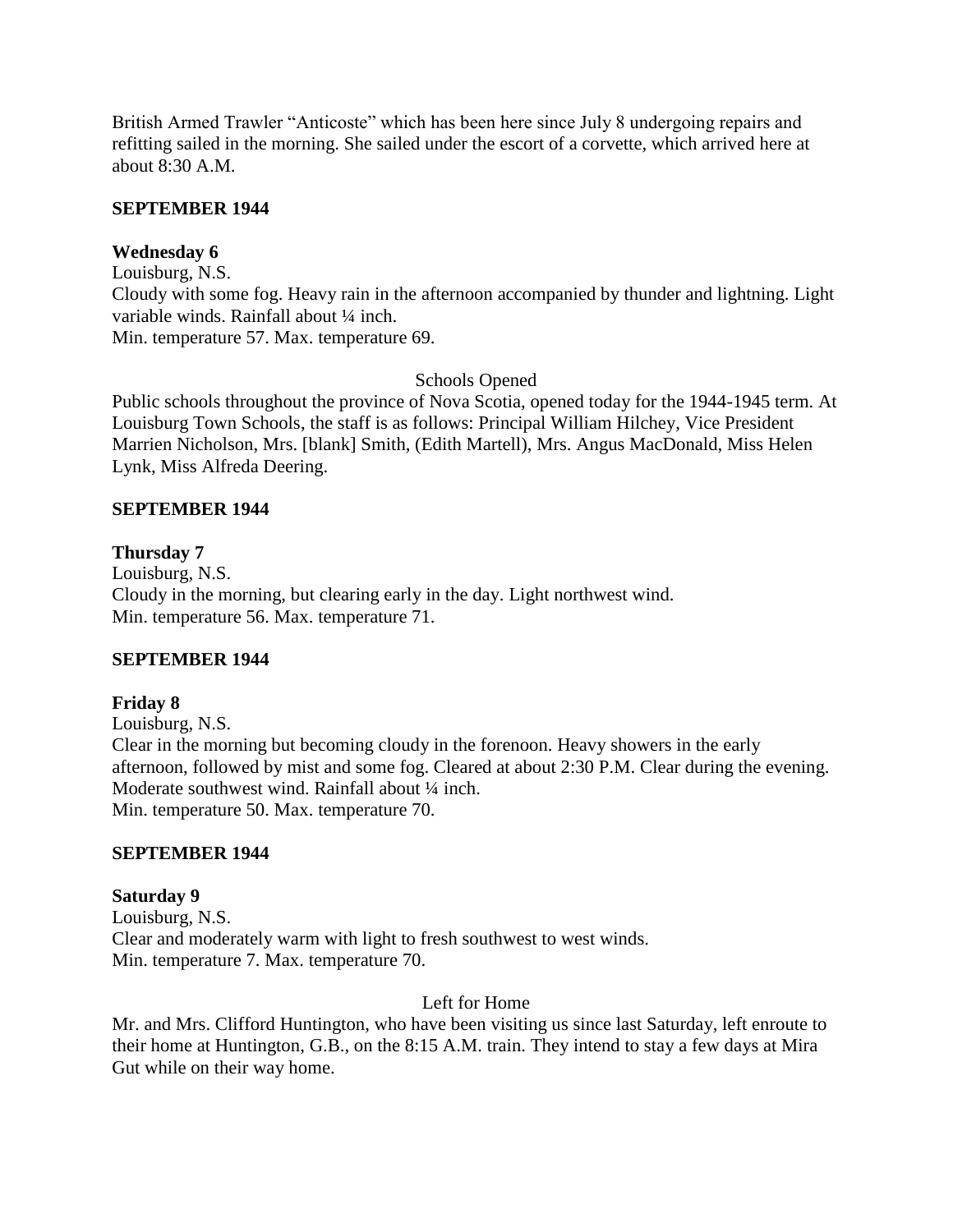#### **SEPTEMBER 1944**

#### **Sunday 10**

Louisburg, N.S. Clear and moderately warm with light west to northwest winds. Partly cloudy for a short time in the afternoon. An ideal summer day. Min. temperature 53. Max. temperature 74

#### Church Services

At 11 A.M. and 7 P.M. in company, with Emeline, attended services in the First United Church, where Rev. John G. King of the United Church at Salt Springs, Pictou County N.S. was the preacher.

Went For a Walk

At about 1:30 P.M. in company, with Emeline, went for a walk to Gerrard's Bridge, and back. Later I walked to Wolf Park and Fort Wolfe, Havenside, and back, returning at about 5 P.M.

#### **SEPTEMBER 1944**

#### **Monday 11**

Louisburg, N.S. Mostly clear and moderately warm with light northwest wind which shifted to northeast in the late afternoon. Min. temperature 48. Max. temperature 70

#### **SEPTEMBER 1944**

#### **Tuesday 12**

Louisburg, N.S. Clear and moderately warm with light westerly wind. An idea summer day. Min. temperature 48. Max. temperature 70.

#### Motored To Sydney

Left here for Sydney at about 8:45 A.M. with Emeline, Mrs. Fletcher Townsend, and Mrs. Edison Skinner, in Mrs. Fletcher Townsend's car with Mrs. Townsend driving. Arrived in Sydney at about 9:45 A.M. Made a number of business calls during the day. Had lunch with Emeline at the Isle Royale hotel. We all left for home at about 4:30 P.M. arriving at about 5:30 P.M.

#### **SEPTEMBER 1944**

#### **Wednesday 13**

Louisburg, N.S. Moderately warm and mostly cloudy, with light winds. Min. temperature 54. Max. temperature 74.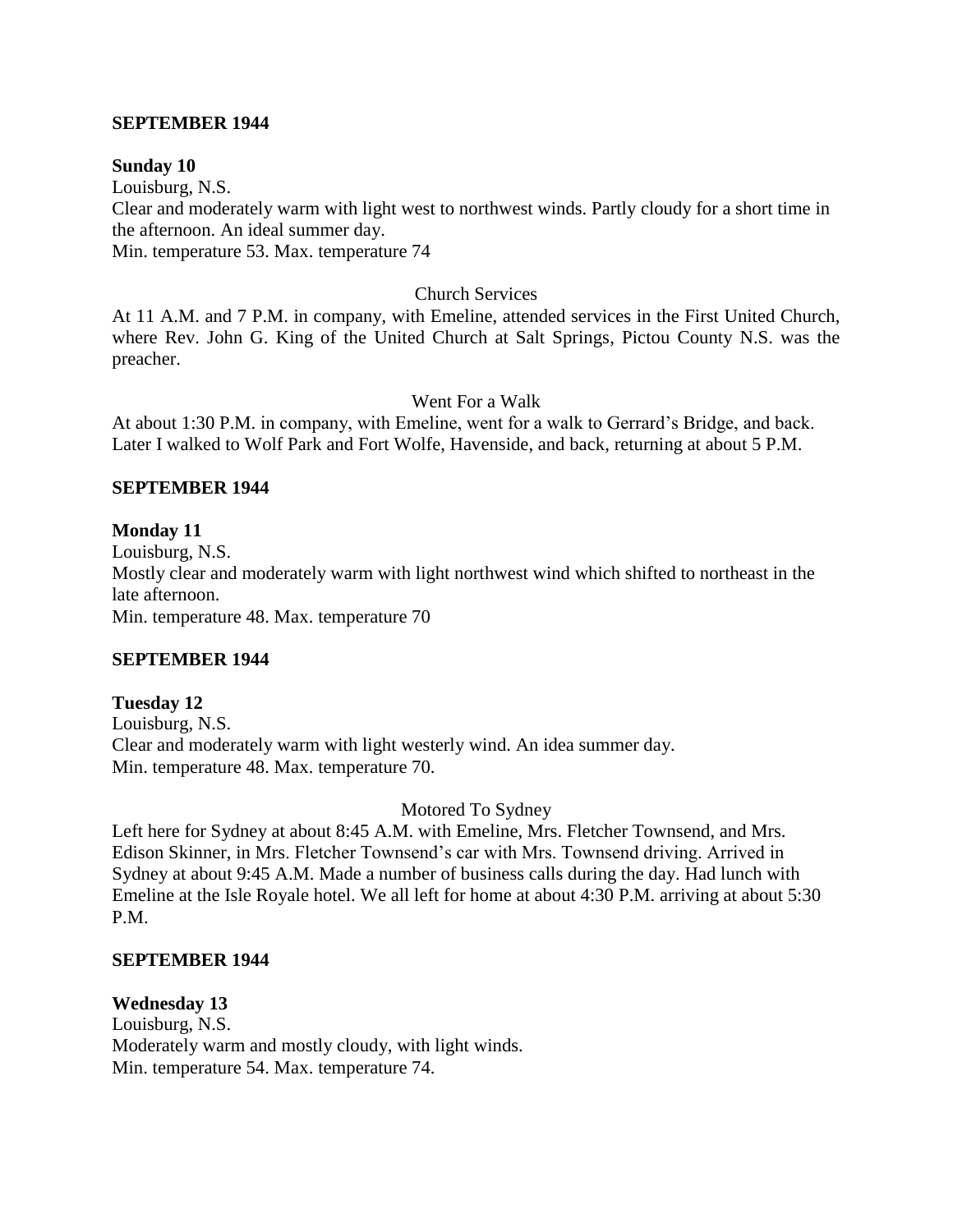#### Choir Practice

At 8 P.M. in company with Emeline, attended and conducted choir practice, as usual, in the First United Church.

#### **SEPTEMBER 1944**

#### **Thursday 14**

Louisburg, N.S. Cloudy, misty and showery during the forenoon. Partly clearing during the afternoon. Light to moderate southwest to west wind. Min. temperature 61. Max. temperature 74

Community Fair

In the afternoon a party consisting of Mrs. Fletcher Townsend, Mrs. Edison Skinner, Mrs. Dan Townsend, Emeline and myself, motored to the annual community fair at Mira Gut, in a car owned and driven, by Mrs. Fletcher Townsend. After spending about two hours at the fair, we left for home arriving at about 6:15 P.M. My entry of 6 Dahlia blooms won first prize in competition with several other entries.

#### **SEPTEMBER 1944**

#### **Friday 15**

Louisburg, N.S.

Cloudy and warm with light southerly wind, in the forenoon. The tropical storm has been forecast as moving north along the United States coast for the last two or three days, striking here shortly after noon. Wind increased until it reached heavy gale force at about 4 P.M. At about 5 P.M. wind began to decrease, becoming almost calm at about 7 P.M. Wind decreasing its height estimated to be about 40 or 50 miles per hour. No serious damage resulted here. Min. temperature 62. Max. Temperature 72.

Presented Trophies to Softball Leagues

At 10:30 P.M. I visited the Navy Leagues Hostel, where a dance was in progress, and presented the softball trophies to the winning teams of the 1944 season. In the Ladies League the team captained by Mrs. Peter Campbell was the winner. The Royal Canadian Air Force team captained by Mr. MacIntyre, R.C. A.F. was the winner in the men League. Other teams competing in the Men's League were the Royal Canadian Navy and a team composed of local civilians. The trophies consisting of ten silver cups were purchased by myself at the beginning of the softball season for the purpose of creating an interest in this line of sport. There were two teams in the Ladies League, the losing team being captained by Miss Nellie Kyte.

#### **SEPTEMBER 1944**

#### **Saturday 16**

Louisburg, N.S. Clear and moderately warm with light variable winds. Min. temperature 51. Max. temperature 67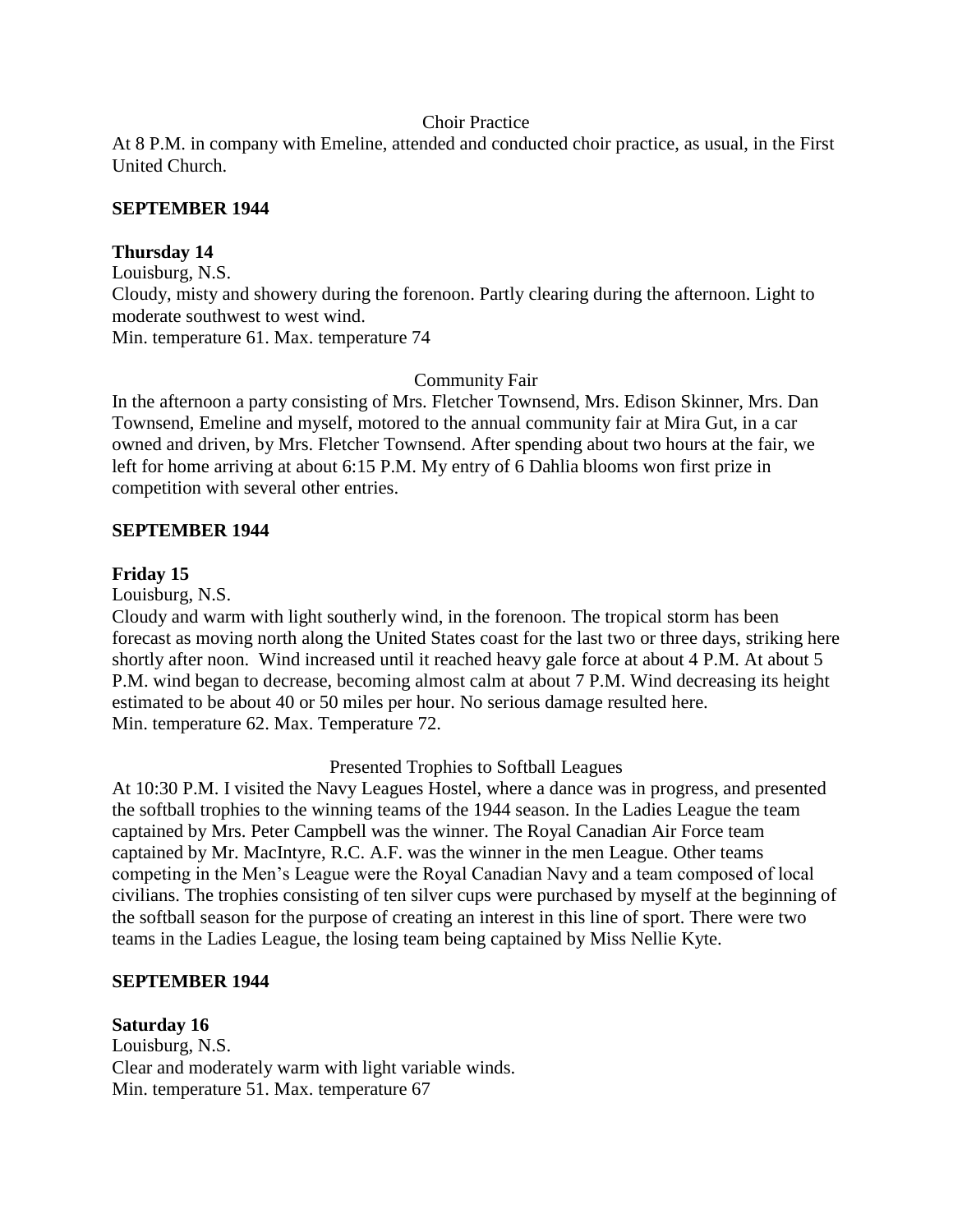### Spanish Trawlers Sail

Spanish Trawler's TREMONTANA and MISTRAL, which arrived here on April 24, 1944 and have been engaged in fishing off the Nova Scotia coast during the spring and summer months, left to return to Spain, during the forenoon. During the season they visited the Port of Louisburg several times for the purpose of obtaining bunker coal and other supplies.

### **SEPTEMBER 1944**

## **Sunday 17**

Louisburg, N.S. Clear and cool with light to moderate easterly wind. An ideal day. Min. temperature 46. Max. temperature 59

## Church Services

At 11 A.M. and 7 P.M. in company, with Emeline, attended services in the First United Church, where Rev. J.G. Hackin (retired) of Truro, N.S. was the preacher. Mr. Hackin is expected to supply the United Church for several weeks or until a regular minister is inducted.

## **SEPTEMBER 1944**

## **Monday 18**

Louisburg, N.S. Clear and moderately cool with light to moderate easterly wind. An ideal day. Min. temperature 35. Max. temperature 67.

#### First Frost of the Season

Light frost in the early morning. First of the season. No damage resulted.

# Domestic Science Class Opens

The Domestic Science Class of the Louisburg Town School opened today for the 1944-1945 term. This class is under the direction of Miss Bertha Walsh.

# **SEPTEMBER 1944**

# **Tuesday 19** Louisburg, N.S. Clear and moderately warm with light southwest wind. A perfect day.

Min. temperature [blank]. Max. temperature [blank].

#### Marriage

At 3 P.M. in company, with Emeline, attended the marriage, in the First United Church of Duncan MacKay and Miss Haraldine Beaver, both of this town. The ceremony was performed by Rev. J.G. Hackin (retired) of Truro N.S. After the ceremony, the First United Church choir, of which Emeline and I are both members, were guests at the wedding reception. At the home of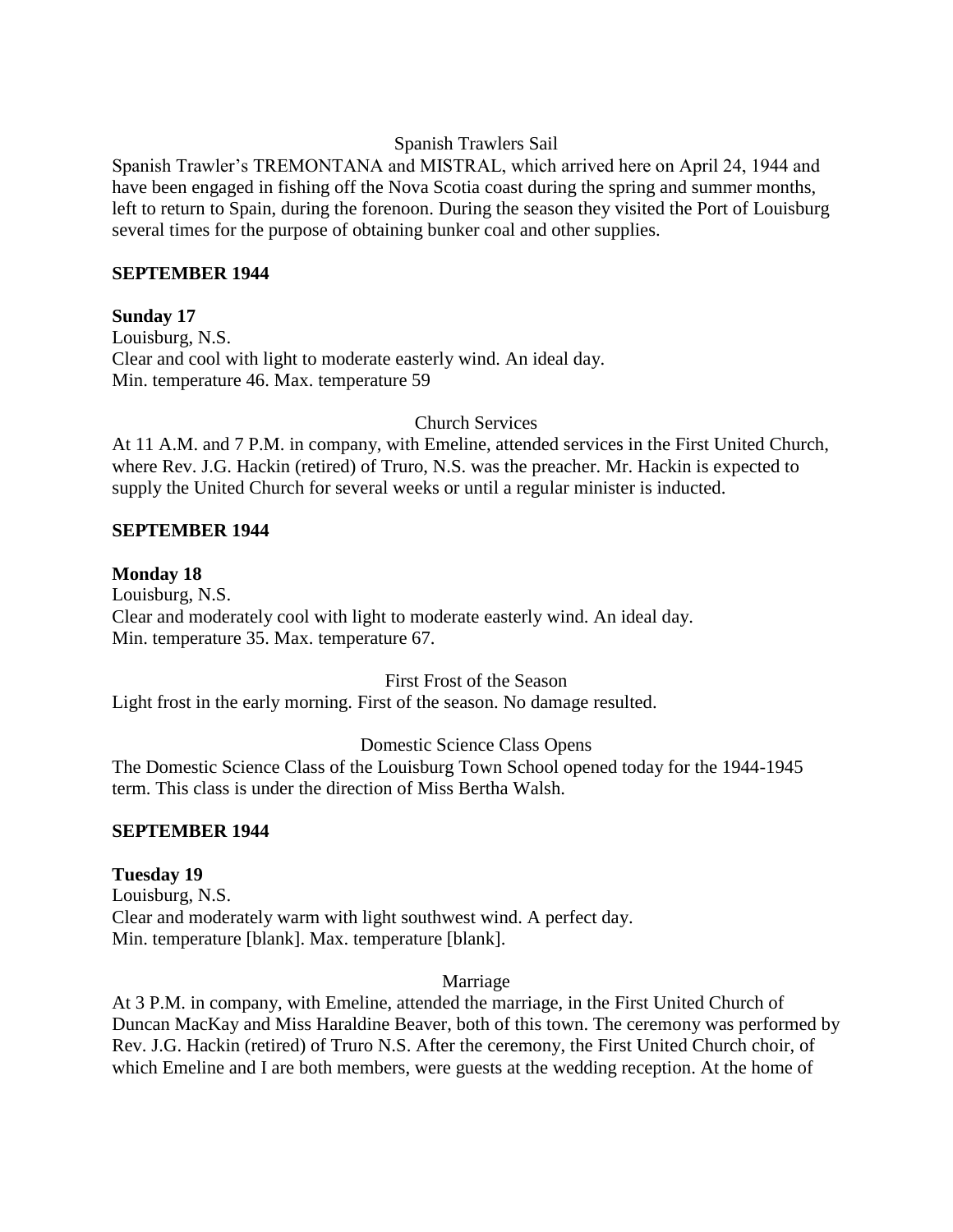the brides parents, Mr. and Mrs. Charles Beaver, Lorway Street. Mr. and Mrs. MacKay will reside at Louisburg.

## Visits Louisburg

William Huntington of Salmon River, Mira, my first cousin, visited us today, it being the first time he was ever in the Town of Louisburg. He arrived here with Sylvester MacDonald of Salmon River. They both had dinner with, before leaving for home at about 1 P.M.

## **SEPTEMBER 1944**

## **Wednesday 20**

Louisburg, N.S. Clear and warm with light to moderate southwest wind. An ideal day. Cloudy and foggy in the evening, with some rain during the [blank]

Visited Fair at Marion Bridge

In company with Emeline and Mrs. J.M. Spencer, motored to Marion Bridge with Mrs. Fletcher Townsend, and attended the annual community fair at that place.

#### **SEPTEMBER 1944**

#### **Thursday 21**

Louisburg, N.S. Warm, and mostly clear with light to moderate winds. Min. temperature 62. Max. temperature 71.

#### **SEPTEMBER 1944**

# **Friday 22**

Louisburg, N.S. Cloudy in the morning and afternoon. Partly clear during the noon hours. Light to fresh southwest wind. Rain began to fall at about 4 P.M.: and continued moderately. Min. temperature [blank]. Max. temperature [blank].

# Motored To Sydney

In company with Emeline, went to Sydney by Sullivan's Bus Service, leaving Louisburg at about 8:30 A.M. Made a number of business calls at Sydney and left for home at 4:30 P.M. Had dinner at the Isle Royale Hall.

#### **SEPTEMBER 1944**

#### **Saturday 23**

Louisburg, N.S.

Rain in the early morning, clear and cool during the day, with light to moderate southwest wind. Rainfall of yesterday afternoon, last night and early this morning, about  $\frac{3}{4}$  inch. Min. temperature 40. Max. temperature 61.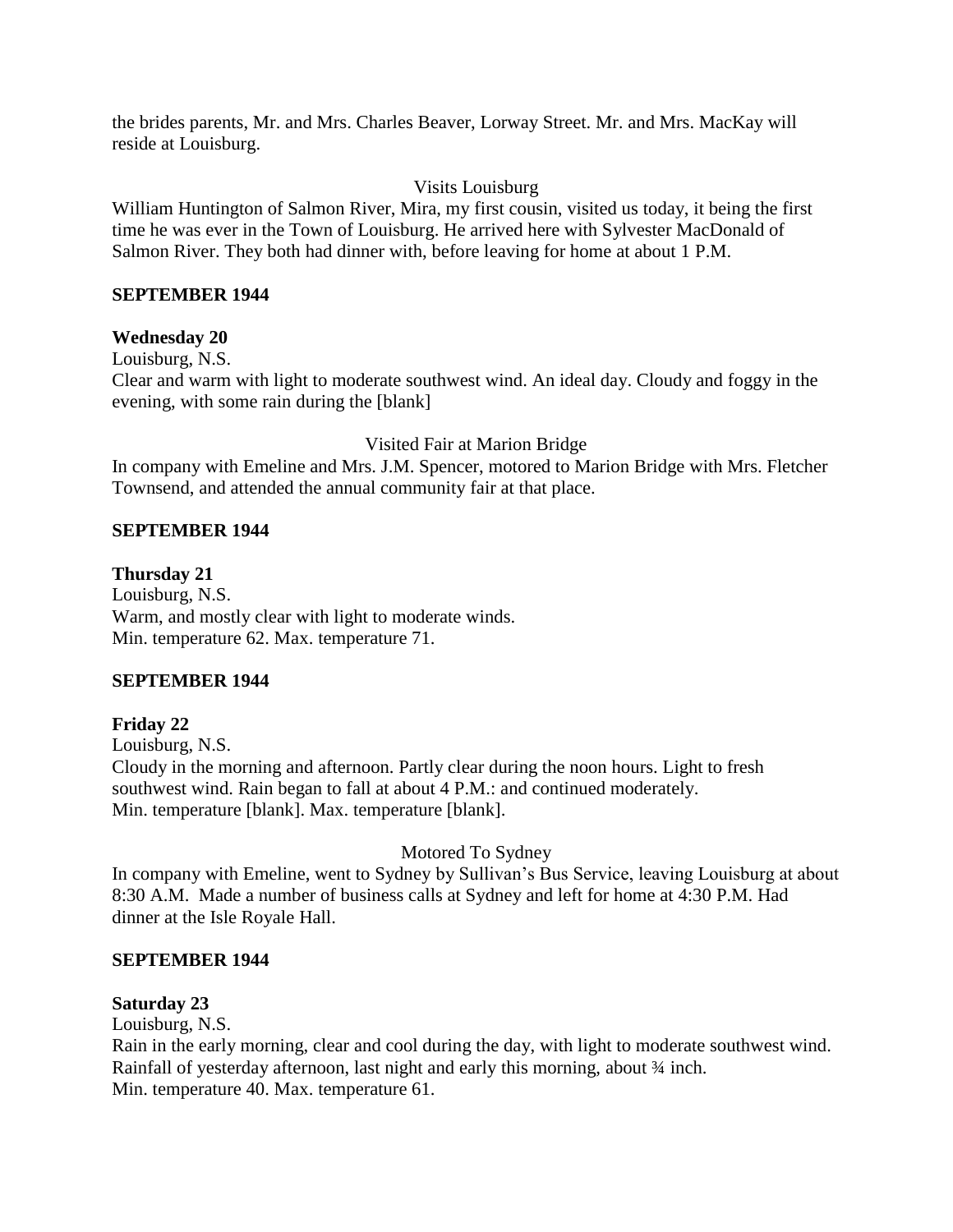### Congregational Meeting

At 8 P.M. in company with Emeline, attended a special congregational meeting of the First United Church. Meeting held in the church and called for the purpose of executing a call to a minister to fill the vacancy caused by the resignation of the Rev. Thomas N. Mitchell, B.A. the former pastor. The meeting was presided over by Rev. L.B. Campbell, pastor of the First United Church of Sydney, and MacBeaton of the Louisburg United Church. On motion M.S. Huntington was elected secretary of the meeting. Four names were submitted to the meetings as candidates. A vote was then taken by ballot and resulted as follows: Rev. Elmer E. Ashley 19 Rev. John G. King, Salt Springs, Pictou Co. N.S. 10 Rev. R.A. Patterson, Baddeck, Victoria Co. N.S. 4

Rev. B.L. Roach 0

Rev. S.E. Hayward, Mulgrave, Guysborough, Co. N.S. 0

After the result of the vote was made known it was decided to extend a call to the Rev. Elmer E. Ashley.

## **SEPTEMBER 1944**

### **Sunday 24**

Louisburg, N.S. Cool and partly cloudy with light variable winds. Min. temperature 38. Max. temperature 62.

# Church Services

At 11 A.M. and 7 P.M. in company with Emeline, attended services in the First United Church Louisburg, and at 3 P.M. in the United Church at Catalone. At all these services Rev. John G. Hackin (retired) of Truro, N.S. was the preacher.

At 11 A.M. was held the annual "Rally Day" service. Owing to the Catalone Congregation not knowing that a service was to be held there this afternoon, there were only 8 persons present, including the preacher.

### Visitors from Sydney

At about 4:30 P.M. Mr. and Mrs. John Y. Spears arrived for to pay us a visit. They were accompanied by a friend of theirs, Mr. MacLeod. After having supper with us we all went to church together. After church they started for home at about 8:30 P.M. intending to call at the home of Mr. and Mrs. B.M. Spencer enroute.

### **SEPTEMBER 1944**

### **Monday 25**

Louisburg, N.S. Clear and cool with light northeast wind. Min. temperature 43. Max. temperature 60.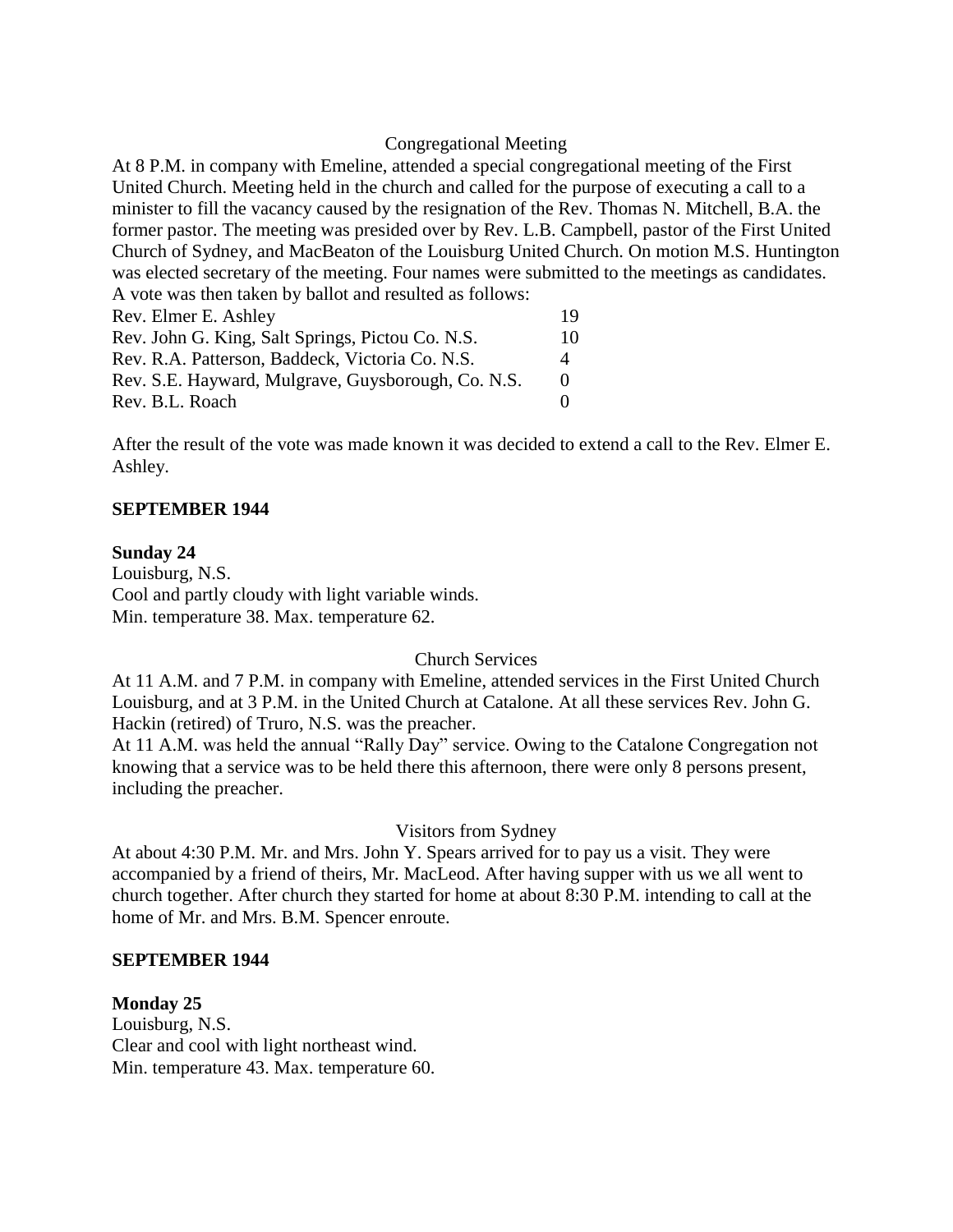#### **SEPTEMBER 1944**

#### **Tuesday 26**

Louisburg, N.S.

Clear and moderately cool with light variable winds. A perfect autumn day. Min. temperature 37 max. temperature 62.

#### Meeting the Citizens

At 8 P.M. attended a citizens meeting the Bartholomew's Church Hall, called for the purpose of discussing post war problems as they affect industry and employment in the Town of Louisburg. Norman Lynk, repair plant was chairman with George Phalen as secretary.

#### **SEPTEMBER 1944**

#### **Wednesday 27**

Louisburg, N.S. Mostly clear with light to moderate southwest and west winds. An ideal day. Min. temperature 42. Max. temperature 66.

#### **SEPTEMBER 1944**

#### **Thursday 28**

Louisburg, N.S. Cloudy and cool with very light variable winds and a few very light showers. Min. temperature 40. Max. temperature 60.

#### **SEPTEMBER 1944**

**Friday 29** Louisburg, N.S. Cloudy with some rain.

#### **SEPTEMBER 1944**

### **Saturday 30**

Louisburg, N.S. Cloudy and cool with moderate to fresh variable winds. Min. temperature 43. Max. temperature 56.

Meeting of School Board

Immediately following the meeting of the School Board, which closed at 7:40 P.M., attended and presided at a regular meeting of the Town Council. Those present were: councilors: Edison Skinner, Edward Levy, Earl Lewis, Charles Bagnall and Lauchlin MacIntyre, Mayor M.S. Huntington, Town Clerk: D.F. Nicholson, Police Chief Dan Johnston, Fred Kyte, representing the press and L.H. Cann.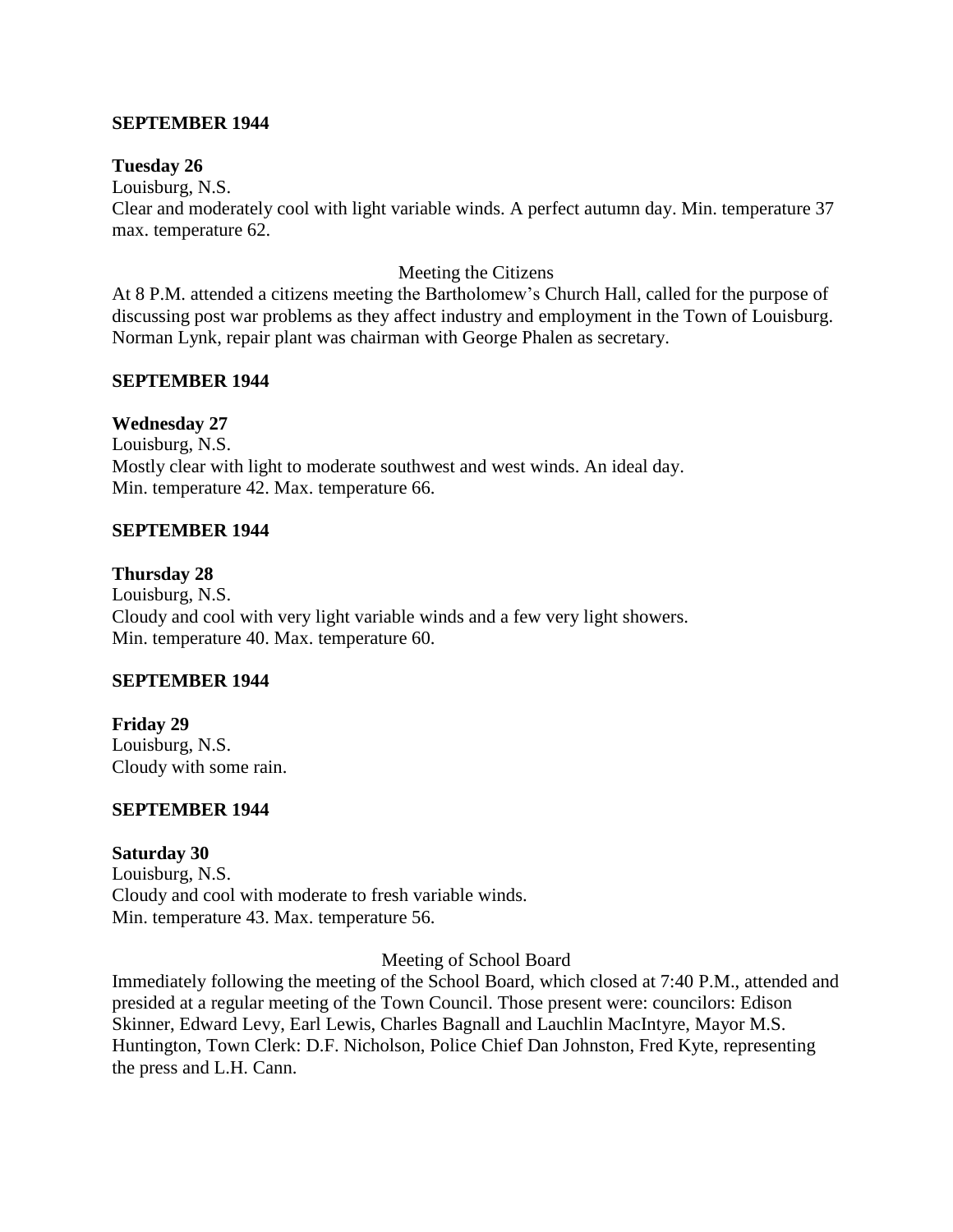### **OCTOBER 1944**

**Sunday 1**  Louisburg, N.S. Cloudy, misty and drizzly with light to fresh easterly wind. Min. temperature 50. Max. temperature 56.

#### Church Services

At 11 A.M. and 7 P.M., in company with Emeline, attended services in the First United Church where Rev. John G. Hackin (retired) was the preacher. The communion of the Lord's Supper was dispersed during the morning service.

#### Sing Song

After the close of the evening service on the invitation of Mrs. A.W. Stacey the choir of the First United Church visited the home of Mrs. And Mrs. Stacey where we had a sacred sing song, which was greatly enjoyed by all who were present.

### **OCTOBER 1944**

### **Monday 2**

Louisburg, N.S.

Cloudy and cool, misty, showery, and drizzly. Heavy rain during the evening and night. Min. temperature 54. Max. temperature 57.

### **OCTOBER 1944**

### **Tuesday 3**

Louisburg, N.S.

Rained moderately nearly all day as well as all last night. Rainfall from 11 P.M. yesterday until 11 P.M. today. Gale which began during last night continued all day, but moderated shortly before noon, to some extent. Wind north-northeast. Min. temperature 37. Max. temperature 56.

### **OCTOBER 1944**

### **Wednesday 4**

Louisburg, N.S. Cloudy and cool, closing at noon. Moderate northerly wind. Min. temperature 29. Max. temperature 48.

Death of Commander Burtou

Commander George A. Burtou, R.G.N.R. died suddenly this afternoon at his home in the First United Church Manse, where he and Mrs. Burtou had rooms. Commander Burtou who was in the sixtieth year of his age came to Louisburg in the late spring, or early summer of 1943 and since that time has been senior naval officer, in charge of the Louisburg naval establishment.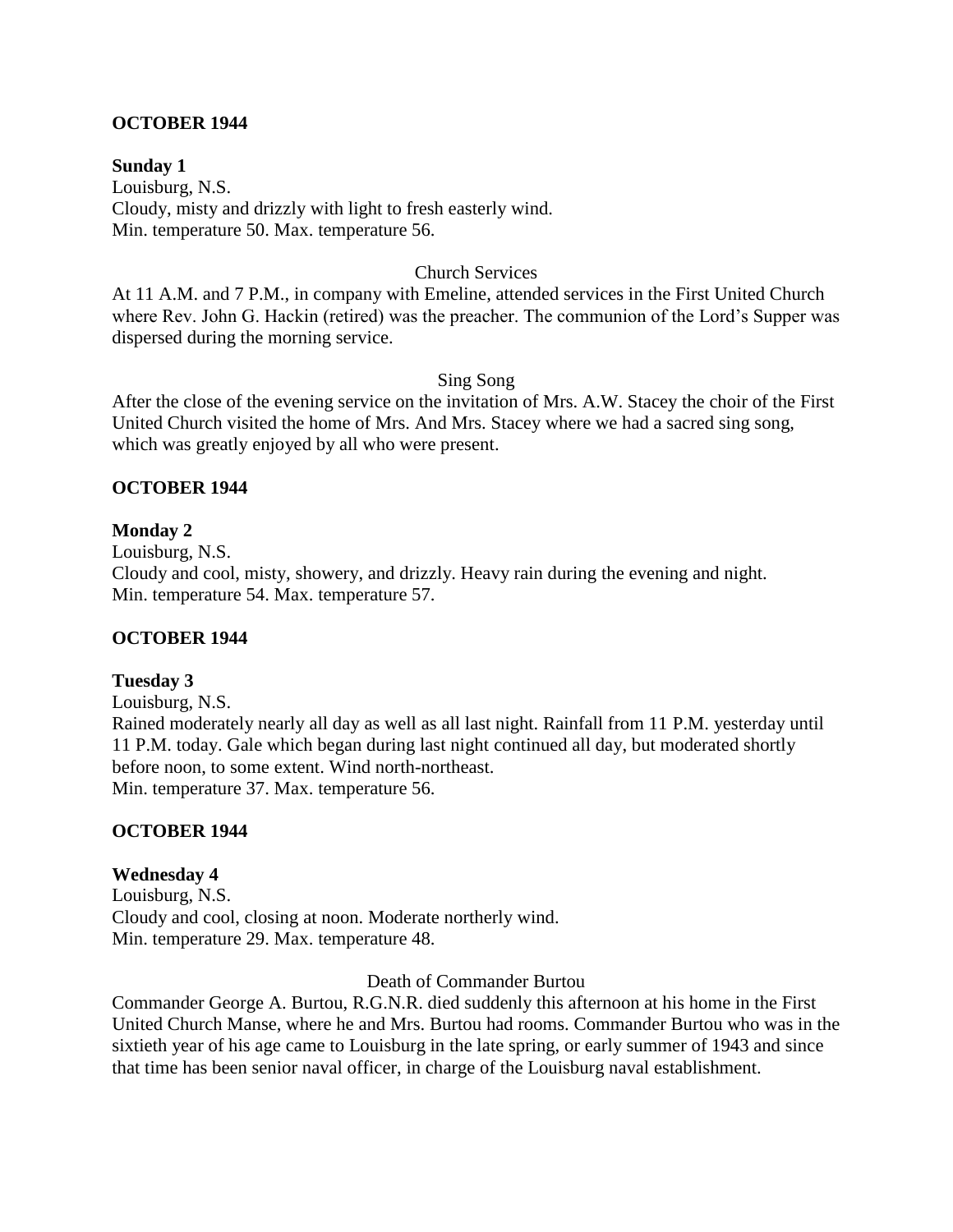## **OCTOBER 1944**

**Thursday 5** Louisburg, N.S. Cloudy and cool, clearing at night. Light winds. Min. temperature 28. Max. temperature 55.

Funeral of Commander Burton

At about 4 P.M. attended the funeral of the late Commander George A. Burtou. The funeral service was held in St. Bartholomew's Anglican Church. The service being conducted by Rev. Joseph Abbott.

### **OCTOBER 1944**

### **Friday 6**

Louisburg, N.S. Clear and cool with light to moderate southwest wind. An ideal day. Min. temperature 36. Max. temperature 56.

### **OCTOBER 1944**

### **Saturday 7**

Louisburg, N.S. Light showers, misty with fog, during the night. Light southwest wind. Min. temperature 54. Max. temperature 63.

### **OCTOBER 1944**

### **Sunday 8**

Louisburg, N.S. Cloudy and cool with light to moderate easterly wind. Light rain and mist in the morning and during the night.

### Church Services

At 11 A.M. and 7 P.M., in company with Emeline, attended services in the First United Church, where Rev. John G. Hackin was the preacher.

### **OCTOBER 1944**

### **Monday 9 Thanksgiving Day**

Louisburg, N.S. Mist and drizzle of last night was followed by heavy rain which continued all day and late into the night. Min. temperature 48. Max. temperature 56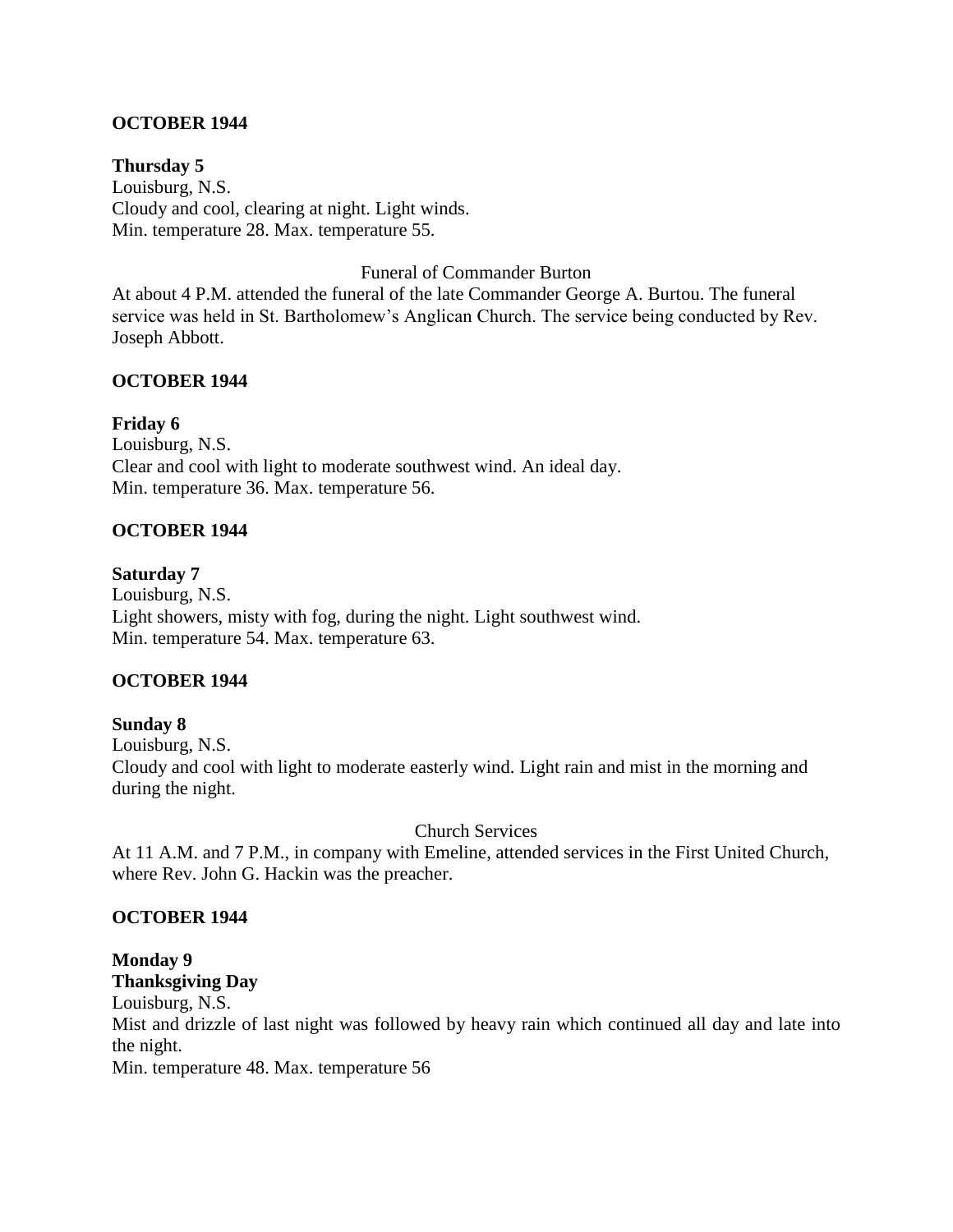### Statutory Holiday

Today being a Dominion holiday, most all places of business are closed as well as the schools and public offices with the exception of the Post-Office. Had shop open for business for a short time during the forenoon and from 4 to 6:30 in the evening for the purpose of accommodating newspaper customers.

#### Victory Loan Meeting

At 7 P.M. presided at an organization meeting for the  $7<sup>th</sup>$  Canadian Victory Loan Campaign, which was held in the Town Office. Those present were: Earl Lewis, (secretary), G.B. Hiltz, William Stewart, D.F. Nicholson, and M.S. Huntington, chairman.

### **OCTOBER 1944**

### **Tuesday 10**

Louisburg, N.S.

Showery, misty and drizzly. Heavy rain during the afternoon and evening. Rainfall from 6 A.M. yesterday until 6 P.M. today, 3 ½ inches. Min. temperature 56. Max. temperature 59.

#### Bean Supper

At 5 P.M. in company with Emeline, attended Bean Supper in St. Bartholomew's Parish Hall.

#### **OCTOBER 1944**

### **Wednesday 11**

Louisburg, N.S. Cloudy misty and showery with light to moderate northeast wind. Min. temperature 46. Max. temperature 60

#### Choir Practice

At 8 P.M. in company with Emeline, attended, and conducted choir practice, as usual in the First United Church.

#### **OCTOBER 1944**

### **Thursday 12**

Louisburg, N.S. Cloudy with light southwest wind. Partly clear for a short time in the forenoon. Min. temperature 40. Max. temperature 60.

#### Deed Signed

In the evening I called at the house of Mrs. Vincent O'Toole and got the deed signed for a piece of property, which the Town of Louisburg is purchasing from the heirs of the late Vincent O'Toole. Other heirs who signed the deed this evening were Mrs. O'Toole's son Laurence and her daughter Mrs. James Price. D.M. Johnston accompanied me for the purpose of witnessing the signatures. The above mentioned property is for the purpose of an athletic field and playground.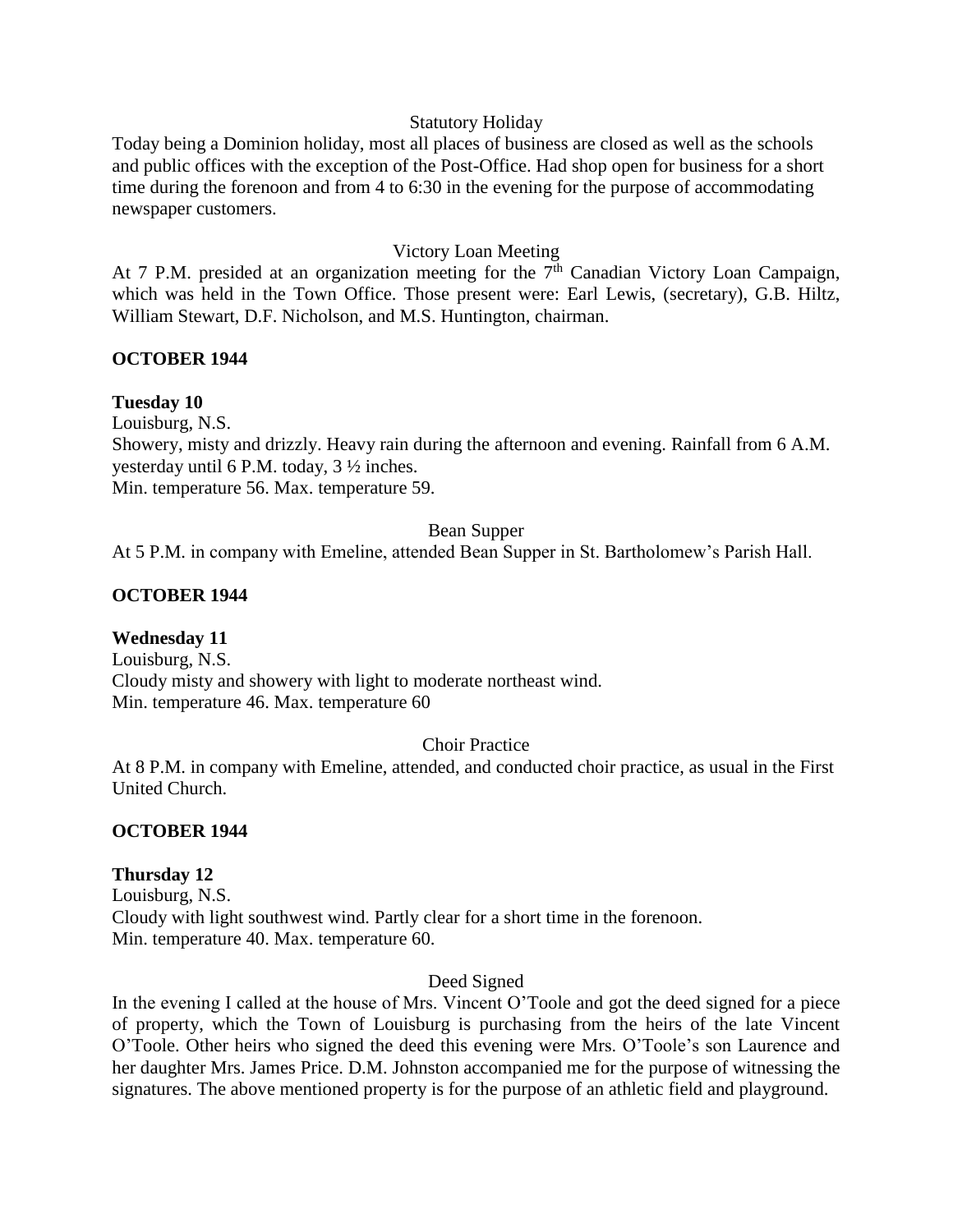### **OCTOBER 1944**

### **Friday 13**

Louisburg, N.S. Clear in the early part of the day. Cloudy during the afternoon and evening. Min. temperature 40. Max. temperature 56.

### Fire Prevention

This being "Fire Prevention" week, in company with R.A. Peters visited the school of this town and carried out fire drill. Pupils and staff evacuated the school building in 53 seconds. Junior Fire Brigade consisting boys of the high school had fire hose on the roof of the building, ready for action in about 35 seconds. After the fire drill, all the pupils, except those of the junior grade were assembled in one of the rooms where I gave a short talk, on Fire Prevention, and ways and means of dealing with the fire menace.

Men of the Town Fire Brigade gave a demonstration on [Blank] Street on the use of the A.R.P. Pumper, which was very successful. This demonstration took place in the evening.

## No. 5 Ration Books Arrive

3000 no. 5 Ration Books arrived at the Town Office today for distribution in the Town of Louisburg, Gabarus, Mainadieu, Catalone and Mira Gut. They were shipped from the Ration Board at Glace Bay.

### **OCTOBER 1944**

### **Saturday 14**

Louisburg, N.S. Cloudy and mild with light variable winds. Rain began to fall at about 5 P.M. and continued during the night. Min. temperature 47. Max. temperature 61.

### Citizens Meeting

At 8 P.M. in the Town Hall, attended, and presided at, a meeting of the citizens of the Town of Louisburg. Meeting held for the purpose of arranging for the reception and welcoming, men and women of this town, in the armed services, on their return.

### **OCTOBER 1944**

# **Sunday 15** Louisburg, N.S. Coal and mostly clear with light to moderate northwest wind. Min. temperature 34. Max. temperature 60.

Church Services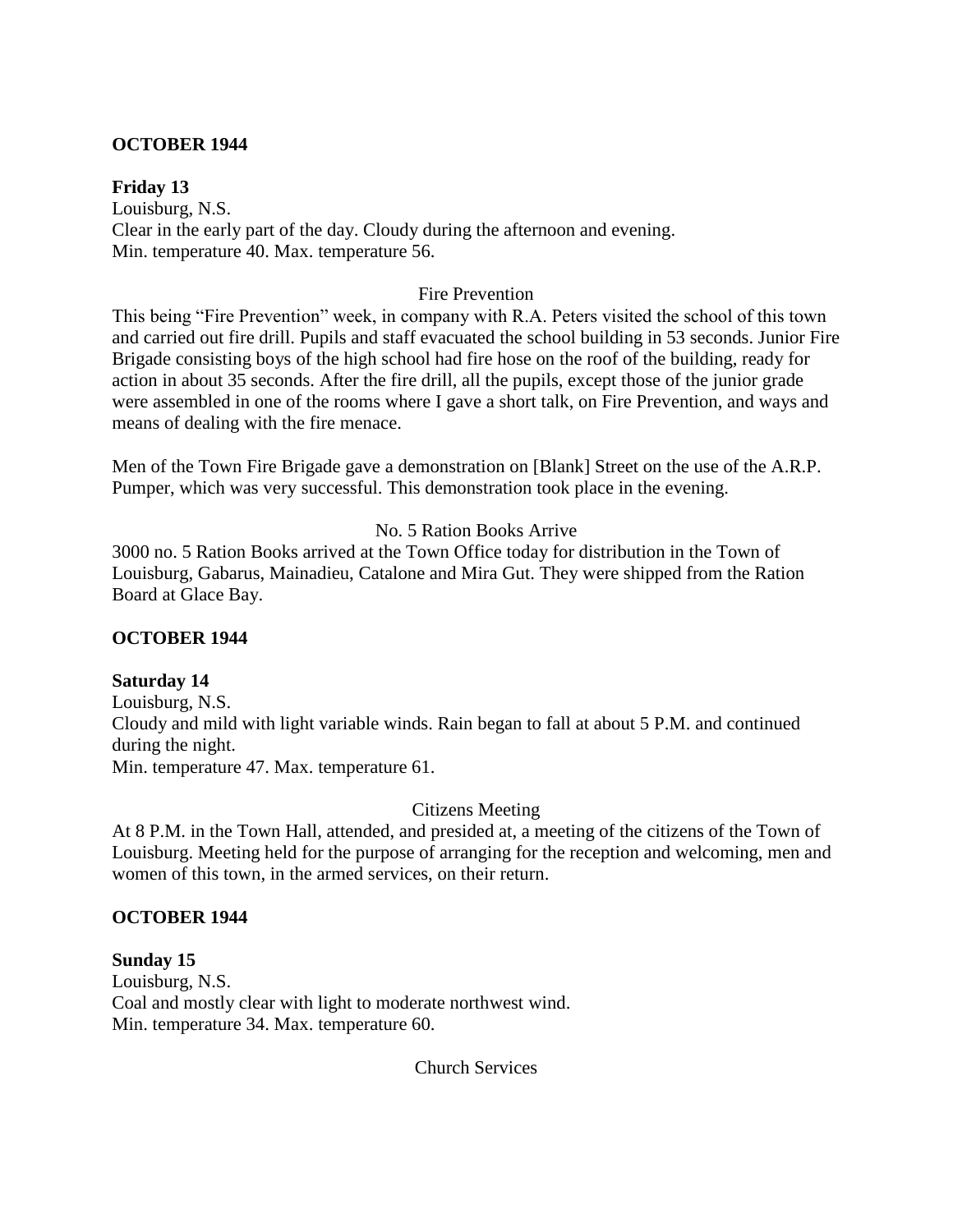At 11 A.M. and 7 P.M., in company with Emeline, attended services in the First United Church where Rev. John G. Hackin (retired) was the preacher.

Had Dinner with us

Mr. John Wray, a Petty Engineer Officer in the Canadian Navy, and a member of the United Church Choir, who has been stationed here for upwards of a year, was our guest at dinner.

### **OCTOBER 1944**

### **Monday 16**

Louisburg, N.S. Rain squalls in the early morning. Cool, and mostly clear with moderate northwest wind. Min. temperature 29. Max. temperature 44.

## Death of Mrs. George Broker [Blank]

## **OCTOBER 1944**

## **Tuesday 17**

Louisburg, N.S. Cool and mostly cloudy with light to moderate westerly wind. Showers in the evening. Min. temperature 29. Max. temperature 52.

# **OCTOBER 1944**

# **Wednesday 18**

Louisburg, N.S. Cool and mostly clear with light to moderate westerly wind. Min. temperature 30. Max. temperature 54.

### Distribution of Ration Books Today

The distribution of No. 5 Ratio Books began today in the clinic room in the school building with Robert A. Peters in charge. The distribution will be continued tomorrow and up until noon on Friday. Office hours as follows: Today 10 A.M. until noon, 1:30 P.M. until 5 P.M. Thursday 10 A.M. until noon, 1:30 P.M. until 5 P.M. Friday 10 A.M. until noon. Those assisting in the distribution today as follows: Mrs. Charles Bagnall Mrs. Frank O'Keefe Mrs. A.A. Martell Mrs. Fletcher Townsend Mrs. Fred Kyte About 700 books were handed out today.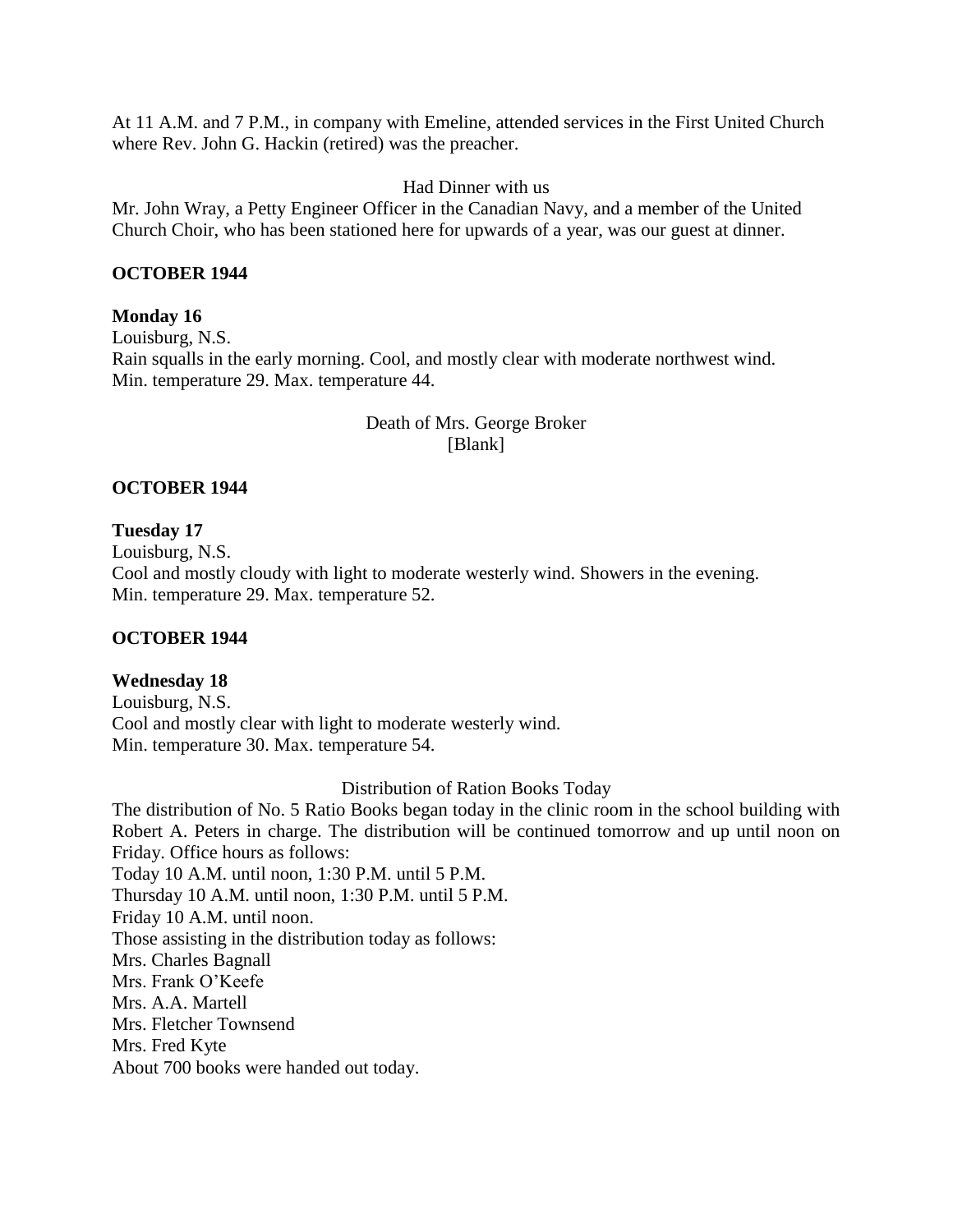### Choir Practice

At 8 P.M., in company with Emeline, attended, and conducted choir practice in the First United Church.

### **OCTOBER 1944**

## **Thursday 19**

Louisburg, N.S. Clear and mild with moderate to fresh southwest wind, which shifted to northeast at about 5 P.M. Cloudy and cool in the evening. Min. temperature 41. Max. temperature 59.

#### Funeral

At 2 P.M. attended the funeral of the late Mrs. George Broker which took place from her late house on Riverdale Street. Services at the house and grave were conducted by Mr. Neil MacLean, Presbyterian student minister. Funeral in charge of D.M. Johnston, undertaker.

### Meeting of Civilian Rehabilitation Committee

At 8 P.M. presided at a meeting of the newly formed Civilian Rehabilitation Committee, in the Town Hall. Those present were: D.F. Nicholson, Chas Dickson, Rev. Father D.H. Doyle, Alistar MacDonald, Councilor: Charles Bagnall, L.J. Cann, William Hilchie, and M.S. Huntington.

### **OCTOBER 1944**

**Friday 20** Louisburg, N.S. Clear and cool with light to moderate winds.

Motored to Sydney

Motored to Sydney at 1 P.M. with Sullivan's Bus Service.

# **OCTOBER 1944**

### **Saturday 21**

Huntington, N.S. Mostly cloudy very light south and southwest winds. Rain began to fall at about 6:30 P.M. wind increasing to strong, during the early part of the night.

### **OCTOBER 1944**

#### **Sunday 22**

Huntington, N.S.

Heavy rain in the early morning, accompanied by strong southwest wind. Cleared at noon wind shifting to west and northwest. Rainfall of last night and this morning, about  $\frac{1}{2}$  inch.

### **OCTOBER 1944**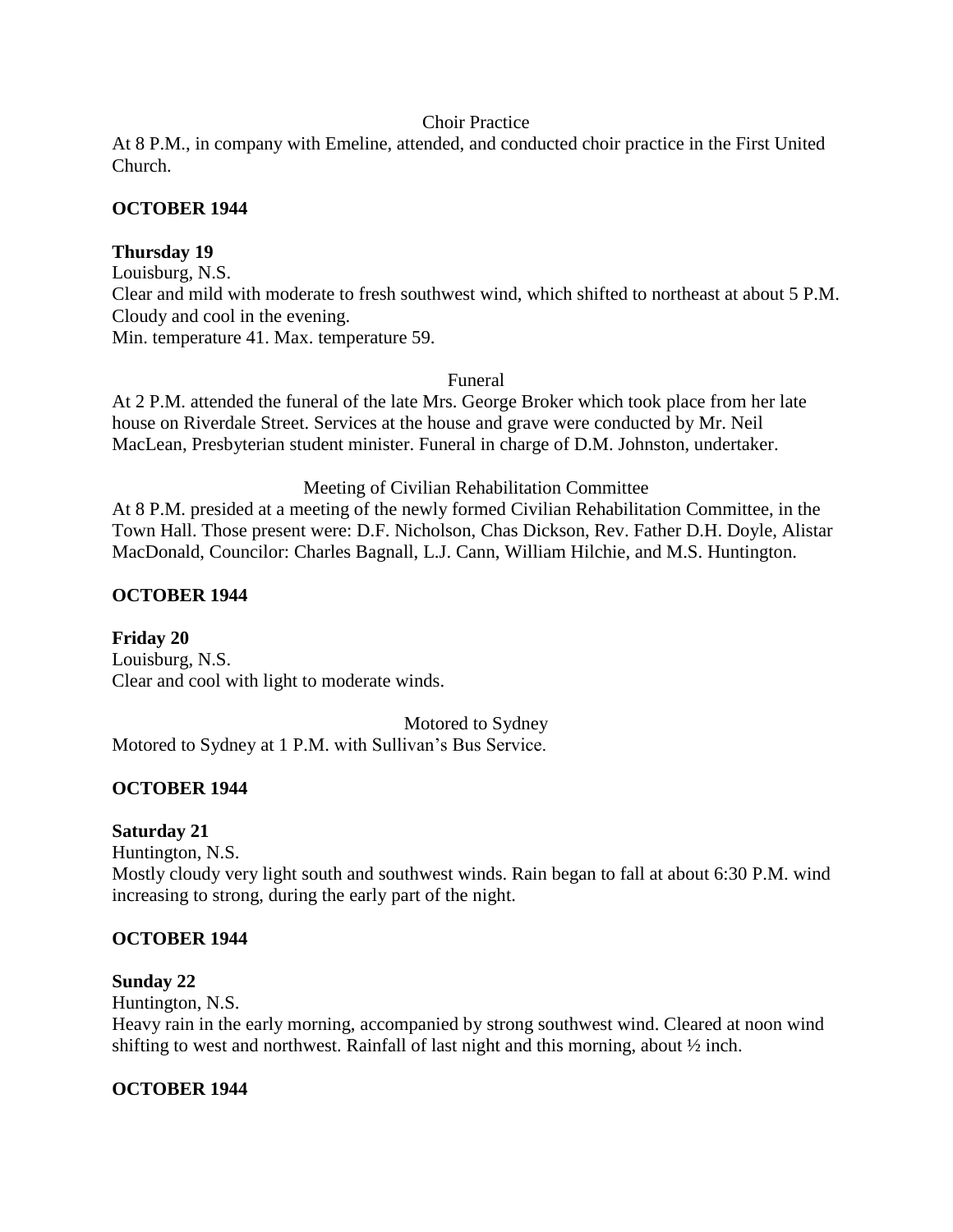## **Monday 23**

Huntington, N.S. Clear and cool with light to fresh northwest wind.

Seventh Victory Loan

The seventh victory loan campaign opened today throughout the Dominion of Canada.

# **OCTOBER 1944**

**Tuesday 24** Huntington, N.S. Cool and mostly clear with light northwest wind. Light frost in the morning.

Motored to Sydney

Motored to Sydney on Ronald MacKinnon's milk truck arriving at about 9 P.M. Made several business calls at Sydney. Had lunch at the Isle Royale Hotel. Motored to Louisburg on Sullivan's bus (Dan MacPherson driver) arriving at about 5:40 P.M.

## **OCTOBER 1944**

## **Wednesday 25**

Louisburg, N.S. Cool and partly clear with light to moderate easterly winds. Min. temperature 32. Max. temperature 52.

## Armed Trawler Sails [blank]

# Choir Practice

At 8 P.M. in company with Emeline, attended and conducted choir practice in the First United Church.

### Victory Loan Address

At 1:30 P.M. Capt. the Rev. Mr. Kay, accompanied by Harvey MacKenzie of Sydney arrived here for the purpose of addressing the employees of the L.H. Cann Machine Ship, on the 7<sup>th</sup> Victory Loan. As previously arranged I accompanied Capt. Kay and Mr. MacKenzie to the machine shop where I introduced Capt. Kay to the employees, after which he gave a talk on the Victory Loan. Capt. Kay was overseas with the Canadian Army, was wounded in Normandy shortly after the invasion of France.

# **OCTOBER 1944**

**Thursday 26** Louisburg, N.S.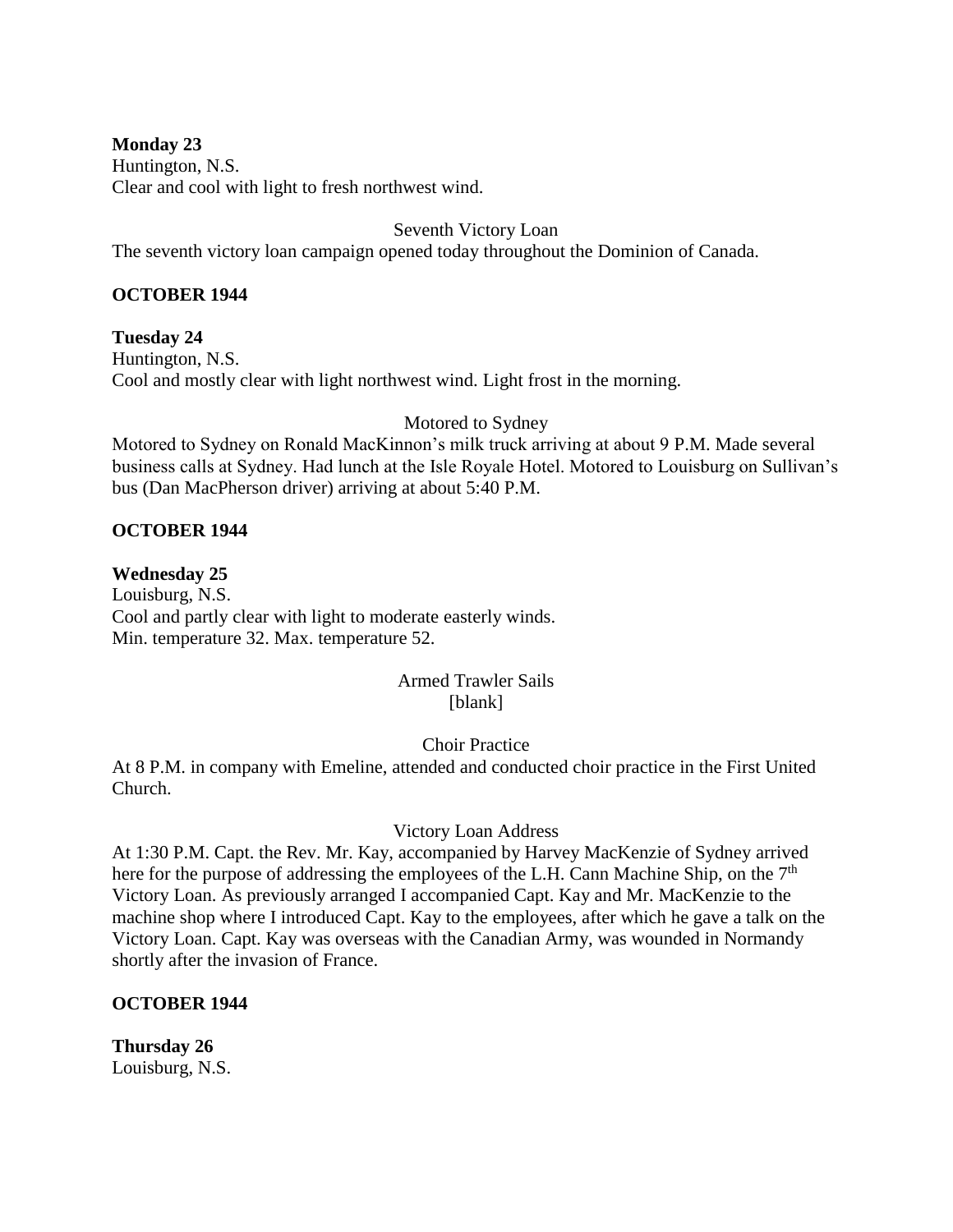Clear and mild but becoming cloudy and threatening in the late afternoon. Rain began to fall at about 6 P.M. Light to moderate southwest wind shifting to southeast in the afternoon. Min. temperature 48. Max. temperature 56

## Picture Show

At 8 P.M. in the Masonic Hall attended Victory Loan Picture show. Picture showed landing of United States troops in the South were perfect.

## **OCTOBER 1944**

## **Friday 27**

Louisburg, N.S.

Heavy rain in the early morning. Cloudy during the forenoon. Cleared shortly before noon. Ideal weather during the afternoon and evening. Fresh to light variable winds. Rainfall of last night and this morning: 1 ¾ inches.

Min. temperature 39. Max. temperature 60.

## **OCTOBER 1944**

### **Saturday 28**

Louisburg, N.S.

Heavy rain in the early morning. Cloudy during the forenoon. Cleared shortly before noon. Ideal weather during the afternoon and evening. Fresh to light variable winds. Rainfall of last night and this morning: 1 ¾ inches.

Min. temperature 39. Max. temperature 60.

### **OCTOBER 1944**

### **Sunday 29**

Louisburg, N.S.

Cloudy misty, and showery. Partly clear in the early afternoon, followed by showers during the late afternoon and evening. Rainfall of last night and today, about ½ inch. Moderate east and southeast winds.

Min. temperature 46. Max. temperature 58.

### Church Services

At 11 A.M. and 7 P.M., in company with Emeline, attended services in the First United Church where Rev. John G. Hackin (retired) was the preacher. Mr. Hackin who has been supplying the United Church since September  $17<sup>th</sup>$ , 1944, preached his farewell sermon this evening.

### **OCTOBER 1944**

### **Monday 30**

Louisburg, N.S.

Clear and very cool with fresh to strong northwest wind which moderated in the evening. Min. temperature 24. Max. temperature 48.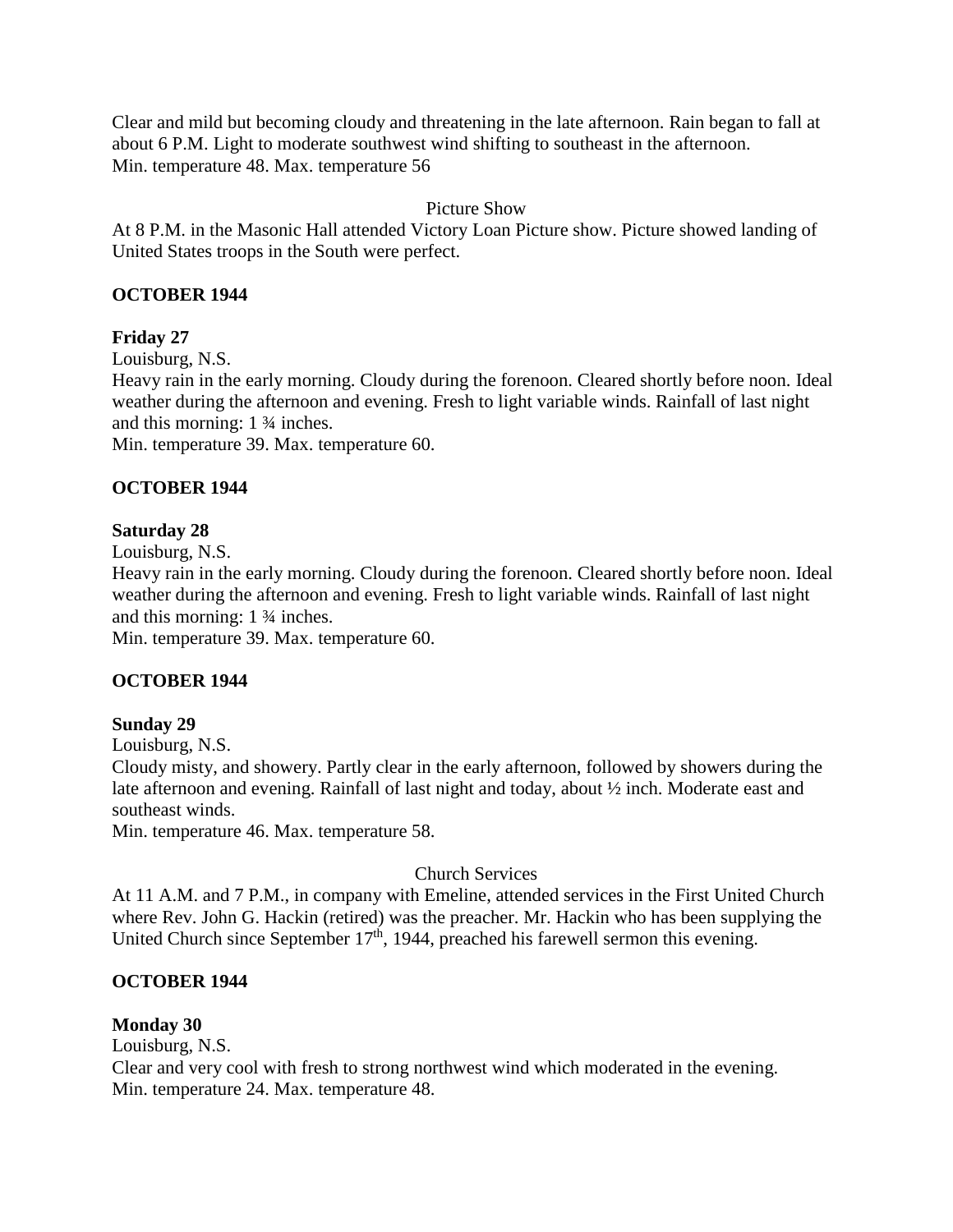### First Snow

First trace of snow for this season appeared this morning when boards and planks in the yard showed that there had been a light snow squall in the morning. There were also a few flashes of snow in the air, at times during the afternoon.

## Leave For Home

Rev. and Mrs. John G. Hackin, left for their home at Truro, N.S. by bus this evening. Mr. Hackin has been in charge of the First United Church congregation in this town since September 17 of this year.

# **OCTOBER 1944**

## **Tuesday 31**

Louisburg, N.S. Clear and cool with light to moderate northwest wind. Min. temperate 22. Max. temperature 38. Light trace of snow on the ground in the morning.

### First Heavy Frost

Heavy frost in the morning. First killing frost, in my garden this season. Dahlia's totally destroyed by last night's frost.

### Canadian Corvette Arrives For Repairs

Canadian Corvette "RIMOUSKI" arrived at about 3:30 P.M. and docked at the Government Wharf. The "Rimouski" is here for an overhauling and refitting.

### **NOVEMBER 1944**

### **Wednesday 1**

Louisburg, N.S.

Clear and moderately cool with light southwest wind. A perfect autumn day. Min. temperature 33. Max. temperature 52.

Choir Practice

At 8 P.M. in company with Emeline, attended, and conducted choir practice in the First United Church.

### **NOVEMBER 1944**

**Thursday 2** Louisburg, N.S. Clear and mild with light southwest wind. A perfect autumn day. Min. temperature 36. Max. temperature 56.

# S.S. LADY LAURIER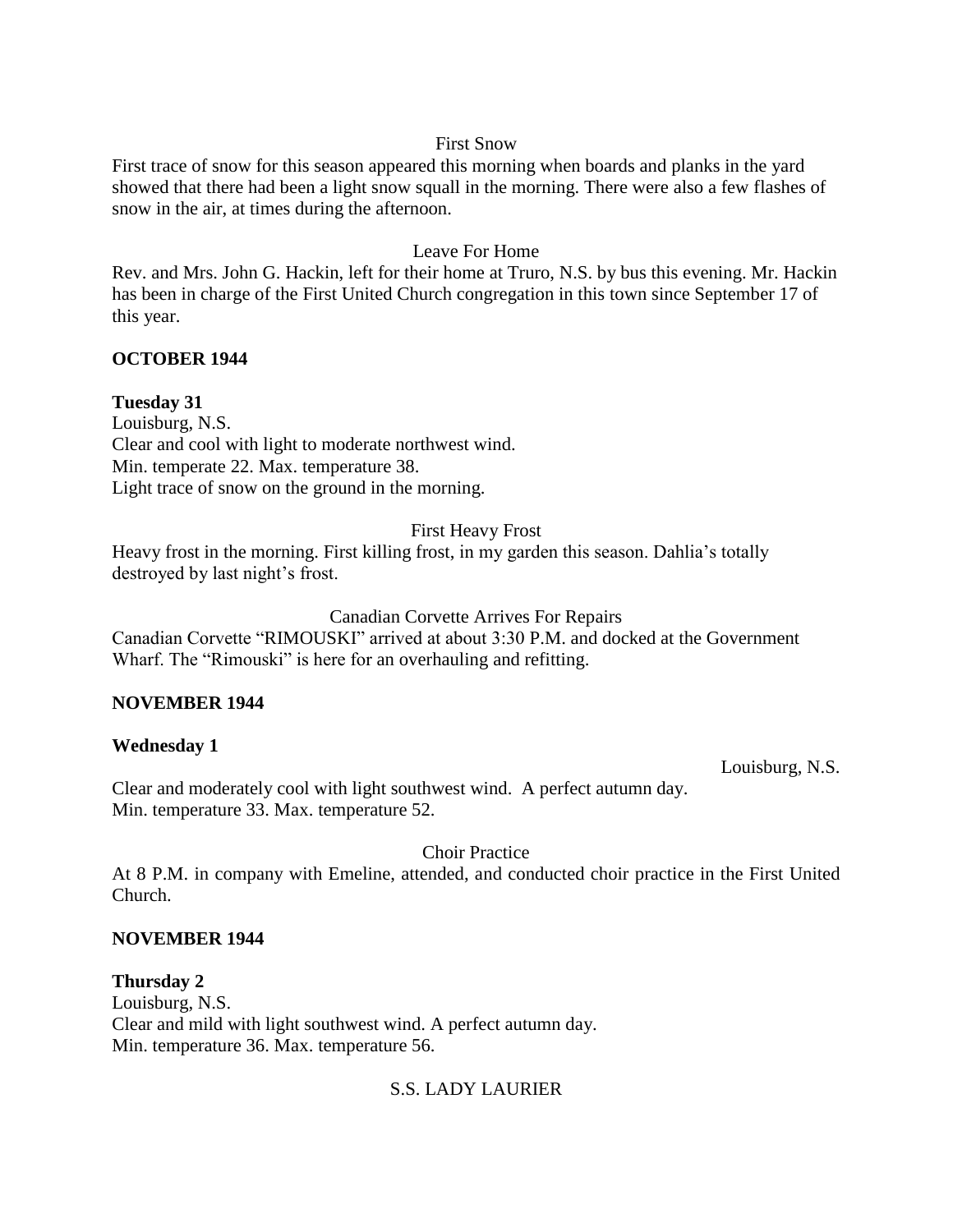Canadian Government Steamer "Lady Laurier" arrived and bunkered.

## **NOVEMBER 1944**

## **Friday 3**

Louisburg, N.S. Clear and mild with light southwest wind. A perfect autumn day. Min. temperature 36. Max. temperature 57.

#### Induction

At 7:30 P.M. in company with Emeline, attended the induction of Rev. Elmer E. Ashley, B.A. B.D. into the pastorale of the First United Church. Rev. G.M. Nicholson, of St. Andreas United Church, Sydney and chairman of the Sydney Presbytery was in charge of the service. Rev. J.A. MacLeod of Marion Bridge United Church preached the sermon. Rev. [blank] MacNevin of Bridgeport United Church read the scriptures and offered prayer. Rev. Dawson MacDonald of Reserve United Church delivered the charge to the minister and congregation. Following the induction service, a reception was held in Calvin Hill for the purpose of meeting and welcoming Mr. and Mrs. Ashley. The service and reception were well attended. Mr. and Mrs. Ashley and five year old daughter arrived here by motor car at about 3 P.M. today from Middleton New Brunswick where Mr. Ashley was pastor of the United Church at that place.

### **NOVEMBER 1944**

**Saturday 4** Louisburg, N.S. Clear and mild with light southwest wind. An ideal day. Min. temperature 39. Max. temperature 54

# **NOVEMBER 1944**

### **Sunday 5**

Louisburg, N.S.

Cloudy with mist and drizzle of rain during the forenoon. Heavy rain in the afternoon and evening which continued throughout the night. Light to moderate northeast wind increasing to strong.

Min. temperature 42. Max. temperature 50.

### Church Services

At 11 A.M. and 7 P.M., in company with Emeline, attended services in the First United Church where Rev. Elmer E. Ashley B.A. B.D. was the preacher. Services today conducted by Mr. Ashley were the first since he became the pastor of the First United.

At the morning service officers and sailors of H.M.C.S. "RIMOUSKI" as well as those of the shore naval establishment, about 40 in number, attended in a body.

Commander Gilding, Service Naval Officer of the Louisburg Naval Establishment was present at this service. Commander Gilding succeeded Commander George Burtou, who [blank].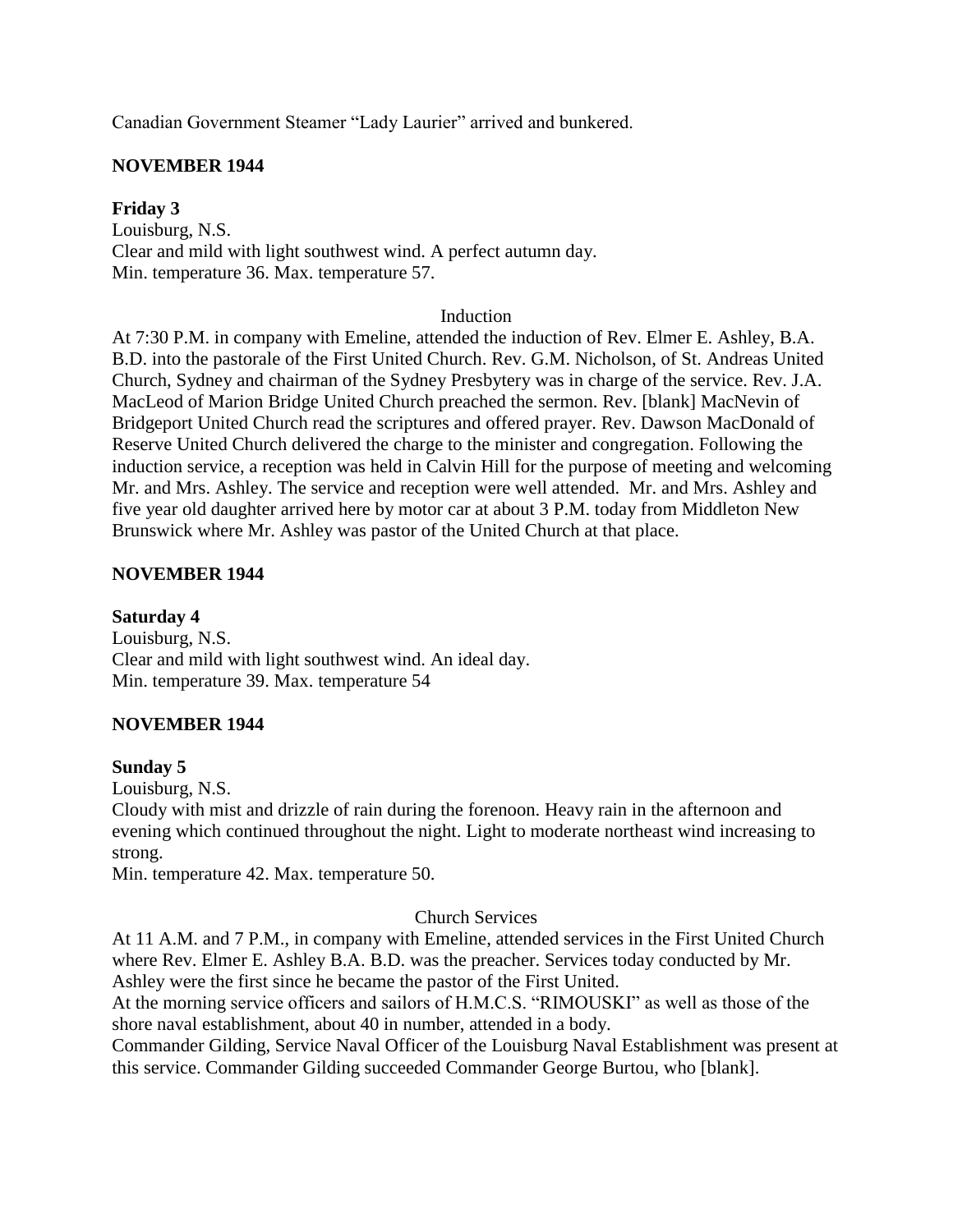## **NOVEMBER 1944**

## **Monday 6**

Louisburg, N.S.

Rain in the early morning, misty and drizzly, with showers during the day. Moderate northeast wind.

Min. temperature 42. Max. temperature 48

Rainfall of yesterday and last night, upwards of 2 inches.

Streams throughout country very much swollen as a result of the heavy downpour of last night.

## Motored to Sydney

Left Louisburg at 1 P.M. via Sullivan's Bus Service enroute to Sydney for the purpose of attending Victory Loan celebration in the Allied Seamen's Club on George Street. Made several business calls during the afternoon at Sydney. At 7:15 P.M. attended Victory Loan banquet in the Allied Seamen's Club, where there were about 200 persons present and a very enjoyable evening spent.

## **NOVEMBER 1944**

## **Tuesday 7**

Louisburg, N.S.

Heavy rain in the morning. Light showers and drizzle of rain during the day and evening. Min. temperature 42. Max. temperature 46.

### **NOVEMBER 1944**

# **Wednesday 8**

Louisburg, N.S. Some rain in the morning. Cloudy and cool during the day. Showery and drizzly during the evening. Min. temperature 34. Max. temperature 40. Rainfall since Sunday evening including today, 3 ¾ inches.

Choir Practice

At 8 P.M. in company with Emeline, attended and conducted choir practice in the First United Church.

### **NOVEMBER 1944**

# **Thursday 9**

Louisburg, N.S.

Cloudy in the morning. Cleared during the forenoon. Bright sunshine in the afternoon. Light to moderate north and northwest winds.

Min. temperature 26. Max. temperature 38.

United Church Brotherhood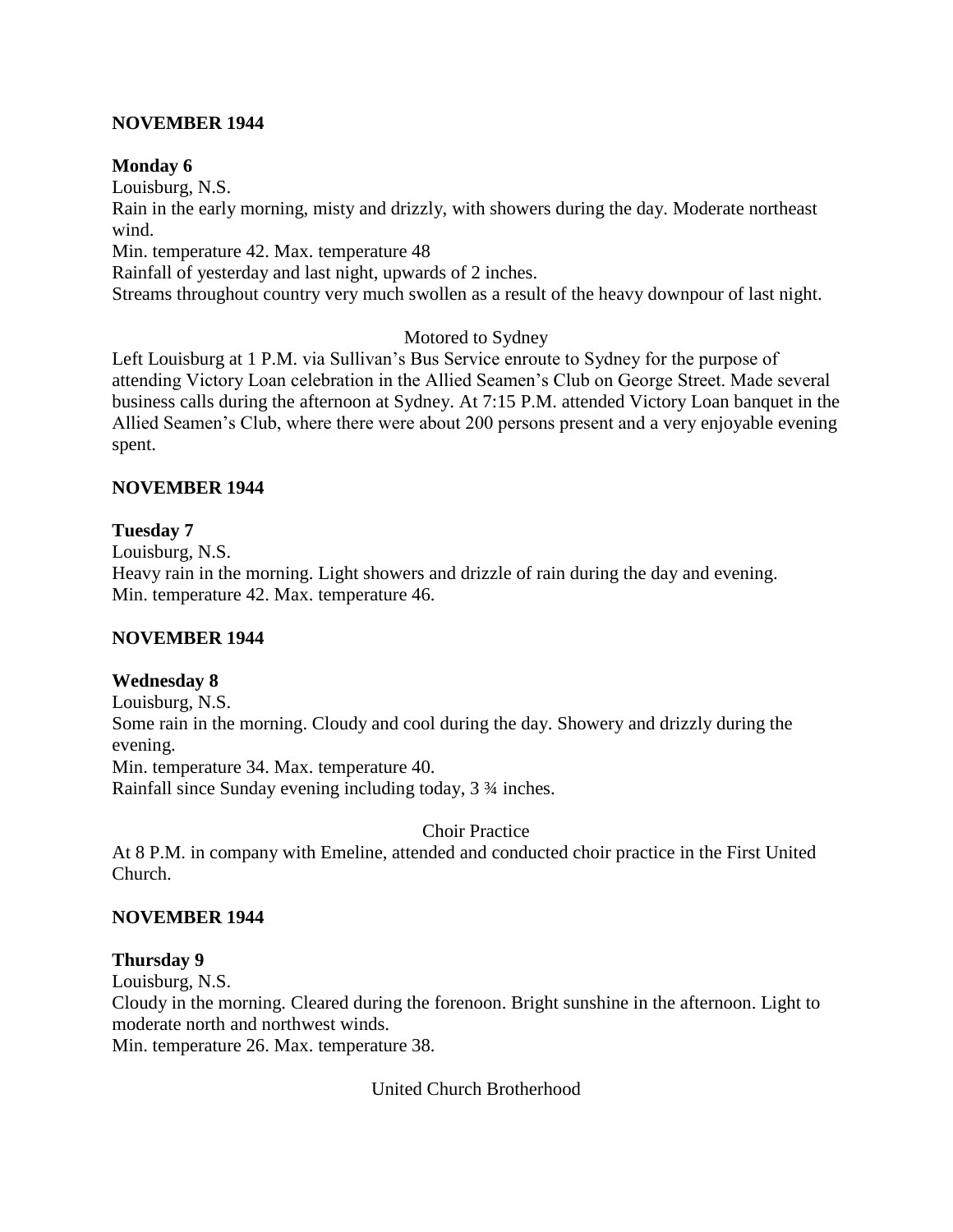At 7:30 P.M. in Calvin Hall, attended a meeting of the Brotherhood of the First United Church with William presiding. First meeting of the season. Petty officer John Wray, of the Royal Canadian Navy, who has been stationed at Louisburg for upwards of a year, gave a very interesting talk on his experiences in the navy, during the present war, which was greatly enjoyed by all present.

## **NOVEMBER 1944**

## **Friday 10**

Louisburg, N.S. Cloudy and cool with light to moderate southwest wind. A few drops of rain in the afternoon. Min. temperature 24. Max. temperature 45.

### Tomorrow a Civic Holiday

Pursuant to a motion passed by the Town Council, on Saturday October 28, 1944, I, today, declared tomorrow Saturday November 11, 1944, a civic holiday in and for the Town of Louisburg.

## Arrived From Truro

At about 9 P.M. Mr. and Mrs. Wafford Townsend and [blank] Townsend arrived by automobile from their homes at Valley Station, N.S. for the purpose of making a short visit to their relatives and friends at Louisburg. They stopped for the night at Mrs. Fletcher Townsend.

### **NOVEMBER 1944**

**Saturday 11 Remembrance Day** Louisburg, N.S. Cloudy and threatening with fresh to strong southerly winds. Min. temperature 45. Max. temperature 51.

### Civic Holiday

Today was crowned as a holiday in the Town of Louisburg, as well as most other towns in our Dominion. At 11 A.M. two minutes silence was observed in honor of the men and women who have lost their lives in the service of their country during the first world war and world war no. 2

Had shop open for business for part of the day, to accommodate my newspaper customers.

# Had supper with us

Mr. and Mrs. Wafford Townsend and Laurence Townsend, who arrived in town yesterday evening, called to see us in the afternoon and stayed for supper.

# **NOVEMBER 1944**

**Sunday 12** Louisburg, N.S.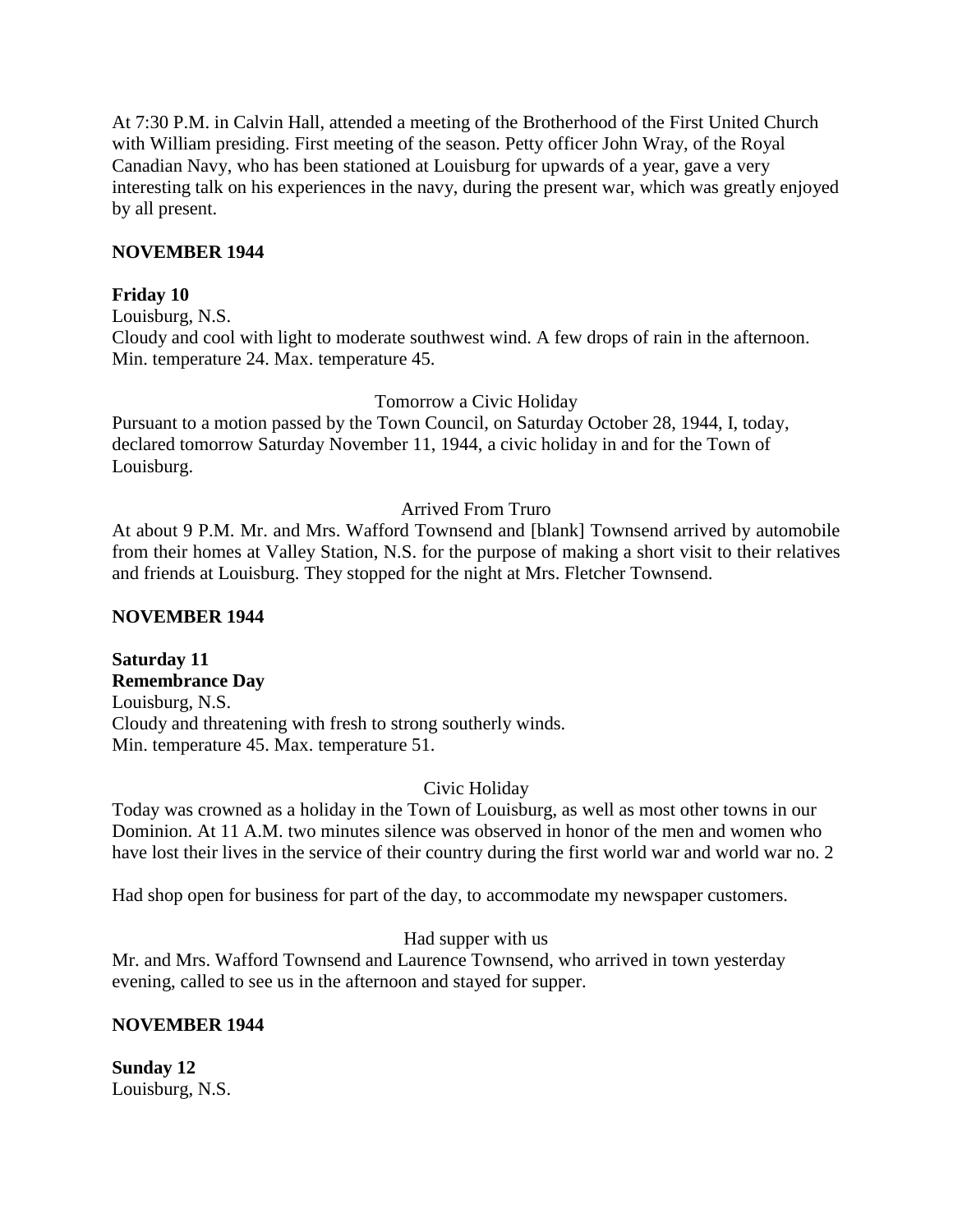Cloudy with strong southeast wind moderated to light in the early afternoon. Occasional heavy showers during the afternoon and evening. Min. temperature 48. Max. temperature 52.

### Church Services

At 11 A.M. and 7 P.M., in company with Emeline, attended services in the First United Church where Rev. Elmer E. Ashley B.A. B.D. was the preacher.

## Legion and Naval Parade

Members of the crew of H.M.C.S. RIMOUSKI (Corvette) and of the naval shore establishment together with several members of the local Canadian Legion paraded to the First United Church at 11 A.M. The party consisted of about 40. Similar parades attended St. Bartholomew's Anglican Church and Stella Maris Roman Catholic Church. Wreaths were deposited in the church by the naval parties in memory of those who gave their lives in the service of their country during World Wars, number one and two.

## Had dinner with us

Mr. and Mrs. Wafford Townsend and Laurence Townsend also Mrs. Fletcher Townsend had dinner with us. Mr. and Mrs. Wafford Townsend and Laurence, left, enroute for home, at about 2 P.M.

## **NOVEMBER 1944**

**Monday 13** Louisburg, N.S. Cloudy and mild with light variable winds. Min. temperature 37. Max. temperature 48.

# **NOVEMBER 1944**

**Tuesday 14** Louisburg, N.S. Clear and cool with light variable winds, mostly westerly. Min. temperature 32. Max. temperature 46. Bright sunshine. An idea autumn day.

### Funeral

At 8:30 P.M. attended the funeral of the late Mrs. Fred Hunt which took place from her late residence on Main Street to Stella Maris R.C. Church. Funeral service conducted by Rev. Father D.H. Doyle. Burial in the R.C. Cemetery, in the church yard. Funeral arrangements in charge of D.M. Johnston, undertaker.

# **NOVEMBER 1944**

# **Wednesday 15**

Louisburg, N.S. Cloudy with light to moderate northeast wind, and light drizzle of rain in the evening.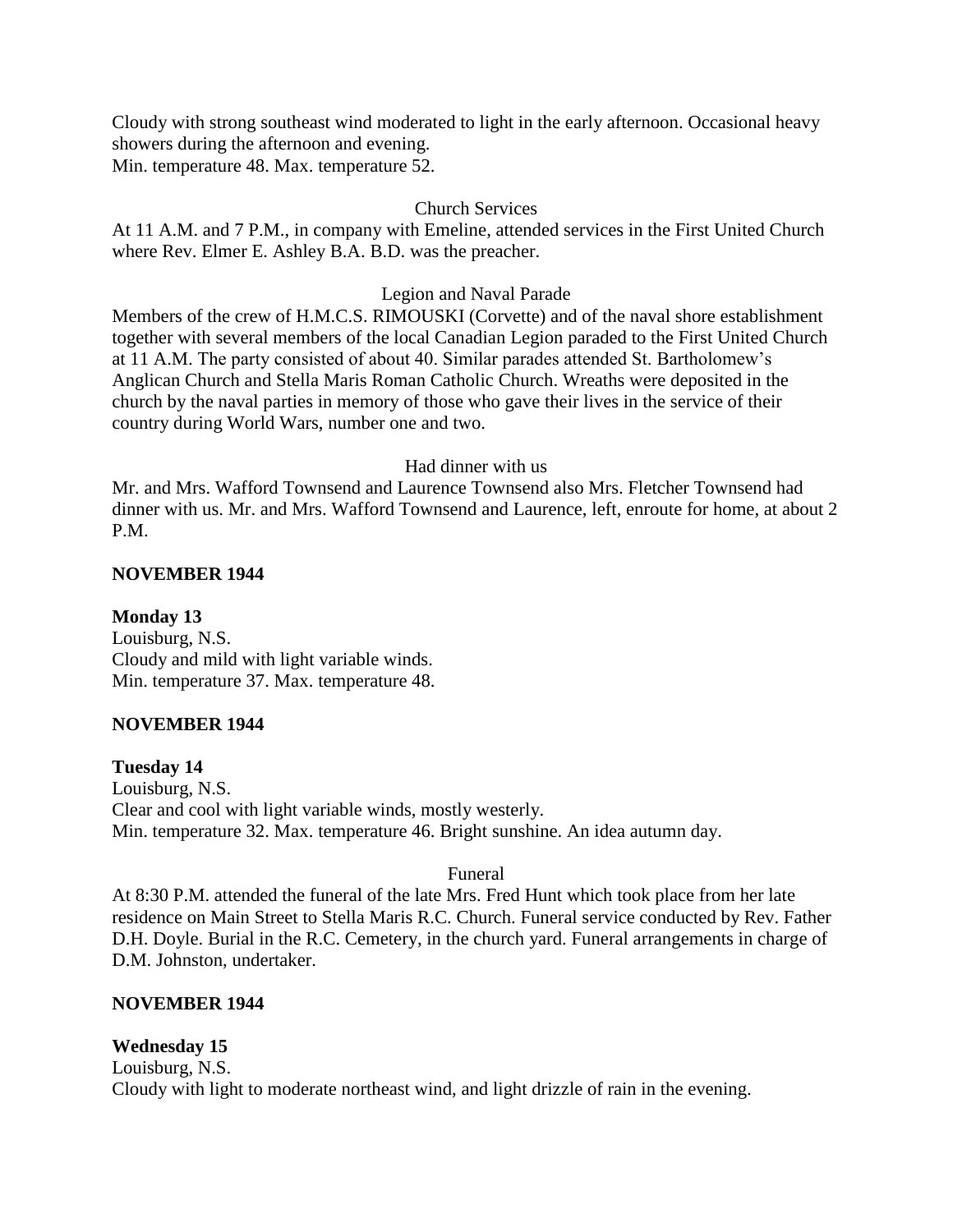Min. temperature 34. Max. temperature 45.

## Choir Practice

At 8 P.M. in company with Emeline, attended, and conducted choir practice, in the First United Church. 19 members present.

### **NOVEMBER 1944**

#### **Thursday 16**

Louisburg, N.S.

Moderate rain in the early morning. Cloudy and chilly throughout the day. Moderate northeast wind increasing to strong during the day. Moderate gale before midnight. Min. temperature 40. Max. temperature 43. Rainfall about 1/4 inch.

#### **NOVEMBER 1944**

## **Friday 17**

Louisburg, N.S. Cool and mostly clouding, with occasional showers. Light to fresh northeast wind. Min. temperature 37. Max. temperature 44.

### **NOVEMBER 1944**

### **Saturday 18**

Louisburg, N.S. Cool and mostly cloudy with fresh northeast wind. Min. temperature 34. Max. temperature 42.

### **NOVEMBER 1944**

**Sunday 19** Louisburg, N.S. Cool and mostly clear with moderate to fresh northeast wind. Min. temperature 32. Max. temperature 41.

Church Services

At 11 A.M. and 7 P.M., in company with Emeline, attended services in the First United Church where Rev. Elmer E. Ashley B.A. B.D. was the preacher.

### **NOVEMBER 1944**

**Monday 20** Louisburg, N.S. Cool and mostly cloudy with moderate to fresh northeast wind. Min. temperature 34. Max. temperature 42.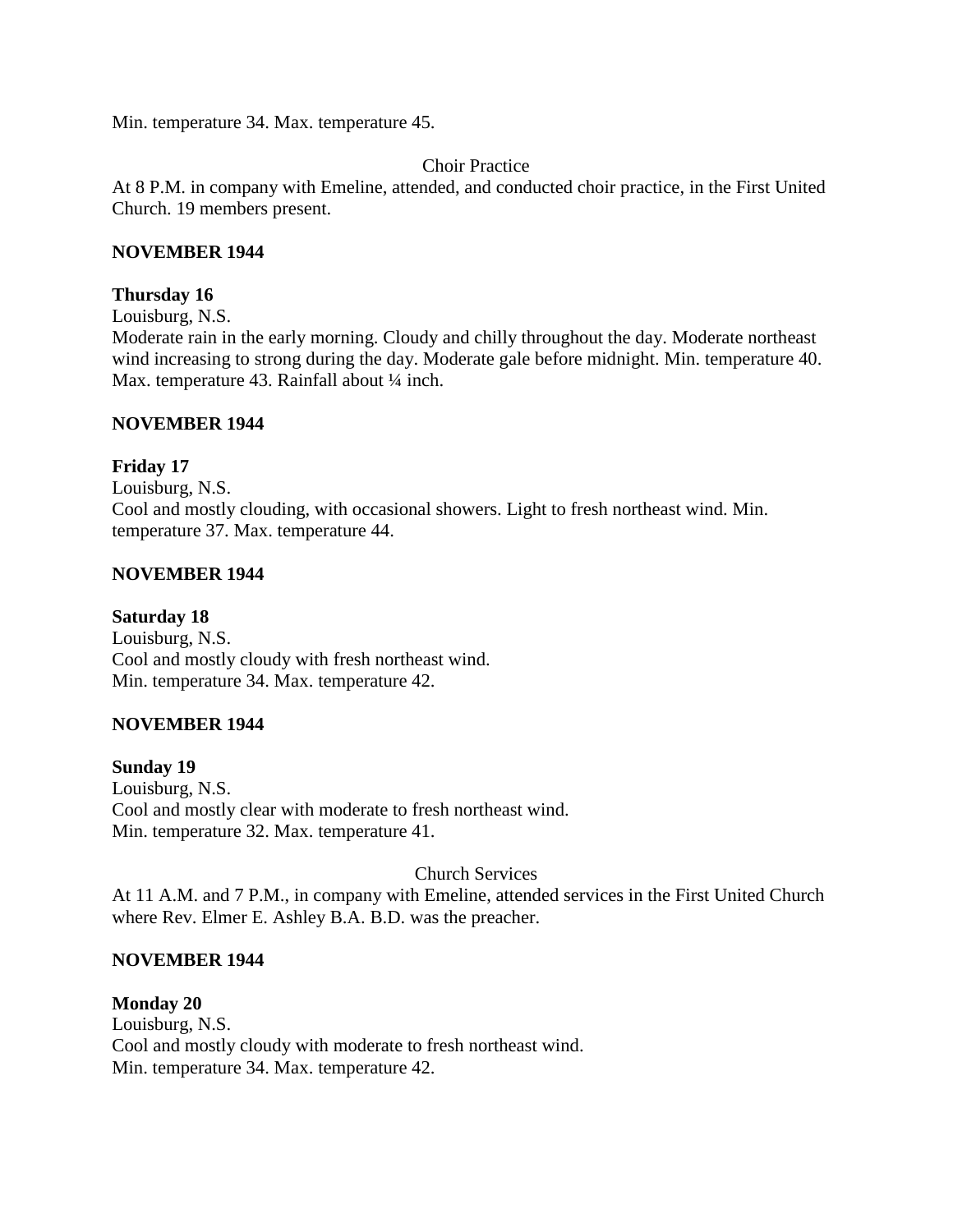### **NOVEMBER 1944**

#### **Tuesday 21**

Louisburg, N.S.

Cool and partly clear with moderate northeast wind and a few light showers some of which were part snow.

#### Motored To Sydney

In company with Emeline went to Sydney, on the 7:45 A.M. bus. Made a number of business calls during the day. Had dinner at Isle Royal Hotel. Visited home of Dr. and Mrs. Freeman O'Neill in the afternoon

Returning, left Sydney at 4:30 P.M. by bus, arrived home at about 5:35 P.M.

Death of Thomas Buckley

The death of Thomas Buckley took place at about 3 A.M. today, at St. Rita's Hospital Sydney.

### **NOVEMBER 1944**

### **Wednesday 22**

Louisburg, N.S. Cloudy and chilly with occasional light showers and fresh easterly wind. Min. temperature 38. Max. temperature 42.

#### Mr. and Mrs. Fred Huntington Arrive

Fred Huntington accompanied by his wife shortly before noon by motor truck, and brought us the winter's supply of vegetables consisting of the following:

| 6 Bags Potatoes \$1.95  | $= 11.70$ |
|-------------------------|-----------|
| 50 Lbs. Parsnip         | $= 2.50$  |
| 5 Bushels Turnips @1.10 | $= 5.50$  |
| 1/2 Bushel Beets        | $=1.00$   |
| 100 lbs. carrots        | $= 3.00$  |
| 100 lbs. cabbage        | $=3.25$   |
|                         | \$26.95   |

Mr. and Mrs. Huntington left for home at about 3 P.M.

### **NOVEMBER 1944**

#### **Thursday 23**

Louisburg, N.S.

Cloudy and cool with strong to moderate easterly wind. Drizzle of rain and mist in the late afternoon and evening.

Min. temperature 38. Max. temperature 42.

Funeral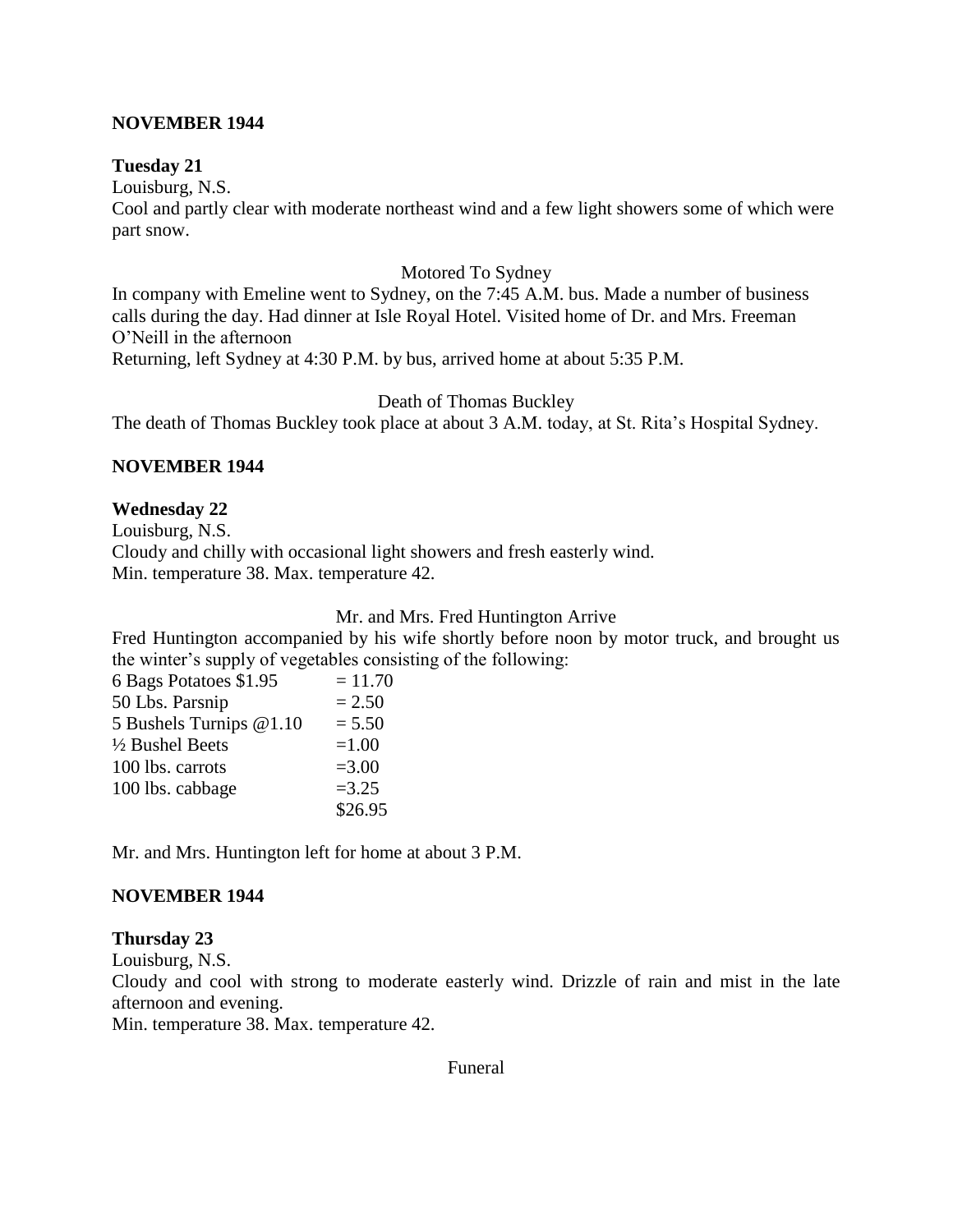At 9 P.M. attended the funeral of the late Thomas Buckley which took place from his late residence at West Louisburg to Stella Maris Roman Catholic, Church. Funeral service conducted by Rev. Toche D.A. Doyle. Internment in R.C. Cemetery. Funeral arrangements in charge of D.M. Johnston, undertaker.

## **NOVEMBER 1944**

## **Friday 24**

Louisburg, N.S. Cool and mostly cloudy, with light to moderate variable winds. Min. temperature 35. Max. temperature 44.

## **NOVEMBER 1944**

## **Saturday 25**

Louisburg, N.S. Cloudy and chilly with fresh to strong northeast wind. Misty and drizzly during the late afternoon and night. Min. temperature 34. Max. temperature 42.

# Council Meeting

At 7:30 P.M. attended and performed at a regular meeting of the Town Council. Those present were councilors: Edison Skinner, Edward Levy, Earl Lewis and Charles Bagnall. Town Clerk: D.F. Nicholson, mayor: M.S. Huntington, Chief of Police: D.M. Johnston.

# **NOVEMBER 1944**

# **Sunday 26**

Louisburg, N.S. Cloudy and chilly with fresh to strong northeast wind. Partly clear at night with occasional light snow squalls. Min. temperature 30. Max. temperature 35.

Church Services

At 11 A.M. and 7 P.M., in company with Emeline, attended services in the First United Church where Rev. Elmer E. Ashley B.A. B.D. was the preacher.

After the close of the evening service, we attended a sing song, in the Navy League Hut, which was led by Petty Officer John Wray, of the R.G.N. a member of the United Church Choir.

# **NOVEMBER 1944**

**Monday 27** Louisburg, N.S. Cool and mostly cloudy with light variable winds.

Motored To Sydney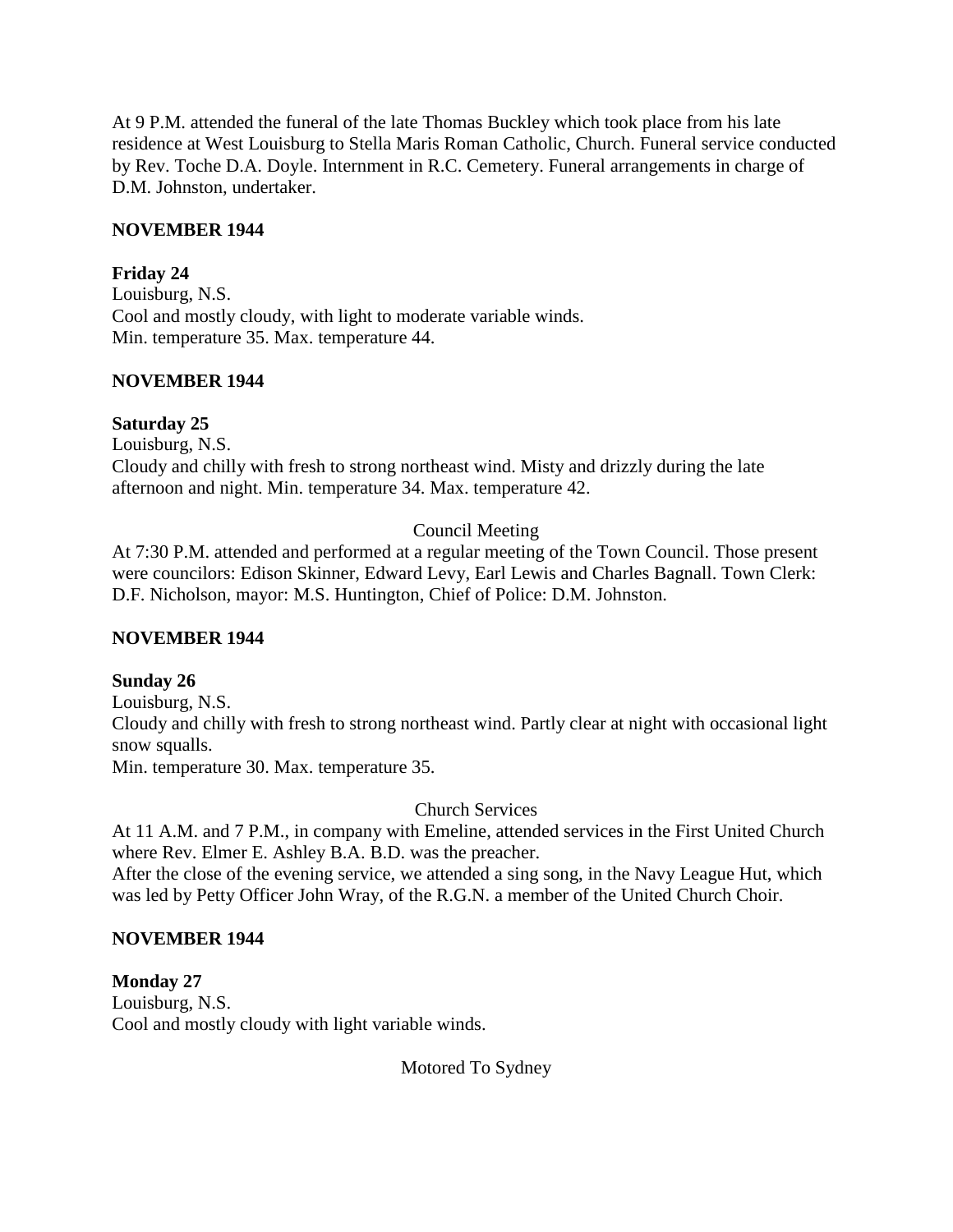Went to Sydney at 1 P.M. as a passenger on Sullivan's Bus Service (Dan MacPherson driver) enroute to Halifax N.S. for the purpose of attending a meeting of the Executer of the Union of Nova Scotia Municipalities to be held in the Provincial building at 9:30 A.M. tomorrow. Made a number of business calls at Sydney during the afternoon. Had supper at the "Diana Sweets". Left for Halifax on the 7 P.M. C.N.R. train.

### **NOVEMBER 1944**

### **Tuesday 28**

Louisburg, N.S. Mild, with moderate rain which continued all day. Light to moderate easterly winds. Min. temperature 52.

### Meeting of Executor of N.S. Municipalities

At 9:45 A.M. attended a meeting of the Executive of the Union of Nova Scotia Municipalities held in the Province building with G.L. Beezley, commissioner of Municipal Affairs, presiding. Meeting called for the purpose of discussing the many problems which municipal governments in the Province have to deal. Meeting adjourned for lunch at 12:15 P.M. and met again at 2 P.M. and finally adjourned at 6 P.M.

### **NOVEMBER 1944**

## **Wednesday 29**

Louisburg, N.S. Cool and partly clear with moderate to fresh northeast wind. Min. temperature about 28.

# Arrived From Halifax

Arrived at Sydney from Halifax, by train, at 7:30 A.M. Had breakfast at the "Isle Royale Hotel" Left Sydney for home, via Sullivan's Bus Service, at 9:30 A.M. arriving at about 10:30 A.M.

# Choir Practice

At 8 P.M. in company with Emeline, attended and conducted choir practice in the First United Church.

### **NOVEMBER 1944**

### **Thursday 30**

Louisburg, N.S.

Cloudy and chilly with fresh to strong southeast wind. Showers of rain mixed with snow in the morning. Rain in the evening and night with increasing wind. Min. temperature 31. Max. temperature 44.

### **NOVEMBER 1944**

**Thursday 30** Louisburg, N.S.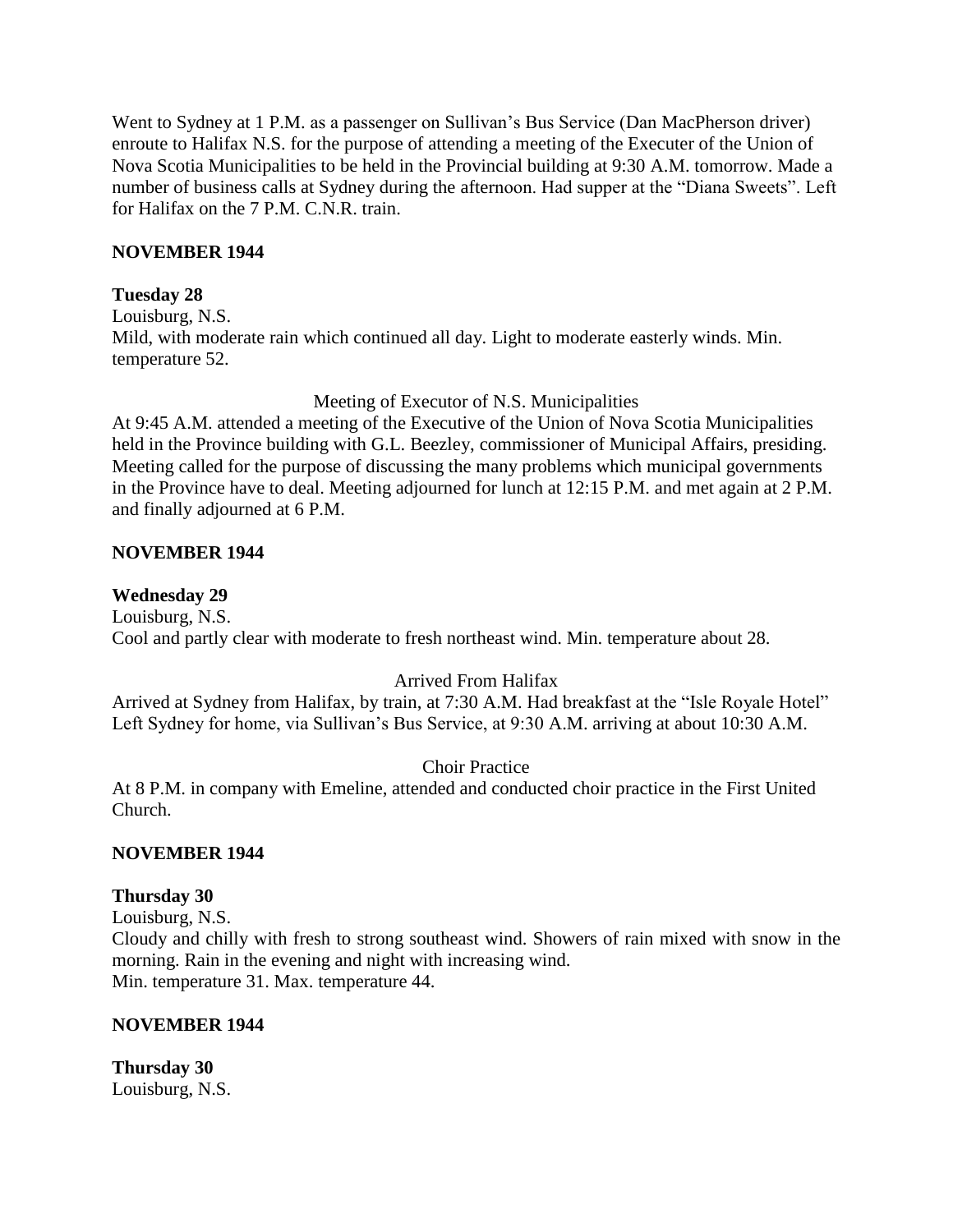Cloudy and chill with fresh to strong southeast wind. Showers of rain mixed with snow in the morning. Rain in the evening and night with increasing wind. Min. temperature 31. Max. temperature 44.

## **NOVEMBER 1944**

## **Friday 1**

Louisburg, N.S. Cloudy and mild with moderate variable winds, increasing at night. Light showers during the day. Min. temperature 37. Max. temperature 48.

## **DECEMBER 1944**

## **Saturday 2**

Louisburg, N.S. Clear and cool with light to moderate westerly wind. Min. temperature 26. Max. temperature 39.

Completed the Placing of Markers

This afternoon completed the work of placing concrete markers at the various corners of the Louisburg sports and athletic field on Wolfe Street.

### **DECEMBER 1944 Sunday 3**

Louisburg, N.S.

Cloudy and chilly with moderate to fresh northeast wind. Snow began to fall at about 4 P.M., and continued during the evening and night, part rain at first. Min. temperature 27. Max. temperature 39.

First Snow Storm

First real snow storm of the season began at about 4 P.M. At 10 P.M. the ground was covered by about 2 inches of wet snow.

Church Services

At 11 A.M. and 7 P.M., in company with Emeline, attended services in the First United Church where Rev. Elmer E. Ashley B.A. B.D. was the preacher.

### **DECEMBER 1944**

### **Monday 4**

Louisburg, N.S. Cloudy and chilly with fresh northeast wind. Min. temperature 31. Max. temperature 35.

Snow which covered the ground to a depth of about 2 inches in the morning almost easterly disappeared during the day.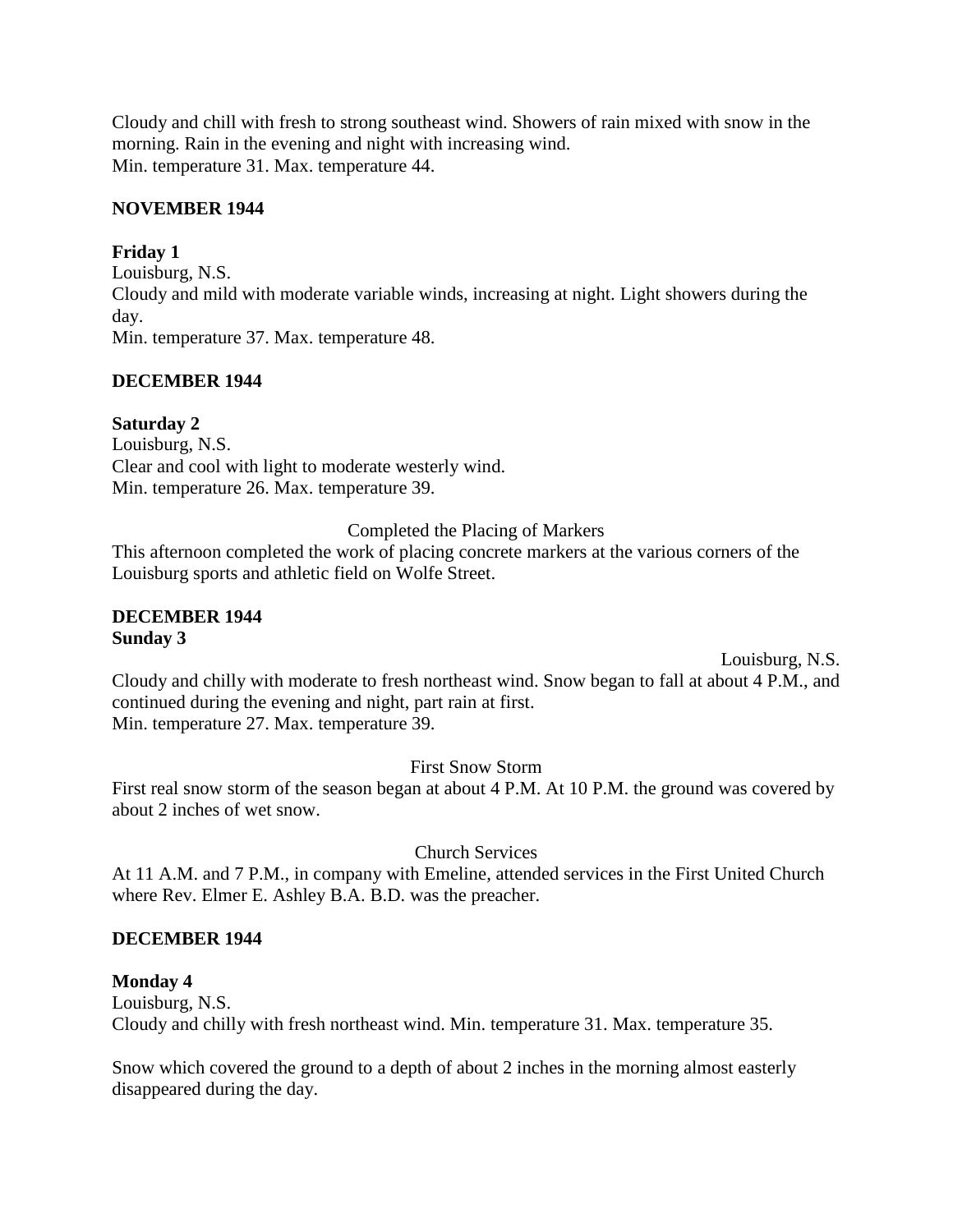# Drive to Sydney

Left Louisburg at 1 P.M. via Sullivan's Bus Services, for Sydney for the purpose of attending a meeting of the "New Industries: A Rehabilitation" committee of the Cape Breton Joint Expenditure Board. Meeting was held in the County Council Chamber in the County Building of Glace Bay, presiding. Those present were: mayor D.J. MacLean, Sydney, County Clerk: R.A. MacKinnon, Sydney, Councilor MacKinnon, Dominion, Warden Wilfred Carmichael, County, Warden Mr. Wade of Toronto representing the U.M.W. and Mayor D.W. Morrisey Glace Bay, Mayor M.S. Huntington Louisburg. Left Sydney for home at 4:30 P.M. by bus, arriving at about 5:30 P.M.

# **DECEMBER 1944**

# **Tuesday 5**

Louisburg, N.S. Cool and clear with fresh northeast wind. Min. temperature 31. Max. temperature 37.

## **DECEMBER 1944**

## **Wednesday 6**

Louisburg, N.S.

Clear and cool, becoming cloudy before noon. Very chilly and raw during the afternoon. Misty in the early part of the night. Fresh northeast wind. Min. temperature 30. Max. temperature 39.

### Choir Practice

At 8 P.M. in company with Emeline, attended and conducted choir practice in the First United Church.

# **DECEMBER 1944**

### **Thursday 7**

Louisburg, N.S.

Heavy rain in the morning until about 8:30. Cloudy and cool, partly clear for a short time in the afternoon. Rainfall about ½ inch. Fresh to moderate northeast wind. Min. temperature 30. Max. temperature 40.

Meeting of United Church Brotherhood

At 8 P.M. attended a meeting of the Brotherhood of the First United Church held in Calvin Hill with the president, Mr. William Stewart, in the chair.

# **DECEMBER 1944**

**Friday 8** Louisburg, N.S. Cool and partly clear with light variable winds. Min. temperature 30. Max. temperature 39.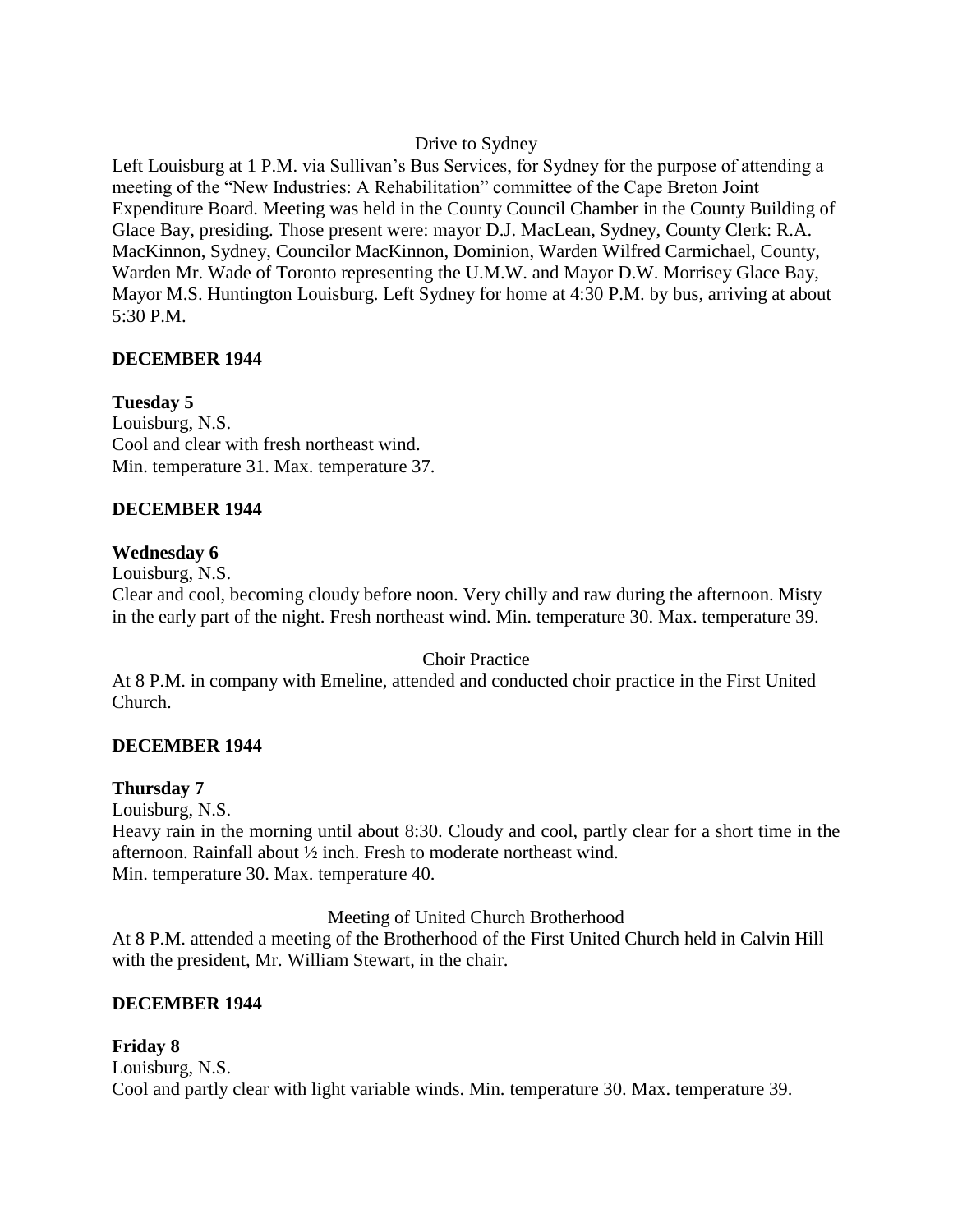### Motored To Sydney

At about 9 A.M., in company with Emeline, motored to Sydney with Mrs. Fletcher Townsend. Other passengers were Mrs. Edison Skinner and Mrs. William Phalen. After spending the day shopping, we left for home at about 5 P.M. arriving at 6 P.M. Emeline and I had lunch at the Isle Royale Hotel.

### **DECEMBER 1944**

## **Saturday 9**

Louisburg, N.S.

Cloudy and cool with light to fresh southeast wind. Rain began to fall at about 6:30 P.M. Min. temperature 30. Max. temperature 43.

## S.S. ANNA T.

Greek steamer "Anna T" arrived at about 9:30 P.M. and anchored in the stream.

# **DECEMBER 1944**

# **Sunday 10**

Louisburg, N.S. Cool and mostly clear with light to moderate northwest wind. Min. temperature 30. Max. temperature 44.

Church Services

At 11 A.M. and 7 P.M., in company with Emeline, attended services in the First United Church where Rev. Elmer E. Ashley B.A. B.D. was the preacher.

# **DECEMBER 1944**

**Monday 11** Louisburg, N.S. Cloudy and coo with light to moderate northwest wind. Min. temperature 29. Max. temperature 33.

S.S. ANNA T

Greek steamer "Anna T" sailed.

# **DECEMBER 1944**

### **Tuesday 12**

Louisburg, N.S.

Cloudy and cool with moderate southeast wind which during the afternoon and evening reached gale force. Rain began to fall at about noon and continued until about 8 P.M. Min. temperature 27. Max. temperature 49.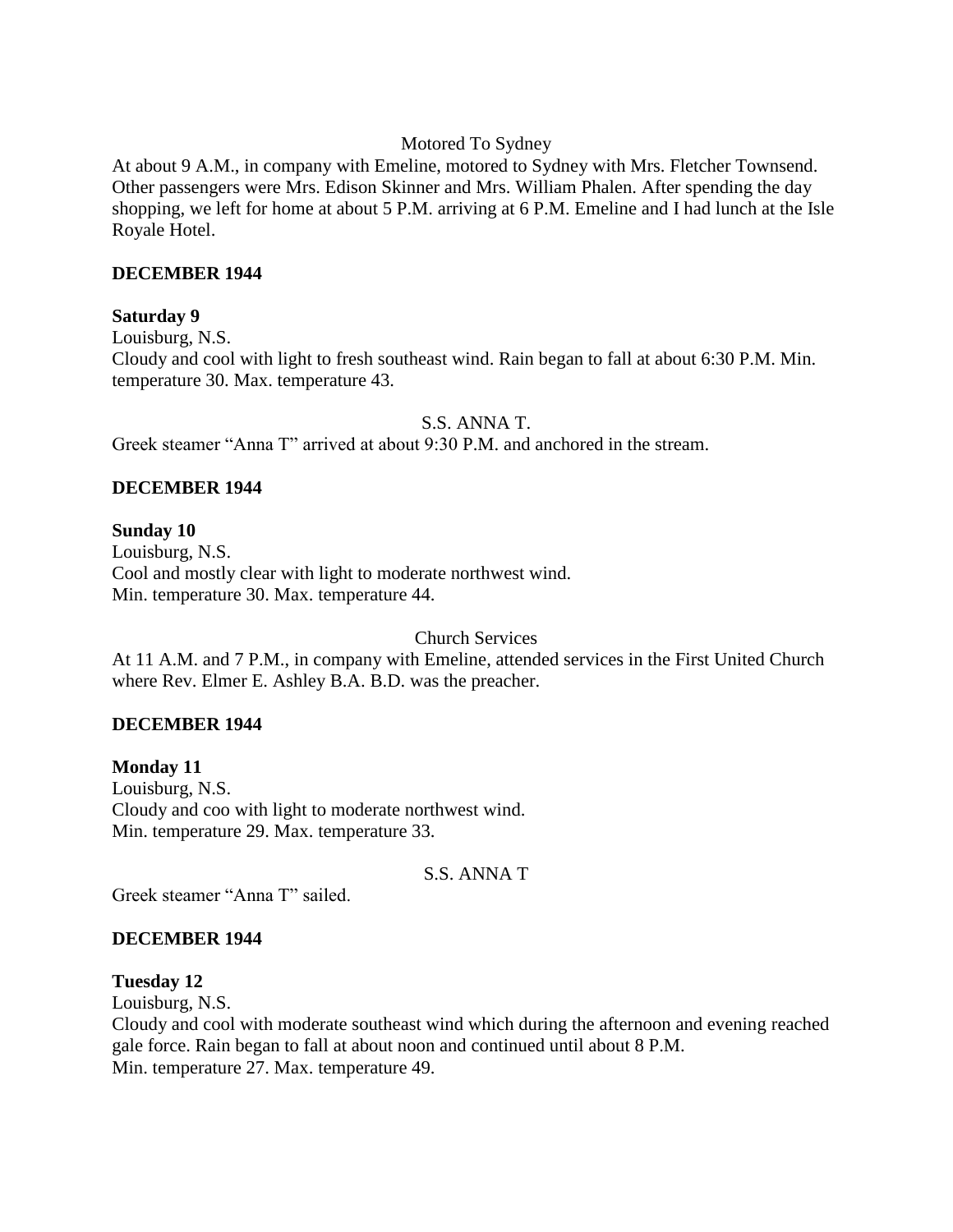### **DECEMBER 1944**

#### **Wednesday 13**

Louisburg, N.S.

Rain in the early morning. Snowing during the day, and breaking through the clouds occasionally. Strong southwest wind. Rainfall of yesterday afternoon last night and today 1 ¼ inches.

Min. temperature 32. Max. temperature 48.

Choir Practice

At 8 P.M. in company with Emeline, attended and conducted choir practice in the First United Church.

### **DECEMBER 1944**

#### **Thursday 14**

Louisburg, N.S. Cool and partly clear with moderate to fresh northwest wind. Min. temperature 26. Max. temperature 33.

#### **DECEMBER 1944**

**Friday 15** Louisburg, N.S. Clear and cool with fresh northwest wind. Min. temperature 20. Max. temperature 28.

Motored To Sydney

Went to Sydney on the 1 P.M. Sullivan's Bus (Dan MacPherson driver) for the purpose of attending a meeting of Cape Breton County Municipal Offices called for the purpose of making plans for the preparation of a brief to the executed to the [blank]

#### **DECEMBER 1944**

#### **Saturday 16**

Louisburg, N.S. Cloudy with moderate to fresh southwest wind. Cold in the morning but becoming mild during the day. A few light showers in the early part of the night. Min. temperature 18. Max. temperature 42.

#### **DECEMBER 1944**

**Sunday 17**

Louisburg, N.S. Clear and cool with light to moderate westerly winds. Min. temperature 26. Max. temperature 42.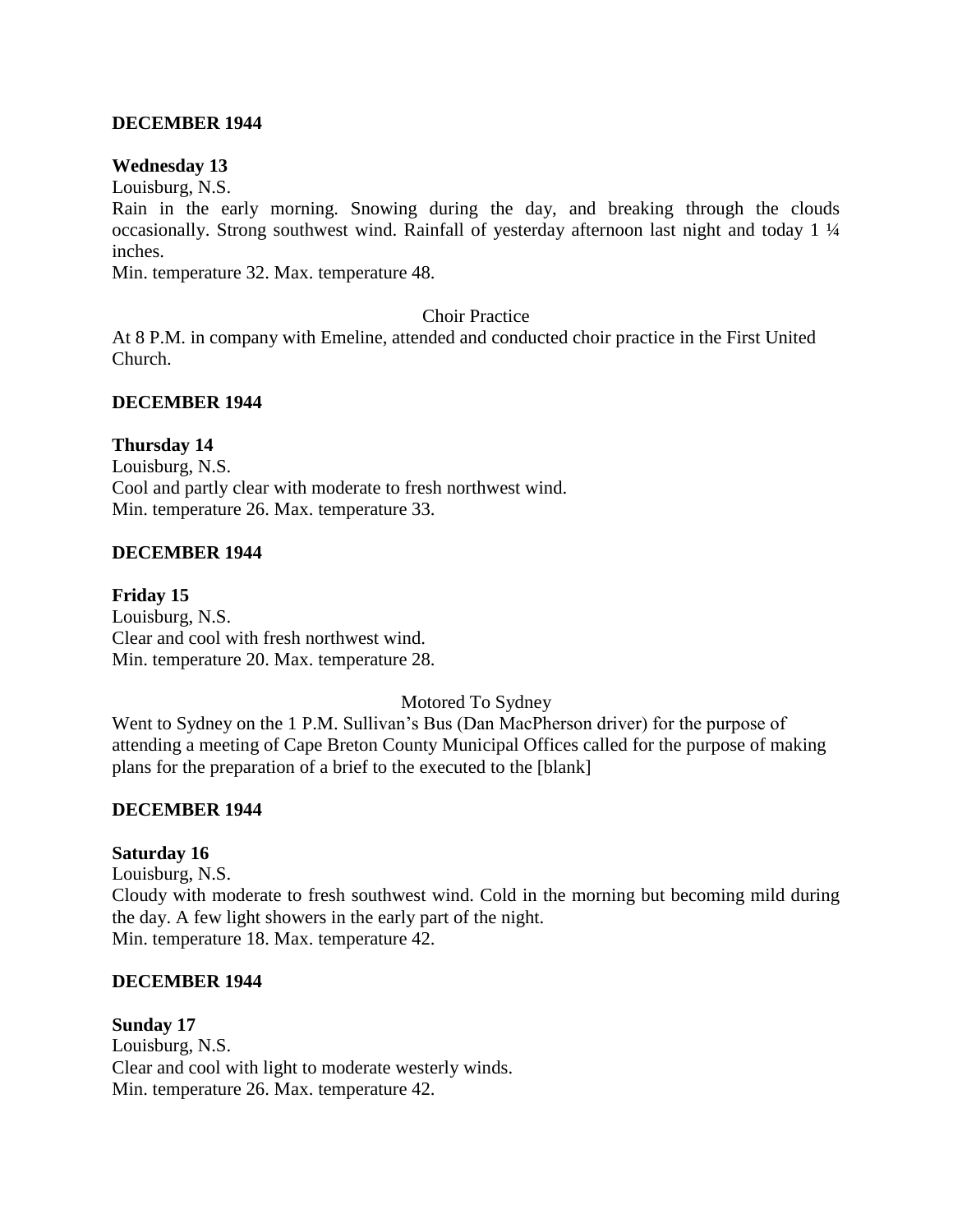### Church Services

At 11 A.M. and 7 P.M., in company with Emeline, attended services in the First United Church where Rev. Elmer E. Ashley B.A. B.D. was the preacher. After the close of the evening service we attended a sacred sing song in the navy hut.

#### **DECEMBER 1944**

#### **Monday 18**

Louisburg, N.S. Cool and mostly clear with moderate to fresh northwest wind. Min. temperature 19. Max. temperature 34.

#### **DECEMBER 1944**

#### **Tuesday 19**

Louisburg, N.S.

Cloudy and chilly with light variable winds. Wind northeast in the late afternoon and evening, decreasing to a fresh breeze.

Snow began to fall at about 4 P.M. and continued during the night.

#### Motored To Sydney

Went to Sydney, via the Sullivan's Bus Service, at 1 P.M., for the purpose of attending a meeting of the Cape Breton County Board of Health. Meeting called to order at about 3 P.M. Those present were: Mayor D.W. Morrison, Glace Bay, Councilor MacNeil, New Waterford, Councilor MacInnis, North Sydney, Mayor D.J. MacLean, Sydney, Dr. Buckwick and Dr. MacDonald, Sydney, Mayor M.S. Huntington, Louisburg, R.A. MacKinnon, Sydney, and Miss Judith Williams, secretary, Sydney.

Returned home on the bus leaving Sydney at 4:30 P.M.

### H.M.C.S. RIMOUSKI Sailed

Canadian Corvette "Rimouski" which has been undergoing repairs and refitting at this port since her arrival here on October 31, 1944, sailed this afternoon.

### **DECEMBER 1944**

### **Wednesday 20**

Louisburg, N.S. Clear and cold with fresh to moderate northwest wind. Min. temperature 12. Max. temperature 27.

#### Snow Storm

The snow storm of last night was the first real storm this season and amounted to about 6 inches with drifts along the streets and highways. Bus service between here and Sydney running behind time owing to the heavy condition of the road.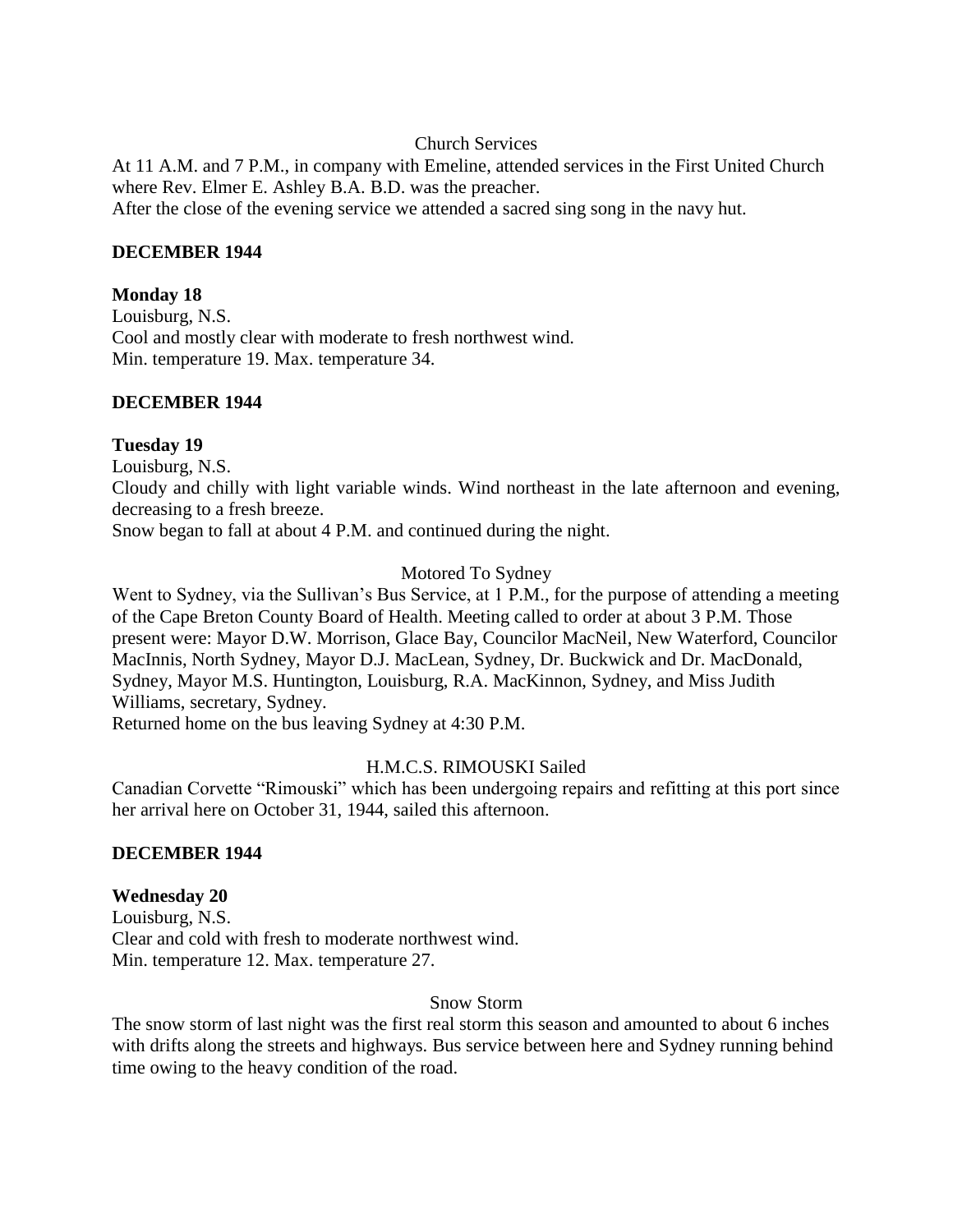## **DECEMBER 1944**

### **Thursday 21**

Louisburg, N.S.

Snow storm in the morning, followed by a light shower of rain at about 9:30 A.M. Moderate southwest wind shifting to westerly, at about 10 A.M. and clearing. Snowfall about 2 inches. Min. temperature 15. Max. temperature 34.

#### League Banquet

At 8 A.M. was a guest of the Canadian Legion, Louisburg Branch, Banquet, held in Mrs. Phalen's Tea Room.

## **DECEMBER 1944**

## **Friday 22**

Louisburg, N.S. Clear and moderately cold with moderate westerly wind. Min. temperature 10. Max. temperature 20.

### **DECEMBER 1944**

### **Saturday 23**

Louisburg, N.S. Clear and moderately cold with light easterly winds. Min. temperature 2. Max. temperature 27.

### **DECEMBER 1944**

### **Sunday 24**

Louisburg, N.S.

Light fall of snow in the morning followed by light rain which continued until about 10 A.M. Partly clear during the afternoon and evening. Light to moderate southeast wind which shifted to northerly at about noon. Snowfall about 1 inch. Min. temperature 24. Max. temperature 37.

### Church Services

At 11 A.M. and 7 P.M., in company with Emeline, attended services in the First United Church where Rev. Elmer E. Ashley B.A. B.D. was the preacher.

### **DECEMBER 1944**

### **Monday 25**

Louisburg, N.S.

Clear and moderately cold, becoming cloudy shortly after noon. Light drizzle of snow began to take at about 6:30 P.M. Snowfall about 1 ½ inches. Light variable winds. Excellent wheeling and scripture on the streets and highways.

Min. temperature 18. Max. temperature 31.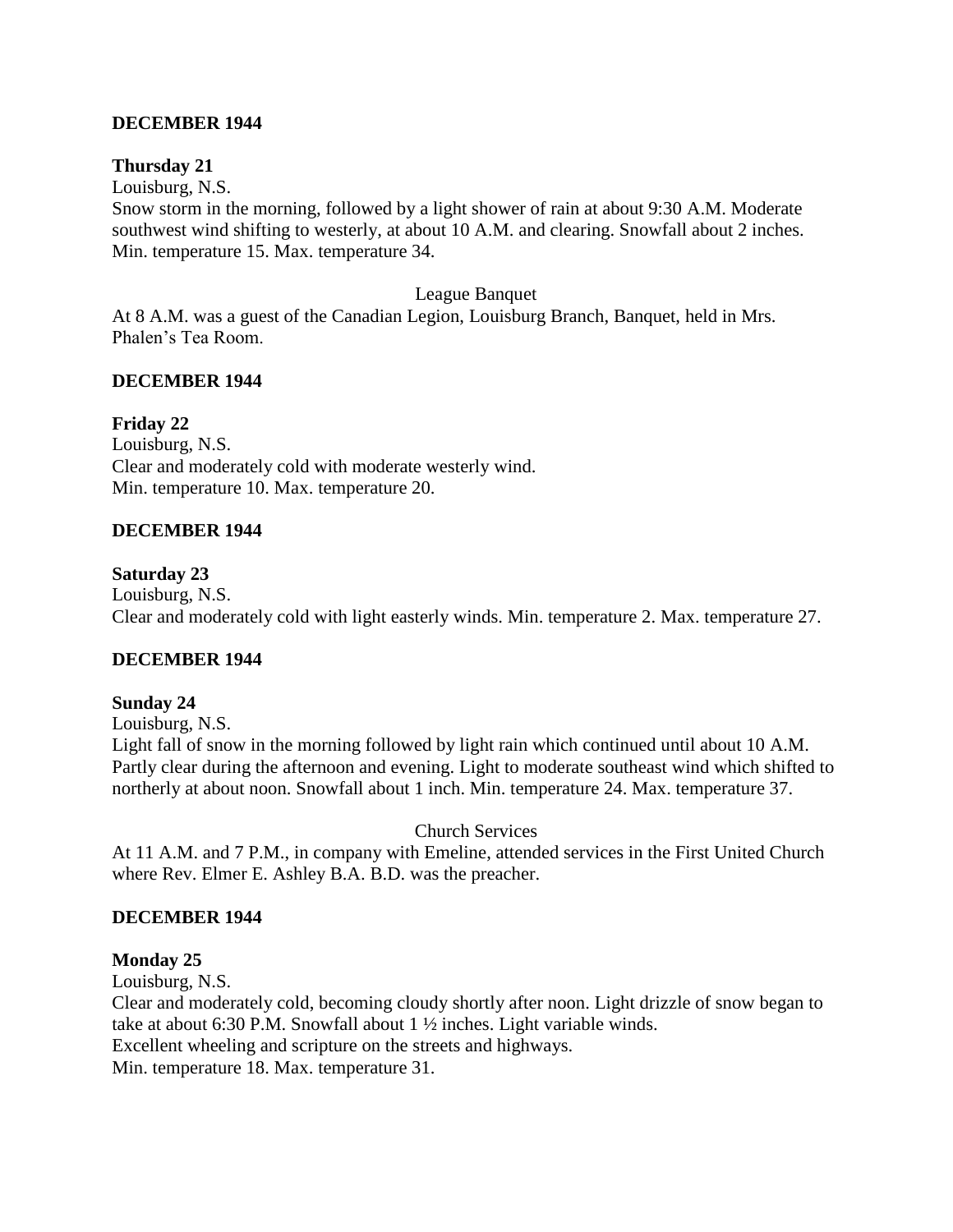## Dinner Guests

The only dinner guests beside the members of our household were: Mrs. Fletcher Townsend, Betty MacMullen (aged 6) and Jack Johnston. Members of our own household consisted of: Emeline and myself, Mrs. Heber Huntington (my sister in law), Jane Huntington (age 6), my niece, and Margaret MacKay (maid).

## General Holiday

Had shop open from 10:30 A.M. until noon and from 4:30 to 6 P.M. for to accommodate my newspaper customers.

## **DECEMBER 1944**

## **Tuesday 26**

Louisburg, N.S.

Rain in the early morning. Light showers during the forenoon, clearing in the early part of the night. Rainfall about ½ inch. Moderate southwest wind shifting to west and northwest shortly before noon, increasing to strong during the night. Min. temperature 16. max. temperature 44.

### **DECEMBER 1944**

### **Wednesday 27**

Louisburg, N.S. Cold and mostly clear. Strong to moderate northwest wind. Min. temperature 6. Max. temperature 20.

### Choir Practice

At 8 P.M. in company with Emeline attended, and conducted choir practice in the First United Church.

### **DECEMBER 1944**

### **Thursday 28**

Louisburg, N.S.

Rain in the early morning. Light showers during the forenoon, clearing in the early part of the night. Rainfall about ½ inch. Moderate southwest wind shifting to west and northwest shortly before noon, increasing to strong during the night. Min. temperature 16. Max. temperature 44.

#### **DECEMBER 1944**

#### **Friday 29**

Louisburg, N.S.

Cold with snow squalls and strong northwest wind, which moderated in the evening. Snowfall about 2 inches.

Bus Service Interruption